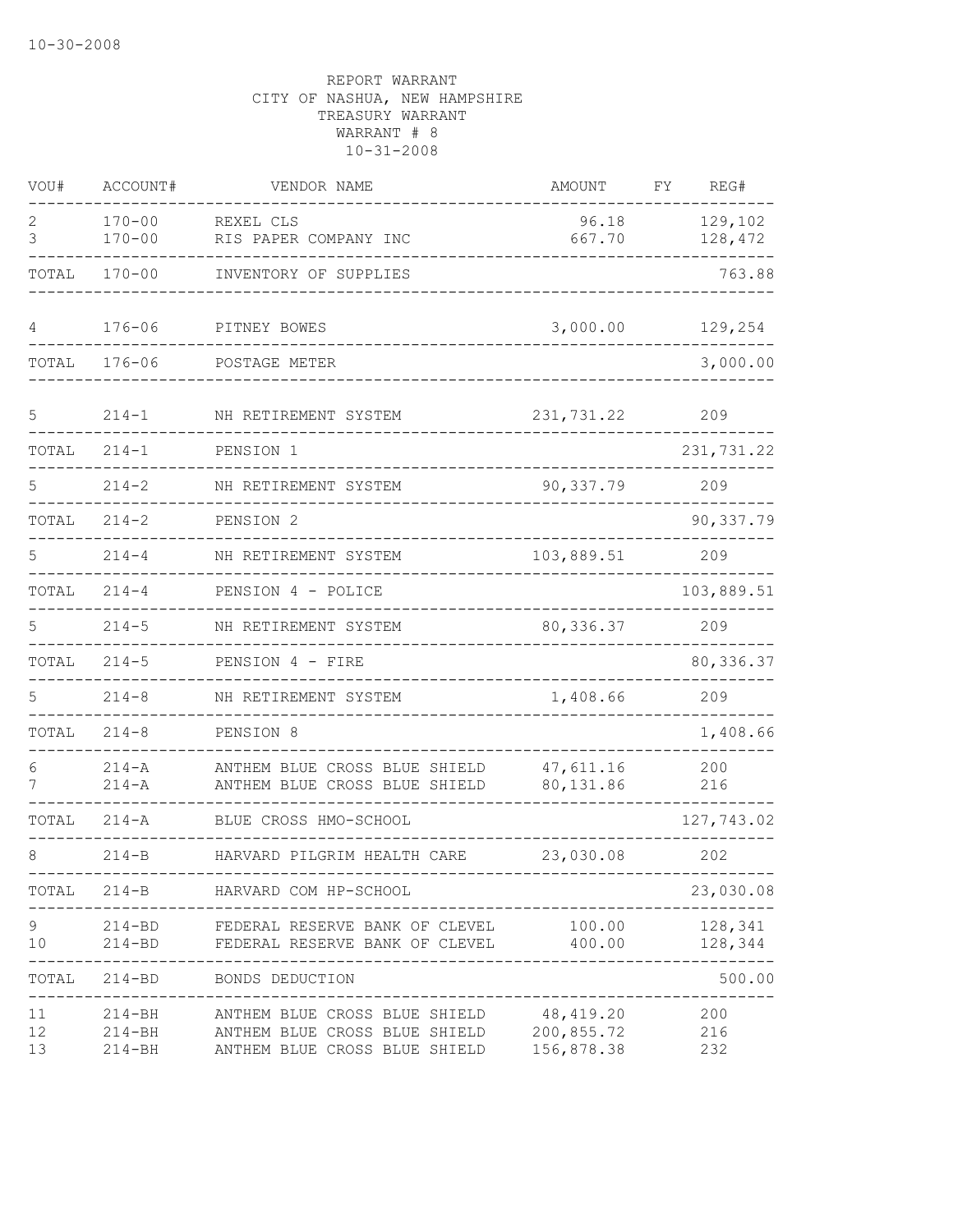| VOU#  | ACCOUNT#   | VENDOR NAME                    | AMOUNT     | FΥ | REG#                  |
|-------|------------|--------------------------------|------------|----|-----------------------|
| 14    | $214 - BH$ | GAVIN-PARKS KATHLEEN           | 61.92      |    | 128,821               |
| 15    | $214 - BH$ | HARRIS RUTH                    | 185.77     |    | 128,597               |
| 16    | $214 - BH$ | LOWE SANDRA                    | 61.92      |    | 128,596               |
| 17    | $214 - BH$ | NUTE DEBORAH                   | 61.92      |    | 128,595               |
| TOTAL | $214 - BH$ | BLUE/CROSS HMO- CITY           |            |    | 406,524.83            |
| 18    | $214-C$    | ANTHEM BLUE CROSS BLUE SHIELD  | 146.52     |    | 200                   |
| 19    | $214 - C$  | ANTHEM BLUE CROSS BLUE SHIELD  | 1,038.64   |    | 216                   |
| 20    | $214-C$    | ANTHEM BLUE CROSS BLUE SHIELD  | 1,285.23   |    | 232                   |
| TOTAL | $214-C$    | B/C B/S J PLAN-DED SCHOOL      |            |    | 2,470.39              |
| 21    | $214 - DC$ | BIANCHI ROBERT                 | 260.00     |    | 128,493               |
| 22    | $214 - DC$ | COSTANTINI SHELLEY             | 76.93      |    | 128,409               |
| 23    | $214 - DC$ | COTE KEITH                     | 192.31     |    | 128,580               |
| 24    | $214 - DC$ | <b>CURTIN BRENDA</b>           | 192.31     |    | 128,528               |
| 25    | $214 - DC$ | <b>GLEASON KAREN</b>           | 1,556.82   |    | 128,628               |
| 26    | $214 - DC$ | HODGDON CYNTHIA                | 192.31     |    | 128,581               |
| 27    | $214-DC$   | MANSFIELD WILLIAM R            | 77.44      |    | 128,358               |
| 28    | $214 - DC$ | PERAULT DAVID                  | 288.48     |    | 128,494               |
| 29    | $214-DC$   | SULLIVAN DAVID                 | 780.00     |    | 128,748               |
| TOTAL | $214-DC$   | DEPENDENT CARE DEDUCTION       |            |    | 3,616.60              |
| 30    | $214-FR$   | HARVARD PILGRIM/FIRST SENIORIT | 33, 476.74 |    | 234                   |
| TOTAL | $214-FR$   | HARVARD FREEDOM                |            |    | 33, 476.74            |
| 31    | $214-FS$   | BENEFIT STRATEGIES INC         | 12, 471.29 |    | 223                   |
| 32    | $214-FS$   | BENEFIT STRATEGIES INC         | 10,071.39  |    | 238                   |
| TOTAL | $214-FS$   | FLEXIBLE SPENDING ACCOUNT -    |            |    | 22,542.68             |
| 33    | $214-H$    | NORTHEAST DELTA                | 2,061.84   |    | 201                   |
| 34    | $214 - H$  | NORTHEAST DELTA                | 2,624.65   |    | 220                   |
| TOTAL | $214 - H$  | N.E.DELTA-SCHOOL               |            |    | 4,686.49              |
| 35    | $214 - HC$ | HARVARD PILGRIM HEALTH CARE    | 50,001.35  |    | 202                   |
| 36    | $214 - HC$ | HARVARD PILGRIM HEALTH CARE    | 37,446.01  |    | 217                   |
| 37    | $214 - HC$ | HARVARD PILGRIM HEALTH CARE    | 24,604.86  |    | 233                   |
| 38    | $214 - HC$ | RAMUNDO IVETE                  | 63.32      |    | 128,822               |
| 39    | $214 - HC$ | RICHARD DARLENE                | 63.32      |    | 128,819               |
| 40    | $214 - HC$ | ROGERS ANNMARIE                | 189.97     |    | 128,983               |
| TOTAL | $214 - HC$ | ----------<br>HARVARD COM HP   |            |    | -------<br>112,368.83 |
|       |            |                                |            |    |                       |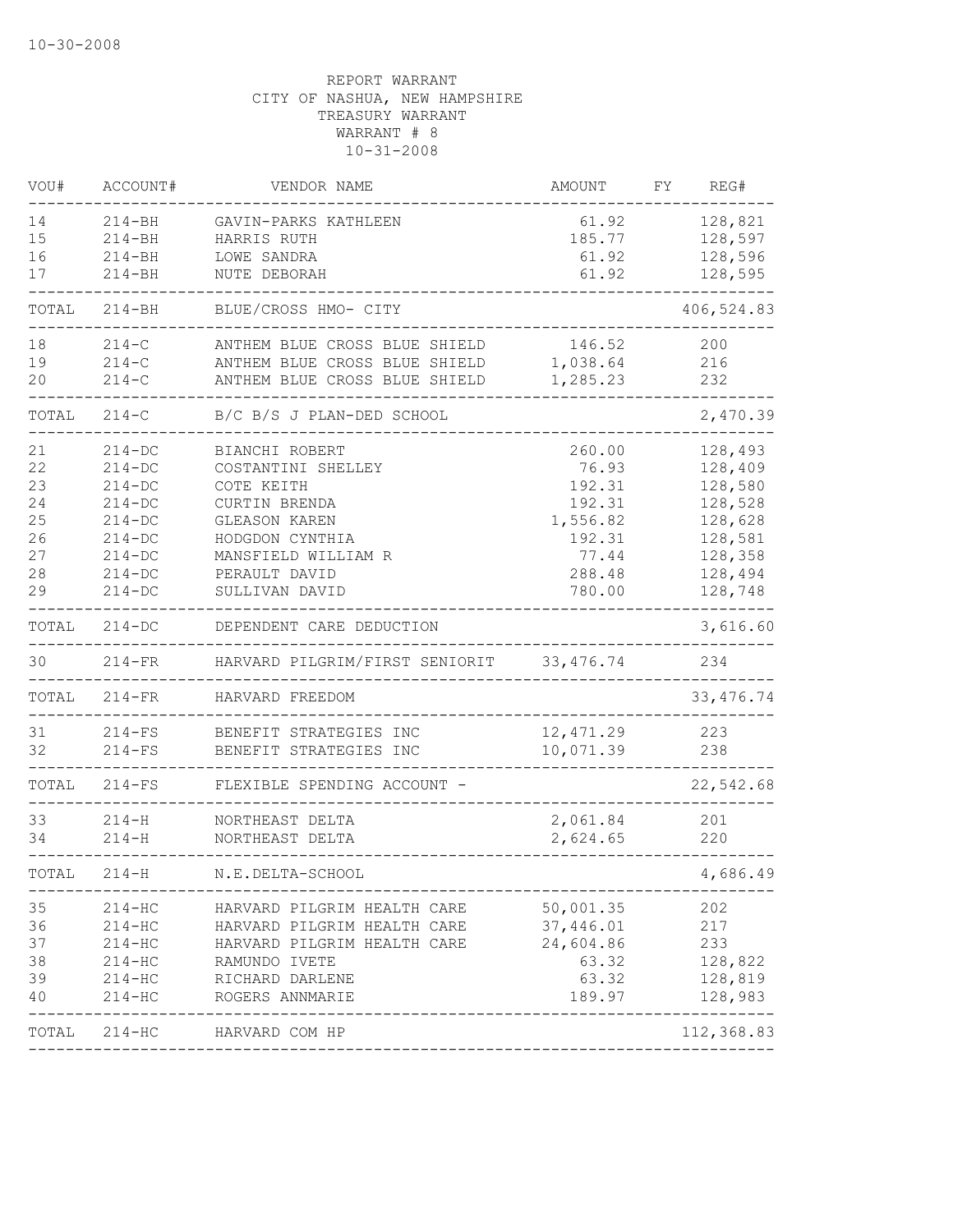| VOU#                             | ACCOUNT#                                                                         | VENDOR NAME                                                                                                                                    | AMOUNT                                                           | REG#<br>FΥ                                         |
|----------------------------------|----------------------------------------------------------------------------------|------------------------------------------------------------------------------------------------------------------------------------------------|------------------------------------------------------------------|----------------------------------------------------|
| 41<br>42<br>43<br>44<br>45<br>46 | $214 - HJ$<br>$214 - HJ$<br>$214 - HJ$<br>$214 - HJ$<br>$214 - HJ$<br>$214 - HJ$ | ANTHEM BLUE CROSS BLUE SHIELD<br>ANTHEM BLUE CROSS BLUE SHIELD<br>ANTHEM BLUE CROSS BLUE SHIELD<br>CASALE NEAL<br>HOVIS KRISTEN<br>REED JULIAN | 12,106.60<br>72,776.43<br>40,202.86<br>45.00<br>752.04<br>131.00 | 200<br>216<br>232<br>128,481<br>128,639<br>128,817 |
| TOTAL                            | $214 - HJ$                                                                       | BC/BS J PLAN DED-CITY                                                                                                                          |                                                                  | 126,013.93                                         |
| 47<br>48                         | $214 - I$<br>$214 - I$                                                           | ANTHEM BLUE CROSS BLUE SHIELD<br>ANTHEM BLUE CROSS BLUE SHIELD                                                                                 | 28, 454.50<br>64,587.85                                          | 200<br>216                                         |
| TOTAL                            | $214 - I$                                                                        | B/C P.O.S-SCHOOL                                                                                                                               |                                                                  | 93,042.35                                          |
| 49                               | $214 - J$                                                                        | ITT HARTFORD                                                                                                                                   | 16,865.98                                                        | 219                                                |
| TOTAL                            | $214 - J$                                                                        | OPT LIFE SCHOOL                                                                                                                                |                                                                  | 16,865.98                                          |
| 50                               | $214 - K$                                                                        | PROTECTIVE LIFE INSURANCE COMP                                                                                                                 | 93.44                                                            | 225                                                |
| TOTAL                            | $214 - K$                                                                        | KEMPER TERM LIFE INSURANCE                                                                                                                     |                                                                  | 93.44                                              |
| 51                               | $214-L$                                                                          | ITT HARTFORD                                                                                                                                   | 2,219.71                                                         | 219                                                |
| TOTAL                            | $214 - L$                                                                        | TERM LIFE DEDUCTION                                                                                                                            |                                                                  | 2,219.71                                           |
| 52<br>53<br>54                   | $214 - P$<br>$214-P$<br>$214 - P$                                                | NORTHEAST DELTA<br>NORTHEAST DELTA<br>NORTHEAST DELTA                                                                                          | 15,586.32<br>16,297.41<br>14,077.91                              | 201<br>220<br>236                                  |
| TOTAL                            | $214 - P$                                                                        | NORTHEAST DELTA DEDUCTION                                                                                                                      |                                                                  | 45,961.64                                          |
| 55<br>56<br>57                   | $214 - PQ$<br>$214 - PQ$<br>$214 - PQ$                                           | ANTHEM BLUE CROSS BLUE SHIELD<br>ANTHEM BLUE CROSS BLUE SHIELD<br>ANTHEM BLUE CROSS BLUE SHIELD                                                | 28,857.55<br>58, 174.62<br>67,550.48                             | 200<br>216<br>232                                  |
| TOTAL                            | $214 - PQ$                                                                       | BC/BS POINT OF SERV- CITY                                                                                                                      |                                                                  | 154,582.65                                         |
| 58                               |                                                                                  | 214-SL SUN LIFE ASSURANCE COMPANY OF                                                                                                           | 3,392.58                                                         | 241                                                |
| TOTAL                            |                                                                                  | 214-SL BPW GROUP INS-SUN LIFE                                                                                                                  |                                                                  | 3,392.58                                           |
| 59                               |                                                                                  | 214-TD NORTHEAST DELTA                                                                                                                         | 23,409.02                                                        | 201                                                |
| TOTAL                            | $214 - TD$                                                                       | TEACHER DENTAL                                                                                                                                 |                                                                  | 23,409.02                                          |
| 60                               | $214 - TK$                                                                       | ITT HARTFORD                                                                                                                                   | 12,044.15                                                        | 219                                                |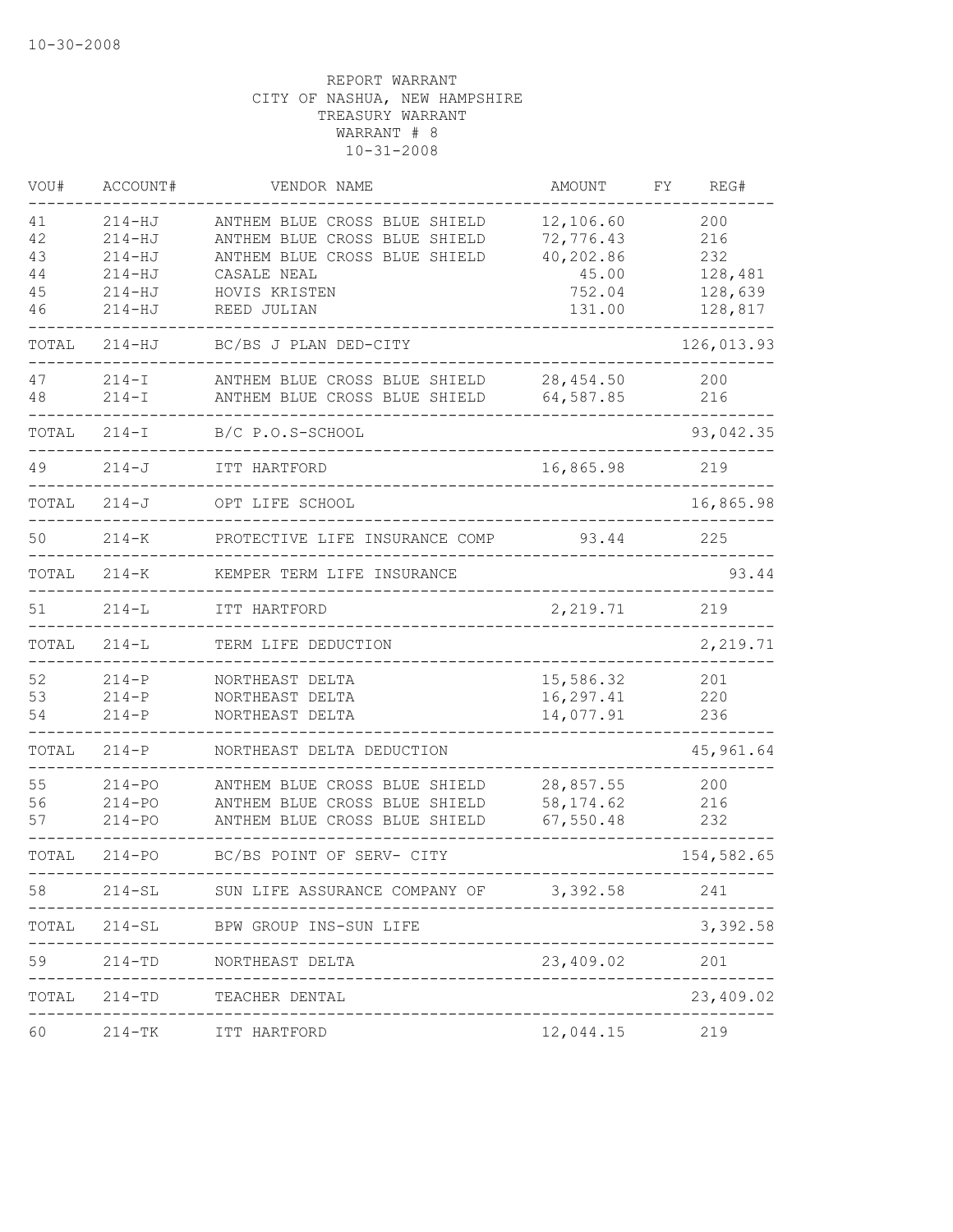| VOU#                             | ACCOUNT#                                                                         | VENDOR NAME                                                                                                  | AMOUNT                                              | FY<br>REG#                                                     |
|----------------------------------|----------------------------------------------------------------------------------|--------------------------------------------------------------------------------------------------------------|-----------------------------------------------------|----------------------------------------------------------------|
| TOTAL                            | $214 - TK$                                                                       | OPTIONAL LIFE DEDUCTION                                                                                      |                                                     | 12,044.15                                                      |
| 61                               | $214 - W$                                                                        | BOSTON MUTUAL LIFE INSURANCE                                                                                 | 15,332.58<br>------------------------------         | 221                                                            |
|                                  | TOTAL 214-W                                                                      | WHOLE LIFE DEDUCTION<br>__________________                                                                   |                                                     | 15, 332.58                                                     |
| 62<br>63                         | $255 - 00$<br>$255 - 00$                                                         | STATE OF NH-MV<br>STATE OF NH-MV                                                                             | 14,497.50<br>5,837.05                               | 204<br>208                                                     |
| 64<br>65<br>66                   | $255 - 00$<br>$255 - 00$<br>$255 - 00$                                           | STATE OF NH-MV<br>STATE OF NH-MV<br>STATE OF NH-MV                                                           | 15,944.00<br>12,660.45<br>3,105.95                  | 210<br>211<br>212                                              |
| 67<br>68<br>69<br>70             | $255 - 00$<br>$255 - 00$<br>$255 - 00$<br>$255 - 00$                             | STATE OF NH-MV<br>STATE OF NH-MV<br>STATE OF NH-MV<br>STATE OF NH-MV                                         | 8,405.20<br>14,397.00<br>16,022.50<br>11,905.70     | 215<br>222<br>227<br>228                                       |
| 71<br>72<br>73<br>74             | $255 - 00$<br>$255 - 00$<br>$255 - 00$<br>$255 - 00$                             | STATE OF NH-MV<br>STATE OF NH-MV<br>STATE OF NH-MV<br>STATE OF NH-MV                                         | 12,793.85<br>13,875.00<br>16,984.70<br>15,621.40    | 230<br>231<br>237<br>240                                       |
| TOTAL                            | $255 - 00$                                                                       | STATE MVR                                                                                                    | -----------                                         | 162,050.30                                                     |
| 75<br>76<br>77<br>78<br>79<br>80 | $257 - 00$<br>$257 - 00$<br>$257 - 00$<br>$257 - 00$<br>$257 - 00$<br>$257 - 00$ | CADENA JUAN C<br>CARROZZA JAMES<br>DOYLE RONALD J<br>MILLER CAROL<br>UNIFIRST CORP<br>UNITECH SERVICES GROUP | 17.20<br>301.70<br>7.00<br>201.70<br>3.00<br>151.00 | 128,843<br>128,337<br>128,845<br>128,837<br>128,841<br>128,839 |
| TOTAL                            | $257 - 00$                                                                       | MV REFUND PENDING                                                                                            |                                                     | 681.60                                                         |
| 81<br>82<br>83<br>84<br>85       | $258 - 00$<br>$258 - 00$<br>$258 - 00$<br>$258 - 00$<br>$258 - 00$               | DORAN SUSAN F<br>DUNBURY SUZANNE L<br>HARDY JOSEPH A<br>SCHOCH BROOKE A<br>SWEENEY JANCY L                   | 20.00<br>110.00<br>35.00<br>10.00<br>10.00          | 128,862<br>128,847<br>128,852<br>128,855<br>128,850            |
| TOTAL                            | $258 - 00$                                                                       | TVB REFUND PENDING<br>------------------                                                                     |                                                     | 185.00                                                         |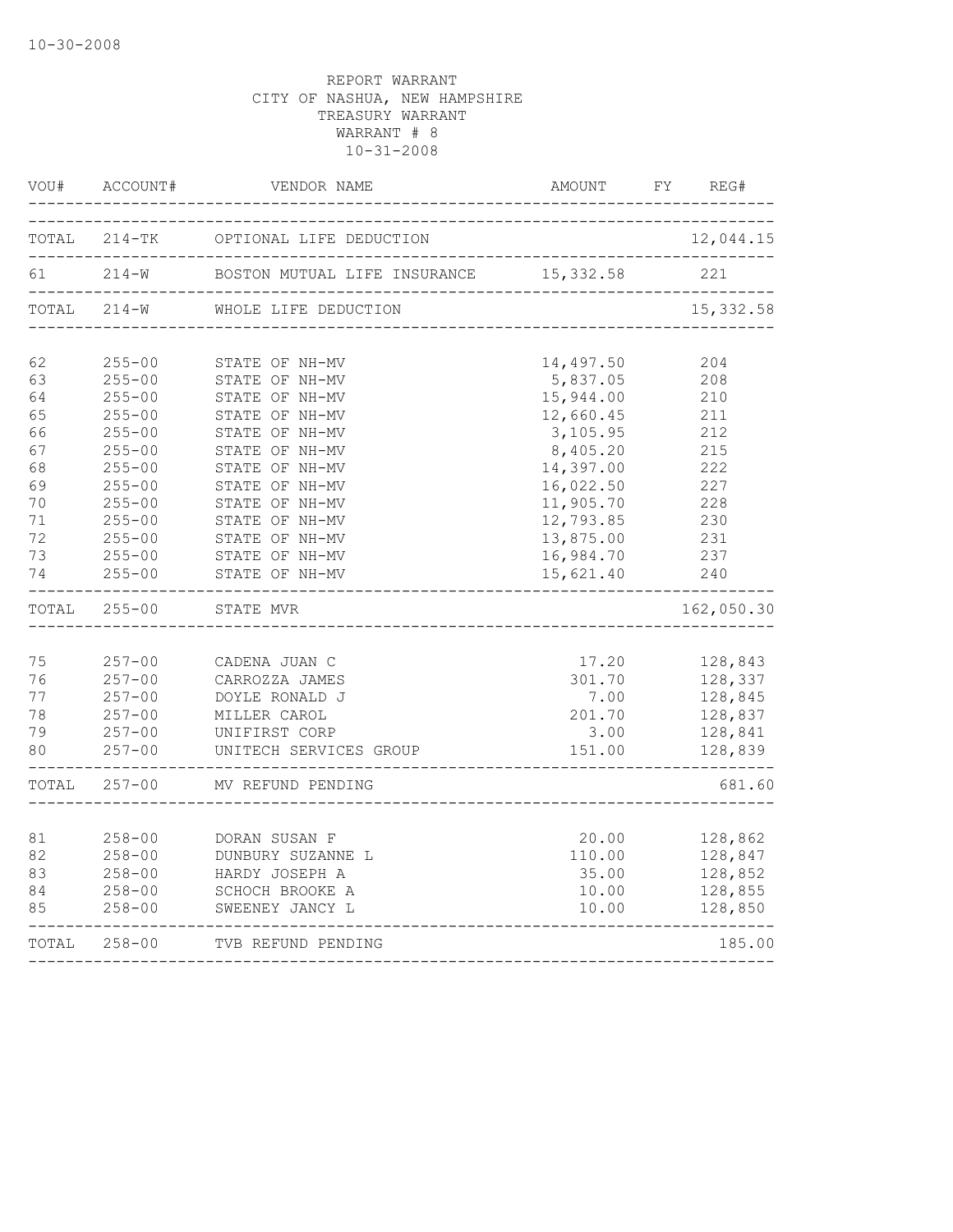| VOU#      | ACCOUNT#  | VENDOR NAME                                                        | AMOUNT FY REG#     |                                  |
|-----------|-----------|--------------------------------------------------------------------|--------------------|----------------------------------|
|           |           | 206,287 3044-91040 LORD SUSAN C<br>206,288 3044-91040 PAUL MELANIE |                    | 197.19 128,903<br>217.00 129,000 |
| TOTAL 304 |           | CHARLOTTE AVE ART IN RESIDENCE                                     |                    | 414.19                           |
| 86        | 305-59100 |                                                                    |                    | 128,622                          |
| 87        | 305-59100 | ANDERSON CECIL<br>COLLINS JOHN                                     | 150.00<br>50.00    | 128,640                          |
| 88        | 305-59100 | JEYNES MIKE                                                        | 300.00             | 128,483                          |
| 89        | 305-59100 | MCLEAN JIM                                                         | 150.00             | 128,589                          |
| 90        | 305-59100 | O'NEIL TIM                                                         | 350.00             | 128,598                          |
| 91        | 305-59100 | WALLENT FRANK J                                                    | 50.00              | 128,442                          |
| 92        | 305-64030 | ACCESS A/V                                                         |                    | 128,575                          |
| 93        |           | 305-64030 CITY OF NASHUA/PETTY CASH SLIP                           | 1,416.46<br>121.20 | 128,336                          |
| TOTAL 305 |           | SRF - CIVIC & COMM ACTIVITIES                                      |                    | $\frac{1}{2}$<br>2,587.66        |
|           |           |                                                                    |                    |                                  |
| 94        | 308-83013 | ANTHEM BLUE CROSS BLUE SHIELD                                      | 129, 335.48 216    |                                  |
| 95        | 308-83013 | ANTHEM BLUE CROSS BLUE SHIELD                                      | 166,885.24         | 232                              |
| 96        | 308-83016 | HARVARD PILGRIM HEALTH CARE                                        | 18,635.80          | 202                              |
| 96        | 308-83017 | HARVARD PILGRIM HEALTH CARE                                        | 30,780.55          | 202                              |
| 97        | 308-83017 | HARVARD PILGRIM HEALTH CARE                                        | 50, 344.54         | 217                              |
| 98        | 308-83017 | HARVARD PILGRIM HEALTH CARE                                        | 28,604.12          | 233                              |
| 99        | 308-83019 | ANTHEM BLUE CROSS BLUE SHIELD                                      | 17, 131.39         | 216                              |
| 100       | 308-83019 | ANTHEM BLUE CROSS BLUE SHIELD                                      | 37,615.41          | 232                              |
| 101       | 308-83020 | NORTHEAST DELTA                                                    | 6,530.16           | 201                              |
| 101       | 308-83021 | NORTHEAST DELTA                                                    | 2,990.59           | 201                              |
| 102       | 308-83021 | NORTHEAST DELTA                                                    | 4,053.95           | 236                              |
| 103       | 308-83022 | NORTHEAST DELTA                                                    | 123, 315.41        | 201                              |
| 104       | 308-83025 | JOHN R SHARRY INC                                                  | 4,961.25           | 128,551                          |
| 105       | 308-83026 | NORTHERN NE BENEFIT TRUST                                          | 30,827.00          | 235                              |
| 106       | 308-83030 | ITT HARTFORD                                                       | 1,582.48           | 219                              |
| 106       | 308-83031 | ITT HARTFORD                                                       | 1,242.23           | 219                              |
| 107       | 308-83040 | CONNECTICUT UNDERWRITERS INC                                       | 590.00             | 129,352                          |
| 108       | 308-83052 | BATES SUSAN A                                                      | 4,844.70           | 128,766                          |
| 109       | 308-83053 | ASSOCIATED RADIOLOGISTS PA<br>W/                                   | 399.00             | 128,643                          |
| 110       | 308-83053 | FOUNDATION MEDICAL PARTNERS                                        | 369.00             | 128,678                          |
| 111       | 308-83053 | FOUR SEASONS ORTHOPAEDIC CTR                                       | 3,451.00           | 128,687                          |
| 112       | 308-83053 | NELSON CHRISTOPHER                                                 | 51.21              | 128,790                          |
| 113       | 308-83053 | OCCUPATIONAL HEALTH CTRS SOUTH                                     | 120.82             | 128,514                          |
| 114       | 308-83053 | RS MEDICAL                                                         | 80.00              | 128,361                          |
| 115       | 308-83053 | SO NH REGIONAL MEDICAL CENTER                                      | 6,339.81           | 128,644                          |
| 116       | 308-83053 | ST JOSEPH'S HOSPITAL                                               | 23,684.20          | 128,419                          |
| 117       | 308-83053 | THIRD PARTY SOLUTIONS INC                                          | 307.40             | 128,669                          |
| 118       | 308-83053 | WINGATES PHARMACY INC                                              | 1,341.10           | 128,577                          |
| 119       | 308-83054 | APPLE SERVICES NASHUA                                              | 1,234.00           | 128,425                          |
| 120       | 308-83054 | APPLE THERAPY SERVICES BEDFORD                                     | 660.00             | 128,354                          |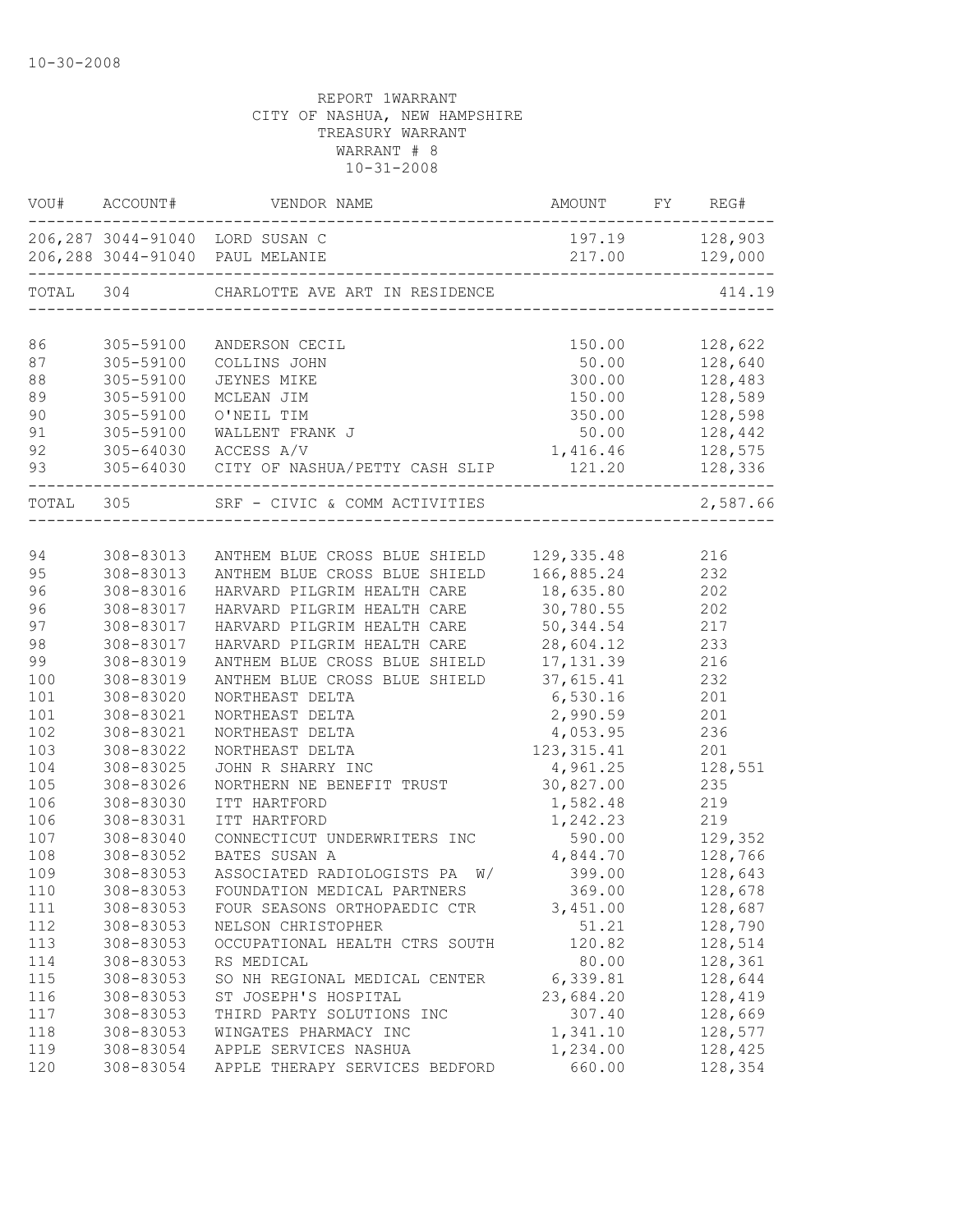| WOU#      | ACCOUNT#            | VENDOR NAME                      | AMOUNT    | FY | REG#               |
|-----------|---------------------|----------------------------------|-----------|----|--------------------|
| 121       | 308-83054           | ASSOCIATED RADIOLOGISTS PA W/    | 317.00    |    | 128,643            |
| 122       | 308-83054           | BONENBERGER HOWARD J DPM PLLC    | 589.17    |    | 128,604            |
| 123       | 308-83054           | DARTMOUTH-HITCHCOCK CLINIC       | 1,326.00  |    | 128,714            |
| 124       | 308-83054           | ELLIOT HOSPITAL                  | 750.08    |    | 128,648            |
| 125       | 308-83054           | FOUNDATION MEDICAL PARTNERS      | 1,285.00  |    | 128,678            |
| 126       | 308-83054           | LAHEY CLINIC INC                 | 333.00    |    | 128,469            |
| 127       | 308-83054           | MERRIMACK VALLEY PT LLC          | 740.00    |    | 128,462            |
| 128       | 308-83054           | MORIARTY KEVIN S DC              | 89.00     |    | 128,656            |
| 129       | 308-83054           | NH ORTHOPAEDIC SURGERY PA<br>W/C | 505.00    |    | 128,653            |
| 130       | 308-83054           | OCCUPATIONAL HEALTH CTRS SOUTH   | 678.16    |    | 128,514            |
| 131       | 308-83054           | PERFORMANCE REHAB INC            | 920.00    |    | 128,455            |
| 132       | 308-83054           | RS MEDICAL                       | 80.00     |    | 128,361            |
| 133       | 308-83054           | SO NH REGIONAL MEDICAL CENTER    | 1,338.09  |    | 128,644            |
| 134       | 308-83054           | THIRD PARTY SOLUTIONS INC        | 578.73    |    | 128,669            |
| 135       | 308-83054           | TORTORELLO NARISA                | 324.48    |    | 128,630            |
| 136       | 308-83054           | YMCA OF GREATER NASHUA           | 222.00    |    | 128,675            |
| 137       | 308-83055           | DEVINE MILLIMET & BRANCH PA      | 98.70     |    | 128,646            |
| 138       | 308-83055           | NELSON CHRISTOPHER               | 122.85    |    | 128,790            |
| 139       | 308-83064           | DESMARAIS LUCIEN & LUCILLE       | 20,000.00 |    | 128,338            |
| 140       | 308-83064           | DOWNTOWN COLLISION CENTERS OF    | 358.00    |    | 128,612            |
| 141       | 308-83064           | ENTERPRISE RENT A CAR OF BOSTO   | 175.01    |    | 128,859            |
| 142       | 308-83064           | MAC MULKIN CHEVROLET INC         | 1,358.40  |    | 129,216            |
| 143       | 308-83064           | NASHUA COLLISION CENTER INC      | 1,107.37  |    | 128,674            |
| 144       | 308-83064           | RICK LABRIE APPRAISALS           | 100.00    |    | 128,492            |
| 145       | 308-83070           | STANLEY ELEVATOR CO INC          | 212.00    |    | 128,591            |
| 146       | 308-83077           | AMERICAN STOP LOSS               | 60,028.75 |    | 218                |
| TOTAL 308 |                     | SRF - INSURANCE                  |           |    | 791,944.63         |
|           |                     |                                  |           |    |                    |
|           | 206,289 3086-44005  | ECOLOR PRINTING                  | 458.00    |    | 129,118            |
|           | 206,290 3086-49050  | <b>NAGC</b>                      | 206.50    |    | 129,210            |
|           | 206, 291 3086-49075 | BLAUVELT DARCY                   | 70.17     |    | 129,101            |
|           | 3086-82025          | NH RETIREMENT SYSTEM             | 521.10    |    | 209                |
|           | 3086-83006          | ANTHEM BLUE CROSS BLUE SHIELD    | 1,471.68  |    | 200                |
|           | 3086-83009          | NORTHEAST DELTA                  | 143.65    |    | 201                |
|           | 3086-83031          | ITT HARTFORD                     | 20.16     |    | 219                |
| TOTAL     | 308                 | JAVITS GRANT PROGRAM             |           |    | 2,891.26           |
|           |                     |                                  |           |    |                    |
|           | 206, 292 3097-41015 | GUSTIN KAREN                     | 49.99     |    | 128,989            |
|           | 206, 293 3097-41015 | STAPLES BUSINESS ADVANTAGE       | 2,503.19  |    | 128,724            |
|           | 206, 294 3097-44005 | ACE PRINTING COMPANY             | 793.00    |    | 128,679            |
|           | 206, 295 3097-49075 | CENTRAL PAPER                    | 12,698.33 |    | 128,978            |
|           | 206,296 3097-49075  | CLEAN SOURCE                     | 634.40    |    | 129,132<br>129,128 |
|           | 206,297 3097-49085  | ALL RIGHT PROVISIONS, INC.       | 1,932.18  |    |                    |
|           | 206,298 3097-49085  | BERNARD FOOD INDUSTRIES INC      | 966.72    |    | 128,953            |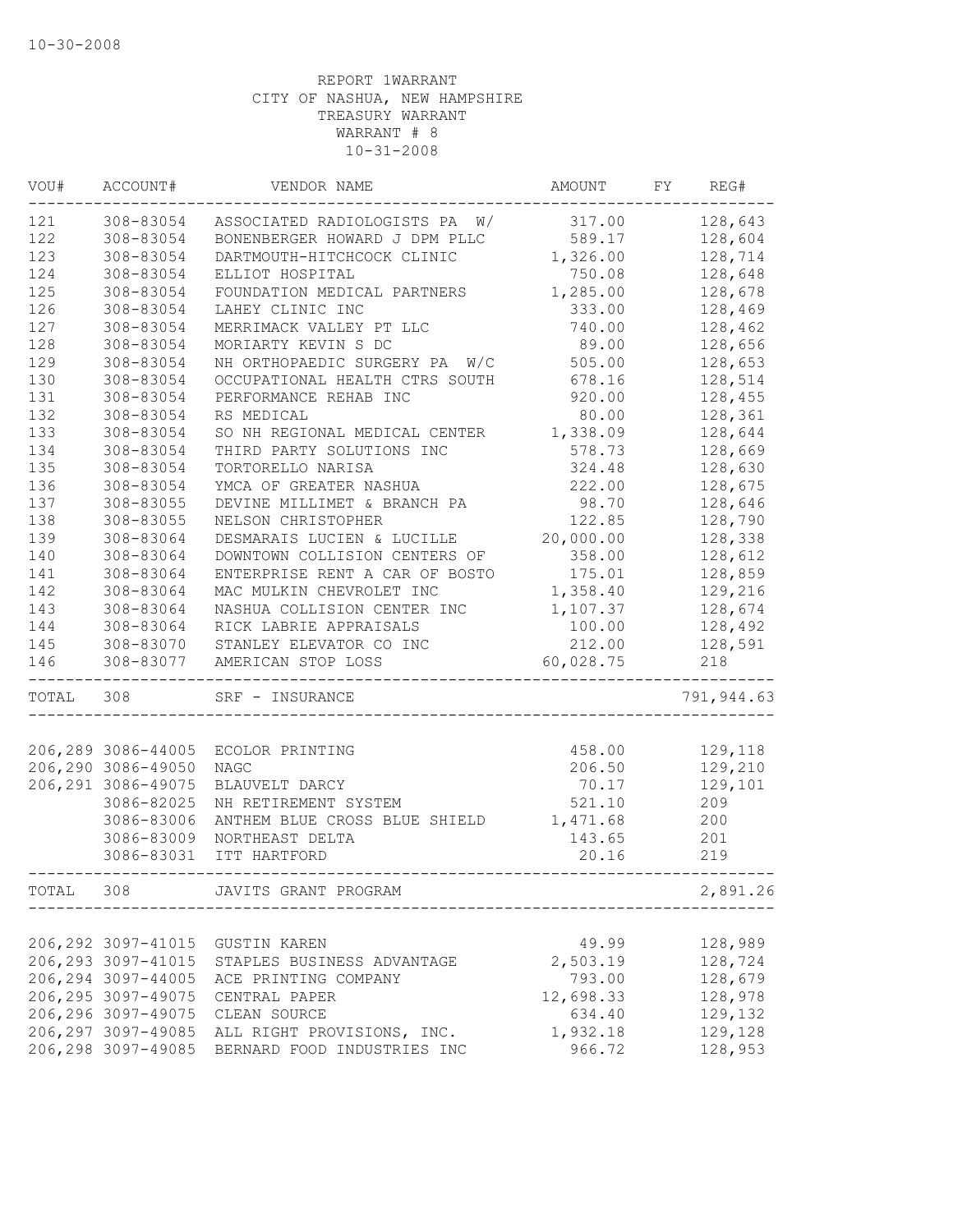| VOU# | ACCOUNT#                     | VENDOR NAME                                  | AMOUNT     | FY | REG#               |
|------|------------------------------|----------------------------------------------|------------|----|--------------------|
|      | 206,299 3097-49085 COCA COLA |                                              | 6,315.50   |    | 128,926            |
|      | 206,300 3097-49085           | COSTA FRUIT & PRODUCE CO INC                 | 9,467.86   |    | 129,246            |
|      | 206,300 3097-49085           | COSTA FRUIT & PRODUCE CO INC                 | 34,082.21  |    | 129,247            |
|      | 206,300 3097-49085           | COSTA FRUIT & PRODUCE CO INC                 | 37, 140.13 |    | 129,248            |
|      | 206,300 3097-49085           | COSTA FRUIT & PRODUCE CO INC                 | 9,139.47   |    | 129,249            |
|      | 206,301 3097-49085           | FANTINI BAKING CO., INC.                     | 3,815.98   |    | 129,053            |
|      | 206,301 3097-49085           | FANTINI BAKING CO., INC.                     | 4,053.44   |    | 129,054            |
|      | 206,302 3097-49085           | GARELICK FARMS-LYNN                          | 28,852.21  |    | 128,626            |
|      | 206,302 3097-49085           | GARELICK FARMS-LYNN                          | 10,251.59  |    | 128,627            |
|      | 206,303 3097-49085           | GILL'S PIZZA CO.                             | 10,700.00  |    | 129,021            |
|      | 206,304 3097-49085           | M SAUNDERS INC                               | 7,531.09   |    | 129,003            |
|      | 206,304 3097-49085           | M SAUNDERS INC                               | 2,444.34   |    | 129,004            |
|      | 206,305 3097-49085           | MCKEE FOODS CORP                             | 2,252.32   |    | 128,517            |
|      | 206,305 3097-49085           | MCKEE FOODS CORP                             | 829.52     |    | 128,518            |
|      | 206,306 3097-49085           | NEW ENGLAND ICE CREAM                        | 403.20     |    | 129,042            |
|      | 206,307 3097-49085           | SURPLUS DISTRIBUTION SECTION                 | 2,200.00   |    | 128,602            |
|      | 206,308 3097-64335           | NORTHEAST FOOD SVC EQUIPMENT &               | 7,237.94   |    | 128,408            |
|      | 206,309 3097-707             | WALLACE ARTHUR K                             | 7.60       |    | 129,205            |
|      | 206,310 3097-74092           | AFFILIATED HVAC SERVICES LLC                 | 3,948.87   |    | 128,957            |
|      | 206,311 3097-74092           | BASSETT SERVICES CORPORATION                 | 874.01     |    | 128,958            |
|      | 206,312 3097-74092           | HOBART SERVICE                               | 950.50     |    | 128,400            |
|      | 206,313 3097-74092           | VEND-UCATION                                 | 458.10     |    | 129,130            |
|      | 3097-82025                   | NH RETIREMENT SYSTEM                         | 5,841.36   |    | 209                |
|      | 3097-83006                   | ANTHEM BLUE CROSS BLUE SHIELD                | 20, 259.54 |    | 200                |
|      | 3097-83006                   | HARVARD PILGRIM HEALTH CARE                  | 6,531.69   |    | 202                |
|      | 3097-83009                   | NORTHEAST DELTA                              | 1,561.26   |    | 201                |
|      | 3097-83031                   | ITT HARTFORD                                 | 156.24     |    | 219                |
|      | 206,314 3097-91005           | AXNE EVA                                     | 199.34     |    | 128,966            |
|      | 206,315 3097-91005           | <b>GUSTIN KAREN</b>                          | 107.08     |    | 128,989            |
|      |                              |                                              |            |    |                    |
|      | 206,316 3097-91005           | JOHNSON LINDA                                | 87.75      |    | 129,169            |
|      | 206,317 3097-91005           | KIMBELL JEANETTE                             | 56.16      |    | 128,934            |
|      | 206,318 3097-91005           | LOGAN ANN                                    | 33.93      |    | 129,134            |
|      | 206,319 3097-91005           | SLOSEK ODETTE                                | 78.98      |    | 128,913            |
|      | 206,320 3097-94005           | BONENFANT BARBARA                            | 85.00      |    | 129,131            |
|      | 206,321 3097-94005           | CANCEL IRIS                                  | 85.00      |    | 129,203            |
|      | 206,322 3097-94005           | HUDON SALLY A                                | 25.00      |    | 129,023            |
|      | 206,323 3097-94005           | LANCTOT SANDRA M                             | 85.00      |    | 129,026            |
|      | 206,324 3097-94005           | MORIARTY DORIS                               | 25.00      |    | 129,043            |
|      |                              | 206,325 3097-94005 RALPH PAULE               | 85.00      |    | 128,891            |
|      |                              | 206,326 3097-94005 SWINDELL JOAN             | 85.00      |    | 129,093<br>------- |
|      | TOTAL 309                    | SRF - FOOD SERVICES<br>--------------------- |            |    | 237,922.02         |
|      |                              |                                              |            |    |                    |
|      | 206,327 3098-49075           | CENTRAL PAPER                                | 71.15      |    | 128,978            |
|      | 206,328 3098-49075           | COSTA FRUIT & PRODUCE CO INC                 | 728.00     |    | 129,249            |
|      | 206,329 3098-49075           | NORTHEAST FOOD SVC EQUIPMENT &               | 4,928.24   |    | 128,408            |
|      | 206,330 3098-49085           | M SAUNDERS INC                               | 4,954.53   |    | 129,004            |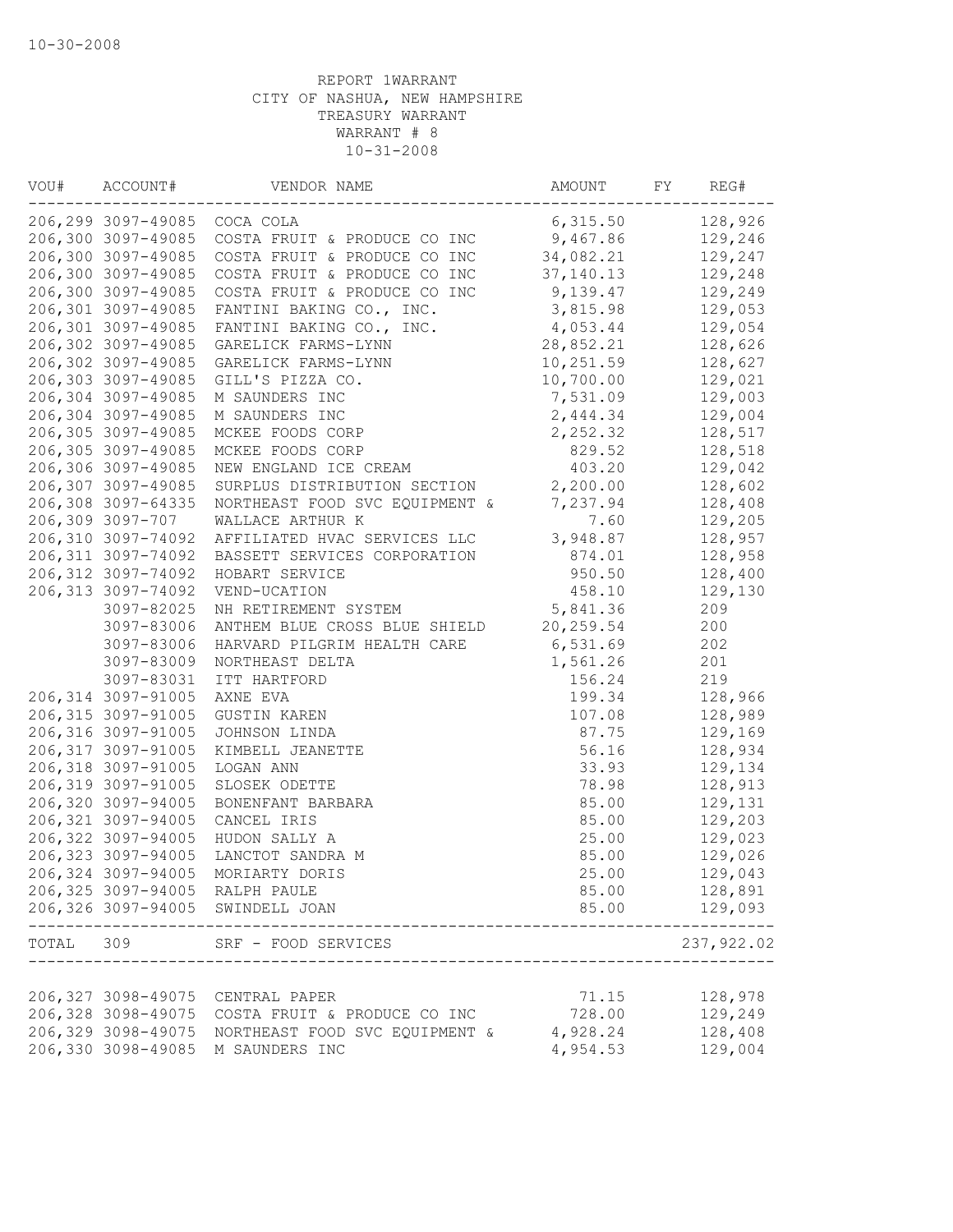|            |                               | $\verb VOU#    ACCOUNT#     VENDOR  NAME}$                    | AMOUNT FY REG#   |                    |
|------------|-------------------------------|---------------------------------------------------------------|------------------|--------------------|
|            |                               | 206,330 3098-49085 M SAUNDERS INC<br>------------------------ | 1,374.50 129,005 |                    |
|            |                               | TOTAL 309 FRESH FRUIT & VEGETABLE GRANT                       |                  | 12,056.42          |
| 156        | 312-43005                     | PRINTGRAPHICS OF MAINE                                        | 769.50           | 214                |
| 157        | $312 - 64045$                 | DELL MARKETING LP                                             | 715.70           | 128,968            |
| 158        | $312 - 705$                   | D & R TOWING INC                                              | 170.00           | 129,214            |
| 159<br>160 | $312 - 705$<br>$312 - 705$    | DECELLES AUTO CLINIC INC<br>GUARINO GERALD J                  | 360.00<br>95.00  | 128,707<br>128,768 |
| 161        | $312 - 705$                   | JEAN BRYAN A                                                  | 5.00             | 128,813            |
| 162        | $312 - 705$                   | JEAN BRYAN A                                                  | 5.00             | 128,864            |
| 163        | $312 - 705$                   | TILDEN AUTOMOTIVE & TRUCK CTRS 340.00                         |                  | 128,613            |
| 164        |                               | 312-78007 GOODYEAR AUTO SERVICE CENTER                        | 382.68           | 128,352            |
|            |                               | TOTAL 312 SRF - FINANCIAL SERVICES                            |                  | 2,842.88           |
|            |                               | 206,331 3122-49050 YATES LISA                                 |                  | 50.00 129,168      |
|            |                               | TOTAL 312 ADULT ED/CONTINUING ED                              |                  | 50.00              |
|            |                               | 165 313-701 STATE OF NH                                       | 51.90            | 129,358            |
|            | TOTAL 313                     | SRF - CITY CLERK'S OFFICE                                     |                  | 51.90              |
|            |                               | 166 320-59100 SWANSON GLEN W                                  | 210.00 129,255   |                    |
|            |                               | TOTAL 320 SRF - HUNT BUILDING                                 |                  | 210.00             |
|            |                               | 206,332 3249-53102 ANCTIL ROBERT                              |                  | 200.00 129,201     |
| TOTAL 324  |                               | LAEP - WAIT TRAINING                                          |                  | 200.00             |
|            | 206,333 3269-91040 COTE MARIE |                                                               | 319.06           | 128,965            |
|            |                               |                                                               |                  |                    |
| TOTAL      | 326                           | NH ALTERNATE ASSESSMENT COACH                                 |                  | 319.06             |
| 167        | 331-01430                     | DATA RADIO MGMT CO INC                                        | 100.00           | 128,960            |
| 168        | 331-01430                     | NEXTEL COMMUNICATIONS                                         | 324.53           | 129,336            |
| 169        | 331-01662                     | THE YOUTH COUNCIL                                             | 2,400.00         | 128,392            |
| 170        | 331-01663                     | CHILD ADVOCACY CENTER                                         | 3,300.00         | 128,614            |
| 171        | 331-31050                     | VERIZON WIRELESS                                              | 135.20           | 129,348            |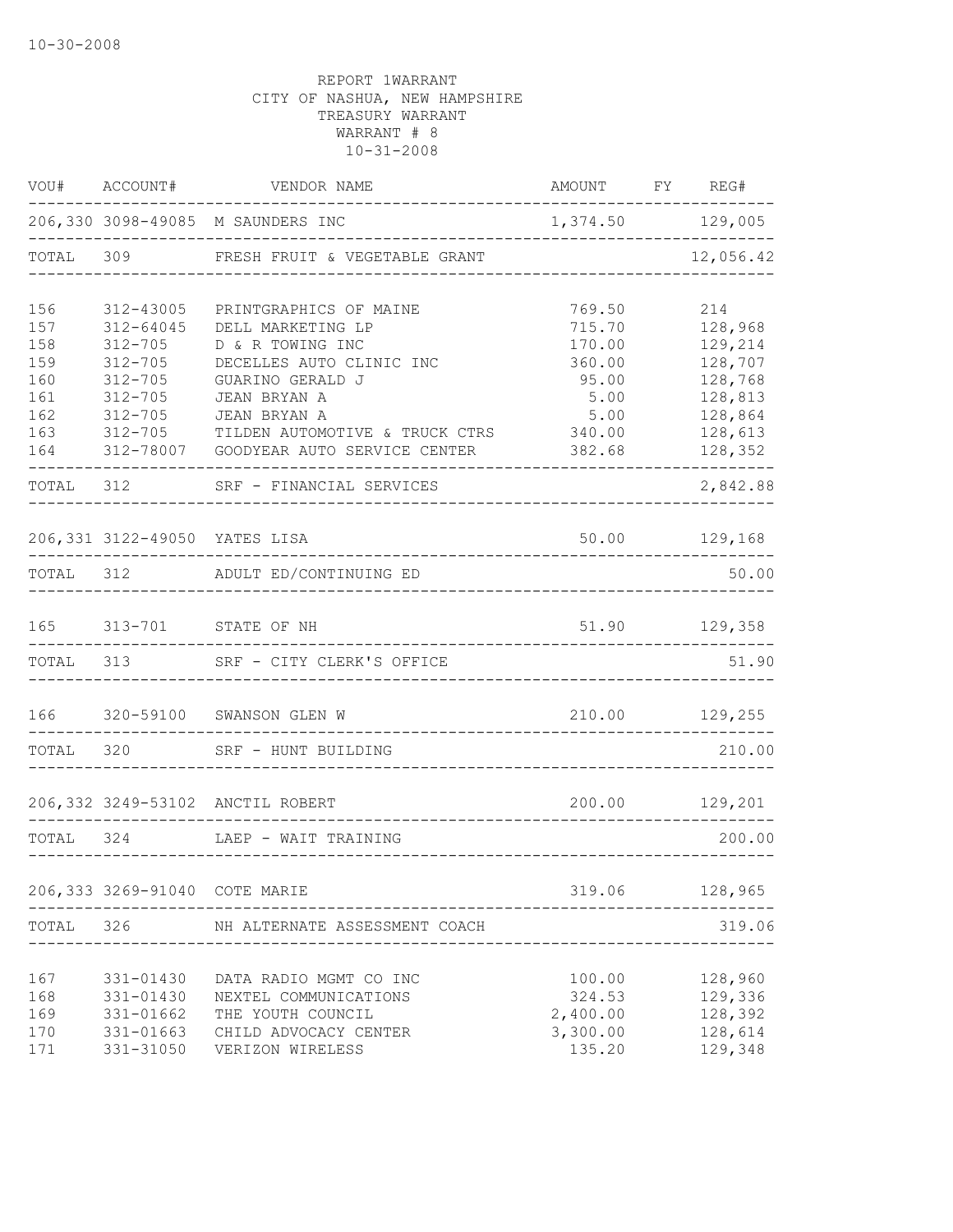| VOU#  | ACCOUNT#               | VENDOR NAME                   | AMOUNT   | FY | REG#      |
|-------|------------------------|-------------------------------|----------|----|-----------|
| 172   | 331-59100              | COMCAST                       | 107.00   |    | 129,345   |
| 173   | 331-63015              | STAPLES BUSINESS ADVANTAGE    | 925.84   |    | 128,857   |
| 174   | 331-64345              | DIAMONDBACK TACTICAL          | 5,638.55 |    | 128,787   |
| 175   | 331-78007              | CARPARTS OF NASHUA            | 5.84     |    | 128,380   |
| 176   | 331-78007              | GOODYEAR AUTO SERVICE CENTER  | 318.52   |    | 128,352   |
| 177   | 331-78007              | GRAPPONE AUTOMOTIVE GROUP     | 36.00    |    | 128,771   |
| 178   | 331-78007              | ROBBINS AUTO PARTS INC        | 84.26    |    | 128,569   |
| 179   | 331-82030              | NH RETIREMENT SYSTEM          | 4,754.68 |    | 209       |
| 180   | 331-94005              | CITIZENS BANK                 | 584.00   |    | 242       |
| TOTAL | 331                    | SRF - POLICE DEPARTMENT       |          |    | 18,714.42 |
|       |                        |                               |          |    |           |
| 181   | 332-49115              | POWER JAMB LLC                | 1,555.00 |    | 128,823   |
| 182   | 332-64192<br>332-64192 | ARAMSCO INC                   | 1,190.43 |    | 128,523   |
| 183   |                        | FIREMATIC SUPPLY CO INC       | 2,314.92 |    | 128,554   |
| TOTAL | 332                    | SRF - FIRE DEPARTMENT         |          |    | 5,060.35  |
|       |                        |                               |          |    |           |
|       | 206,334 3329-49050     | HOUGHTON MIFFLIN CO           | 5,439.50 |    | 129,225   |
|       | 206, 335 3329-49075    | BERRY SHARON                  | 44.92    |    | 128,904   |
|       | 206,336 3329-49075     | STEINBERG NAOMI               | 90.82    |    | 128,912   |
|       | 206, 337 3329-49075    | VALERI JANET                  | 230.00   |    | 128,936   |
| TOTAL | 332                    | TITLE I SCHL IMPRV LEDGE ST   |          |    | 5,805.24  |
|       |                        |                               |          |    |           |
| 184   | 335-64030              | CDW GOVERNMENT INC            | 686.63   |    | 128,915   |
| 185   | 335-64030              | DESIGN ANALYSIS ASSOC, INC    | 9,656.25 |    | 128,820   |
| TOTAL | 335                    | SRF - EMERGENCY MANAGEMENT    |          |    | 10,342.88 |
|       |                        |                               |          |    |           |
|       | 3358-83031             | ITT HARTFORD                  | 28.00    |    | 219       |
|       | 206,338 3358-91040     | BOZEK NANCY                   | 18.16    |    | 128,929   |
| TOTAL | 335                    | TITLE IB READ 1ST MT PLEASANT |          |    | 46.16     |
|       |                        |                               |          |    |           |
|       | 206,339 3359-49050     | SCHOLASTIC INCORPORATED       | 86.11    |    | 129,236   |
|       | 206,340 3359-49075     | PIKE STEPHANIE                | 28.62    |    | 129,135   |
|       | 206, 341 3359-49075    | SCHOOL SPECIALTY              | 122.90   |    | 128,923   |
|       | 206, 342 3359-49075    | STAPLES BUSINESS ADVANTAGE    | 210.60   |    | 128,666   |
|       | 206, 343 3359-49075    | VASSAR ANITA                  | 16.00    |    | 129,170   |
|       | 206, 344 3359-53102    | PALMER LEONA                  | 225.00   |    | 128,889   |
|       | 3359-82025             | NH RETIREMENT SYSTEM          | 447.75   |    | 209       |
|       | 3359-83006             | ANTHEM BLUE CROSS BLUE SHIELD | 523.25   |    | 200       |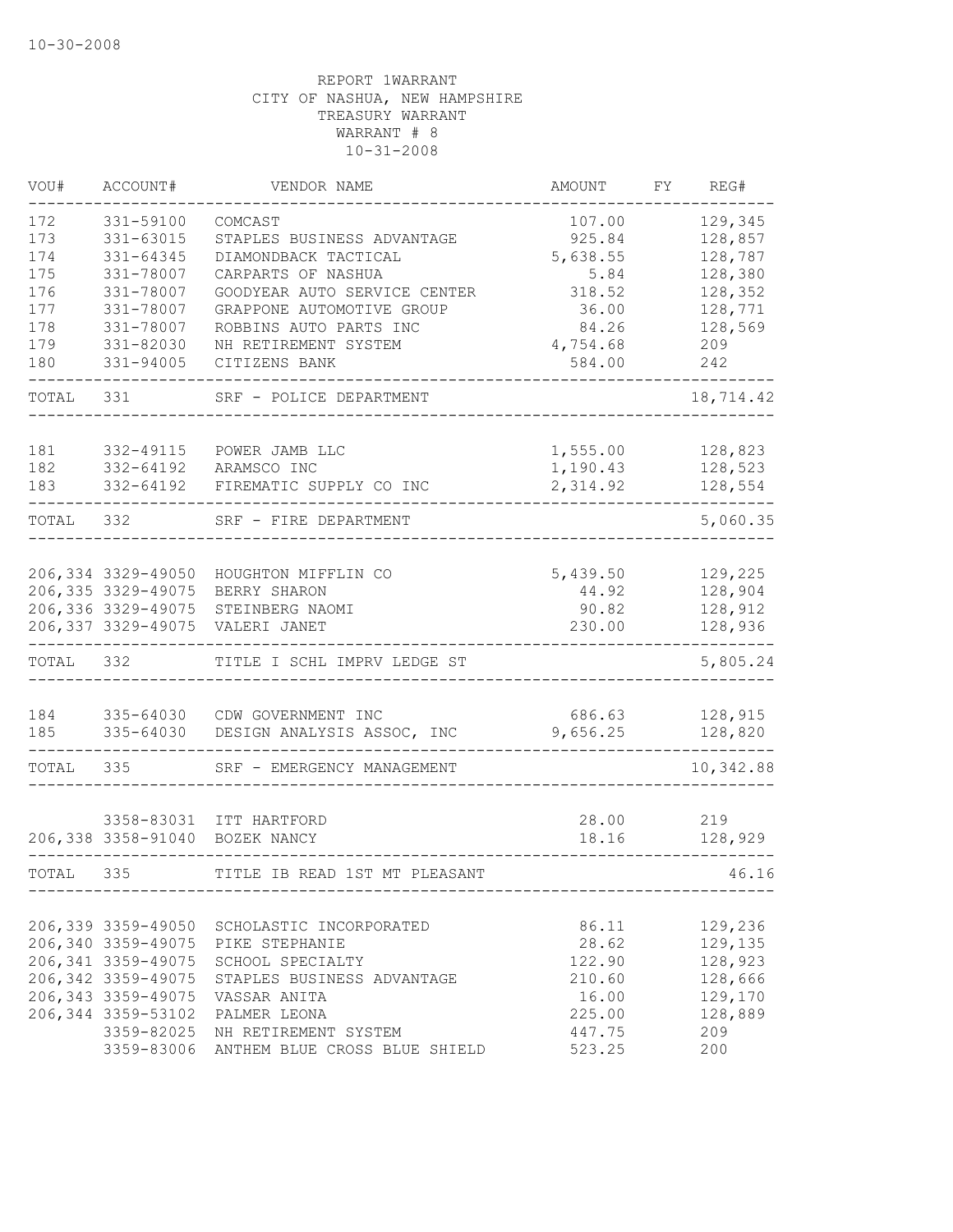|                                                      | VOU# ACCOUNT#                                                                                                                                                                                                                                      | VENDOR NAME                                                                                                                                                                                                                                                                                                      | AMOUNT FY REG#                                                                                                         | . _ _ _ _ _ _ _ _         |                                                                                                                                             |
|------------------------------------------------------|----------------------------------------------------------------------------------------------------------------------------------------------------------------------------------------------------------------------------------------------------|------------------------------------------------------------------------------------------------------------------------------------------------------------------------------------------------------------------------------------------------------------------------------------------------------------------|------------------------------------------------------------------------------------------------------------------------|---------------------------|---------------------------------------------------------------------------------------------------------------------------------------------|
|                                                      |                                                                                                                                                                                                                                                    | 3359-83009 NORTHEAST DELTA<br>3359-83031 ITT HARTFORD                                                                                                                                                                                                                                                            | 45.67 201<br>14.84 219                                                                                                 |                           |                                                                                                                                             |
|                                                      | -------------------------                                                                                                                                                                                                                          | _______________________<br>TOTAL 335 TITLE IB READ 1ST MT PLEASANT                                                                                                                                                                                                                                               | _____________________________________                                                                                  | . _ _ _ _ _ _ _ _ _ _ _ _ | 1,720.74                                                                                                                                    |
|                                                      |                                                                                                                                                                                                                                                    | 206,345 3369-49050 SHIRLEY'S FLOWERS                                                                                                                                                                                                                                                                             |                                                                                                                        |                           |                                                                                                                                             |
|                                                      |                                                                                                                                                                                                                                                    | TOTAL 336 TITLE I SCHL IMPRV DR CRISP                                                                                                                                                                                                                                                                            |                                                                                                                        |                           | 207.00                                                                                                                                      |
| 191<br>192<br>193<br>194<br>195<br>196<br>197<br>198 | 341-47010<br>341-54035<br>341-701<br>341-91025<br>341-91025<br>341-91025<br>341-91025<br>341-94005                                                                                                                                                 | NH MEDICAL/DENTAL SUPPLY LLC/D 124.50<br>TELEGRAPH PUBLISHING COMPANY<br>TREASURER STATE OF NH<br>CROOKER PATRICIA<br>MACK ROBERT<br>MULCAHY SANDY<br>NACCHO/PHP SUMMIT<br>NHCRA                                                                                                                                 | 300.00<br>4,293.10<br>175.54<br>46.68<br>142.89<br>400.00<br>285.00                                                    |                           | 128,536<br>129,226<br>129,389<br>128,759<br>128,449<br>128,848<br>129,392<br>129,409                                                        |
|                                                      |                                                                                                                                                                                                                                                    | TOTAL 341 SRF - COMMUNITY SERVICES<br>_____________________                                                                                                                                                                                                                                                      |                                                                                                                        |                           | 5,767.71                                                                                                                                    |
|                                                      |                                                                                                                                                                                                                                                    | 199 342-01340 TREASURER STATE OF NH<br>200 342-47010 STERICYCLE INC                                                                                                                                                                                                                                              |                                                                                                                        |                           | 73.50 128,355                                                                                                                               |
|                                                      |                                                                                                                                                                                                                                                    | TOTAL 342 SRF - PUBLIC HEALTH                                                                                                                                                                                                                                                                                    |                                                                                                                        |                           | 143.50                                                                                                                                      |
|                                                      | 206,346 3440-31005<br>206, 347 3440-49075<br>206,348 3440-49075<br>206,349 3440-49075<br>206,350 3440-49075<br>206,351 3440-49075<br>206, 352 3440-49075<br>206, 353 3440-49075<br>206,356 3440-49075<br>206, 357 3440-49075<br>206,358 3440-49075 | NEXTEL COMMUNICATIONS<br>AC MOORE INC<br>ALMEIDA SUSAN<br>BOOTHBY KAILIE<br>BOSTEELS DIANE<br>CARON CYNTHIA<br>COGSWELL CATHERINE<br>COSTCO WHOLESALE #307<br>206,354 3440-49075 DWIGHT DAMON ASSOCIATES<br>206,355 3440-49075 GARELICK FARMS-LYNN<br>HAGEMAN ANGELA<br>HAMM LINDA<br>HOME DEPOT CREDIT SERVICES | 353.92<br>137.68<br>647.96<br>3.99<br>23.41<br>44.34<br>198.95<br>106.35<br>275.00<br>365.99<br>9.99<br>36.41<br>89.02 |                           | 129,312<br>128,976<br>128,974<br>129,144<br>129,049<br>129,194<br>128,969<br>129,414<br>128,388<br>128,627<br>129,193<br>128,973<br>128,916 |
|                                                      | 206,359 3440-49075<br>206,360 3440-49075<br>206,361 3440-49075<br>206,362 3440-49075<br>206, 363 3440-49075<br>206,364 3440-49075                                                                                                                  | MARKET BASKET<br>S&S WORLDWIDE<br>SAKELARIS JENNIFER<br>SAM'S CLUB<br>STAPLES BUSINESS ADVANTAGE<br>THE CHILDREN'S GROUP INC                                                                                                                                                                                     | 228.33<br>203.15<br>38.66<br>1,037.45<br>8.35<br>141.87                                                                |                           | 128,552<br>128,884<br>129,010<br>129,413<br>128,666<br>129,198                                                                              |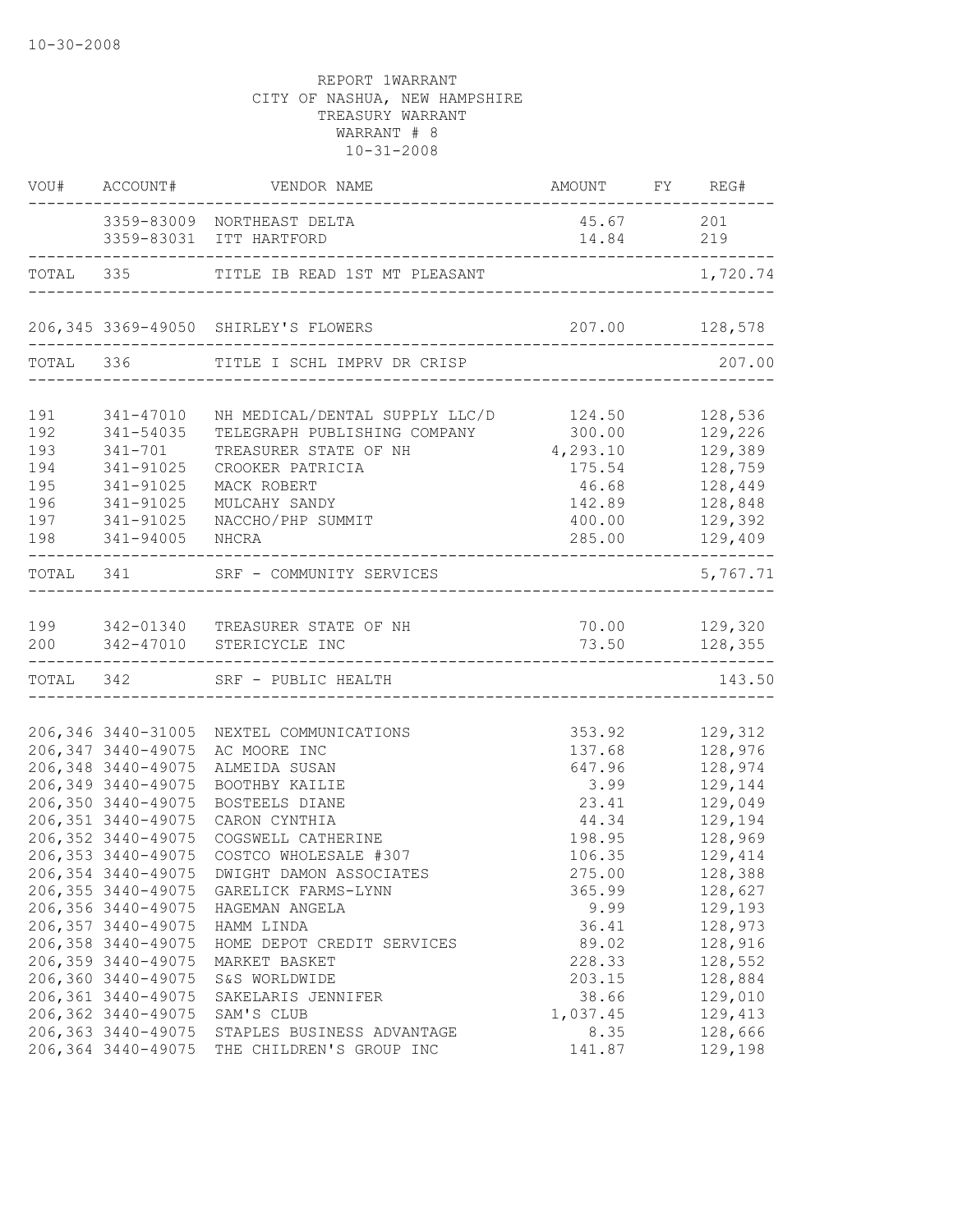| WOU#      | ACCOUNT#            | VENDOR NAME                                    | AMOUNT        | FY | REG#                        |
|-----------|---------------------|------------------------------------------------|---------------|----|-----------------------------|
|           | 206,365 3440-49075  | TIME TO CLAY NASHUA                            | 25.00         |    | 129,192                     |
|           | 206,366 3440-49075  | WALMART COMMUNITY                              | 70.99         |    | 128,866                     |
|           | 206,367 3440-55020  | FIRST STUDENT INC                              | 389.91        |    | 128,952                     |
|           | 206,368 3440-705    | ALVAREZ CARMEN                                 | 45.00         |    | 128,491                     |
|           |                     | 206,369 3440-705 DECOURSEY MARY                | 15.00         |    | 129,195                     |
|           |                     | 206,370 3440-91040 ALMEIDA SUSAN               | 259.45        |    | 128,974                     |
| TOTAL 344 |                     | AFTER SCHOOL PROGRAM                           |               |    | 4,756.17                    |
|           |                     |                                                |               |    |                             |
|           | 3449-82025          | NH RETIREMENT SYSTEM                           | 1,438.81      |    | 209                         |
|           | 3449-83006          | ANTHEM BLUE CROSS BLUE SHIELD                  | 2,431.80 200  |    |                             |
|           | 3449-83009          | NORTHEAST DELTA                                | 45.67         |    | 201<br>219                  |
|           | 3449-83031          | ITT HARTFORD                                   | 2.80          |    |                             |
| TOTAL 344 |                     | TITLE IV SDF 21ST CENTURY                      |               |    | 3,919.08                    |
|           |                     |                                                |               |    |                             |
|           |                     | 206,371 3468-49075 REYNOLDS MARGARET           | 43.81 128,910 |    |                             |
|           | 206,372 3468-49075  | STAPLES BUSINESS ADVANTAGE                     | 83.81         |    | 128,666                     |
|           | 206, 373 3468-53102 | MEASURED PROGRESS INC                          | 820.29        |    | 129,048                     |
|           | 3468-91040          | CITIZENS BANK                                  | 521.00        |    | 242                         |
| TOTAL 346 |                     | SMALLER LEARNING COMMUNITY                     |               |    | 1,468.91                    |
|           |                     |                                                |               |    |                             |
|           | 206,374 3508-49035  | EXPLORELEARNING                                | 1,198.00      |    | 129,197                     |
|           | 206,375 3508-49050  | RESEARCH FOR BETTER TEACHING I                 | 545.90        |    | 128,987                     |
|           | 3508-82025          | NH RETIREMENT SYSTEM                           | 2,119.23      |    | 209                         |
|           | 3508-83006          | ANTHEM BLUE CROSS BLUE SHIELD                  | 3,706.57      |    | 200                         |
|           | 3508-83006          | HARVARD PILGRIM HEALTH CARE                    | 1,445.99      |    | 202                         |
|           | 3508-83009          | NORTHEAST DELTA                                | 1,003.13      |    | 201                         |
|           | 3508-83031          | ITT HARTFORD                                   | 114.80        |    | 219                         |
| TOTAL 350 |                     | TITLE 11A TEACHER QUALITY                      |               |    | 10, 133.62                  |
|           |                     |                                                |               |    |                             |
| 211       |                     | 352-45290 M & N SPORTS LLC                     | 1,727.85      |    | 128,541                     |
| 212       | 352-49075           | DWIGHT DAMON ASSOCIATES                        | 1,000.00      |    | 128,388                     |
| 213       | 352-49075           | NASHUA FARMERS EXCHANGE INC                    | 201.55        |    | 129,235                     |
| 214       | 352-49075           | PAINTER SCOTT                                  | 110.68        |    | 129,256                     |
| 215       | 352-49075           | PARTY TIME INC                                 | 546.39        |    | 128,426                     |
| 216       |                     | 352-49075 SAM'S CLUB DIRECT                    | 111.38        |    | 129,338                     |
| 217       | 352-59020           | PAINTER SCOTT<br>----------------------------- | 70.32         |    | 129,256<br>---------------- |
| TOTAL     | 352                 | SRF - PARKS AND RECREATION                     |               |    | 3,768.17                    |
|           |                     |                                                |               |    |                             |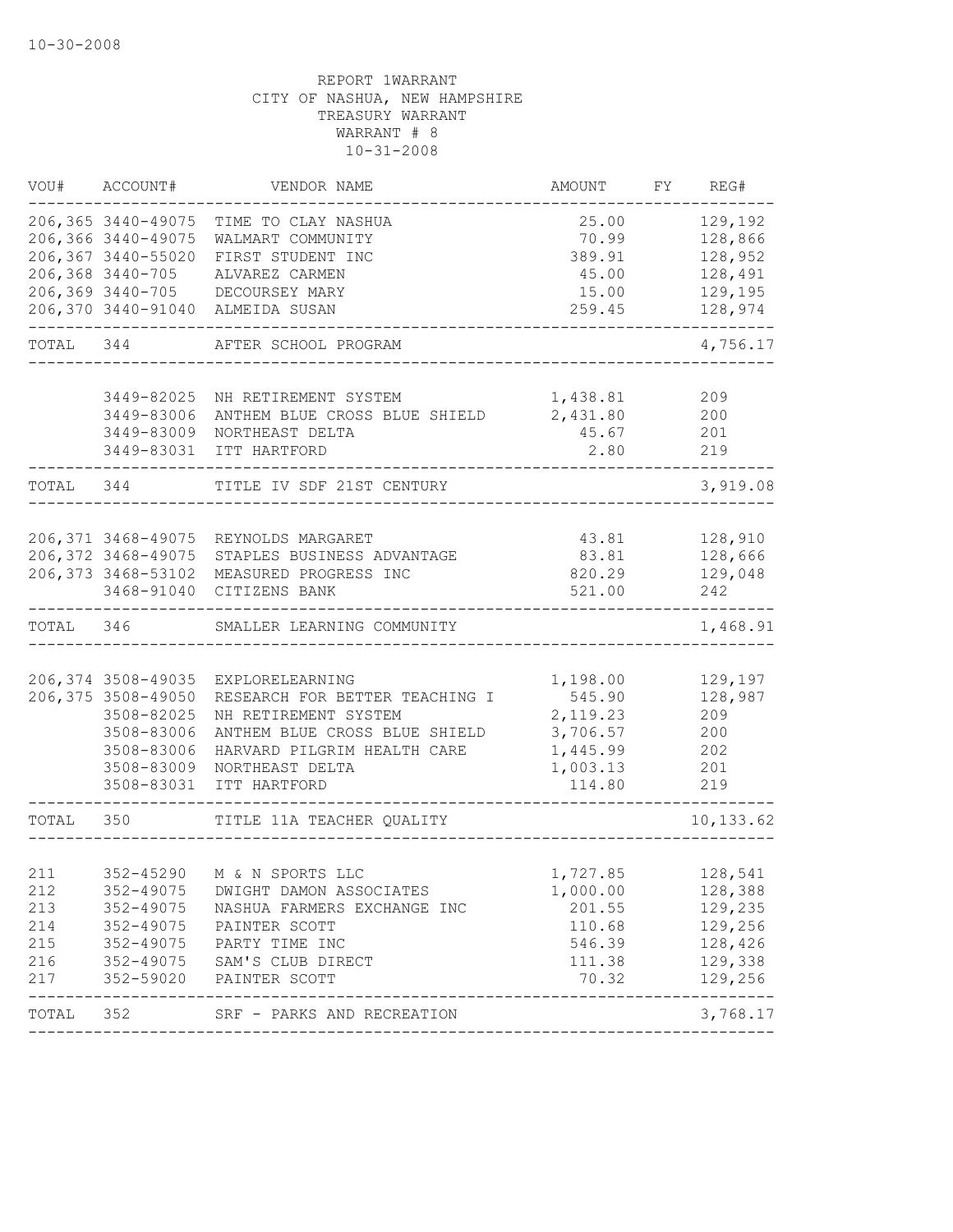|            | VOU# ACCOUNT#            | VENDOR NAME                                                        | AMOUNT            | FY REG#            |
|------------|--------------------------|--------------------------------------------------------------------|-------------------|--------------------|
|            | 206,376 3559-49035       | TOADSTOOL BOOKSHOP                                                 | 546.24            | 128,495            |
|            | 3559-83009               | NORTHEAST DELTA                                                    | 131.90            | 201                |
|            | 3559-83031               | ITT HARTFORD                                                       | 17.64             | 219                |
|            |                          | 206,377 3559-91040 STERN CENTER FOR LANGUAGE AND                   | 585.00            | 128,922            |
|            | TOTAL 355                | TITLE IB READING 1ST FES                                           |                   | 1,280.78           |
|            |                          |                                                                    |                   |                    |
|            | 3608-82025<br>3608-83006 | NH RETIREMENT SYSTEM<br>ANTHEM BLUE CROSS BLUE SHIELD 1,046.50 200 | 290.56            | 209                |
|            | 3608-83009               | NORTHEAST DELTA                                                    | 82.77 201         |                    |
|            | 3608-83031               | ITT HARTFORD                                                       | 17.08 219         |                    |
|            |                          | TOTAL 360 DROP OUT PREVENTION/ALT ED                               |                   | 1,436.91           |
|            |                          |                                                                    |                   |                    |
|            |                          | 206,378 3657-49050 J POLEP DISTRIBUTION SERVICES 521.79 129,200    |                   |                    |
|            |                          | TOTAL 365 NHS - PAW SHOP                                           |                   | 521.79             |
|            |                          |                                                                    |                   |                    |
|            |                          | 206,379 3658-49050 MAGNITUDE APPAREL                               | 1,320.00 129,199  |                    |
| TOTAL 365  |                          | SOUTH STUDENT SHOP                                                 |                   | 1,320.00           |
|            |                          | 224 373-53075 NASHUA REGIONAL PLANNING COMMI 3,307.50 129,368      |                   |                    |
|            |                          | TOTAL 373 SRF - ECONOMIC DEVELOPMENT                               |                   | 3,307.50           |
|            |                          |                                                                    |                   |                    |
| 225<br>226 | 374-01966                | NEIGHBORHOOD HOUSING SERVICES                                      | 250.00            | 128,570<br>129,261 |
| 227        | 374-07040<br>374-07050   | KUCHINISKI TSUYA & HIGHLAND ME<br>CITY OF NASHUA/PETTY CASH SLIP   | 8,900.00<br>18.00 | 128,336            |
| 228        | 374-07159                | FRIENDSHIP CLUB FOR THE HANDIC                                     | 12,500.00         | 129,259            |
| 229        | 374-07340                | CITY OF NASHUA/PETTY CASH SLIP                                     | 13.10             | 128,336            |
| 230        | 374-07340                | TELEGRAPH PUBLISHING COMPANY                                       | 348.65            | 129,226            |
| 231        | 374-07368                | JOHNSON'S ELECTRIC INC                                             | 1,350.00          | 128,463            |
| 232        | 374-07368                | NARDONE SAND & GRAVEL CO INC                                       | 728.28            | 128,519            |
| 233        | 374-07368                | PENNICHUCK WATER                                                   | 231.83            | 129,335            |
| 234        | 374-07368                | PURELY ORGANIC LAWNCARE                                            | 800.00            | 128,783            |
| 235        | 374-07435                | PSNH                                                               | 12.51             | 129,376            |
| 236        | 374-07600                | BC-AD PROPERTIES LLC & DAD'S A                                     | 1,900.00          | 129,263            |
| 237        | 374-07600                | INSTITUTE FOR ENVIRONMENTAL ED                                     | 960.00            | 128,744            |
| 238        | 374-07600                | O'DONNELL ALBERT & PATRICIA AN                                     | 10,000.00         | 129,265            |
| 239        | 374-07620                | CAMERALAND                                                         | 33.64             | 128,745            |
| 240        | 374-07620                | COUNTRY BARN MOTEL                                                 | 392.00            | 128,758            |
| 241        | 374-07620                | GOODALE KAILEE                                                     | 400.00            | 129,260            |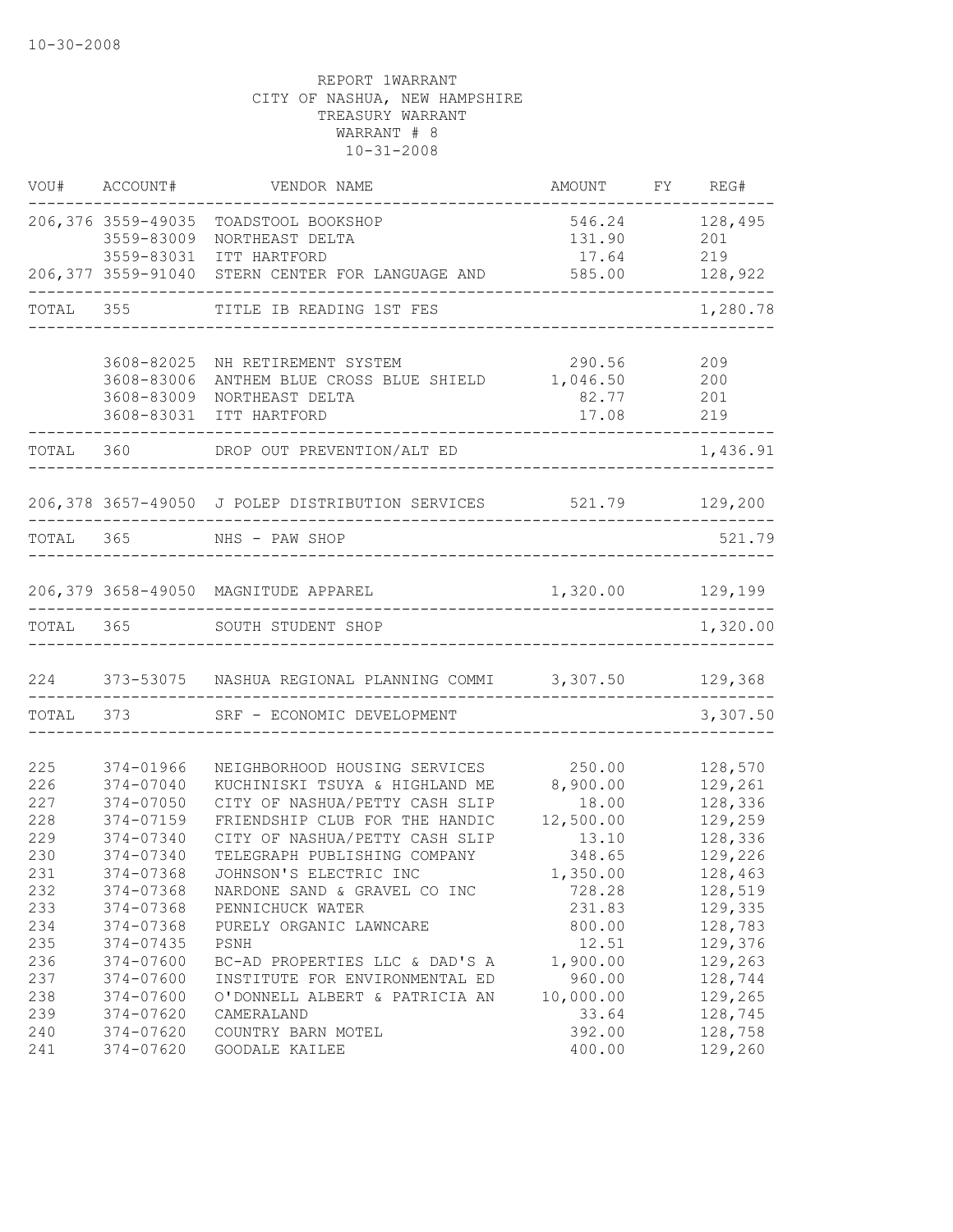| VOU# | ACCOUNT#  | VENDOR NAME                    | AMOUNT    | FY | REG#    |
|------|-----------|--------------------------------|-----------|----|---------|
| 242  | 374-08239 | JUTRAS SIGNS AND FLAGS INC     | 2,486.00  |    | 128,887 |
| 243  | 374-09031 | AMBI CIRCUIT BOARD ELECTRONICS | 175.57    |    | 128,615 |
| 244  | 374-09031 | LOOMIS FARGO & CO              | 148.21    |    | 128,497 |
| 245  | 374-09031 | OCCUPATIONAL DRUG TESTING LLC  | 210.00    |    | 128,631 |
| 246  | 374-09031 | ST JOSEPH BUSINESS & HEALTH    | 65.00     |    | 128,506 |
| 247  | 374-09031 | TRANSIT MANAGEMENT OF NASHUA   | 218.60    |    | 213     |
| 248  | 374-09031 | TRANSIT MANAGEMENT OF NASHUA   | 161.00    |    | 229     |
| 249  | 374-09043 | CONWAY OFFICE PRODUCTS LLC     | 94.50     |    | 128,503 |
| 250  | 374-09054 | LISAY STEVEN E                 | 262.75    |    | 128,524 |
| 251  | 374-09061 | AMERICAN ARBITRATION ASSOC     | 800.00    |    | 129,356 |
| 252  | 374-09061 | ARAMARK UNIFORM SERVICES       | 160.55    |    | 128,486 |
| 253  | 374-09061 | CITY OF NASHUA                 | 50.00     |    | 129,262 |
| 254  | 374-09061 | CONTROL TECHNOLOGIES INC       | 347.92    |    | 128,876 |
| 255  | 374-09061 | J LAWRENCE HALL INC            | 120.00    |    | 129,242 |
| 256  | 374-09061 | OVERHEAD DOOR CO OF MANCHESTER | 302.00    |    | 128,676 |
| 257  | 374-09061 | SAFETY-KLEEN SYSTEMS INC       | 2,272.09  |    | 128,411 |
| 258  | 374-09061 | UNITED PARCEL SERVICE          | 24.46     |    | 129,397 |
| 259  | 374-09071 | CITY OF NASHUA/TAX COLLECTOR'S | 167.49    |    | 129,258 |
| 260  | 374-09081 | MAYNARD & LESIEUR INC          | 660.00    |    | 128,716 |
| 261  | 374-09091 | ACRYLIC DESIGN GROUP           | 207.54    |    | 128,814 |
| 262  | 374-09091 | BEST FORD/BEST CYCLE           | 41.82     |    | 128,381 |
| 263  | 374-09091 | CENTRAL PAPER PRODUCTS CO      | 110.08    |    | 128,764 |
| 264  | 374-09091 | CUMMINS NORTHEAST INC          | 1,711.07  |    | 128,720 |
| 265  | 374-09091 | FLEETWAY HEAVY DUTY PARTS INC  | 311.08    |    | 128,443 |
| 266  | 374-09091 | GILLIG LLC                     | 1,101.87  |    | 128,650 |
| 267  | 374-09091 | GRAINGER                       | 334.01    |    | 128,434 |
| 268  | 374-09091 | HOME DEPOT CREDIT SERVICES     | 177.51    |    | 129,324 |
| 269  | 374-09091 | INTERSTATE BATTERIES OF SO NH  | 585.80    |    | 129,094 |
| 270  | 374-09091 | NAPA AUTO PARTS                | 335.43    |    | 128,693 |
| 271  | 374-09091 | NORTHERN BUS SALES INC         | 1,144.00  |    | 128,512 |
| 272  | 374-09091 | OVERHEAD DOOR CO OF MANCHESTER | 186.00    |    | 128,676 |
| 273  | 374-09091 | PRINT FACTORY                  | 629.18    |    | 128,345 |
| 274  | 374-09091 | ROBBINS AUTO PARTS INC         | 102.09    |    | 128,569 |
| 275  | 374-09091 | RYDER FLEET PRODUCTS.COM INC   | 344.75    |    | 128,699 |
| 276  | 374-09091 | STAPLES BUSINESS ADVANTAGE     | 1,130.11  |    | 128,857 |
| 277  | 374-09104 | PSNH                           | 474.48    |    | 129,376 |
| 278  | 374-09112 | METROMEDIA ENERGY INC          | 50.56     |    | 129,365 |
| 279  | 374-09112 | NATIONAL GRID                  | 25.10     |    | 129,360 |
| 279  | 374-09114 | NATIONAL GRID                  | 30.90     |    | 129,360 |
| 280  | 374-09115 | METROMEDIA ENERGY INC          | 47.46     |    | 129,365 |
| 281  | 374-09115 | NATIONAL GRID                  | 93.22     |    | 129,360 |
| 282  | 374-09120 | PENNICHUCK WATER               | 78.56     |    | 129,329 |
| 282  | 374-09124 | PENNICHUCK WATER               | 36.51     |    | 129,329 |
| 283  | 374-09133 | FAIRPOINT COMMUNICATIONS INC   | 202.35    |    | 129,366 |
| 284  | 374-09133 | IDEARC MEDIA CORP              | 76.63     |    | 129,393 |
| 285  | 374-09181 | MEMIC INDEMNITY CO             | 2,916.65  |    | 129,317 |
| 286  | 374-09201 | TRANSIT MANAGEMENT OF NASHUA   | 16,838.69 |    | 213     |
| 287  | 374-09201 | TRANSIT MANAGEMENT OF NASHUA   | 18,185.09 |    | 229     |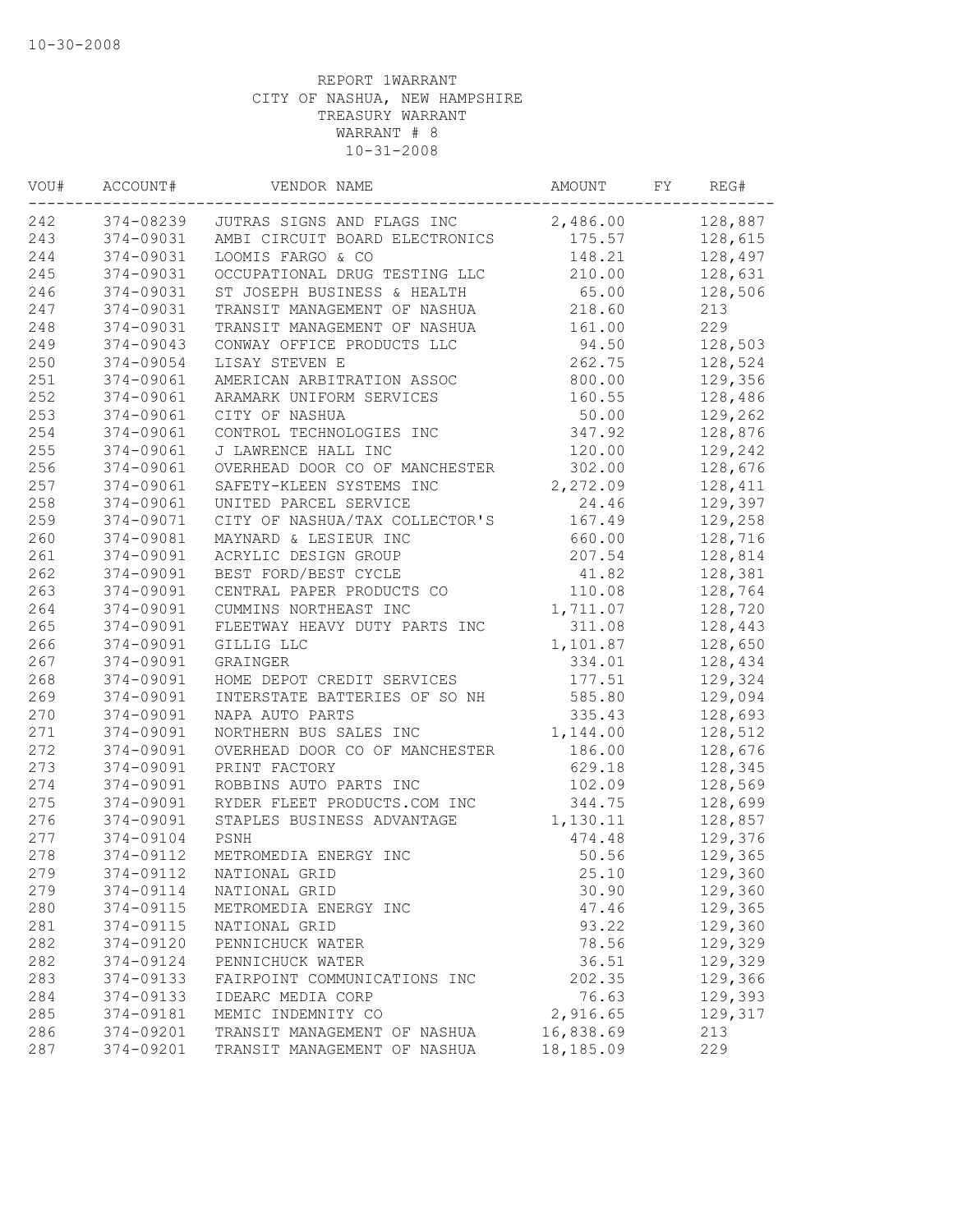| VOU#      | ACCOUNT#           | VENDOR NAME                                             | AMOUNT    | FY REG#        |
|-----------|--------------------|---------------------------------------------------------|-----------|----------------|
| 288       | 374-09209          | TRANSIT MANAGEMENT OF NASHUA                            | 802.35    | 213            |
| 289       | 374-09209          | TRANSIT MANAGEMENT OF NASHUA                            | 802.27    | 229            |
| 290       | 374-09211          | AFSCME COUNCIL 93                                       | 966.25    | 129,346        |
| 291       | 374-09211          | AMERITAS LIFE INSURANCE CORP                            | 1,288.56  | 129,406        |
| 292       | 374-09211          | EDWARD JONES                                            | 2,518.87  | 129,362        |
| 293       | 374-09211          | PRUDENTIAL INSURANCE                                    | 1,184.55  | 129,340        |
| 294       | 374-09211          | VISION SERVICE PLAN                                     | 156.42    | 129,347        |
| 295       | 374-09213          | SOUTHERN NH MEDICAL CENTER                              | 500.00    | 129,399        |
| 296       | 374-09213          | ST JOSEPH HOSPITAL                                      | 100.00    | 129,339        |
| 297       | 374-09221          | FIRST TRANSIT INC                                       | 16,650.00 | 128,726        |
| 298       | 374-09241          | CITIZENS BANK                                           | 207.36    | 242            |
| 299       | 374-09241          | CITY OF NASHUA                                          | 100.00    | 129,264        |
| 300       | 374-09241          | GILLETTE KRISTI                                         | 141.74    | 128,513        |
| 301       | 374-09241          | WOODWORTH LOUISE                                        | 122.54    | 129,257        |
| 302       | 374-09261          | ARAMARK UNIFORM SERVICES                                | 61.18     | 128,486        |
| 303       | 374-09261          | <b>GATHERS RON</b>                                      | 18.00     | 128,641        |
| 304       | 374-09261          | PURE WATERS OF NEW ENGLAND LLC                          | 31.50     | 128,623        |
| 305       | 374-09261          | TELEGRAPH PUBLISHING COMPANY                            | 165.15    | 129,226        |
| 306       | 374-09261          | USIS COMMERCIAL SERVICES INC                            | 117.00    | 128,638        |
| 307       | 374-45230          | STAPLES BUSINESS ADVANTAGE                              | 121.47    | 128,857        |
| 308       | 374-59188          | ASAP ENVIRONMENTAL INC                                  | 2,625.00  | 128,809        |
| 309       | 374-59188          | INSTITUTE FOR ENVIRONMENTAL ED 5,505.00                 |           | 128,744        |
| 310       | 374-91025          | BOIS JOHN                                               | 145.08    | 128,682        |
| TOTAL 374 |                    | SRF - URBAN PROGRAMS                                    |           | 129,402.98     |
|           |                    |                                                         |           |                |
| 311       |                    | 375-45050 UNIQUE MANAGEMENT SERVICES INC 456.45 128,479 |           |                |
| 312       |                    | 375-64045 PROVANTAGE                                    |           | 246.14 128,760 |
| 313       | ------------------ | 375-75023 RAPID FINISHING CORPORATION                   | 500.00    | 128,742        |
|           | TOTAL 375          | SRF - PUBLIC LIBRARIES                                  |           | 1,202.59       |
|           |                    |                                                         |           |                |
|           |                    | 3768-31005 FAIRPOINT COMMUNICATIONS INC                 | 152.78    | 129,369        |
|           | 206,380 3768-31005 | ONE COMMUNICATIONS                                      | 6.04      | 129,386        |
|           | 3768-83009         | NORTHEAST DELTA                                         | 149.64    | 201            |
|           |                    | 206,381 3768-94030 UNIVERSITY OF MARYLAND               | 6,000.00  | 129,136        |
|           |                    | TOTAL 376 TITLE I ESEA                                  |           | 6,308.46       |
|           |                    |                                                         |           |                |
|           | 206,382 3769-42010 | PETTY CASH                                              | 63.02     | 129,266        |
|           | 206,382 3769-43005 | PETTY CASH                                              | 1.25      | 129,266        |
|           | 206,383 3769-49035 | CHADWELL GARY                                           | 289.30    | 128,950        |
|           | 206,384 3769-49035 | PETTY CASH                                              | 18.42     | 129,266        |
|           | 206,385 3769-49035 | SCHOLASTIC INCORPORATED                                 | 185.30    | 129,236        |
|           | 206,386 3769-49050 | PETTY CASH                                              | 47.36     | 129,266        |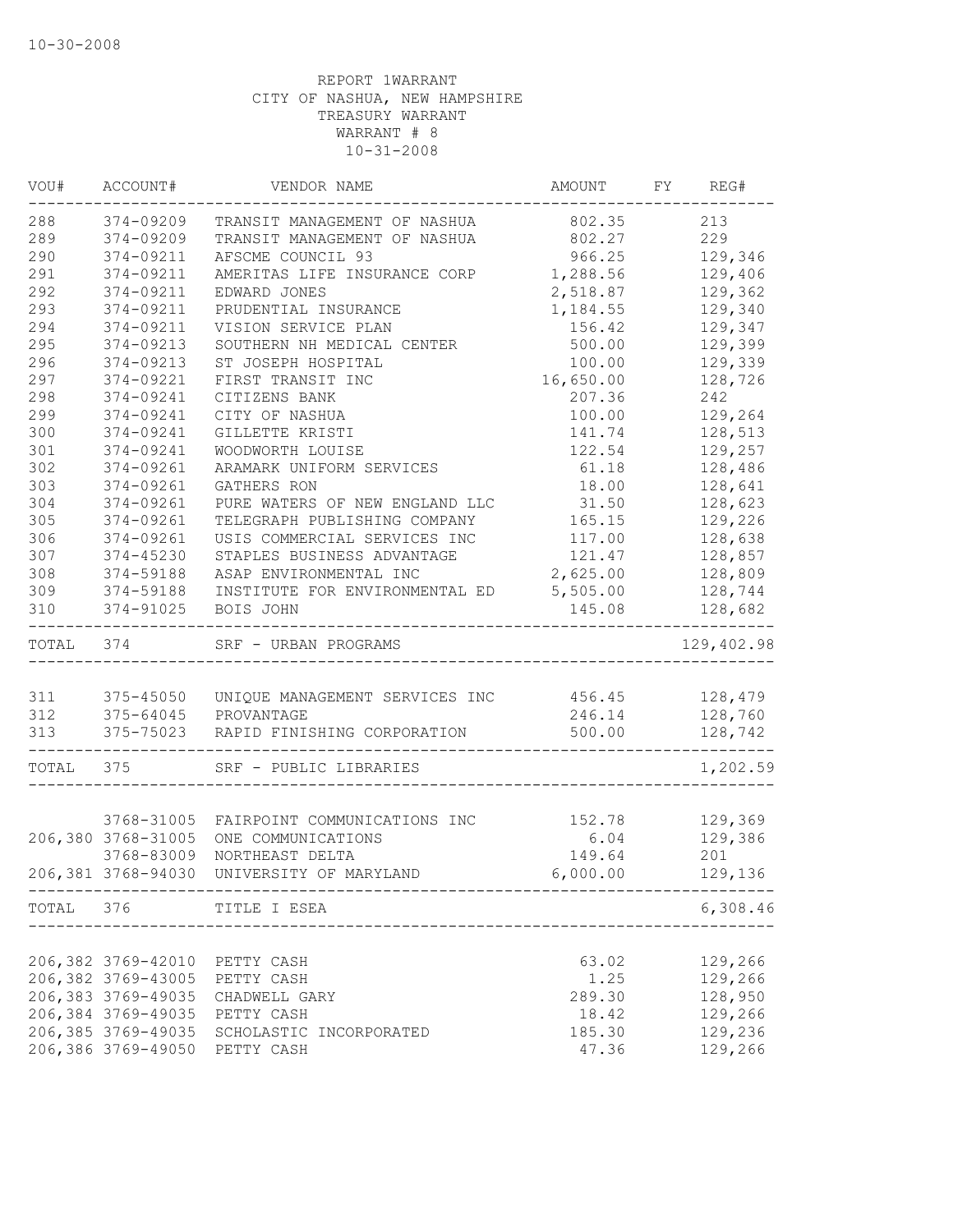|           | VOU# ACCOUNT#      | VENDOR NAME                                                         | AMOUNT            | FY REG#                        |
|-----------|--------------------|---------------------------------------------------------------------|-------------------|--------------------------------|
|           | 206,387 3769-49050 | REALLY GOOD STUFF INC                                               | 215.33            | 128,898                        |
|           | 206,388 3769-49050 | SCHOOL SPECIALTY                                                    | 281.23            | 128,923                        |
|           | 206,389 3769-49075 | BODDEN VERONICA                                                     | 59.74             | 129,178                        |
|           | 206,390 3769-49075 | SCHOOL SPECIALTY                                                    | 106.91            | 128,923                        |
|           | 206,391 3769-53101 | BODDEN VERONICA                                                     | 900.00            | 129,165                        |
|           | 206,392 3769-53101 | CROWDER LUCIE L                                                     | 643.57            | 128,877                        |
|           | 206,393 3769-53101 | SHEA DENISE C                                                       | 1,000.00          | 129,119                        |
|           | 206,394 3769-53101 | WILSON LANGUAGE TRAINING CORP                                       | 590.00            | 129,016                        |
|           | 206,395 3769-56020 | FIRST CHURCH                                                        | 3,323.00          | 128,466                        |
|           | 3769-82025         | NH RETIREMENT SYSTEM                                                | 1,063.75          | 209                            |
|           | 3769-83006         | ANTHEM BLUE CROSS BLUE SHIELD                                       | 3,470.82          | 200                            |
|           | 3769-83006         | HARVARD PILGRIM HEALTH CARE                                         | 294.00            | 202                            |
|           | 3769-83009         | NORTHEAST DELTA                                                     | 2,335.53          | 201                            |
|           | 3769-83031         | ITT HARTFORD                                                        | 53.48             | 219                            |
|           | 206,396 3769-94030 | BURNS PATRICIA                                                      | 52.65             | 128,890                        |
|           | 206,397 3769-94030 | CHADWELL GARY                                                       | 49.14             | 129,017                        |
|           | 206,398 3769-94030 | COLLINS EDUCATION ASSOCIATES L                                      | 1,050.00          | 129,011                        |
|           | 206,399 3769-95010 | CHOICE LITERACY INC                                                 | 198.00            | 129,163                        |
|           | 206,400 3769-95010 | INTERNATIONAL READING ASSOC                                         | 208.00            | 128,874                        |
|           | 206,401 3769-95010 | LRP PUBLICATIONS                                                    | 224.00            | 129,035<br>. - - - - - - - - . |
| TOTAL 376 |                    | TITLE I ESEA                                                        |                   | 16,723.80                      |
|           |                    | 206,402 3779-55020 FIRST STUDENT INC                                | 283.92 128,962    |                                |
| TOTAL 377 |                    | TITLE III ENHANCE ENG LANGUAGE                                      |                   | 283.92                         |
|           |                    |                                                                     |                   |                                |
|           |                    | 206,403 3909-53102 HASBROUCK TARA L                                 | 500.00            | 129,196                        |
|           | 206,404 3909-53102 | MANHEIM ZIMMERMAN AMY B                                             | 62.50             | 129,126                        |
|           |                    | 206,405 3909-95005 TEC-NH REGION 14ATC<br>------------------------- | 10,620.86 129,139 |                                |
| TOTAL 390 |                    | VOC ED SECONDARY PERKINS                                            |                   | 11,183.36                      |
|           |                    |                                                                     |                   |                                |
|           |                    | 206,406 3937-49050 MARKET BASKET                                    |                   | 57.58 128,552                  |
|           |                    | 3937-82025 NH RETIREMENT SYSTEM                                     | 185.12            | 209                            |
|           | 3937-83006         | ANTHEM BLUE CROSS BLUE SHIELD                                       | 1,412.32          | 200                            |
|           |                    | 3937-83009 NORTHEAST DELTA                                          | 143.65            | 201                            |
|           |                    | 3937-83031 ITT HARTFORD                                             | 8.40              | 219                            |
| TOTAL 393 |                    | DAY CARE                                                            |                   | 1,807.07                       |
|           | 206,407 3959-49075 | LIBRARY REPRODUCTION SERVICE                                        | 894.64            | 129,116                        |
|           | 206,408 3959-53109 | BOLICK TERESA DBA BOLICK TERES 1,300.00                             |                   | 128,888                        |
|           | 206,409 3959-53109 | CARROLL CENTER FOR THE BLIND (                                      | 973.76            | 129,041                        |
|           |                    |                                                                     |                   |                                |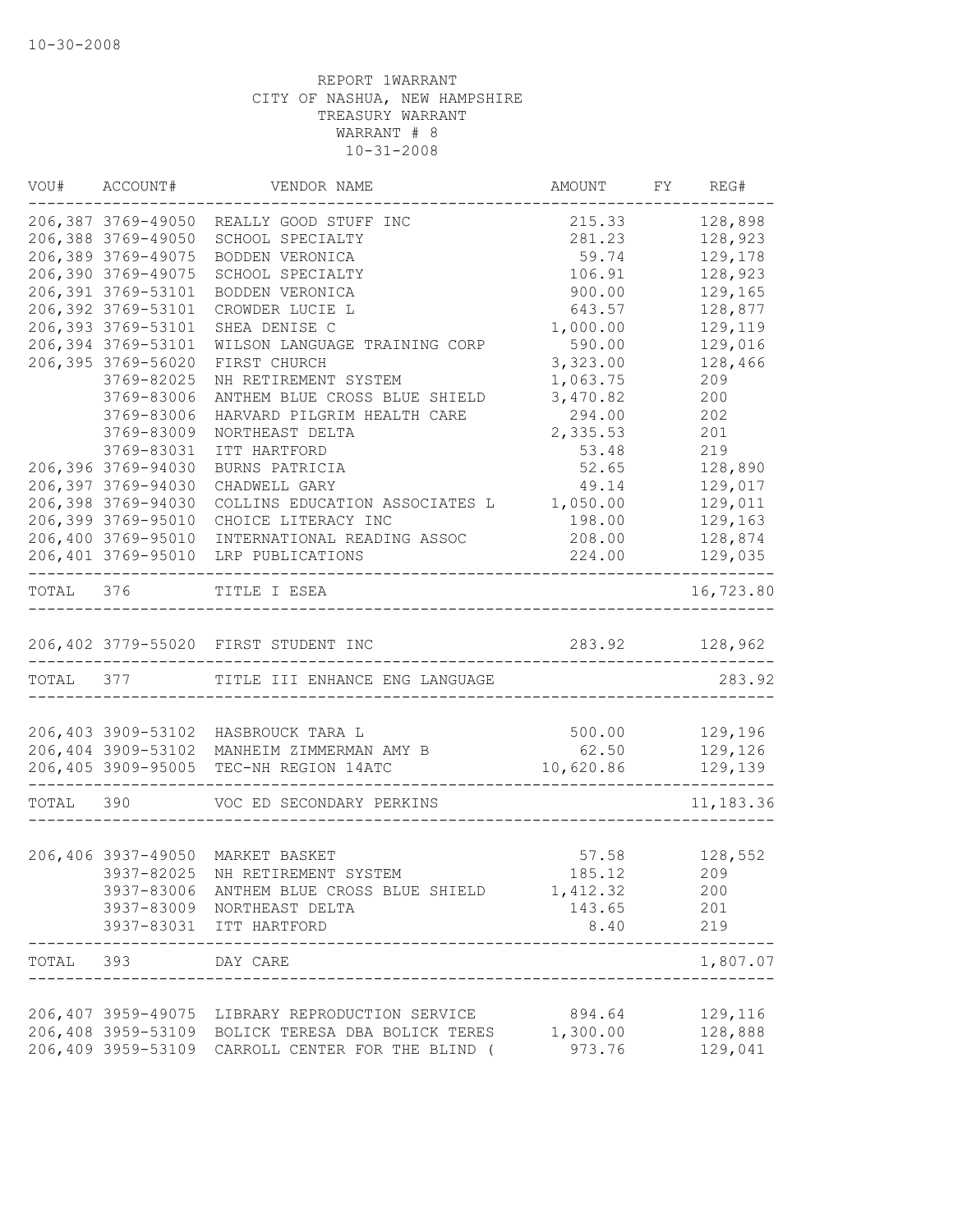| VOU#  | ACCOUNT#                                                                   | VENDOR NAME                                                                                                                                  | AMOUNT FY                                                           | REG#                                       |
|-------|----------------------------------------------------------------------------|----------------------------------------------------------------------------------------------------------------------------------------------|---------------------------------------------------------------------|--------------------------------------------|
|       | 3959-82025<br>3959-83006<br>3959-83006<br>3959-83009<br>206,410 3959-91040 | NH RETIREMENT SYSTEM<br>ANTHEM BLUE CROSS BLUE SHIELD<br>HARVARD PILGRIM HEALTH CARE<br>NORTHEAST DELTA<br>3959-83031 ITT HARTFORD<br>NHASEA | 6,322.56<br>20,946.10<br>4,873.05<br>2,571.06<br>344.40<br>1,270.00 | 209<br>200<br>202<br>201<br>219<br>129,025 |
| TOTAL |                                                                            |                                                                                                                                              |                                                                     | 39,495.57                                  |
|       | 206, 411 3977-705                                                          | RAMANATHAN SOMASUNDARAM<br>3977-83006 ANTHEM BLUE CROSS BLUE SHIELD                                                                          | 80.00<br>936.50                                                     | 129,184<br>200                             |
| TOTAL | 397                                                                        | SPECIAL ED LOCAL                                                                                                                             |                                                                     | 1,016.50                                   |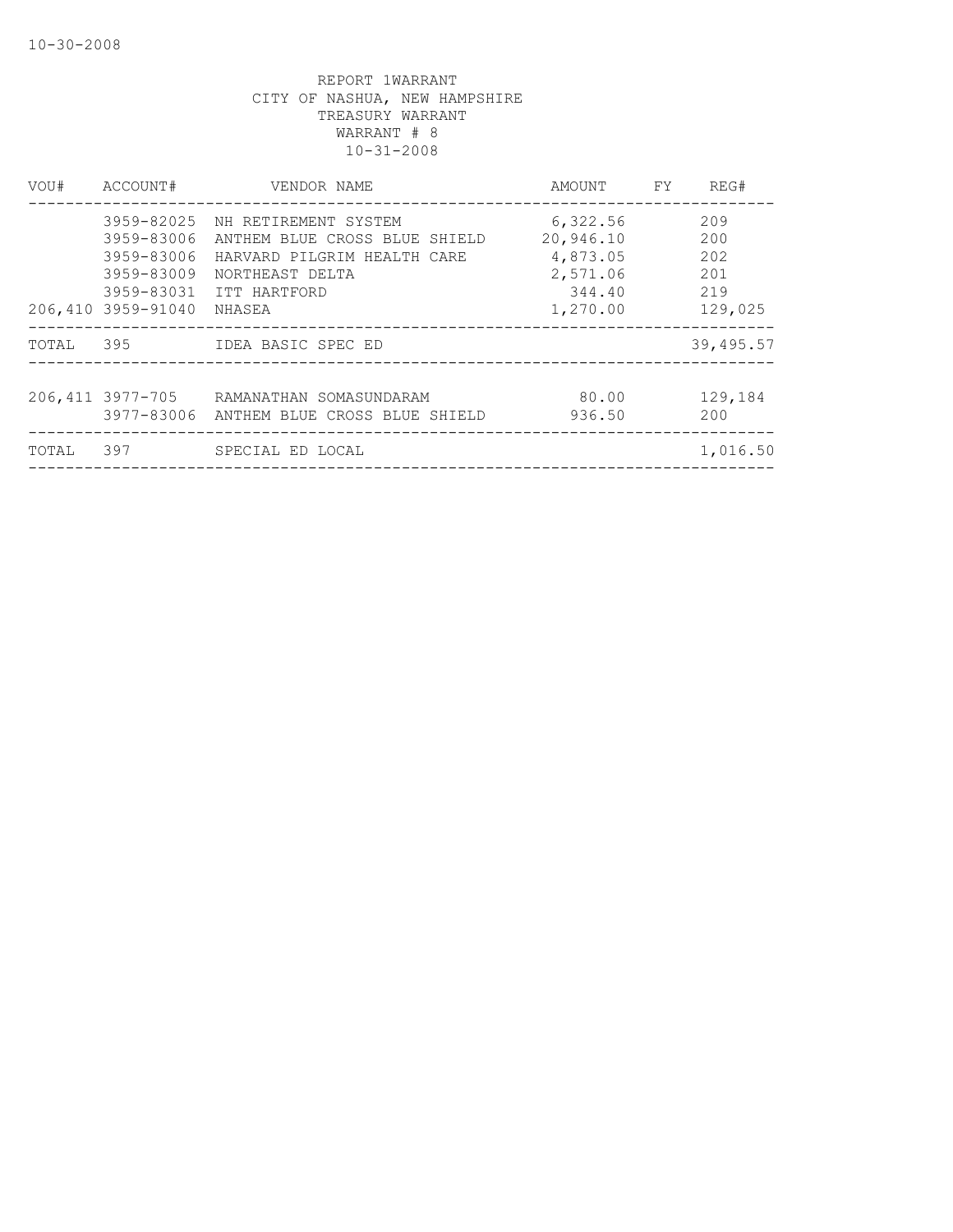| VOU#                     | ACCOUNT#                                 | VENDOR NAME                                                           | AMOUNT                   | FY REG#                                        |
|--------------------------|------------------------------------------|-----------------------------------------------------------------------|--------------------------|------------------------------------------------|
| 331<br>332<br>333<br>334 | 412-180<br>412-180<br>412-180<br>412-180 | DUMAIS RICHARD J<br>SACK CAROL R<br>SAPIENZA DIANNE<br>SLOSEK HILDA M | 40.00<br>153.00<br>46.00 | 64.00 128,867<br>128,869<br>128,873<br>128,756 |
|                          | TOTAL 412-18                             | FINANCIAL SERVICES<br>AUTO PERMITS                                    |                          | 303.00                                         |
|                          |                                          | 335 431-314 CITY OF NASHUA                                            |                          | 9.90 129,267                                   |
|                          | TOTAL 431-31                             | POLICE DEPARTMENT<br>SALE OF PHOTOCOPIES                              |                          | 9.90                                           |
|                          |                                          | 336  452-329  KELLY JULIE                                             |                          | 20.00 128,507                                  |
|                          | TOTAL 452-32                             | PARKS AND RECREATION<br>BASKETBALL                                    |                          | 20.00                                          |
|                          |                                          | 337 452-717 SALUJA LAURA                                              |                          | 95.00 128,777                                  |
|                          | TOTAL 452-71                             | PARKS AND RECREATION<br>SALE OF SHADE TREES                           |                          | 95.00                                          |
| 339                      | 472-224                                  | 338 472-224 FORCIER CONTRACTING<br>NIKITAS ANDREAS                    | 900.00                   | 400.00 129,363<br>129,321                      |
| TOTAL                    | $472 - 22$                               | PLANNING<br>VAR & SPECIAL EXCEPTION FEES                              |                          | 1,300.00                                       |
| 340                      |                                          | 476-194 THE STOVE SHOPPE                                              |                          | 12.00 129,359                                  |
|                          | TOTAL 476-19                             | BUILDING<br>MECHANICAL PERMITS                                        |                          | 12.00                                          |
|                          |                                          |                                                                       |                          |                                                |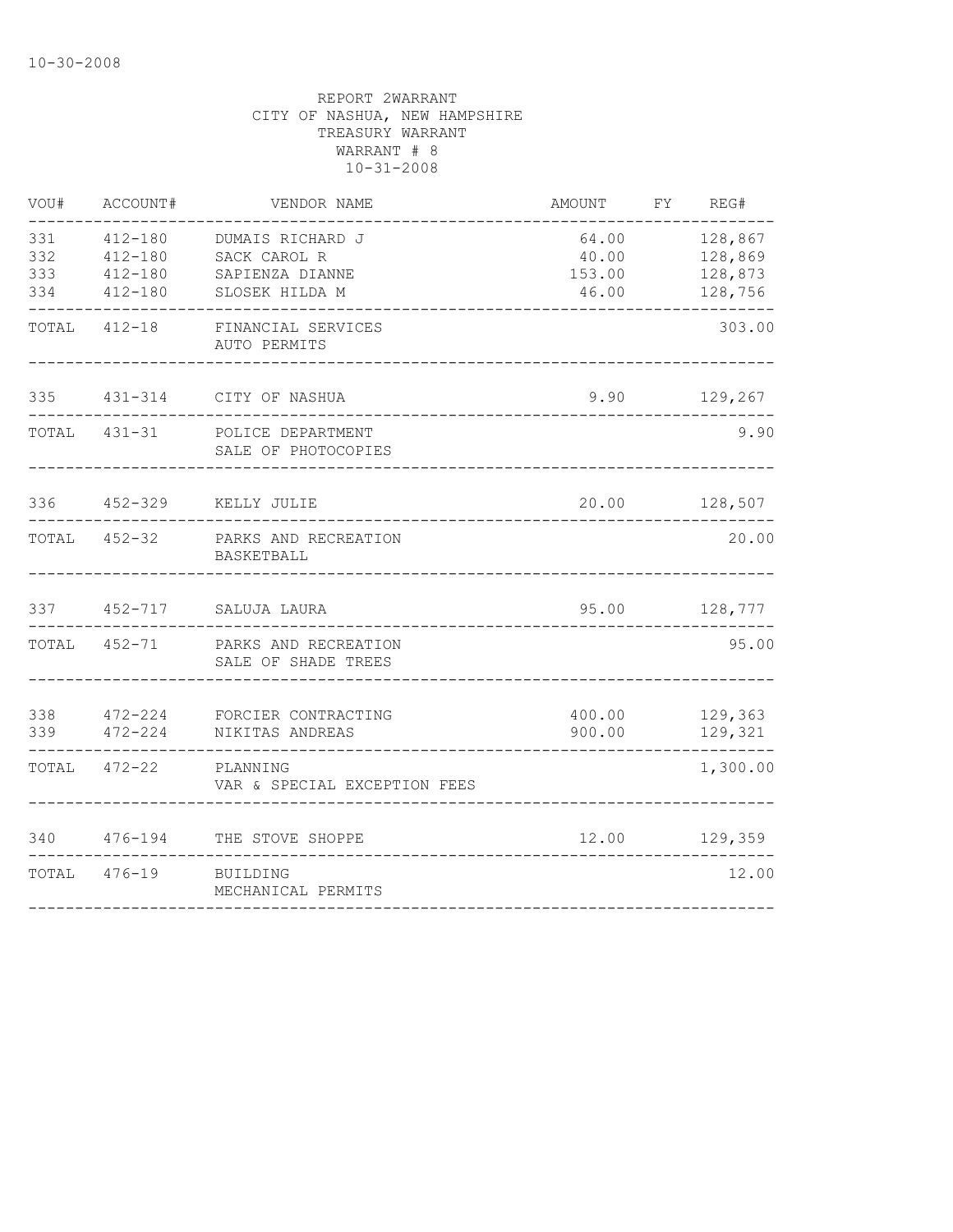| VOU#              | ACCOUNT#                                | VENDOR NAME                                                                    | AMOUNT                   | FY. | REG#                          |
|-------------------|-----------------------------------------|--------------------------------------------------------------------------------|--------------------------|-----|-------------------------------|
| 341<br>342<br>343 | 501-98029<br>501-72010<br>$501 - 66025$ | CITY OF NASHUA/PETTY CASH SLIP<br>CONWAY OFFICE PRODUCTS LLC<br>GE CAPITAL INC | 13.92<br>94.50<br>116.47 |     | 128,336<br>128,503<br>128,735 |
| 344               | $501 - 41015$                           | STAPLES BUSINESS ADVANTAGE                                                     | 27.22                    |     | 128,857                       |
| TOTAL             | 501                                     | MAYOR'S OFFICE                                                                 |                          |     | 252.11                        |
| 345               | 502-72010                               | CONWAY OFFICE PRODUCTS LLC                                                     | 90.00                    |     | 128,503                       |
| 346               | $502 - 49025$                           | MATTHEW BENDER & CO INC<br>MCNAMEE JAMES M                                     | 60.85                    |     | 129,396                       |
| 347<br>348        | 502-31050<br>502-51030                  | RATH YOUNG & PIGNATELLI PC                                                     | 155.97<br>5,000.00       |     | 129,268<br>128,792            |
| 349               | 502-41015                               | STAPLES BUSINESS ADVANTAGE                                                     | 71.95                    |     | 128,857                       |
| TOTAL             | 502                                     | LEGAL DEPARTMENT                                                               |                          |     | 5,378.77                      |
| 350               | 503-72010                               | CONWAY OFFICE PRODUCTS LLC                                                     | 168.00                   |     | 128,503                       |
| TOTAL             | 503                                     | BOARD OF ALDERMEN                                                              |                          |     | 168.00                        |
|                   |                                         |                                                                                |                          |     |                               |
| 351               | 505-81008                               | BUTLER MARGIE                                                                  | 500.00                   |     | 128,770                       |
| 352               | 505-81020                               | COMMUNITY COUNCIL MENTAL HEALT                                                 | 7,500.00                 |     | 128,372                       |
| 353               | 505-81004                               | GATEWATS COMMUNITY SERVICES                                                    | 625.00                   |     | 128,828                       |
| 354               | 505-81054                               | GREAT AMERICAN DOWNTOWN                                                        | 10,000.00                |     | 128,465                       |
| 355<br>356        | 505-81024<br>505-81053                  | HOME HEALTH & HOSPICE CARE<br>LAMPREY HEALTH CARE, INC                         | 19,250.00<br>7,025.00    |     | 128,489<br>128,335            |
| 357               | 505-81121                               | NASHUA POLICE ATHLETIC LEAGUE                                                  | 19,000.00                |     | 128,572                       |
| 358               | 505-81118                               | THE CHILD ADVOCACY CTR OF                                                      | 1,250.00                 |     | 128,616                       |
| TOTAL             | 505                                     | CIVIC & COMM. ACTIVITIES                                                       |                          |     | 65,150.00                     |
|                   |                                         |                                                                                |                          |     |                               |
| 359               | 506-31005                               | ALLIANCE CORE TECHNOLOGIES INC                                                 | 1,500.00                 |     | 128,633                       |
| 360               | 506-31005                               | BAYRING COMMUNICATIONS                                                         | 2,981.38                 |     | 129,367                       |
| 361<br>362        | 506-31005<br>506-31005                  | DESI TELEPHONE LABELS INC<br>FAIRPOINT COMMUNICATIONS INC                      | 34.00<br>122.92          |     | 128,737<br>129,366            |
|                   |                                         | 363 506-31005 FAIRPOINT COMMUNICATIONS INC 2,998.06                            |                          |     | 129,369                       |
|                   |                                         | 364 506-31005 LOVERING SUE                                                     |                          |     | 33.00 129,269                 |
|                   |                                         | 365 506-31005 PAETEC COMMUNICATIONS INC                                        | 112.78 129,313           |     | ------                        |
|                   |                                         | TOTAL 506 TELECOMMUNICATIONS                                                   |                          |     | 7,782.14                      |
|                   |                                         |                                                                                |                          |     |                               |
| 366 1<br>367      |                                         | 507-82025 NEW HAMPSHIRE RETIREMENT SYSTE<br>507-82020 NH RETIREMENT SYSTEM     | 152.48<br>137,617.68     |     | 129,270<br>209                |
| 367               | 507-82025                               | NH RETIREMENT SYSTEM                                                           | 83,269.61                |     | 209                           |
|                   |                                         |                                                                                |                          |     |                               |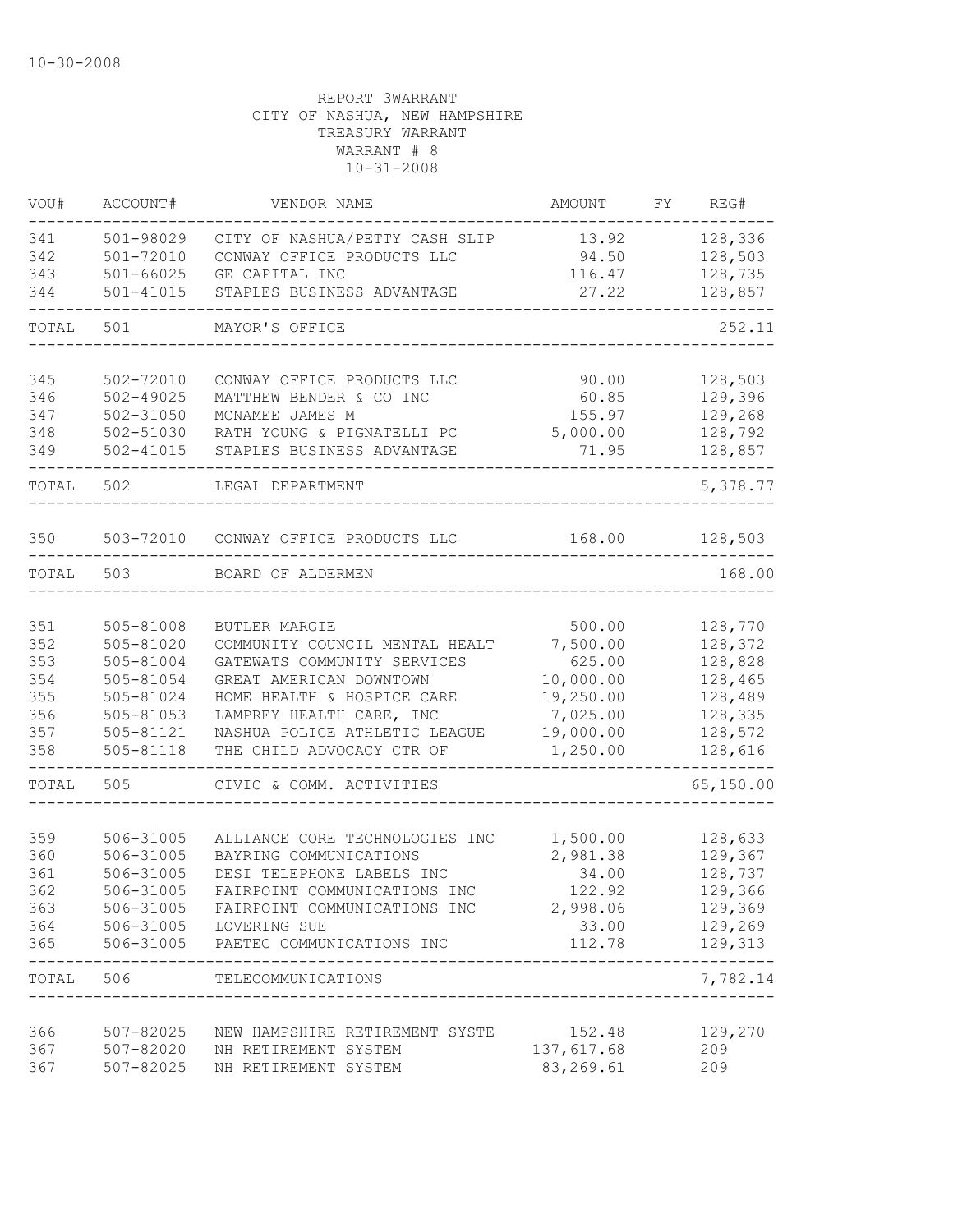|            | VOU# ACCOUNT#          | VENDOR NAME                                     | AMOUNT          | FY REG#        |
|------------|------------------------|-------------------------------------------------|-----------------|----------------|
|            |                        | 367 507-82030 NH RETIREMENT SYSTEM              | 127,509.13 209  |                |
| 367        | 507-82035              | NH RETIREMENT SYSTEM                            | 259,630.43 209  |                |
| 367        | 507-82040              | NH RETIREMENT SYSTEM                            | 67,133.39       | 209            |
| TOTAL      | 507                    | PENSIONS                                        |                 | 675, 312.72    |
|            |                        |                                                 |                 |                |
| 368        | 512-59095              | ANACOMP INC                                     | 438.42          | 128,416<br>242 |
| 369<br>369 | 512-49025<br>512-94005 | CITIZENS BANK                                   | 40.50<br>356.00 | 242            |
| 370        | 512-41015              | CITIZENS BANK<br>CITY OF NASHUA/PETTY CASH SLIP | 6.99            | 128,336        |
| 370        | 512-43005              | CITY OF NASHUA/PETTY CASH SLIP                  | 20.51           | 128,336        |
| 371        | 512-72010              | CONWAY OFFICE PRODUCTS LLC                      | 369.00          | 128,503        |
| 372        | 512-91015              | FREDETTE DAVID                                  | 92.80           | 129,271        |
| 373        | 512-41010              | FREEDOM PRINTERS LLC                            | 5,362.77        | 129,127        |
| 375        | 512-52010              | MELANSON HEATH & COMPANY PC                     | 8,000.00        | 128,339        |
| 374        | 512-52010              | MELANSON HEATH & COMPANY PC                     | 45,000.00       | 128,511        |
| 376        | 512-43005              | POSTMASTER                                      | 1,288.00        | 128,342        |
| 377        | 512-49025              | PRICE DIGESTS                                   | 360.00          | 129,343        |
| 378        | 512-43005              | PRINTGRAPHICS OF MAINE                          | 769.50          | 214            |
| 379        | 512-41010              | STANDARD REGISTER COMPANY                       | 1,404.96        | 128,417        |
| 380        |                        | 512-41015 STAPLES BUSINESS ADVANTAGE            | 143.46          | 128,857        |
| 381        | 512-49025              | TAX & ACCOUNTING- R&G                           | 154.70          | 129,364        |
| TOTAL 512  |                        | FINANCIAL SERVICES                              |                 | 63,807.61      |
|            |                        |                                                 |                 |                |
| 382        | 513-49075              | CITY OF NASHUA/PETTY CASH SLIP 99.67            |                 | 128,336        |
| 382        | 513-59115              | CITY OF NASHUA/PETTY CASH SLIP                  | 50.00           | 128,336        |
| 383        | 513-72010              | CONWAY OFFICE PRODUCTS LLC                      | 252.00          | 128,503        |
| 384        | 513-43005              | DOUGLAS MFG CORP                                | 131.76          | 128,450        |
| 384        | 513-49075              | DOUGLAS MFG CORP                                | 685.90          | 128,450        |
| 385        | 513-41015              | GAYLORD BROS INC                                | 228.65          | 129,230        |
| 385        | 513-43005              | GAYLORD BROS INC                                | 22.18           | 129,230        |
| 386        | 513-59115              | LHS ASSOCIATES INC                              | 195.80          | 128,525        |
| 387        | 513-59100              | OCCUPATIONAL DRUG TESTING LLC                   | 260.00          | 128,631        |
| 388        | $513 - 41005$          | STAPLES BUSINESS ADVANTAGE                      | 816.20          | 128,857        |
| 388        | 513-41015              | STAPLES BUSINESS ADVANTAGE                      | 167.87          | 128,857        |
| 389        |                        | 513-49025 WEST PAYMENT CENTER                   | 230.60          | 129,328        |
|            | TOTAL 513              | CITY CLERK'S OFFICE                             |                 | 3,140.63       |
|            |                        | 390 514-72010 CONWAY OFFICE PRODUCTS LLC        |                 | 90.00 128,503  |
|            |                        |                                                 |                 |                |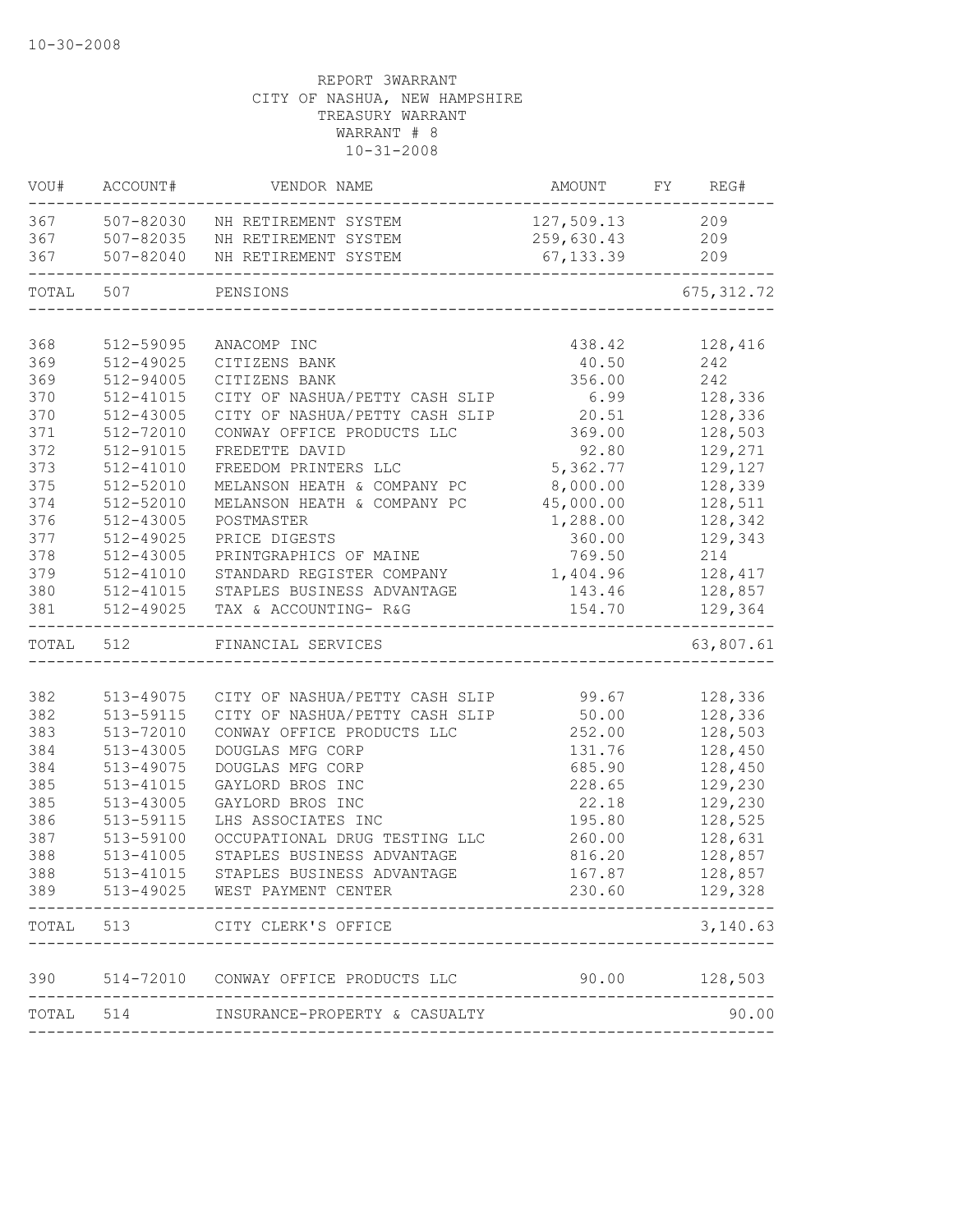| VOU#       | ACCOUNT#            | VENDOR NAME                                                 | AMOUNT          | FY REG#              |
|------------|---------------------|-------------------------------------------------------------|-----------------|----------------------|
| 390        |                     | 515-72010 CONWAY OFFICE PRODUCTS LLC                        | 90.00           | 128,503              |
| TOTAL      | 515                 | HUMAN RESOURCES                                             |                 | 90.00                |
| 390        | 516-72010           | CONWAY OFFICE PRODUCTS LLC                                  | 900.00          | 128,503              |
| 391        | 516-54016           | MERION PUBLICATIONS INC                                     | 1,192.50        | 129,394              |
| 392        | 516-74125           | OFFTECH NEW ENGLAND                                         | 123.21          | 128,739              |
| 393        | 516-41015           | STAPLES BUSINESS ADVANTAGE                                  | 93.58           | 128,857              |
| 394        | 516-54006           | TELEGRAPH PUBLISHING COMPANY                                | 128.45          | 129,226              |
| 394        | 516-54011           | TELEGRAPH PUBLISHING COMPANY                                | 532.15          | 129,226              |
| 394        | 516-54016           | TELEGRAPH PUBLISHING COMPANY                                | 2,187.58        | 129,226              |
| 395        | 516-54016           | VERMONT LEAGUE OF CITIES AND T                              | 20.50           | 128,755              |
| TOTAL      | 516                 | PURCHASING DEPARTMENT                                       |                 | 5, 177.97            |
|            |                     |                                                             |                 |                      |
| 396        | 517-75023           | B & S LOCKSMITH INC                                         | 194.00          | 128,603              |
| 397        | 517-59135           | BAIN PEST CONTROL SERVICE INC                               | 75.00           | 129,234              |
| 398        | 517-75023           | CHICK BEAULIEU, INC                                         | 1,003.00        | 128,810              |
| 399        | 517-75160           | HARRY W WELLS & SON INC                                     | 338.00          | 128,986              |
| 400        | 517-75023           | HOME DEPOT CREDIT SERVICES                                  | 62.32           | 129,324              |
| 401        | 517-75105           | HUFF & GAUTHIER INC                                         | 82.50           | 128,752              |
| 402        | 517-75023           | MARVELL PLATE GLASS INC                                     | 198.00          | 128,681              |
| 403        | 517-78100           | MAYNARD & LESIEUR INCORPORATED                              | 140.10          | 129,222              |
| 404        | 517-34015           | METROMEDIA ENERGY INC                                       | 427.76          | 129,365              |
| 405        | 517-74085           | NASHUA OUTDOOR POWER EQUIP                                  | 205.49          | 128,549              |
| 406        | 517-33005           | PENNICHUCK WATER                                            | 444.64          | 129,329              |
| 407        | 517-75023           | PROTECTION ONE, INC                                         | 105.00          | 128,794              |
| 408        | 517-32005           | PUBLIC SERVICE OF NH                                        | 6,109.17        | 129,383              |
| 409        | 517-75130           | SHATTUCK MALONE OIL CO                                      | 180.00          | 129,310              |
| 410        | 517-75105           | STANLEY ELEVATOR CO INC                                     | 212.00          | 128,591              |
| 411        | 517-75023           | W E AUBUCHON COMPANY INC                                    | 22.88           | 128,389              |
| TOTAL      | 517                 | BUILDING MAINT - CITY ADMIN                                 |                 | 9,799.86             |
|            |                     |                                                             |                 |                      |
| 412        | 519-94005           | AVITAR ASSOCIATES                                           | 600.00          | 128,807              |
| 413        |                     | 519-43005 CITY OF NASHUA/PETTY CASH SLIP                    | 17.54           | 128,336              |
| 414        |                     | 519-72010 CONWAY OFFICE PRODUCTS LLC                        | 90.00           | 128,503              |
| 415        | 519-95005           | GMNBR                                                       | 170.00          | 129,404              |
| 416<br>417 |                     | 519-94005 LOCAL GOVERNMENT CENTER<br>519-91005 TURGISS GARY | 90.00<br>218.79 | 129,353<br>128,475   |
|            | TOTAL 519 ASSESSORS |                                                             |                 | --------<br>1,186.33 |
|            |                     |                                                             |                 |                      |
| 418        |                     | 520-33005 PENNICHUCK WATER                                  | 38.01           | 129,329              |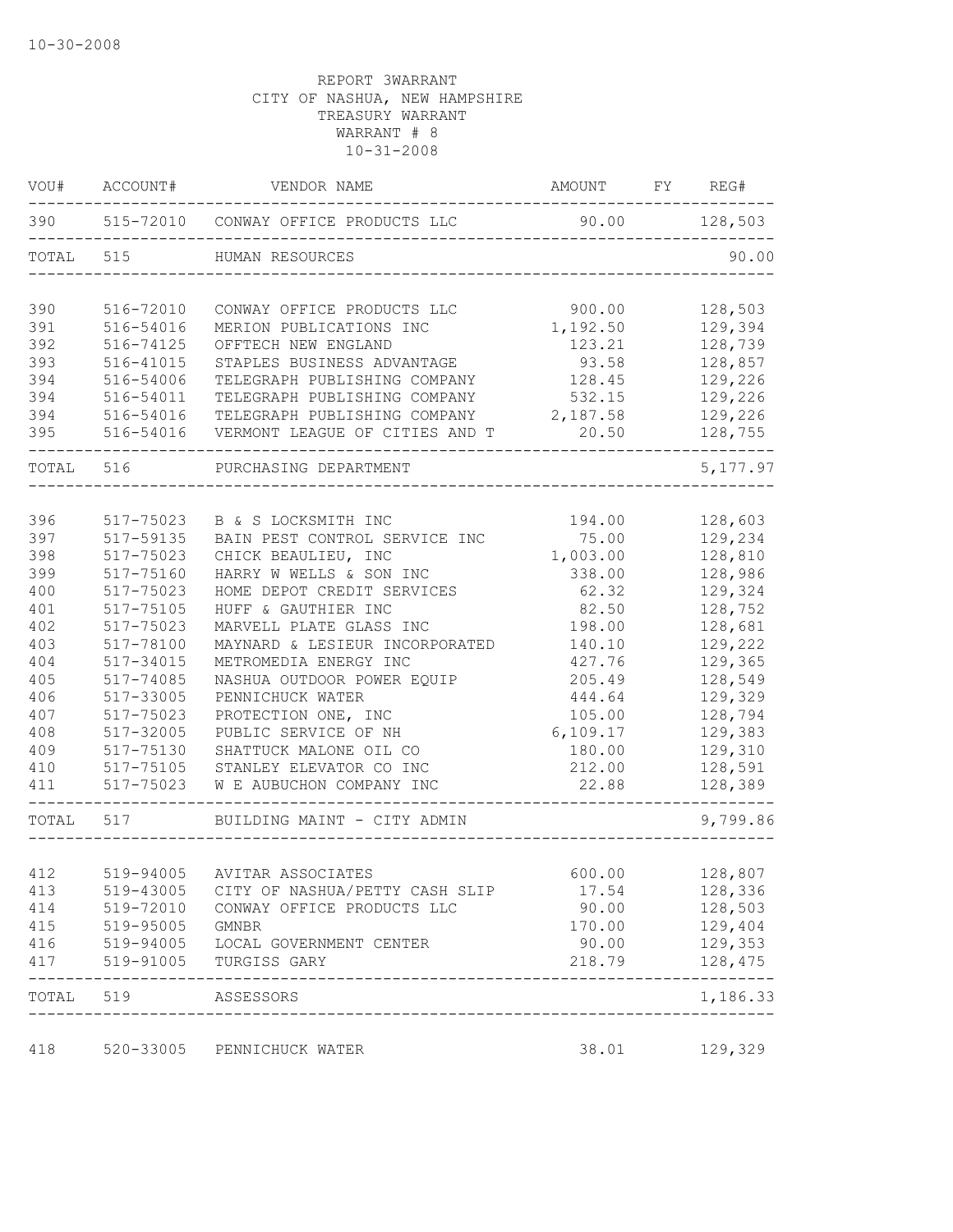|       | VOU# ACCOUNT#      | VENDOR NAME                                     | AMOUNT         | FY REG#  |
|-------|--------------------|-------------------------------------------------|----------------|----------|
|       | 419 520-32005 PSNH |                                                 | 520.19 129,376 |          |
| TOTAL | 520                | HUNT BUILDING                                   |                | 558.20   |
| 420   | 522-94040          | CITIZENS BANK                                   | 225.95         | 242      |
| 421   | $522 - 64045$      | CITY OF NASHUA/PETTY CASH SLIP                  | 16.99          | 128,336  |
| 422   | 522-74030          | COCCI COMPUTER SERVICES INC                     | 1,079.25       | 128,539  |
| 423   | 522-74030          | COMPUTER HUT OF N E INC                         | 279.95         | 129,238  |
| 424   |                    | 522-74030 PRINTER SUPPORT CORPORATION           | 703.50         | 128,798  |
|       | TOTAL 522          | INFORMATION TECHNOLOGY                          |                | 2,305.64 |
|       |                    | 425 524-64040 CDW GOVERNMENT INC                | 853.30         | 128,915  |
| 425   |                    | 524-64045 CDW GOVERNMENT INC                    | 380.00         | 128,915  |
|       | TOTAL 524          | COMPUTERS - CITYWIDE<br>_______________________ |                | 1,233.30 |
|       |                    |                                                 |                |          |
| 426   | 531-53056          | AAA CREDIT SCREENING SERV LLC                   | 150.00         | 128,379  |
| 427   | 531-45920          | ADAMSON INDUSTRIES CORP                         | 495.38         | 128,583  |
| 427   | 531-78007          | ADAMSON INDUSTRIES CORP                         | 2,749.25       | 128,583  |
| 428   | 531-75023          | AMERICAN SECURITY & FIRE PROTE                  | 216.00         | 128,357  |
| 429   | 531-79030          | ASAP FIRE & SAFETY CORPORATION                  | 158.00         | 128,488  |
| 430   | 531-78007          | B & S LOCKSMITH INC                             | 11.25          | 128,603  |
| 431   | 531-59100          | BAER ALEXANDRA                                  | 1,074.95       | 128,562  |
| 432   | 531-78007          | BELLETETES INC                                  | 5.47           | 128,531  |
| 433   | $531 - 46030$      | BEN'S UNIFORMS                                  | 402.00         | 129,240  |
| 433   | $531 - 46040$      | BEN'S UNIFORMS                                  | 1,824.00       | 129,240  |
| 434   | 531-78007          | BEST FORD/BEST CYCLE                            | 48.00          | 128,381  |
| 435   | $531 - 94005$      | BOULAY MICHAEL                                  | 121.68         | 129,273  |
| 436   | 531-94005          | BROWN JOSEPH D                                  | 271.95         | 129,290  |
| 437   | 531-94005          | CAMACHO CARLOS                                  | 145.08         | 129,276  |
| 438   | 531-59045          | CAMERALAND                                      | 193.25         | 128,745  |
| 438   | $531 - 64215$      | CAMERALAND                                      | 288.00         | 128,745  |
| 439   | 531-53125          | CARIGNAN MICHAEL                                | 250.00         | 129,291  |
| 440   | 531-78007          | CARPARTS OF NASHUA                              | 33.43          | 128,380  |
| 441   | 531-42000          | CENTRAL PAPER PRODUCTS CO                       | 27.55          | 128,764  |
| 442   | 531-94005          | CHARTRAND LINDA                                 | 271.95         | 129,279  |
| 443   | 531-78007          | CHELMSFORD AUTO ELECTRIC INC                    | 619.75         | 128,378  |
| 444   | 531-94005          | CITIZENS BANK                                   | 852.92         | 242      |
| 445   | 531-91025          | CITY OF NASHUA                                  | 5.00           | 129,275  |
| 446   | 531-91025          | CLANCY KEVIN                                    | 46.80          | 129,282  |
| 447   | 531-78007          | CREATIVE SIGNS LLC                              | 350.00         | 128,655  |
| 448   | 531-94005          | DELISLE KATHLEEN                                | 59.88          | 129,286  |
| 449   | 531-94005          | DICKINSON JENNIFER                              | 144.52         | 129,274  |
| 450   | 531-78075          | DOWNTOWN COLLISION CENTERS OF                   | 972.80         | 128,612  |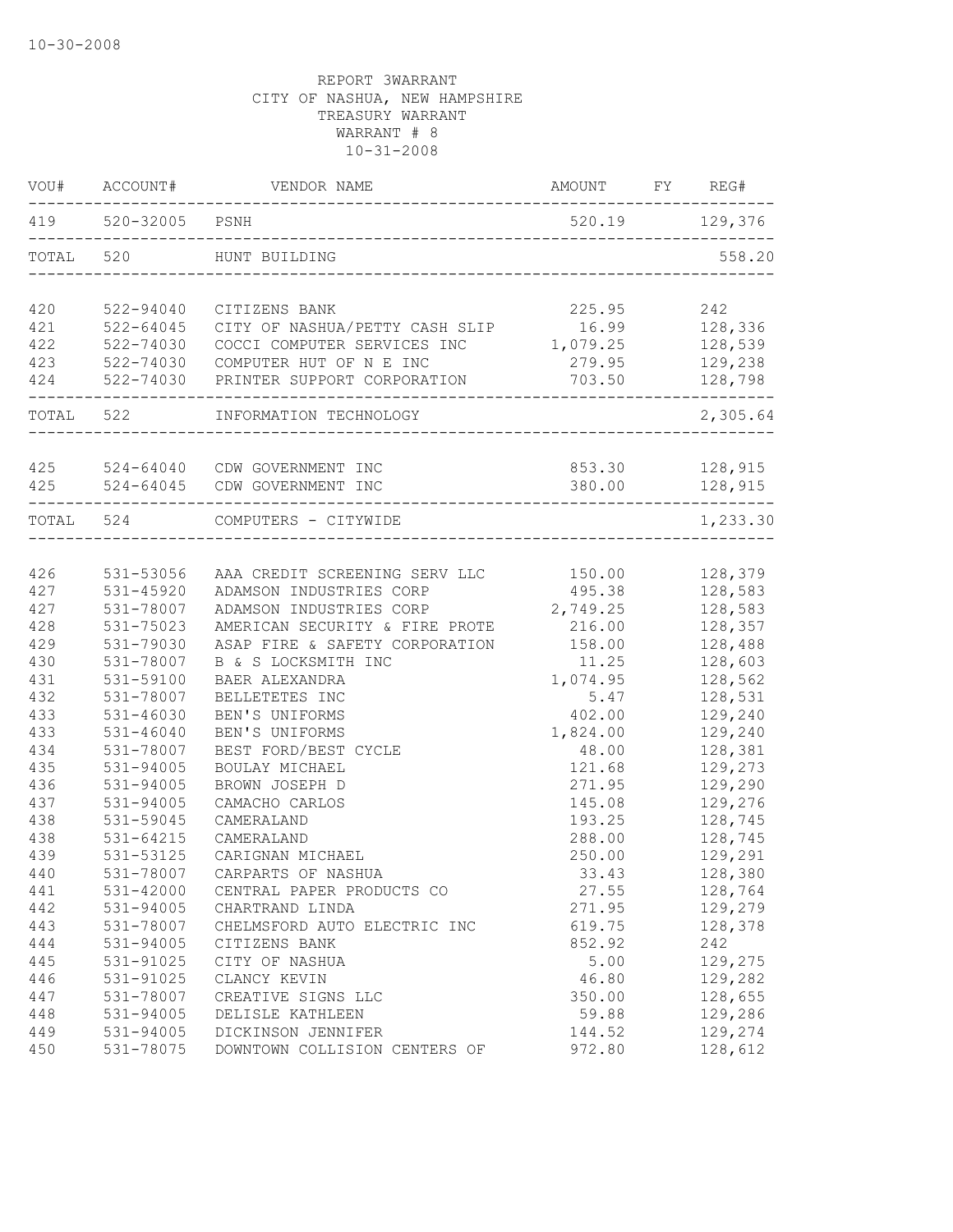| 531-94005<br>128,420<br>332.74<br>DUNKIN DONUTS<br>$531 - 45220$<br>128.62<br>128,796<br>EAGLE INDUSTRIES<br>531-78007<br>90.00<br>128,719<br>EMERGENCY EQUIPMENT WAREHOUSE<br>89.75<br>128,701<br>531-41015<br>EMPLOYEE DATA FORMS<br>214.00<br>128,826<br>531-45220<br>EXTRA PACKAGING, CORP<br>531-42000<br>84.58<br>128,453<br>F W WEBB COMPANY<br>531-31025<br>555.12<br>129,366<br>FAIRPOINT COMMUNICATIONS INC<br>531-31020<br>202.44<br>129,369<br>FAIRPOINT COMMUNICATIONS INC<br>531-48015<br>FLEET SERVICES<br>1,348.72<br>128,584<br>531-47010<br>GALLS INC<br>48.98<br>128,473<br>531-94005<br>514.80<br>129,277<br>GAPHARDT CLARK<br>531-66025<br>128,735<br>GE CAPITAL INC<br>1, 113.28<br>531-46040<br>129,272<br>GIGGI ROBERT<br>127.45<br>46.80<br>129,281<br>531-91025<br>GILBERT CALEB<br>GOODYEAR AUTO SERVICE CENTER<br>128,352<br>531-78065<br>797.13<br>128,352<br>531-78100<br>GOODYEAR AUTO SERVICE CENTER<br>72.00<br>200.00<br>129,285<br>531-53125<br>GREEN JENNIFER<br>212.03<br>129,287<br>$531 - 46040$<br>HAMMOND SCOTT<br>531-91025<br>46.80<br>129,289<br>HARGREAVES JAMES<br>531-74092<br>HARRIS EQUIPMENT REPAIR SERVIC<br>232.73<br>129,221<br>531-42000<br>281.20<br>129,349<br>HOME DEPOT CREDIT SERVICES<br>531-45220<br>282.00<br>129,349<br>HOME DEPOT CREDIT SERVICES<br>128,642<br>$531 - 45220$<br>HTH ENGINEERING INC<br>199.00<br>200.00<br>129,294<br>531-53125<br>HUDON SCOTT<br>531-94005<br>500.00<br>128,629<br>INFORMATION MANAGEMENT CORP<br>3,024.50<br>128,808<br>531-53056<br>IPMA-HR<br>287.40<br>531-75130<br>J LAWRENCE HALL INC<br>129,242<br>531-59100<br>128,588<br>J P PEST SERVICES<br>65.00<br>531-98025<br>JACK'S PIZZA<br>16.00<br>128,715<br>531-78007<br>129,216<br>MAC MULKIN CHEVROLET INC<br>619.53<br>531-78075<br>129,216<br>MAC MULKIN CHEVROLET INC<br>2,751.58<br>129,283<br>$531 - 46040$<br>MAILLOUX SHAUN<br>180.10<br>MARTIN GREGORY OR JANE<br>128,818<br>531-45220<br>654.92<br>531-95000<br>MATTHEW BENDER & CO INC<br>60.85<br>128,730<br>531-78007<br>730.00<br>129,222<br>MAYNARD & LESIEUR INCORPORATED<br>METROMEDIA ENERGY INC<br>3,033.43<br>129,365<br>531-34015<br>531-45220<br>MHQ MUNICIPAL VEHICLES<br>968.25<br>128,599<br>531-78007<br>MHQ MUNICIPAL VEHICLES<br>32.50<br>128,599<br>128,769<br>531-74092<br>468.12<br>MILTON CAT<br>531-31025<br>1,199.88<br>128,504<br>MOBIL SATELLITE TECHNOLOGIES<br>$531 - 46040$<br>215.70<br>129,292<br>MOLINARI JOSEPH<br>83.97<br>129,278<br>$531 - 46040$<br>MOUSHEGIAN MICHAEL<br>128,549<br>531-64192<br>933.22<br>NASHUA OUTDOOR POWER EQUIP<br>129,360<br>531-34015<br>NATIONAL GRID<br>743.32<br>128,576<br>531-78007<br>NEW G.H. BERLIN OIL COMPANY<br>771.88<br>129,336<br>531-31040<br>NEXTEL COMMUNICATIONS<br>48.24<br>531-47010<br>NORTH AMERICAN RESCUE<br>52.52<br>128,789<br>531-78007<br>NORTHERN FOREIGN CAR PARTS INC<br>448.90<br>129,251 | VOU# | ACCOUNT# | VENDOR NAME | AMOUNT | FY | REG# |
|-----------------------------------------------------------------------------------------------------------------------------------------------------------------------------------------------------------------------------------------------------------------------------------------------------------------------------------------------------------------------------------------------------------------------------------------------------------------------------------------------------------------------------------------------------------------------------------------------------------------------------------------------------------------------------------------------------------------------------------------------------------------------------------------------------------------------------------------------------------------------------------------------------------------------------------------------------------------------------------------------------------------------------------------------------------------------------------------------------------------------------------------------------------------------------------------------------------------------------------------------------------------------------------------------------------------------------------------------------------------------------------------------------------------------------------------------------------------------------------------------------------------------------------------------------------------------------------------------------------------------------------------------------------------------------------------------------------------------------------------------------------------------------------------------------------------------------------------------------------------------------------------------------------------------------------------------------------------------------------------------------------------------------------------------------------------------------------------------------------------------------------------------------------------------------------------------------------------------------------------------------------------------------------------------------------------------------------------------------------------------------------------------------------------------------------------------------------------------------------------------------------------------------------------------------------------------------------------------------------------------------------------------------------------------------------------------------------------------------------------------------------------------------------------------------------------------------------------------------------------------------------------------------------|------|----------|-------------|--------|----|------|
|                                                                                                                                                                                                                                                                                                                                                                                                                                                                                                                                                                                                                                                                                                                                                                                                                                                                                                                                                                                                                                                                                                                                                                                                                                                                                                                                                                                                                                                                                                                                                                                                                                                                                                                                                                                                                                                                                                                                                                                                                                                                                                                                                                                                                                                                                                                                                                                                                                                                                                                                                                                                                                                                                                                                                                                                                                                                                                           | 451  |          |             |        |    |      |
|                                                                                                                                                                                                                                                                                                                                                                                                                                                                                                                                                                                                                                                                                                                                                                                                                                                                                                                                                                                                                                                                                                                                                                                                                                                                                                                                                                                                                                                                                                                                                                                                                                                                                                                                                                                                                                                                                                                                                                                                                                                                                                                                                                                                                                                                                                                                                                                                                                                                                                                                                                                                                                                                                                                                                                                                                                                                                                           | 452  |          |             |        |    |      |
|                                                                                                                                                                                                                                                                                                                                                                                                                                                                                                                                                                                                                                                                                                                                                                                                                                                                                                                                                                                                                                                                                                                                                                                                                                                                                                                                                                                                                                                                                                                                                                                                                                                                                                                                                                                                                                                                                                                                                                                                                                                                                                                                                                                                                                                                                                                                                                                                                                                                                                                                                                                                                                                                                                                                                                                                                                                                                                           | 453  |          |             |        |    |      |
|                                                                                                                                                                                                                                                                                                                                                                                                                                                                                                                                                                                                                                                                                                                                                                                                                                                                                                                                                                                                                                                                                                                                                                                                                                                                                                                                                                                                                                                                                                                                                                                                                                                                                                                                                                                                                                                                                                                                                                                                                                                                                                                                                                                                                                                                                                                                                                                                                                                                                                                                                                                                                                                                                                                                                                                                                                                                                                           | 454  |          |             |        |    |      |
|                                                                                                                                                                                                                                                                                                                                                                                                                                                                                                                                                                                                                                                                                                                                                                                                                                                                                                                                                                                                                                                                                                                                                                                                                                                                                                                                                                                                                                                                                                                                                                                                                                                                                                                                                                                                                                                                                                                                                                                                                                                                                                                                                                                                                                                                                                                                                                                                                                                                                                                                                                                                                                                                                                                                                                                                                                                                                                           | 455  |          |             |        |    |      |
|                                                                                                                                                                                                                                                                                                                                                                                                                                                                                                                                                                                                                                                                                                                                                                                                                                                                                                                                                                                                                                                                                                                                                                                                                                                                                                                                                                                                                                                                                                                                                                                                                                                                                                                                                                                                                                                                                                                                                                                                                                                                                                                                                                                                                                                                                                                                                                                                                                                                                                                                                                                                                                                                                                                                                                                                                                                                                                           | 456  |          |             |        |    |      |
|                                                                                                                                                                                                                                                                                                                                                                                                                                                                                                                                                                                                                                                                                                                                                                                                                                                                                                                                                                                                                                                                                                                                                                                                                                                                                                                                                                                                                                                                                                                                                                                                                                                                                                                                                                                                                                                                                                                                                                                                                                                                                                                                                                                                                                                                                                                                                                                                                                                                                                                                                                                                                                                                                                                                                                                                                                                                                                           | 457  |          |             |        |    |      |
|                                                                                                                                                                                                                                                                                                                                                                                                                                                                                                                                                                                                                                                                                                                                                                                                                                                                                                                                                                                                                                                                                                                                                                                                                                                                                                                                                                                                                                                                                                                                                                                                                                                                                                                                                                                                                                                                                                                                                                                                                                                                                                                                                                                                                                                                                                                                                                                                                                                                                                                                                                                                                                                                                                                                                                                                                                                                                                           | 458  |          |             |        |    |      |
|                                                                                                                                                                                                                                                                                                                                                                                                                                                                                                                                                                                                                                                                                                                                                                                                                                                                                                                                                                                                                                                                                                                                                                                                                                                                                                                                                                                                                                                                                                                                                                                                                                                                                                                                                                                                                                                                                                                                                                                                                                                                                                                                                                                                                                                                                                                                                                                                                                                                                                                                                                                                                                                                                                                                                                                                                                                                                                           | 459  |          |             |        |    |      |
|                                                                                                                                                                                                                                                                                                                                                                                                                                                                                                                                                                                                                                                                                                                                                                                                                                                                                                                                                                                                                                                                                                                                                                                                                                                                                                                                                                                                                                                                                                                                                                                                                                                                                                                                                                                                                                                                                                                                                                                                                                                                                                                                                                                                                                                                                                                                                                                                                                                                                                                                                                                                                                                                                                                                                                                                                                                                                                           | 460  |          |             |        |    |      |
|                                                                                                                                                                                                                                                                                                                                                                                                                                                                                                                                                                                                                                                                                                                                                                                                                                                                                                                                                                                                                                                                                                                                                                                                                                                                                                                                                                                                                                                                                                                                                                                                                                                                                                                                                                                                                                                                                                                                                                                                                                                                                                                                                                                                                                                                                                                                                                                                                                                                                                                                                                                                                                                                                                                                                                                                                                                                                                           | 461  |          |             |        |    |      |
|                                                                                                                                                                                                                                                                                                                                                                                                                                                                                                                                                                                                                                                                                                                                                                                                                                                                                                                                                                                                                                                                                                                                                                                                                                                                                                                                                                                                                                                                                                                                                                                                                                                                                                                                                                                                                                                                                                                                                                                                                                                                                                                                                                                                                                                                                                                                                                                                                                                                                                                                                                                                                                                                                                                                                                                                                                                                                                           | 462  |          |             |        |    |      |
|                                                                                                                                                                                                                                                                                                                                                                                                                                                                                                                                                                                                                                                                                                                                                                                                                                                                                                                                                                                                                                                                                                                                                                                                                                                                                                                                                                                                                                                                                                                                                                                                                                                                                                                                                                                                                                                                                                                                                                                                                                                                                                                                                                                                                                                                                                                                                                                                                                                                                                                                                                                                                                                                                                                                                                                                                                                                                                           | 463  |          |             |        |    |      |
|                                                                                                                                                                                                                                                                                                                                                                                                                                                                                                                                                                                                                                                                                                                                                                                                                                                                                                                                                                                                                                                                                                                                                                                                                                                                                                                                                                                                                                                                                                                                                                                                                                                                                                                                                                                                                                                                                                                                                                                                                                                                                                                                                                                                                                                                                                                                                                                                                                                                                                                                                                                                                                                                                                                                                                                                                                                                                                           | 464  |          |             |        |    |      |
|                                                                                                                                                                                                                                                                                                                                                                                                                                                                                                                                                                                                                                                                                                                                                                                                                                                                                                                                                                                                                                                                                                                                                                                                                                                                                                                                                                                                                                                                                                                                                                                                                                                                                                                                                                                                                                                                                                                                                                                                                                                                                                                                                                                                                                                                                                                                                                                                                                                                                                                                                                                                                                                                                                                                                                                                                                                                                                           | 465  |          |             |        |    |      |
|                                                                                                                                                                                                                                                                                                                                                                                                                                                                                                                                                                                                                                                                                                                                                                                                                                                                                                                                                                                                                                                                                                                                                                                                                                                                                                                                                                                                                                                                                                                                                                                                                                                                                                                                                                                                                                                                                                                                                                                                                                                                                                                                                                                                                                                                                                                                                                                                                                                                                                                                                                                                                                                                                                                                                                                                                                                                                                           | 465  |          |             |        |    |      |
|                                                                                                                                                                                                                                                                                                                                                                                                                                                                                                                                                                                                                                                                                                                                                                                                                                                                                                                                                                                                                                                                                                                                                                                                                                                                                                                                                                                                                                                                                                                                                                                                                                                                                                                                                                                                                                                                                                                                                                                                                                                                                                                                                                                                                                                                                                                                                                                                                                                                                                                                                                                                                                                                                                                                                                                                                                                                                                           | 466  |          |             |        |    |      |
|                                                                                                                                                                                                                                                                                                                                                                                                                                                                                                                                                                                                                                                                                                                                                                                                                                                                                                                                                                                                                                                                                                                                                                                                                                                                                                                                                                                                                                                                                                                                                                                                                                                                                                                                                                                                                                                                                                                                                                                                                                                                                                                                                                                                                                                                                                                                                                                                                                                                                                                                                                                                                                                                                                                                                                                                                                                                                                           | 467  |          |             |        |    |      |
|                                                                                                                                                                                                                                                                                                                                                                                                                                                                                                                                                                                                                                                                                                                                                                                                                                                                                                                                                                                                                                                                                                                                                                                                                                                                                                                                                                                                                                                                                                                                                                                                                                                                                                                                                                                                                                                                                                                                                                                                                                                                                                                                                                                                                                                                                                                                                                                                                                                                                                                                                                                                                                                                                                                                                                                                                                                                                                           | 468  |          |             |        |    |      |
|                                                                                                                                                                                                                                                                                                                                                                                                                                                                                                                                                                                                                                                                                                                                                                                                                                                                                                                                                                                                                                                                                                                                                                                                                                                                                                                                                                                                                                                                                                                                                                                                                                                                                                                                                                                                                                                                                                                                                                                                                                                                                                                                                                                                                                                                                                                                                                                                                                                                                                                                                                                                                                                                                                                                                                                                                                                                                                           | 469  |          |             |        |    |      |
|                                                                                                                                                                                                                                                                                                                                                                                                                                                                                                                                                                                                                                                                                                                                                                                                                                                                                                                                                                                                                                                                                                                                                                                                                                                                                                                                                                                                                                                                                                                                                                                                                                                                                                                                                                                                                                                                                                                                                                                                                                                                                                                                                                                                                                                                                                                                                                                                                                                                                                                                                                                                                                                                                                                                                                                                                                                                                                           | 470  |          |             |        |    |      |
|                                                                                                                                                                                                                                                                                                                                                                                                                                                                                                                                                                                                                                                                                                                                                                                                                                                                                                                                                                                                                                                                                                                                                                                                                                                                                                                                                                                                                                                                                                                                                                                                                                                                                                                                                                                                                                                                                                                                                                                                                                                                                                                                                                                                                                                                                                                                                                                                                                                                                                                                                                                                                                                                                                                                                                                                                                                                                                           | 470  |          |             |        |    |      |
|                                                                                                                                                                                                                                                                                                                                                                                                                                                                                                                                                                                                                                                                                                                                                                                                                                                                                                                                                                                                                                                                                                                                                                                                                                                                                                                                                                                                                                                                                                                                                                                                                                                                                                                                                                                                                                                                                                                                                                                                                                                                                                                                                                                                                                                                                                                                                                                                                                                                                                                                                                                                                                                                                                                                                                                                                                                                                                           | 471  |          |             |        |    |      |
|                                                                                                                                                                                                                                                                                                                                                                                                                                                                                                                                                                                                                                                                                                                                                                                                                                                                                                                                                                                                                                                                                                                                                                                                                                                                                                                                                                                                                                                                                                                                                                                                                                                                                                                                                                                                                                                                                                                                                                                                                                                                                                                                                                                                                                                                                                                                                                                                                                                                                                                                                                                                                                                                                                                                                                                                                                                                                                           | 472  |          |             |        |    |      |
|                                                                                                                                                                                                                                                                                                                                                                                                                                                                                                                                                                                                                                                                                                                                                                                                                                                                                                                                                                                                                                                                                                                                                                                                                                                                                                                                                                                                                                                                                                                                                                                                                                                                                                                                                                                                                                                                                                                                                                                                                                                                                                                                                                                                                                                                                                                                                                                                                                                                                                                                                                                                                                                                                                                                                                                                                                                                                                           | 473  |          |             |        |    |      |
|                                                                                                                                                                                                                                                                                                                                                                                                                                                                                                                                                                                                                                                                                                                                                                                                                                                                                                                                                                                                                                                                                                                                                                                                                                                                                                                                                                                                                                                                                                                                                                                                                                                                                                                                                                                                                                                                                                                                                                                                                                                                                                                                                                                                                                                                                                                                                                                                                                                                                                                                                                                                                                                                                                                                                                                                                                                                                                           | 474  |          |             |        |    |      |
|                                                                                                                                                                                                                                                                                                                                                                                                                                                                                                                                                                                                                                                                                                                                                                                                                                                                                                                                                                                                                                                                                                                                                                                                                                                                                                                                                                                                                                                                                                                                                                                                                                                                                                                                                                                                                                                                                                                                                                                                                                                                                                                                                                                                                                                                                                                                                                                                                                                                                                                                                                                                                                                                                                                                                                                                                                                                                                           | 475  |          |             |        |    |      |
|                                                                                                                                                                                                                                                                                                                                                                                                                                                                                                                                                                                                                                                                                                                                                                                                                                                                                                                                                                                                                                                                                                                                                                                                                                                                                                                                                                                                                                                                                                                                                                                                                                                                                                                                                                                                                                                                                                                                                                                                                                                                                                                                                                                                                                                                                                                                                                                                                                                                                                                                                                                                                                                                                                                                                                                                                                                                                                           | 476  |          |             |        |    |      |
|                                                                                                                                                                                                                                                                                                                                                                                                                                                                                                                                                                                                                                                                                                                                                                                                                                                                                                                                                                                                                                                                                                                                                                                                                                                                                                                                                                                                                                                                                                                                                                                                                                                                                                                                                                                                                                                                                                                                                                                                                                                                                                                                                                                                                                                                                                                                                                                                                                                                                                                                                                                                                                                                                                                                                                                                                                                                                                           | 477  |          |             |        |    |      |
|                                                                                                                                                                                                                                                                                                                                                                                                                                                                                                                                                                                                                                                                                                                                                                                                                                                                                                                                                                                                                                                                                                                                                                                                                                                                                                                                                                                                                                                                                                                                                                                                                                                                                                                                                                                                                                                                                                                                                                                                                                                                                                                                                                                                                                                                                                                                                                                                                                                                                                                                                                                                                                                                                                                                                                                                                                                                                                           | 478  |          |             |        |    |      |
|                                                                                                                                                                                                                                                                                                                                                                                                                                                                                                                                                                                                                                                                                                                                                                                                                                                                                                                                                                                                                                                                                                                                                                                                                                                                                                                                                                                                                                                                                                                                                                                                                                                                                                                                                                                                                                                                                                                                                                                                                                                                                                                                                                                                                                                                                                                                                                                                                                                                                                                                                                                                                                                                                                                                                                                                                                                                                                           | 478  |          |             |        |    |      |
|                                                                                                                                                                                                                                                                                                                                                                                                                                                                                                                                                                                                                                                                                                                                                                                                                                                                                                                                                                                                                                                                                                                                                                                                                                                                                                                                                                                                                                                                                                                                                                                                                                                                                                                                                                                                                                                                                                                                                                                                                                                                                                                                                                                                                                                                                                                                                                                                                                                                                                                                                                                                                                                                                                                                                                                                                                                                                                           | 479  |          |             |        |    |      |
|                                                                                                                                                                                                                                                                                                                                                                                                                                                                                                                                                                                                                                                                                                                                                                                                                                                                                                                                                                                                                                                                                                                                                                                                                                                                                                                                                                                                                                                                                                                                                                                                                                                                                                                                                                                                                                                                                                                                                                                                                                                                                                                                                                                                                                                                                                                                                                                                                                                                                                                                                                                                                                                                                                                                                                                                                                                                                                           | 480  |          |             |        |    |      |
|                                                                                                                                                                                                                                                                                                                                                                                                                                                                                                                                                                                                                                                                                                                                                                                                                                                                                                                                                                                                                                                                                                                                                                                                                                                                                                                                                                                                                                                                                                                                                                                                                                                                                                                                                                                                                                                                                                                                                                                                                                                                                                                                                                                                                                                                                                                                                                                                                                                                                                                                                                                                                                                                                                                                                                                                                                                                                                           | 481  |          |             |        |    |      |
|                                                                                                                                                                                                                                                                                                                                                                                                                                                                                                                                                                                                                                                                                                                                                                                                                                                                                                                                                                                                                                                                                                                                                                                                                                                                                                                                                                                                                                                                                                                                                                                                                                                                                                                                                                                                                                                                                                                                                                                                                                                                                                                                                                                                                                                                                                                                                                                                                                                                                                                                                                                                                                                                                                                                                                                                                                                                                                           | 482  |          |             |        |    |      |
|                                                                                                                                                                                                                                                                                                                                                                                                                                                                                                                                                                                                                                                                                                                                                                                                                                                                                                                                                                                                                                                                                                                                                                                                                                                                                                                                                                                                                                                                                                                                                                                                                                                                                                                                                                                                                                                                                                                                                                                                                                                                                                                                                                                                                                                                                                                                                                                                                                                                                                                                                                                                                                                                                                                                                                                                                                                                                                           | 483  |          |             |        |    |      |
|                                                                                                                                                                                                                                                                                                                                                                                                                                                                                                                                                                                                                                                                                                                                                                                                                                                                                                                                                                                                                                                                                                                                                                                                                                                                                                                                                                                                                                                                                                                                                                                                                                                                                                                                                                                                                                                                                                                                                                                                                                                                                                                                                                                                                                                                                                                                                                                                                                                                                                                                                                                                                                                                                                                                                                                                                                                                                                           | 484  |          |             |        |    |      |
|                                                                                                                                                                                                                                                                                                                                                                                                                                                                                                                                                                                                                                                                                                                                                                                                                                                                                                                                                                                                                                                                                                                                                                                                                                                                                                                                                                                                                                                                                                                                                                                                                                                                                                                                                                                                                                                                                                                                                                                                                                                                                                                                                                                                                                                                                                                                                                                                                                                                                                                                                                                                                                                                                                                                                                                                                                                                                                           | 484  |          |             |        |    |      |
|                                                                                                                                                                                                                                                                                                                                                                                                                                                                                                                                                                                                                                                                                                                                                                                                                                                                                                                                                                                                                                                                                                                                                                                                                                                                                                                                                                                                                                                                                                                                                                                                                                                                                                                                                                                                                                                                                                                                                                                                                                                                                                                                                                                                                                                                                                                                                                                                                                                                                                                                                                                                                                                                                                                                                                                                                                                                                                           | 485  |          |             |        |    |      |
|                                                                                                                                                                                                                                                                                                                                                                                                                                                                                                                                                                                                                                                                                                                                                                                                                                                                                                                                                                                                                                                                                                                                                                                                                                                                                                                                                                                                                                                                                                                                                                                                                                                                                                                                                                                                                                                                                                                                                                                                                                                                                                                                                                                                                                                                                                                                                                                                                                                                                                                                                                                                                                                                                                                                                                                                                                                                                                           | 486  |          |             |        |    |      |
|                                                                                                                                                                                                                                                                                                                                                                                                                                                                                                                                                                                                                                                                                                                                                                                                                                                                                                                                                                                                                                                                                                                                                                                                                                                                                                                                                                                                                                                                                                                                                                                                                                                                                                                                                                                                                                                                                                                                                                                                                                                                                                                                                                                                                                                                                                                                                                                                                                                                                                                                                                                                                                                                                                                                                                                                                                                                                                           | 487  |          |             |        |    |      |
|                                                                                                                                                                                                                                                                                                                                                                                                                                                                                                                                                                                                                                                                                                                                                                                                                                                                                                                                                                                                                                                                                                                                                                                                                                                                                                                                                                                                                                                                                                                                                                                                                                                                                                                                                                                                                                                                                                                                                                                                                                                                                                                                                                                                                                                                                                                                                                                                                                                                                                                                                                                                                                                                                                                                                                                                                                                                                                           | 488  |          |             |        |    |      |
|                                                                                                                                                                                                                                                                                                                                                                                                                                                                                                                                                                                                                                                                                                                                                                                                                                                                                                                                                                                                                                                                                                                                                                                                                                                                                                                                                                                                                                                                                                                                                                                                                                                                                                                                                                                                                                                                                                                                                                                                                                                                                                                                                                                                                                                                                                                                                                                                                                                                                                                                                                                                                                                                                                                                                                                                                                                                                                           | 489  |          |             |        |    |      |
|                                                                                                                                                                                                                                                                                                                                                                                                                                                                                                                                                                                                                                                                                                                                                                                                                                                                                                                                                                                                                                                                                                                                                                                                                                                                                                                                                                                                                                                                                                                                                                                                                                                                                                                                                                                                                                                                                                                                                                                                                                                                                                                                                                                                                                                                                                                                                                                                                                                                                                                                                                                                                                                                                                                                                                                                                                                                                                           | 490  |          |             |        |    |      |
|                                                                                                                                                                                                                                                                                                                                                                                                                                                                                                                                                                                                                                                                                                                                                                                                                                                                                                                                                                                                                                                                                                                                                                                                                                                                                                                                                                                                                                                                                                                                                                                                                                                                                                                                                                                                                                                                                                                                                                                                                                                                                                                                                                                                                                                                                                                                                                                                                                                                                                                                                                                                                                                                                                                                                                                                                                                                                                           | 491  |          |             |        |    |      |
|                                                                                                                                                                                                                                                                                                                                                                                                                                                                                                                                                                                                                                                                                                                                                                                                                                                                                                                                                                                                                                                                                                                                                                                                                                                                                                                                                                                                                                                                                                                                                                                                                                                                                                                                                                                                                                                                                                                                                                                                                                                                                                                                                                                                                                                                                                                                                                                                                                                                                                                                                                                                                                                                                                                                                                                                                                                                                                           | 492  |          |             |        |    |      |
|                                                                                                                                                                                                                                                                                                                                                                                                                                                                                                                                                                                                                                                                                                                                                                                                                                                                                                                                                                                                                                                                                                                                                                                                                                                                                                                                                                                                                                                                                                                                                                                                                                                                                                                                                                                                                                                                                                                                                                                                                                                                                                                                                                                                                                                                                                                                                                                                                                                                                                                                                                                                                                                                                                                                                                                                                                                                                                           | 493  |          |             |        |    |      |
|                                                                                                                                                                                                                                                                                                                                                                                                                                                                                                                                                                                                                                                                                                                                                                                                                                                                                                                                                                                                                                                                                                                                                                                                                                                                                                                                                                                                                                                                                                                                                                                                                                                                                                                                                                                                                                                                                                                                                                                                                                                                                                                                                                                                                                                                                                                                                                                                                                                                                                                                                                                                                                                                                                                                                                                                                                                                                                           | 494  |          |             |        |    |      |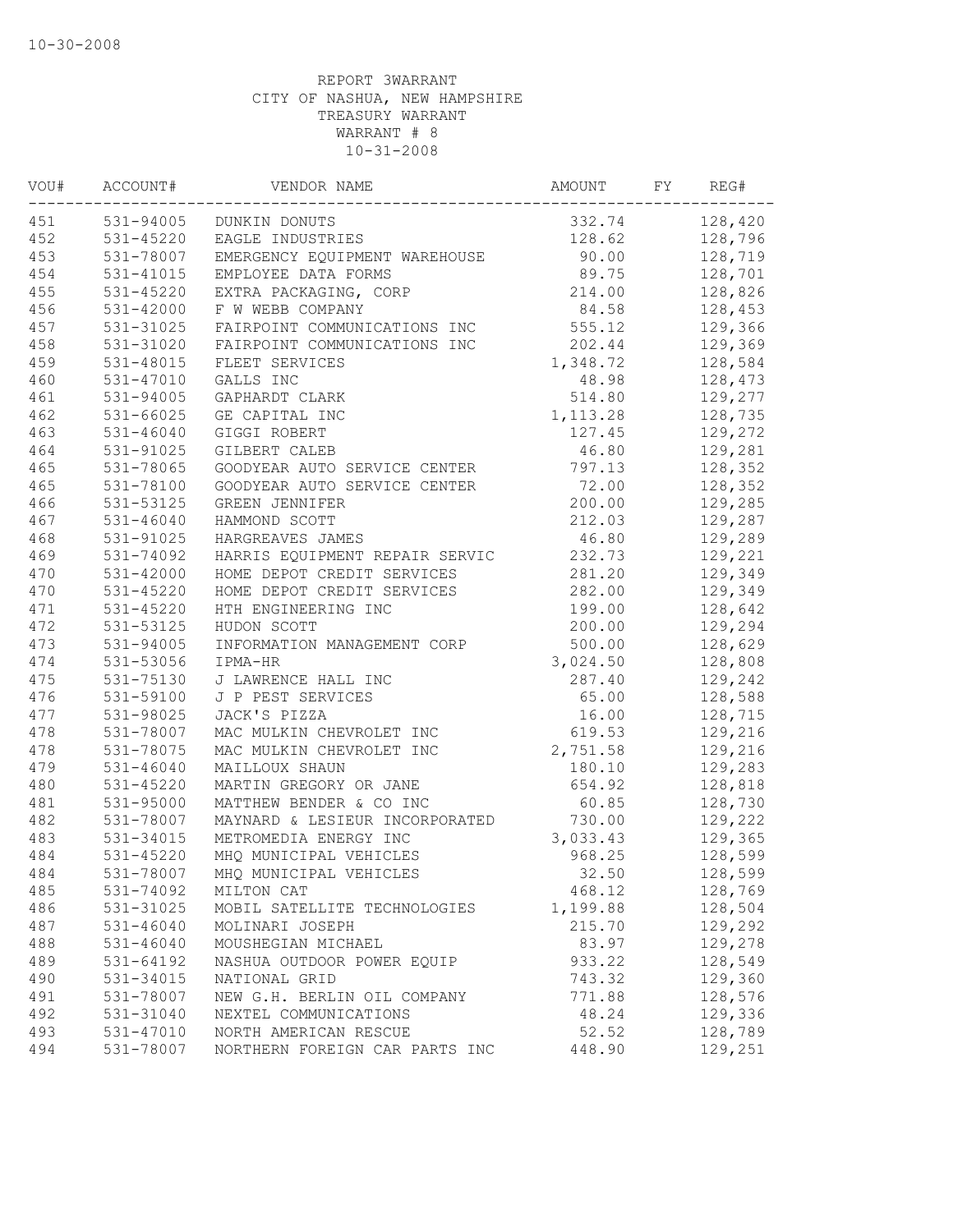| 495<br>531-41015 ORECK OF NASHUA<br>128,800<br>13.00<br>496<br>531-33005<br>688.24<br>129,329<br>PENNICHUCK WATER<br>497<br>531-32035<br>969.02<br>129,376<br>PSNH<br>498<br>128,621<br>531-78007<br>QUIRK GM PARTS DEPOT<br>295.24<br>499<br>531-45125<br>206.86<br>129,391<br>RADIOSHACK<br>500<br>128,734<br>531-47010<br>RANGER JOE'S INTERNATIONAL<br>68.85<br>501<br>531-94005<br>46.80<br>129,288<br>REIDY R SCOTT<br>502<br>66.71<br>129,102<br>531-42000<br>REXEL CLS<br>503<br>531-46040<br>307.90<br>128,363<br>RILEY'S SPORT SHOP INC<br>504<br>531-78007<br>128,569<br>ROBBINS AUTO PARTS INC<br>332.76<br>505<br>531-94005<br>ROONEY RYAN<br>46.80<br>129,284<br>506<br>531-69025<br>SNAP ON TOOLS<br>128,413<br>486.90<br>507<br>531-41015<br>128,857<br>STAPLES BUSINESS ADVANTAGE<br>1,326.48<br>508<br>128,451<br>531-46030<br>STAR PACKER BADGES<br>10.00<br>509<br>STUSSE BENNETT<br>46.80<br>129,280<br>531-91025<br>510<br>531-41015<br>TAB PRODUCTS CO<br>800.00<br>128,452<br>511<br>TACTICAL MEDICAL SOLUTIONS<br>83.85<br>128,767<br>531-47010<br>512<br>THE DURKIN CO INC<br>571.26<br>128,571<br>531-42000<br>513<br>THE ROBAR COMPANIES, INC<br>260.00<br>128,509<br>531-45005<br>514<br>531-78007<br>TOWERS MOTOR PARTS CORP<br>32.70<br>128,705<br>515<br>$531 - 74145$<br>TREASURER STATE OF NH<br>97.50<br>128,485<br>516<br>531-95000<br>78.00<br>UNION LEADER CORP<br>129,319<br>517<br>88.17<br>531-43005<br>UNITED PARCEL SERVICE<br>129,397<br>518<br>37.40<br>129,355<br>531-31050<br>USA MOBILITY WIRELESS INC<br>519<br>531-31025<br>48.61<br>129,348<br>VERIZON WIRELESS<br>519<br>531-31040<br>547.70<br>129,348<br>VERIZON WIRELESS<br>520<br>140.33<br>128,430<br>531-74035<br>WEST GROUP PAYMENT CENTER<br>521<br>531-46040<br>242.42<br>129,293<br>YURCAK JOHN<br>521<br>531-94005<br>YURCAK JOHN<br>93.36<br>129,293<br>TOTAL<br>531<br>POLICE DEPARTMENT<br>128,902<br>532-75180 A J DESJARDINS ROOFING CO INC<br>4,300.00<br>523<br>128,747<br>532-64192<br>3,019.00<br>ADVANTAGE OPTICS INC<br>28.78<br>128,531<br>532-78100<br>BELLETETES INC<br>532-78020<br>BEST FORD/BEST CYCLE<br>128,381<br>100.00<br>526<br>532-91005<br>BOUCHER ANNE-MARIE<br>6.44<br>128,574<br>527<br>532-75105<br>BRIAN MASON ELECTRIC LLC<br>295.00<br>128,632<br>528<br>532-64094<br>C & S SPECIALTY INC<br>220.54<br>128,988<br>529<br>532-98005<br>164.00<br>128,745<br>CAMERALAND<br>530<br>128,810<br>532-75180<br>CHICK BEAULIEU, INC<br>175.00<br>128,782<br>531<br>532-64192<br>2,610.75<br>CONNECTIVITY<br>532<br>402.00<br>128,503<br>532-72010<br>CONWAY OFFICE PRODUCTS LLC<br>533<br>532-46045<br>298.00<br>128,680<br>CRONIN DANIEL<br>534<br>532-75023<br>1,235.48<br>128,750<br>CROWE JOHN J<br>535<br>532-78095<br>F W WEBB COMPANY<br>33.29<br>128,453<br>52.03<br>128,618<br>536<br>532-78100<br>FASTENAL COMPANY | VOU# | ACCOUNT# | VENDOR NAME | AMOUNT | FY | REG#       |
|---------------------------------------------------------------------------------------------------------------------------------------------------------------------------------------------------------------------------------------------------------------------------------------------------------------------------------------------------------------------------------------------------------------------------------------------------------------------------------------------------------------------------------------------------------------------------------------------------------------------------------------------------------------------------------------------------------------------------------------------------------------------------------------------------------------------------------------------------------------------------------------------------------------------------------------------------------------------------------------------------------------------------------------------------------------------------------------------------------------------------------------------------------------------------------------------------------------------------------------------------------------------------------------------------------------------------------------------------------------------------------------------------------------------------------------------------------------------------------------------------------------------------------------------------------------------------------------------------------------------------------------------------------------------------------------------------------------------------------------------------------------------------------------------------------------------------------------------------------------------------------------------------------------------------------------------------------------------------------------------------------------------------------------------------------------------------------------------------------------------------------------------------------------------------------------------------------------------------------------------------------------------------------------------------------------------------------------------------------------------------------------------------------------------------------------------------------------------------------------------------------------------------------------------------------------------------------------------------------------------------------------------------------------------------------------------------------------------------------------------------------------------------------------------------------------------------------------------------------------------|------|----------|-------------|--------|----|------------|
|                                                                                                                                                                                                                                                                                                                                                                                                                                                                                                                                                                                                                                                                                                                                                                                                                                                                                                                                                                                                                                                                                                                                                                                                                                                                                                                                                                                                                                                                                                                                                                                                                                                                                                                                                                                                                                                                                                                                                                                                                                                                                                                                                                                                                                                                                                                                                                                                                                                                                                                                                                                                                                                                                                                                                                                                                                                                     |      |          |             |        |    |            |
|                                                                                                                                                                                                                                                                                                                                                                                                                                                                                                                                                                                                                                                                                                                                                                                                                                                                                                                                                                                                                                                                                                                                                                                                                                                                                                                                                                                                                                                                                                                                                                                                                                                                                                                                                                                                                                                                                                                                                                                                                                                                                                                                                                                                                                                                                                                                                                                                                                                                                                                                                                                                                                                                                                                                                                                                                                                                     |      |          |             |        |    |            |
|                                                                                                                                                                                                                                                                                                                                                                                                                                                                                                                                                                                                                                                                                                                                                                                                                                                                                                                                                                                                                                                                                                                                                                                                                                                                                                                                                                                                                                                                                                                                                                                                                                                                                                                                                                                                                                                                                                                                                                                                                                                                                                                                                                                                                                                                                                                                                                                                                                                                                                                                                                                                                                                                                                                                                                                                                                                                     |      |          |             |        |    |            |
|                                                                                                                                                                                                                                                                                                                                                                                                                                                                                                                                                                                                                                                                                                                                                                                                                                                                                                                                                                                                                                                                                                                                                                                                                                                                                                                                                                                                                                                                                                                                                                                                                                                                                                                                                                                                                                                                                                                                                                                                                                                                                                                                                                                                                                                                                                                                                                                                                                                                                                                                                                                                                                                                                                                                                                                                                                                                     |      |          |             |        |    |            |
|                                                                                                                                                                                                                                                                                                                                                                                                                                                                                                                                                                                                                                                                                                                                                                                                                                                                                                                                                                                                                                                                                                                                                                                                                                                                                                                                                                                                                                                                                                                                                                                                                                                                                                                                                                                                                                                                                                                                                                                                                                                                                                                                                                                                                                                                                                                                                                                                                                                                                                                                                                                                                                                                                                                                                                                                                                                                     |      |          |             |        |    |            |
|                                                                                                                                                                                                                                                                                                                                                                                                                                                                                                                                                                                                                                                                                                                                                                                                                                                                                                                                                                                                                                                                                                                                                                                                                                                                                                                                                                                                                                                                                                                                                                                                                                                                                                                                                                                                                                                                                                                                                                                                                                                                                                                                                                                                                                                                                                                                                                                                                                                                                                                                                                                                                                                                                                                                                                                                                                                                     |      |          |             |        |    |            |
|                                                                                                                                                                                                                                                                                                                                                                                                                                                                                                                                                                                                                                                                                                                                                                                                                                                                                                                                                                                                                                                                                                                                                                                                                                                                                                                                                                                                                                                                                                                                                                                                                                                                                                                                                                                                                                                                                                                                                                                                                                                                                                                                                                                                                                                                                                                                                                                                                                                                                                                                                                                                                                                                                                                                                                                                                                                                     |      |          |             |        |    |            |
|                                                                                                                                                                                                                                                                                                                                                                                                                                                                                                                                                                                                                                                                                                                                                                                                                                                                                                                                                                                                                                                                                                                                                                                                                                                                                                                                                                                                                                                                                                                                                                                                                                                                                                                                                                                                                                                                                                                                                                                                                                                                                                                                                                                                                                                                                                                                                                                                                                                                                                                                                                                                                                                                                                                                                                                                                                                                     |      |          |             |        |    |            |
|                                                                                                                                                                                                                                                                                                                                                                                                                                                                                                                                                                                                                                                                                                                                                                                                                                                                                                                                                                                                                                                                                                                                                                                                                                                                                                                                                                                                                                                                                                                                                                                                                                                                                                                                                                                                                                                                                                                                                                                                                                                                                                                                                                                                                                                                                                                                                                                                                                                                                                                                                                                                                                                                                                                                                                                                                                                                     |      |          |             |        |    |            |
|                                                                                                                                                                                                                                                                                                                                                                                                                                                                                                                                                                                                                                                                                                                                                                                                                                                                                                                                                                                                                                                                                                                                                                                                                                                                                                                                                                                                                                                                                                                                                                                                                                                                                                                                                                                                                                                                                                                                                                                                                                                                                                                                                                                                                                                                                                                                                                                                                                                                                                                                                                                                                                                                                                                                                                                                                                                                     |      |          |             |        |    |            |
|                                                                                                                                                                                                                                                                                                                                                                                                                                                                                                                                                                                                                                                                                                                                                                                                                                                                                                                                                                                                                                                                                                                                                                                                                                                                                                                                                                                                                                                                                                                                                                                                                                                                                                                                                                                                                                                                                                                                                                                                                                                                                                                                                                                                                                                                                                                                                                                                                                                                                                                                                                                                                                                                                                                                                                                                                                                                     |      |          |             |        |    |            |
|                                                                                                                                                                                                                                                                                                                                                                                                                                                                                                                                                                                                                                                                                                                                                                                                                                                                                                                                                                                                                                                                                                                                                                                                                                                                                                                                                                                                                                                                                                                                                                                                                                                                                                                                                                                                                                                                                                                                                                                                                                                                                                                                                                                                                                                                                                                                                                                                                                                                                                                                                                                                                                                                                                                                                                                                                                                                     |      |          |             |        |    |            |
|                                                                                                                                                                                                                                                                                                                                                                                                                                                                                                                                                                                                                                                                                                                                                                                                                                                                                                                                                                                                                                                                                                                                                                                                                                                                                                                                                                                                                                                                                                                                                                                                                                                                                                                                                                                                                                                                                                                                                                                                                                                                                                                                                                                                                                                                                                                                                                                                                                                                                                                                                                                                                                                                                                                                                                                                                                                                     |      |          |             |        |    |            |
|                                                                                                                                                                                                                                                                                                                                                                                                                                                                                                                                                                                                                                                                                                                                                                                                                                                                                                                                                                                                                                                                                                                                                                                                                                                                                                                                                                                                                                                                                                                                                                                                                                                                                                                                                                                                                                                                                                                                                                                                                                                                                                                                                                                                                                                                                                                                                                                                                                                                                                                                                                                                                                                                                                                                                                                                                                                                     |      |          |             |        |    |            |
|                                                                                                                                                                                                                                                                                                                                                                                                                                                                                                                                                                                                                                                                                                                                                                                                                                                                                                                                                                                                                                                                                                                                                                                                                                                                                                                                                                                                                                                                                                                                                                                                                                                                                                                                                                                                                                                                                                                                                                                                                                                                                                                                                                                                                                                                                                                                                                                                                                                                                                                                                                                                                                                                                                                                                                                                                                                                     |      |          |             |        |    |            |
|                                                                                                                                                                                                                                                                                                                                                                                                                                                                                                                                                                                                                                                                                                                                                                                                                                                                                                                                                                                                                                                                                                                                                                                                                                                                                                                                                                                                                                                                                                                                                                                                                                                                                                                                                                                                                                                                                                                                                                                                                                                                                                                                                                                                                                                                                                                                                                                                                                                                                                                                                                                                                                                                                                                                                                                                                                                                     |      |          |             |        |    |            |
|                                                                                                                                                                                                                                                                                                                                                                                                                                                                                                                                                                                                                                                                                                                                                                                                                                                                                                                                                                                                                                                                                                                                                                                                                                                                                                                                                                                                                                                                                                                                                                                                                                                                                                                                                                                                                                                                                                                                                                                                                                                                                                                                                                                                                                                                                                                                                                                                                                                                                                                                                                                                                                                                                                                                                                                                                                                                     |      |          |             |        |    |            |
|                                                                                                                                                                                                                                                                                                                                                                                                                                                                                                                                                                                                                                                                                                                                                                                                                                                                                                                                                                                                                                                                                                                                                                                                                                                                                                                                                                                                                                                                                                                                                                                                                                                                                                                                                                                                                                                                                                                                                                                                                                                                                                                                                                                                                                                                                                                                                                                                                                                                                                                                                                                                                                                                                                                                                                                                                                                                     |      |          |             |        |    |            |
|                                                                                                                                                                                                                                                                                                                                                                                                                                                                                                                                                                                                                                                                                                                                                                                                                                                                                                                                                                                                                                                                                                                                                                                                                                                                                                                                                                                                                                                                                                                                                                                                                                                                                                                                                                                                                                                                                                                                                                                                                                                                                                                                                                                                                                                                                                                                                                                                                                                                                                                                                                                                                                                                                                                                                                                                                                                                     |      |          |             |        |    |            |
|                                                                                                                                                                                                                                                                                                                                                                                                                                                                                                                                                                                                                                                                                                                                                                                                                                                                                                                                                                                                                                                                                                                                                                                                                                                                                                                                                                                                                                                                                                                                                                                                                                                                                                                                                                                                                                                                                                                                                                                                                                                                                                                                                                                                                                                                                                                                                                                                                                                                                                                                                                                                                                                                                                                                                                                                                                                                     |      |          |             |        |    |            |
|                                                                                                                                                                                                                                                                                                                                                                                                                                                                                                                                                                                                                                                                                                                                                                                                                                                                                                                                                                                                                                                                                                                                                                                                                                                                                                                                                                                                                                                                                                                                                                                                                                                                                                                                                                                                                                                                                                                                                                                                                                                                                                                                                                                                                                                                                                                                                                                                                                                                                                                                                                                                                                                                                                                                                                                                                                                                     |      |          |             |        |    |            |
|                                                                                                                                                                                                                                                                                                                                                                                                                                                                                                                                                                                                                                                                                                                                                                                                                                                                                                                                                                                                                                                                                                                                                                                                                                                                                                                                                                                                                                                                                                                                                                                                                                                                                                                                                                                                                                                                                                                                                                                                                                                                                                                                                                                                                                                                                                                                                                                                                                                                                                                                                                                                                                                                                                                                                                                                                                                                     |      |          |             |        |    |            |
|                                                                                                                                                                                                                                                                                                                                                                                                                                                                                                                                                                                                                                                                                                                                                                                                                                                                                                                                                                                                                                                                                                                                                                                                                                                                                                                                                                                                                                                                                                                                                                                                                                                                                                                                                                                                                                                                                                                                                                                                                                                                                                                                                                                                                                                                                                                                                                                                                                                                                                                                                                                                                                                                                                                                                                                                                                                                     |      |          |             |        |    |            |
|                                                                                                                                                                                                                                                                                                                                                                                                                                                                                                                                                                                                                                                                                                                                                                                                                                                                                                                                                                                                                                                                                                                                                                                                                                                                                                                                                                                                                                                                                                                                                                                                                                                                                                                                                                                                                                                                                                                                                                                                                                                                                                                                                                                                                                                                                                                                                                                                                                                                                                                                                                                                                                                                                                                                                                                                                                                                     |      |          |             |        |    |            |
|                                                                                                                                                                                                                                                                                                                                                                                                                                                                                                                                                                                                                                                                                                                                                                                                                                                                                                                                                                                                                                                                                                                                                                                                                                                                                                                                                                                                                                                                                                                                                                                                                                                                                                                                                                                                                                                                                                                                                                                                                                                                                                                                                                                                                                                                                                                                                                                                                                                                                                                                                                                                                                                                                                                                                                                                                                                                     |      |          |             |        |    |            |
|                                                                                                                                                                                                                                                                                                                                                                                                                                                                                                                                                                                                                                                                                                                                                                                                                                                                                                                                                                                                                                                                                                                                                                                                                                                                                                                                                                                                                                                                                                                                                                                                                                                                                                                                                                                                                                                                                                                                                                                                                                                                                                                                                                                                                                                                                                                                                                                                                                                                                                                                                                                                                                                                                                                                                                                                                                                                     |      |          |             |        |    |            |
|                                                                                                                                                                                                                                                                                                                                                                                                                                                                                                                                                                                                                                                                                                                                                                                                                                                                                                                                                                                                                                                                                                                                                                                                                                                                                                                                                                                                                                                                                                                                                                                                                                                                                                                                                                                                                                                                                                                                                                                                                                                                                                                                                                                                                                                                                                                                                                                                                                                                                                                                                                                                                                                                                                                                                                                                                                                                     |      |          |             |        |    |            |
|                                                                                                                                                                                                                                                                                                                                                                                                                                                                                                                                                                                                                                                                                                                                                                                                                                                                                                                                                                                                                                                                                                                                                                                                                                                                                                                                                                                                                                                                                                                                                                                                                                                                                                                                                                                                                                                                                                                                                                                                                                                                                                                                                                                                                                                                                                                                                                                                                                                                                                                                                                                                                                                                                                                                                                                                                                                                     |      |          |             |        |    |            |
|                                                                                                                                                                                                                                                                                                                                                                                                                                                                                                                                                                                                                                                                                                                                                                                                                                                                                                                                                                                                                                                                                                                                                                                                                                                                                                                                                                                                                                                                                                                                                                                                                                                                                                                                                                                                                                                                                                                                                                                                                                                                                                                                                                                                                                                                                                                                                                                                                                                                                                                                                                                                                                                                                                                                                                                                                                                                     |      |          |             |        |    |            |
|                                                                                                                                                                                                                                                                                                                                                                                                                                                                                                                                                                                                                                                                                                                                                                                                                                                                                                                                                                                                                                                                                                                                                                                                                                                                                                                                                                                                                                                                                                                                                                                                                                                                                                                                                                                                                                                                                                                                                                                                                                                                                                                                                                                                                                                                                                                                                                                                                                                                                                                                                                                                                                                                                                                                                                                                                                                                     |      |          |             |        |    | 45, 132.50 |
|                                                                                                                                                                                                                                                                                                                                                                                                                                                                                                                                                                                                                                                                                                                                                                                                                                                                                                                                                                                                                                                                                                                                                                                                                                                                                                                                                                                                                                                                                                                                                                                                                                                                                                                                                                                                                                                                                                                                                                                                                                                                                                                                                                                                                                                                                                                                                                                                                                                                                                                                                                                                                                                                                                                                                                                                                                                                     |      |          |             |        |    |            |
|                                                                                                                                                                                                                                                                                                                                                                                                                                                                                                                                                                                                                                                                                                                                                                                                                                                                                                                                                                                                                                                                                                                                                                                                                                                                                                                                                                                                                                                                                                                                                                                                                                                                                                                                                                                                                                                                                                                                                                                                                                                                                                                                                                                                                                                                                                                                                                                                                                                                                                                                                                                                                                                                                                                                                                                                                                                                     | 522  |          |             |        |    |            |
|                                                                                                                                                                                                                                                                                                                                                                                                                                                                                                                                                                                                                                                                                                                                                                                                                                                                                                                                                                                                                                                                                                                                                                                                                                                                                                                                                                                                                                                                                                                                                                                                                                                                                                                                                                                                                                                                                                                                                                                                                                                                                                                                                                                                                                                                                                                                                                                                                                                                                                                                                                                                                                                                                                                                                                                                                                                                     |      |          |             |        |    |            |
|                                                                                                                                                                                                                                                                                                                                                                                                                                                                                                                                                                                                                                                                                                                                                                                                                                                                                                                                                                                                                                                                                                                                                                                                                                                                                                                                                                                                                                                                                                                                                                                                                                                                                                                                                                                                                                                                                                                                                                                                                                                                                                                                                                                                                                                                                                                                                                                                                                                                                                                                                                                                                                                                                                                                                                                                                                                                     | 524  |          |             |        |    |            |
|                                                                                                                                                                                                                                                                                                                                                                                                                                                                                                                                                                                                                                                                                                                                                                                                                                                                                                                                                                                                                                                                                                                                                                                                                                                                                                                                                                                                                                                                                                                                                                                                                                                                                                                                                                                                                                                                                                                                                                                                                                                                                                                                                                                                                                                                                                                                                                                                                                                                                                                                                                                                                                                                                                                                                                                                                                                                     | 525  |          |             |        |    |            |
|                                                                                                                                                                                                                                                                                                                                                                                                                                                                                                                                                                                                                                                                                                                                                                                                                                                                                                                                                                                                                                                                                                                                                                                                                                                                                                                                                                                                                                                                                                                                                                                                                                                                                                                                                                                                                                                                                                                                                                                                                                                                                                                                                                                                                                                                                                                                                                                                                                                                                                                                                                                                                                                                                                                                                                                                                                                                     |      |          |             |        |    |            |
|                                                                                                                                                                                                                                                                                                                                                                                                                                                                                                                                                                                                                                                                                                                                                                                                                                                                                                                                                                                                                                                                                                                                                                                                                                                                                                                                                                                                                                                                                                                                                                                                                                                                                                                                                                                                                                                                                                                                                                                                                                                                                                                                                                                                                                                                                                                                                                                                                                                                                                                                                                                                                                                                                                                                                                                                                                                                     |      |          |             |        |    |            |
|                                                                                                                                                                                                                                                                                                                                                                                                                                                                                                                                                                                                                                                                                                                                                                                                                                                                                                                                                                                                                                                                                                                                                                                                                                                                                                                                                                                                                                                                                                                                                                                                                                                                                                                                                                                                                                                                                                                                                                                                                                                                                                                                                                                                                                                                                                                                                                                                                                                                                                                                                                                                                                                                                                                                                                                                                                                                     |      |          |             |        |    |            |
|                                                                                                                                                                                                                                                                                                                                                                                                                                                                                                                                                                                                                                                                                                                                                                                                                                                                                                                                                                                                                                                                                                                                                                                                                                                                                                                                                                                                                                                                                                                                                                                                                                                                                                                                                                                                                                                                                                                                                                                                                                                                                                                                                                                                                                                                                                                                                                                                                                                                                                                                                                                                                                                                                                                                                                                                                                                                     |      |          |             |        |    |            |
|                                                                                                                                                                                                                                                                                                                                                                                                                                                                                                                                                                                                                                                                                                                                                                                                                                                                                                                                                                                                                                                                                                                                                                                                                                                                                                                                                                                                                                                                                                                                                                                                                                                                                                                                                                                                                                                                                                                                                                                                                                                                                                                                                                                                                                                                                                                                                                                                                                                                                                                                                                                                                                                                                                                                                                                                                                                                     |      |          |             |        |    |            |
|                                                                                                                                                                                                                                                                                                                                                                                                                                                                                                                                                                                                                                                                                                                                                                                                                                                                                                                                                                                                                                                                                                                                                                                                                                                                                                                                                                                                                                                                                                                                                                                                                                                                                                                                                                                                                                                                                                                                                                                                                                                                                                                                                                                                                                                                                                                                                                                                                                                                                                                                                                                                                                                                                                                                                                                                                                                                     |      |          |             |        |    |            |
|                                                                                                                                                                                                                                                                                                                                                                                                                                                                                                                                                                                                                                                                                                                                                                                                                                                                                                                                                                                                                                                                                                                                                                                                                                                                                                                                                                                                                                                                                                                                                                                                                                                                                                                                                                                                                                                                                                                                                                                                                                                                                                                                                                                                                                                                                                                                                                                                                                                                                                                                                                                                                                                                                                                                                                                                                                                                     |      |          |             |        |    |            |
|                                                                                                                                                                                                                                                                                                                                                                                                                                                                                                                                                                                                                                                                                                                                                                                                                                                                                                                                                                                                                                                                                                                                                                                                                                                                                                                                                                                                                                                                                                                                                                                                                                                                                                                                                                                                                                                                                                                                                                                                                                                                                                                                                                                                                                                                                                                                                                                                                                                                                                                                                                                                                                                                                                                                                                                                                                                                     |      |          |             |        |    |            |
|                                                                                                                                                                                                                                                                                                                                                                                                                                                                                                                                                                                                                                                                                                                                                                                                                                                                                                                                                                                                                                                                                                                                                                                                                                                                                                                                                                                                                                                                                                                                                                                                                                                                                                                                                                                                                                                                                                                                                                                                                                                                                                                                                                                                                                                                                                                                                                                                                                                                                                                                                                                                                                                                                                                                                                                                                                                                     |      |          |             |        |    |            |
|                                                                                                                                                                                                                                                                                                                                                                                                                                                                                                                                                                                                                                                                                                                                                                                                                                                                                                                                                                                                                                                                                                                                                                                                                                                                                                                                                                                                                                                                                                                                                                                                                                                                                                                                                                                                                                                                                                                                                                                                                                                                                                                                                                                                                                                                                                                                                                                                                                                                                                                                                                                                                                                                                                                                                                                                                                                                     |      |          |             |        |    |            |
|                                                                                                                                                                                                                                                                                                                                                                                                                                                                                                                                                                                                                                                                                                                                                                                                                                                                                                                                                                                                                                                                                                                                                                                                                                                                                                                                                                                                                                                                                                                                                                                                                                                                                                                                                                                                                                                                                                                                                                                                                                                                                                                                                                                                                                                                                                                                                                                                                                                                                                                                                                                                                                                                                                                                                                                                                                                                     |      |          |             |        |    |            |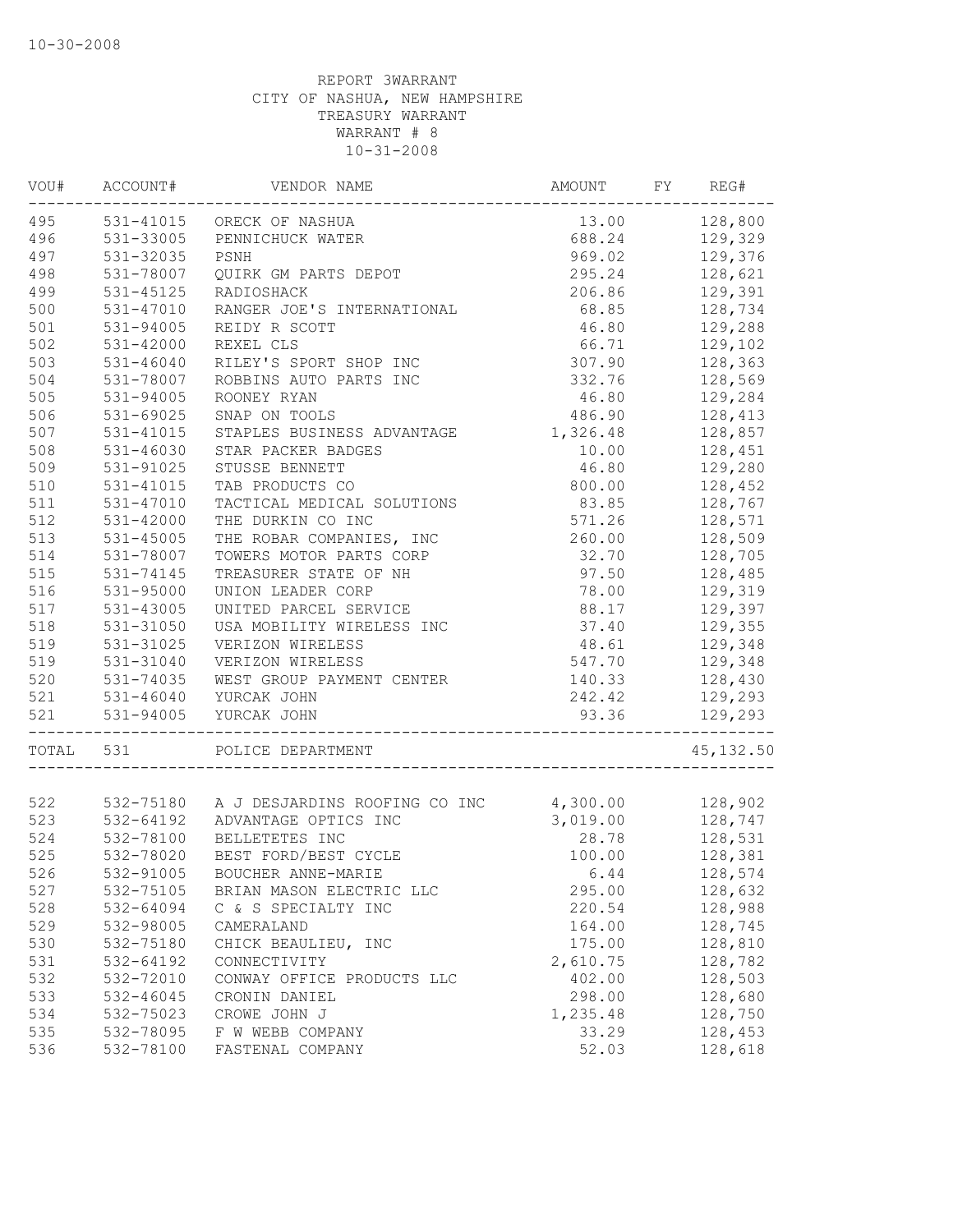| VOU#  | ACCOUNT#  | VENDOR NAME                              | AMOUNT     | FY | REG#       |
|-------|-----------|------------------------------------------|------------|----|------------|
| 537   |           | 532-64094 FIRE TECH & SAFETY OF NEW ENGL | 559.00     |    | 128,712    |
| 538   | 532-78080 | FLEETPRIDE                               | 517.30     |    | 128,553    |
| 539   | 532-63005 | FLETCHER'S APPLIANCE                     | 599.00     |    | 128,437    |
| 540   | 532-46030 | INDUSTRIAL PROTECTION SERVICES           | 386.09     |    | 128,427    |
| 541   | 532-75130 | J LAWRENCE HALL INC                      | 390.00     |    | 129,242    |
| 541   | 532-75160 | J LAWRENCE HALL INC                      | 585.30     |    | 129,242    |
| 542   | 532-78007 | JACK YOUNG COMPANY, INC                  | 96.75      |    | 128,749    |
| 543   | 532-75160 | KERRY FIRE PROTECTION INC                | 523.40     |    | 128,546    |
| 544   | 532-46045 | LINGLEY THOMAS                           | 89.95      |    | 128,651    |
| 545   | 532-75105 | M & M ELECTRICAL SUPPLY CO INC           | 246.55     |    | 129,212    |
| 546   | 532-59100 | MAYNARD & LESIEUR INCORPORATED           | 130.00     |    | 129,222    |
| 547   | 532-34015 | METROMEDIA ENERGY INC                    | 1,874.64   |    | 129,365    |
| 548   | 532-47010 | MOORE MEDICAL LLC                        | 894.95     |    | 128,711    |
| 549   | 532-34015 | NATIONAL GRID                            | 1,089.82   |    | 129,360    |
| 550   | 532-42005 | NEW ENGLAND PAPER & SUPPLY               | 533.32     |    | 128,566    |
| 550   | 532-42010 | NEW ENGLAND PAPER & SUPPLY               | 222.30     |    | 128,566    |
| 550   | 532-42020 | NEW ENGLAND PAPER & SUPPLY               | 369.13     |    | 128,566    |
| 551   | 532-95005 | NFPA                                     | 150.00     |    | 129,311    |
| 552   | 532-53065 | NH DIVISION OF FIRE STDS & TRA           | 285.00     |    | 129,387    |
| 553   | 532-94005 | NHBOA                                    | 60.00      |    | 129,350    |
| 554   | 532-33005 | PENNICHUCK WATER                         | 1,612.01   |    | 129,329    |
| 555   | 532-75902 | PERAULT THOMAS                           | 450.00     |    | 128,365    |
| 556   | 532-75023 | PETTY CASH                               | 42.89      |    | 129,295    |
| 556   | 532-98029 | PETTY CASH                               | 64.19      |    | 129,295    |
| 557   | 532-78100 | POWERARC, INC                            | 454.37     |    | 128,785    |
| 558   | 532-64165 | PRO CONTROLS INC                         | 305.00     |    | 128,624    |
| 559   | 532-32005 | PSNH                                     | 9,951.02   |    | 129,376    |
| 560   | 532-79045 | REXEL CLS                                | 9.86       |    | 129,102    |
| 561   | 532-78007 | SANEL AUTO PARTS CO                      | 138.88     |    | 128,542    |
| 561   | 532-78100 | SANEL AUTO PARTS CO                      | 621.86     |    | 128,542    |
| 562   | 532-75023 | SERVICEMASTER OF NASHUA INC              | 250.00     |    | 128,668    |
| 563   | 532-41005 | STAPLES BUSINESS ADVANTAGE               | 996.31     |    | 128,857    |
| 563   | 532-41015 | STAPLES BUSINESS ADVANTAGE               | 507.47     |    | 128,857    |
| 564   | 532-78007 | TOWERS MOTOR PARTS CORP                  | 63.50      |    | 128,705    |
| 565   | 532-78100 | TOWNSEND FORD                            | 184.74     |    | 128,600    |
| 566   | 532-59100 | TRUE BLUE CLEANERS                       | 391.61     |    | 128,585    |
| 567   | 532-75023 | UNITED SUPPLY COMPANY INC                | 28.40      |    | 129,227    |
| 568   | 532-78020 | YANKEE TRUCKS                            | 1,449.95   |    | 128,399    |
| 568   |           | 532-78080 YANKEE TRUCKS                  | 827.43     |    | 128,399    |
| TOTAL | 532       | FIRE DEPARTMENT                          |            |    | 40,892.30  |
| 569   | 533-33010 | PENNICHUCK WATER                         | 177,754.82 |    | 129,329    |
| TOTAL | 533 64    | WATER SUPPLY (PUBLIC HYDRANTS)           |            |    | 177,754.82 |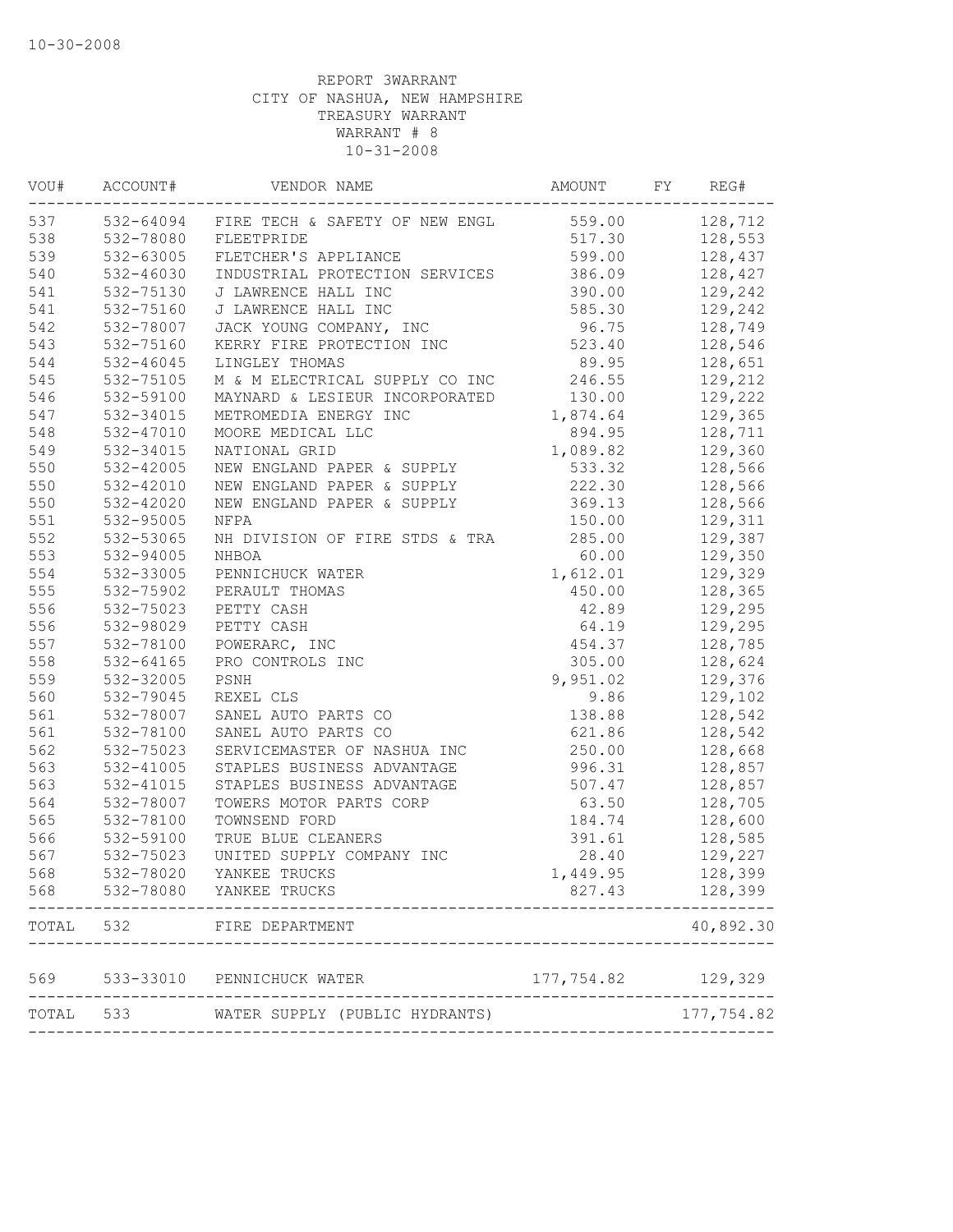| VOU#  | ACCOUNT#  | VENDOR NAME                     | AMOUNT   | FY | REG#           |
|-------|-----------|---------------------------------|----------|----|----------------|
| 570   | 534-32020 | PSNH                            | 309.32   |    | 129,376        |
| 570   | 534-32020 | PSNH                            | 174.80   |    | 129,377        |
| TOTAL | 534       | STREET LIGHTING                 |          |    | 484.12         |
| 571   |           | 535-81023 M & N SPORTS LLC      | 109.80   |    | 128,541        |
| 572   | 535-81023 | STAPLES BUSINESS ADVANTAGE      | 513.61   |    | 128,857        |
| TOTAL | 535       | EMERGENCY MANAGEMENT            |          |    | 623.41         |
| 573   | 536-49075 | CITIZENS BANK                   | 50.75    |    | 242            |
| 573   | 536-53065 | CITIZENS BANK                   | 379.95   |    | 242            |
| 574   | 536-74015 | CROWN CASTLE INTERNATIONAL      | 42.00    |    | 128,824        |
| 575   | 536-95000 | GATE CITY LIONS                 | 75.00    |    | 129,333        |
| 576   | 536-94005 | MANSFIELD WILLIAM               | 1,380.03 |    | 129,296        |
| 577   | 536-64255 | MOTOROLA                        | 2,587.50 |    | 128,471        |
| 577   | 536-74150 | MOTOROLA                        | 6,561.90 |    | 128,471        |
| 578   | 536-95000 | MTUG                            | 285.00   |    | 128,803        |
| 579   | 536-64255 | OSSIPEE MOUNTAIN ELECTRONICS I  | 355.50   |    | 128,565        |
| 580   | 536-32035 | PSNH                            | 2,029.27 |    | 129,377        |
| 581   | 536-43005 | UNITED PARCEL SERVICE           | 65.09    |    | 129,397        |
| 582   | 536-31050 | VERIZON WIRELESS                | 70.24    |    | 129,348        |
| TOTAL | 536       | CITYWIDE COMMUNICATIONS         |          |    | 13,882.23      |
|       |           |                                 |          |    |                |
| 583   | 541-72010 | CONWAY OFFICE PRODUCTS LLC      | 90.00    |    | 128,503        |
| 584   | 541-53165 | LANGUAGE LINE SERVICES          | 169.55   |    | 128,456        |
| 585   | 541-33005 | PENNICHUCK WATER                | 73.64    |    | 129,329        |
| 586   | 541-32005 | PUBLIC SERVICE OF NH            | 963.97   |    | 129,383        |
| TOTAL | 541       | COMMUNITY SERVICES DIVISION     |          |    | 1,297.16       |
| 587   | 542-94005 | BISSELL NANCY                   | 60.00    |    | 128,729        |
| 588   | 542-72010 | CONWAY OFFICE PRODUCTS LLC      | 90.00    |    | 128,503        |
| 589   |           | 542-94005 WENDT BETTY           | 60.00    |    | 128,736        |
| TOTAL | 542       | COMMUNITY HEALTH                |          |    | 210.00         |
|       |           |                                 |          |    |                |
| 590   |           | 543-49070 VWR INTERNATIONAL INC |          |    | 185.54 128,860 |
| TOTAL | 543       | ENVIRONMENTAL HEALTH DEPT.      |          |    | 185.54         |
|       |           |                                 |          |    |                |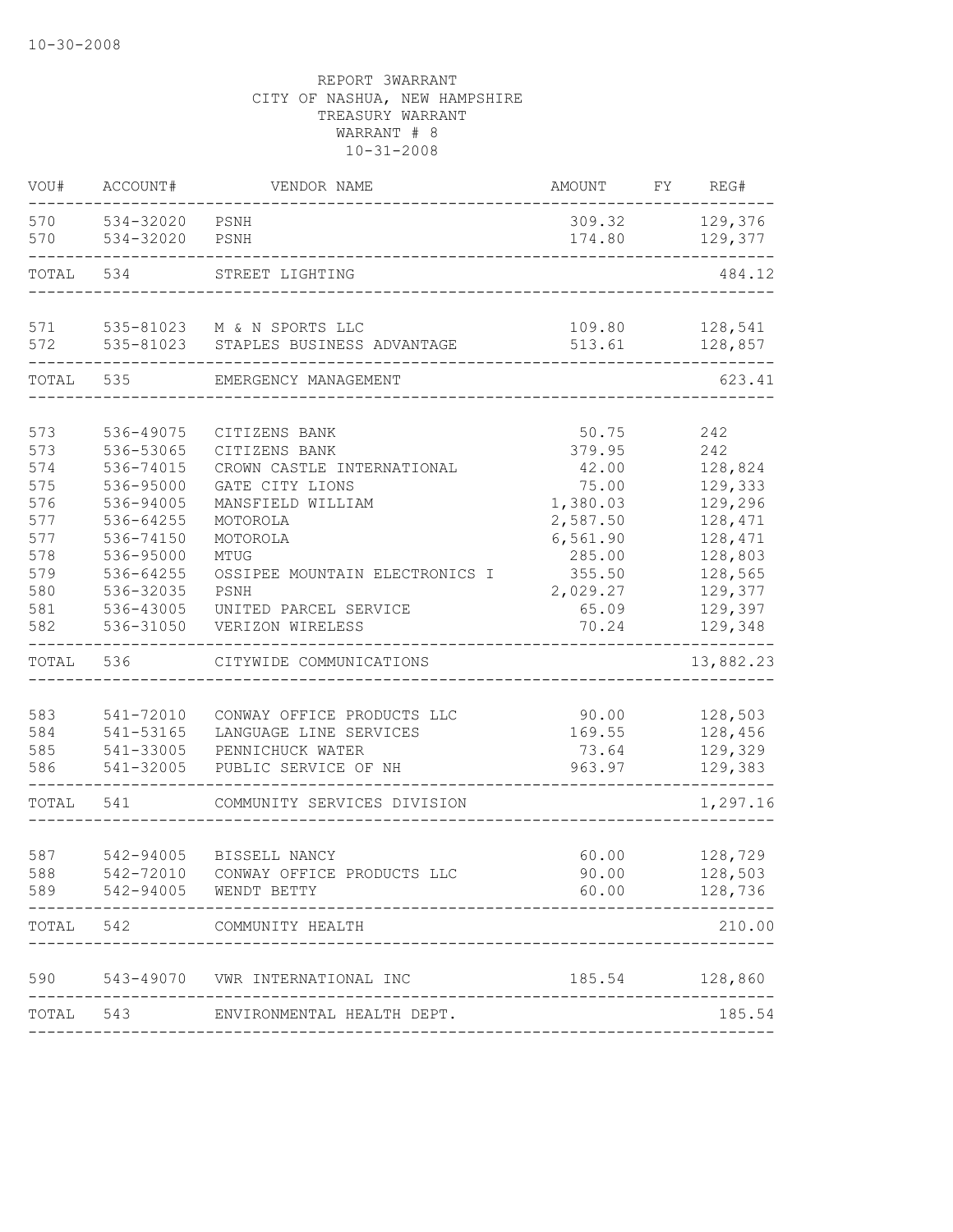|     |           | VOU# ACCOUNT# VENDOR NAME                                  | AMOUNT FY REG# |                |
|-----|-----------|------------------------------------------------------------|----------------|----------------|
|     |           | 591 544-41015 COMMUNITY SERVICES PETTY CASH 140.00 129,297 |                |                |
| 592 | 544-72010 | CONWAY OFFICE PRODUCTS LLC                                 | 90.00          | 128,503        |
| 593 | 544-94005 | FERREIRA RUTE M                                            | 12.00 128,559  |                |
| 594 | 544-94005 | LOCAL GOVERNMENT CENTER                                    | 40.00 129,353  |                |
| 595 | 544-91005 | MACK ROBERT                                                | 44.81 128,449  |                |
| 596 |           | 544-94005 NEWELL CYNTHIA                                   | 12.00 128,609  |                |
| 597 |           | 544-41015 STAPLES BUSINESS ADVANTAGE                       |                | 227.50 128,857 |
|     |           | TOTAL 544 WELFARE ADMINISTRATION                           |                | 566.31         |
|     |           |                                                            |                |                |
| 598 |           | 545-97020 11 GRANITE ST LLC                                | 262.58 128,761 |                |
| 599 |           | 545-97020 188 CONCORD ST LLC DBA LILLIAN 2,090.00 128,635  |                |                |
| 600 | 545-97020 | 23-25 TEMPLE ST REALTY LLC                                 | 240.00 128,649 |                |
| 601 | 545-97020 | 28-34 RR SQUARE LLC                                        | 212.50         | 128,405        |
| 602 | 545-97020 | ABREAU LEONARD                                             | 536.95         | 128,458        |
| 603 | 545-97020 | AMHERST PARK APARTMENTS LLC                                | 293.00         | 128,521        |
| 604 | 545-97020 | BAYRIDGE AT NASHUA                                         | 893.00         | 128,375        |
| 605 | 545-97020 | BC-AD PROPERTIES                                           | 584.80         | 128,534        |
| 606 | 545-97020 | BOYER IVON                                                 | 592.60         | 128,476        |
| 607 | 545-97020 | BURNS HILL LLC                                             | 750.00         | 128,561        |
| 608 | 545-97020 | BUTLER JOSEPH                                              | 434.32         | 128,387        |
| 609 | 545-97020 | BYRD WILLIAM J                                             | 378.05         | 128,526        |
| 610 | 545-97020 | CAMPBELL GILBERT DBA WOODLANDS 451.32                      |                | 128,418        |
| 611 | 545-97020 | CANTERBURY APARTMENTS                                      | 1,778.60       | 128,376        |
| 612 | 545-97020 | CAREY RALPH FRANCIS SR                                     | 782.16         | 128,415        |
| 613 | 545-97020 | CENTRAL REALTY                                             | 1,939.64       | 128,563        |
| 614 | 545-97020 | CLOVELLY APARTMENTS                                        | 727.08         | 128,368        |
| 615 | 545-97020 | CONSTANT FAMILY LLC II                                     | 1,111.00       | 128,557        |
| 616 | 545-97020 | COUNTRY BARN MOTEL                                         | 623.00         | 128,533        |
| 617 | 545-97020 | DAKIN TERRY                                                | 725.00         | 128,667        |
| 618 | 545-97020 | DAVIS FUNERAL HOME                                         | 235.00         | 128,402        |
| 619 | 545-97020 | DIVEST LLC                                                 | 893.00         | 128,356        |
| 620 | 545-97020 | DOWNTOWNER NELSON/DAVID A GREG 725.00                      |                | 128,396        |
| 621 | 545-97020 | DRURY DANA                                                 | 650.00         | 128,605        |
| 622 | 545-97020 | FLOOD TOD                                                  | 800.00         | 128,637        |
| 623 | 545-97020 | FREEDOM APARTMENTS LLC                                     | 931.00         | 128,522        |
| 624 |           | 545-97020 GAUTHIER CONRAD J                                | 1,111.00       | 128,535        |
| 625 | 545-97020 | GAUTHIER REALTY/CONNIE GAUTHIE                             | 2,386.15       | 128,757        |
| 626 | 545-97020 | GERLACH THERESA                                            | 390.00         | 128,738        |
| 627 | 545-97020 | GIANNOTTI PETER                                            | 475.00         | 128,775        |
| 628 | 545-97020 | GUY JOSHUA                                                 | 850.00         | 128,610        |
| 629 | 545-97020 | JUNGKMAN ROBERT O                                          | 322.31         | 128,713        |
| 630 | 545-97020 | KOLOCOTRONIS CHARLES                                       | 500.20         | 128,440        |
| 631 | 545-97020 | LACASSE RAUL                                               | 808.63         | 128,634        |
| 632 | 545-97020 | LAMERAND ENTERPRISES/KYLE LAME                             | 1,582.60       | 128,695        |
| 633 | 545-97020 | LTA INVESTMENTS LLC                                        | 861.76         | 128,611        |
| 634 | 545-97020 | MARQUEZ JOSE                                               | 298.00         | 128,459        |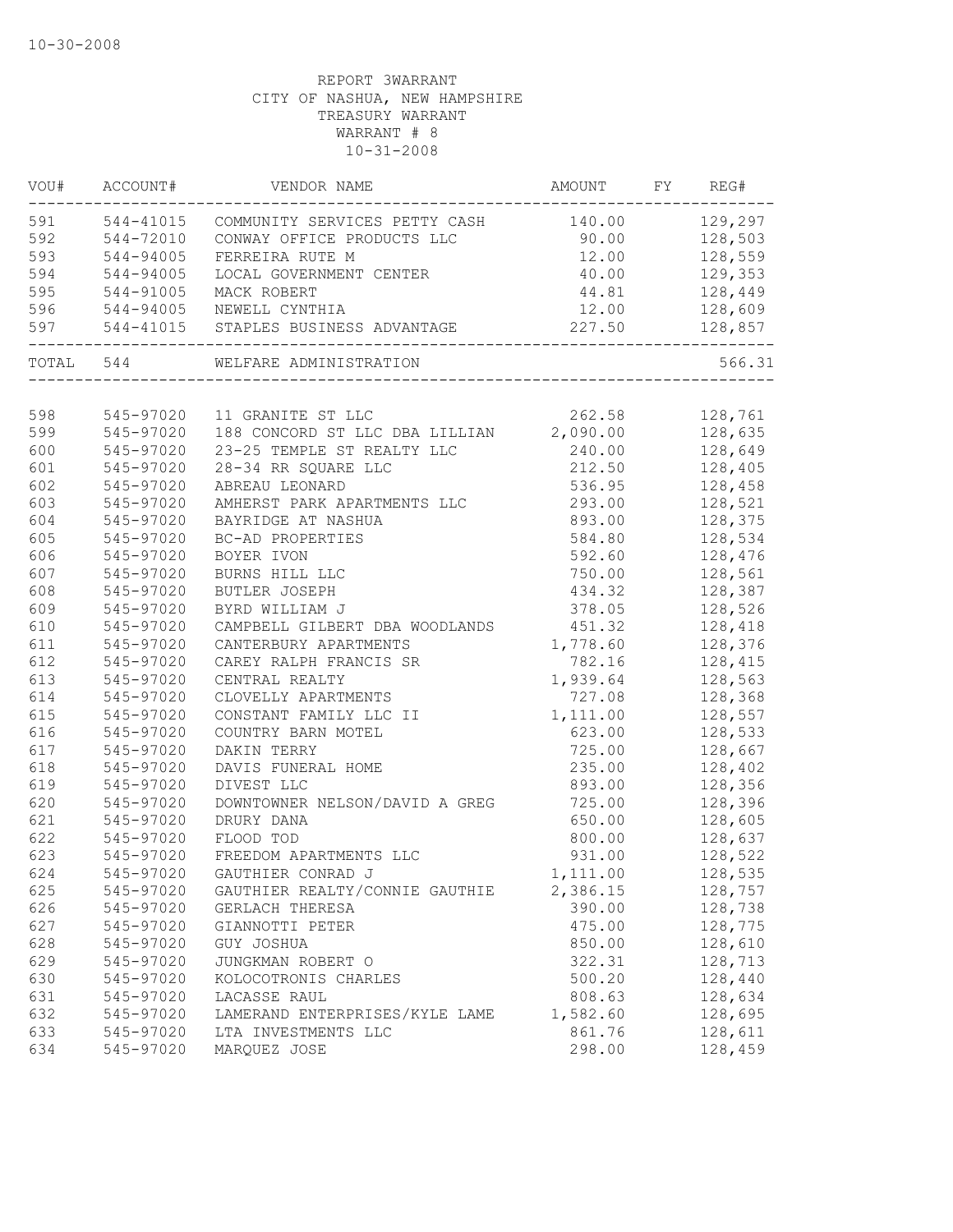| VOU#       | ACCOUNT#                                       | VENDOR NAME                                 | AMOUNT         | FY | REG#               |
|------------|------------------------------------------------|---------------------------------------------|----------------|----|--------------------|
| 635        | 545-97020                                      | MCCHANDLER LLC                              | 404.60         |    | 128,530            |
| 636        | 545-97015                                      | MCLAUGHLIN OIL COMPANY                      | 272.68         |    | 129,395            |
| 637        | 545-97020                                      | MOTEL 6                                     | 2,489.54       |    | 128,703            |
| 638        | 545-97020                                      | MYERS DUANE                                 | 800.00         |    | 128,772            |
| 639        | 545-97020                                      | NASHUA DISTRICT COURT                       | 942.00         |    | 129,405            |
| 640        | 545-97020                                      | NASHUA HOUSING AUTHORITY                    | 1,454.03       |    | 128,708            |
| 641        | 545-97015                                      | NATIONAL GRID                               | 2,526.24       |    | 129,403            |
| 642        | 545-97020                                      | OUELLET ADRIEN                              | 392.67         |    | 128,496            |
| 643        | 545-97020                                      | PAQUIN EDWARD                               | 470.32         |    | 128,377            |
| 644        | 545-97020                                      | PELLETIER NORMAND                           | 600.00         |    | 128,608            |
| 645        | 545-97015                                      | PENNICHUCK WATER WORKS INC                  | 67.98          |    | 129,327            |
| 646        | 545-97015                                      | PETERS PHARMACY                             | 516.83         |    | 128,383            |
| 647        | 545-97015                                      | PSNH                                        | 2,198.05       |    | 129,381            |
| 648        | 545-97020                                      | RYAN ANDREW                                 | 541.74         |    | 128,636            |
| 649        | 545-97020                                      | SAYERS CHARLES O                            | 410.84         |    | 128,353            |
| 650        | 545-97020                                      | SOMERSET ASSOCIATES DBA SOMERS              | 787.31         |    | 128,685            |
| 651        | 545-97020                                      | THOMPSON JOHN                               | 675.00         |    | 128,501            |
| 652        | 545-97020                                      | TREMBLAY JEANNINE                           | 1,050.00       |    | 128,347            |
| 653        | 545-97020                                      | WEST HOLLIS TRUST                           | 562.07         |    | 128,659            |
| 654        | 545-97020<br>. _ _ _ _ _ _ _ _ _ _ _ _ _ _ _ _ | WRN REAL ESTATE LLC                         | 400.00         |    | 128,663            |
| TOTAL      | 545                                            | WELFARE COSTS                               |                |    | 46,787.15          |
|            |                                                |                                             |                |    |                    |
| 655        | 551-61022                                      | ANYTIME PRODUCTS                            | 1,819.57       |    | 128,812            |
| 656        | 551-41015                                      | CITY OF NASHUA/PETTY CASH SLIP              | 36.00          |    | 128,336            |
| 657        | 551-72010                                      | CONWAY OFFICE PRODUCTS LLC                  | 210.00         |    | 128,503            |
| 658        | $551 - 94005$                                  | DOOKRAN STEPHEN                             | 786.96         |    | 128,700            |
| 659<br>660 | $551 - 43005$<br>551-34015                     | FEDEX                                       | 29.72          |    | 129,314            |
| 661        | 551-34015                                      | METROMEDIA ENERGY INC                       | 62.86<br>31.21 |    | 129,365            |
| 662        | $551 - 41015$                                  | NATIONAL GRID<br>NEW ENGLAND PAPER & SUPPLY | 26.75          |    | 129,360<br>128,566 |
| 663        |                                                | 551-33005 PENNICHUCK WATER                  | 120.86         |    | 129,329            |
| 664        |                                                | 551-41015 STAPLES BUSINESS ADVANTAGE        | 53.50          |    | 128,857            |
|            |                                                |                                             |                |    |                    |
| TOTAL 551  |                                                | PUBLIC WORKS DIV & ENGINEERING              |                |    | 3, 177.43          |
|            |                                                |                                             |                |    |                    |
| 665        | 552-78007                                      | AUTO ELECTRIC WAREHOUSE INC                 | 225.00         |    | 128,348            |
| 666        | 552-78100                                      | B & S LOCKSMITH INC                         | 17.20          |    | 128,603            |
| 667        | 552-75021                                      | BAY STATE FORESTRY SERVICE                  | 1,600.00       |    | 128,482            |
| 668        | 552-75022                                      | BELLETETES INC                              | 248.10         |    | 128,531            |
| 668        | 552-75040                                      | BELLETETES INC                              | 71.82          |    | 128,531            |
| 668        | 552-75135                                      | BELLETETES INC                              | 95.76          |    | 128,531            |
| 669        | 552-66000                                      | BOSS EQUIPMENT INC                          | 180.00         |    | 129,217            |
| 670        | 552-91005                                      | CAGGIANO NICHOLAS                           | 140.00         |    | 129,298            |
| 671        | 552-78007                                      | CARPARTS OF NASHUA                          | 31.10          |    | 128,380            |
| 672        | 552-78007                                      | CASEY EQUIPMENT & RENTAL CORP               | 854.40         |    | 128,709            |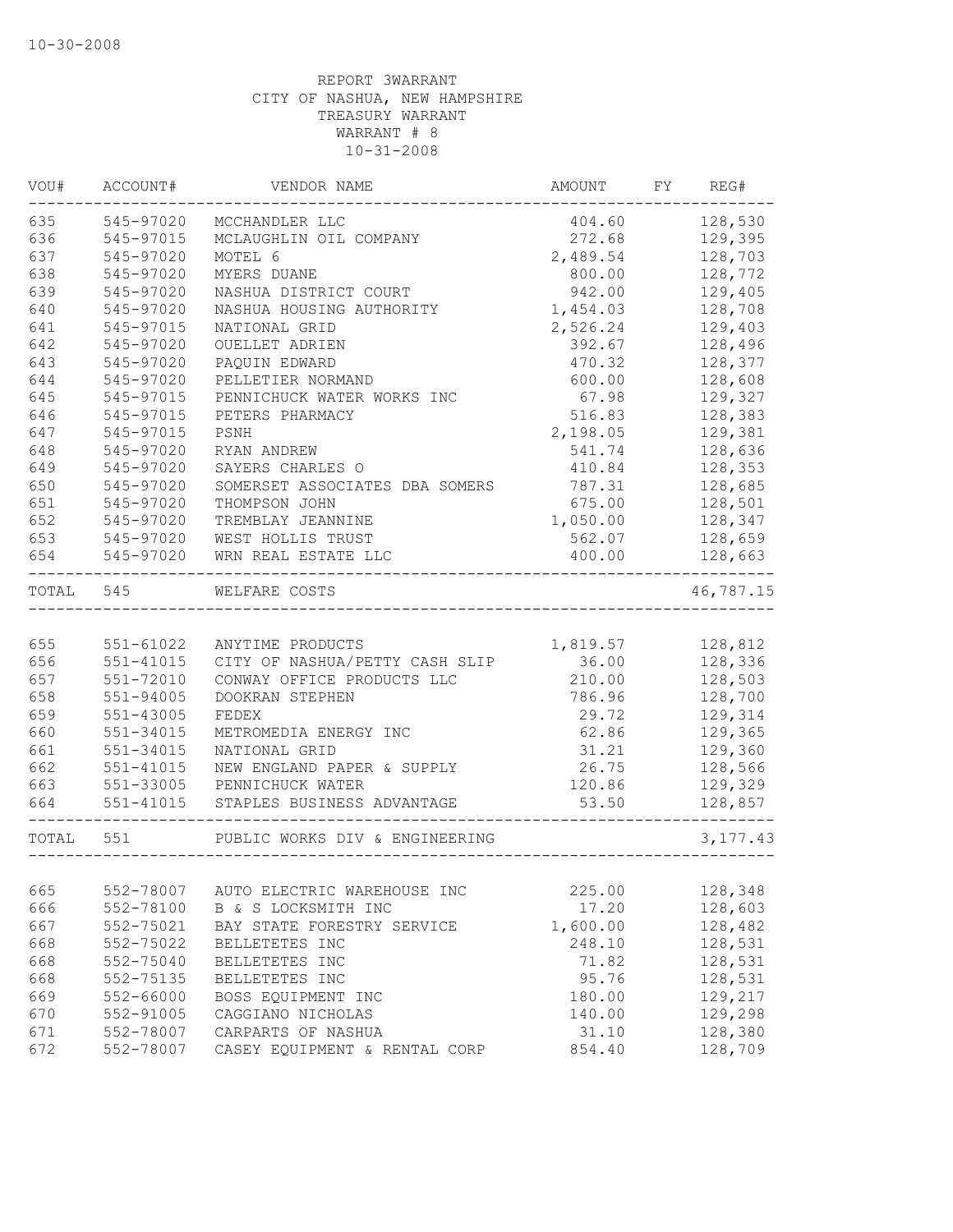| VOU# | ACCOUNT#      | VENDOR NAME                    | AMOUNT    | FY | REG#    |
|------|---------------|--------------------------------|-----------|----|---------|
| 672  | 552-78100     | CASEY EQUIPMENT & RENTAL CORP  | 790.37    |    | 128,709 |
| 673  | 552-72010     | CONWAY OFFICE PRODUCTS LLC     | 120.00    |    | 128,503 |
| 674  | 552-78100     | CUES INC                       | 108.00    |    | 128,684 |
| 675  | 552-78100     | D & R TOWING INC               | 282.00    |    | 129,214 |
| 676  | 552-48015     | DENNIS K BURKE INC             | 2,628.99  |    | 129,398 |
| 677  | $552 - 46045$ | EISERMAN MATTHEW               | 82.00     |    | 129,299 |
| 678  | 552-78100     | EW SLEEPER CO                  | 311.76    |    | 128,697 |
| 679  | 552-75021     | F W WEBB COMPANY               | 30.07     |    | 128,453 |
| 680  | 552-95010     | GARDEN GATE                    | 30.00     |    | 129,357 |
| 681  | 552-46045     | GUIDABONI ROBERT               | 82.00     |    | 129,300 |
| 682  | 552-66000     | HANDY HOUSE INC                | 1,430.00  |    | 129,341 |
| 683  | $552 - 45250$ | HOME DEPOT CREDIT SERVICES     | 109.00    |    | 129,324 |
| 683  | 552-75021     | HOME DEPOT CREDIT SERVICES     | 1,591.35  |    | 129,324 |
| 683  | 552-75040     | HOME DEPOT CREDIT SERVICES     | 10.82     |    | 129,324 |
| 683  | 552-75135     | HOME DEPOT CREDIT SERVICES     | 209.08    |    | 129,324 |
| 684  | 552-74085     | HUDSON SMALL ENGINE            | 73.00     |    | 128,516 |
| 685  | 552-75040     | JOHNSON'S ELECTRIC INC         | 331.53    |    | 128,463 |
| 686  | 552-78100     | LIBERTY INTN'L TRUCKS OF NH LL | 235.90    |    | 129,220 |
| 687  | 552-75021     | LOWE'S                         | 125.97    |    | 129,351 |
| 687  | 552-75022     | LOWE'S                         | 1,346.43  |    | 129,351 |
| 688  | 552-78065     | MAYNARD & LESIEUR INCORPORATED | 1,180.60  |    | 129,222 |
| 689  | $552 - 46045$ | MAZUR EDWARD                   | 82.00     |    | 129,301 |
| 690  | 552-34015     | METROMEDIA ENERGY INC          | 127.32    |    | 129,365 |
| 690  | 552-34045     | METROMEDIA ENERGY INC          | 247.55    |    | 129,365 |
| 691  | 552-59050     | MICHAEL BARBARA                | 45.00     |    | 129,062 |
| 692  | 552-75021     | MILL STORES                    | 49.60     |    | 129,315 |
| 693  | 552-46030     | NASHUA OUTDOOR POWER EQUIP     | 11.98     |    | 128,549 |
| 693  | 552-74085     | NASHUA OUTDOOR POWER EQUIP     | 68.27     |    | 128,549 |
| 693  | 552-78007     | NASHUA OUTDOOR POWER EQUIP     | 55.89     |    | 128,549 |
| 694  | 552-81090     | NASHUA VETERAN'S PARADE COMMIT | 4,000.00  |    | 128,343 |
| 695  | 552-75021     | NASHUA WALLPAPER & PAINT CO    | 153.96    |    | 128,550 |
| 696  | 552-34015     | NATIONAL GRID                  | 92.37     |    | 129,360 |
| 697  | 552-75021     | NORTHERN NURSERIES INC         | 615.00    |    | 128,949 |
| 698  | 552-32005     | PENNICHUCK WATER               | 207.36    |    | 129,330 |
| 698  | 552-32005     | PENNICHUCK WATER               | 67.71     |    | 129,331 |
| 698  | 552-33005     | PENNICHUCK WATER               | 1,814.02  |    | 129,329 |
| 698  | 552-33005     | PENNICHUCK WATER               | 12,409.21 |    | 129,330 |
| 698  | 552-33005     | PENNICHUCK WATER               | 189.39    |    | 129,331 |
| 698  | 552-33040     | PENNICHUCK WATER               | 257.60    |    | 129,330 |
| 698  | 552-33045     | PENNICHUCK WATER               | 2,521.98  |    | 129,330 |
| 698  | 552-33050     | PENNICHUCK WATER               | 253.62    |    | 129,330 |
| 699  | 552-59050     | PINTAL MARC                    | 225.00    |    | 128,370 |
| 700  | 552-32005     | PSNH                           | 1,099.85  |    | 129,377 |
| 700  | 552-32005     | PSNH                           | 3,708.85  |    | 129,378 |
| 700  | 552-32030     | PSNH                           | 361.93    |    | 129,377 |
| 700  | 552-32030     | PSNH                           | 1,532.14  |    | 129,378 |
| 701  | 552-75021     | S V MOFFETT CO<br>INC          | 30.67     |    | 128,556 |
| 702  | 552-78007     | SANEL AUTO PARTS CO            | 423.52    |    | 128,542 |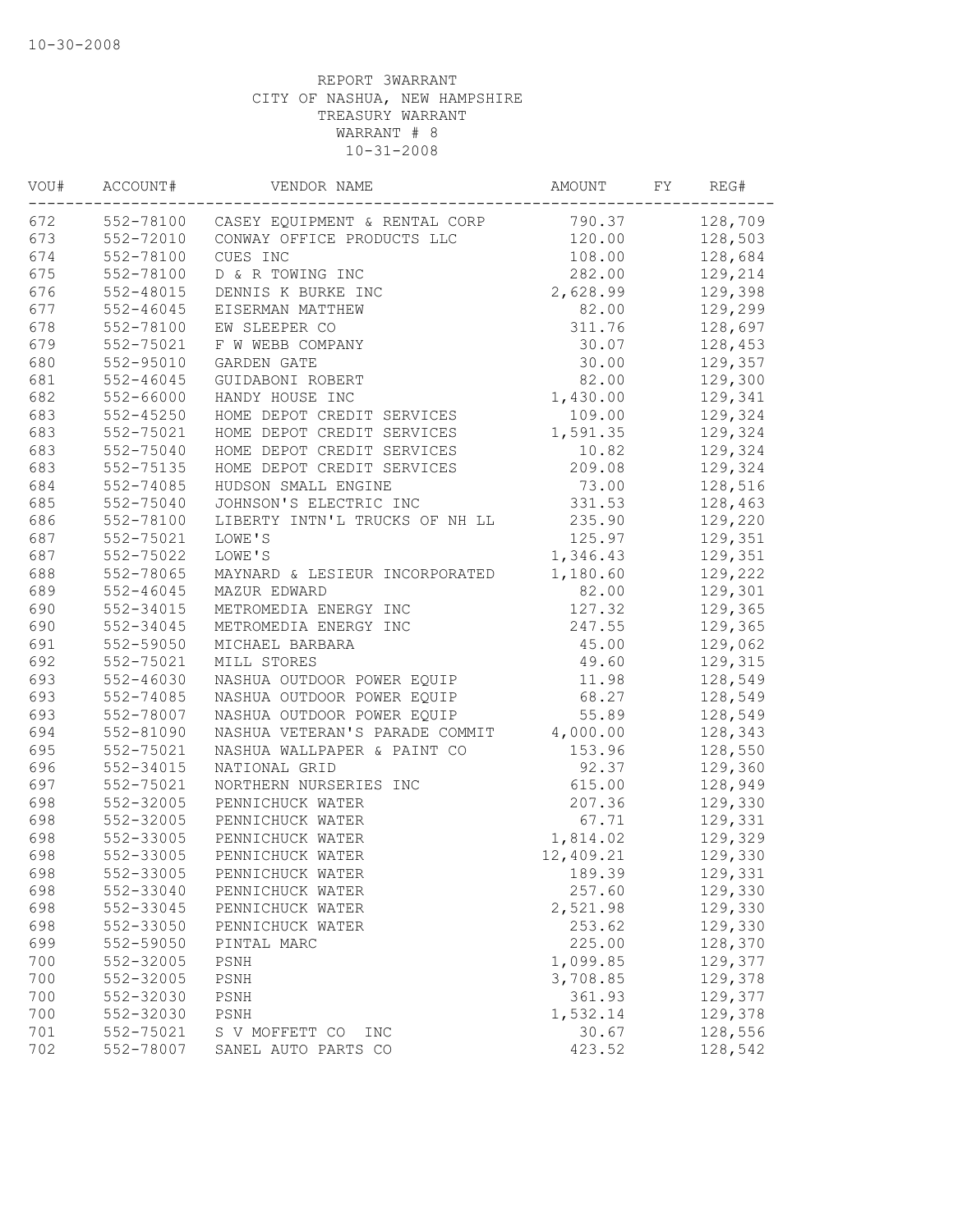| WOU#  | ACCOUNT#      | VENDOR NAME                    | AMOUNT    | FY | REG#      |
|-------|---------------|--------------------------------|-----------|----|-----------|
| 703   | 552-45290     | SPORT SUPPLY GROUP, INC        | 1,141.00  |    | 128,980   |
| 703   | 552-75040     | SPORT SUPPLY GROUP, INC        | 32.49     |    | 128,980   |
| 704   | 552-75021     | TOM IRWIN INCORPORATED         | 1,022.00  |    | 129,241   |
| 705   | 552-75021     | TRUGREEN                       | 132.30    |    | 128,732   |
| 705   | 552-75040     | TRUGREEN                       | 231.00    |    | 128,732   |
| 706   | 552-75135     | TUCKAHOE TURF FARMS INC        | 2,475.00  |    | 128,397   |
| 707   | 552-78007     | TURF PRODUCTS CORP             | 309.82    |    | 128,861   |
| 708   | $552 - 46045$ | UNIFIRST CORPORATION           | 49.90     |    | 128,722   |
| 709   | 552-75022     | UNITED SUPPLY COMPANY INC      | 9.82      |    | 129,227   |
| TOTAL | 552           | PARKS AND RECREATION           |           |    | 50,627.37 |
|       |               |                                |           |    |           |
| 710   | 553-49075     | ARCSOURCE INC                  | 163.50    |    | 128,544   |
| 711   | 553-42010     | BANNER SYSTEMS                 | 180.62    |    | 128,815   |
| 712   | 553-47010     | BASS FIRST AID SERVICE COMPANY | 38.65     |    | 128,448   |
| 713   | 553-59150     | BCM CONTROLS CORPORATION       | 1,213.58  |    | 128,587   |
| 714   | 553-69025     | BELLETETES INC                 | 181.23    |    | 128,531   |
| 715   | 553-45015     | BROX INDUSTRIES INC            | 9,008.48  |    | 128,414   |
| 715   | 553-45025     | BROX INDUSTRIES INC            | 270.00    |    | 128,414   |
| 715   | 553-45190     | BROX INDUSTRIES INC            | 729.45    |    | 128,414   |
| 716   | 553-49075     | CITY OF NASHUA/PETTY CASH SLIP | 4.00      |    | 128,336   |
| 716   | 553-91005     | CITY OF NASHUA/PETTY CASH SLIP | 44.81     |    | 128,336   |
| 717   | 553-72035     | CONWAY OFFICE PRODUCTS LLC     | 90.00     |    | 128,503   |
| 718   | 553-45060     | CORRIVEAU ROUTHIER INC         | 153.00    |    | 129,213   |
| 718   | 553-69025     | CORRIVEAU ROUTHIER INC         | 62.90     |    | 129,213   |
| 719   | 553-46045     | COUTURIER RONALD A             | 82.00     |    | 128,428   |
| 720   | 553-59100     | D & R TOWING INC               | 70.00     |    | 129,214   |
| 721   | 553-48015     | DENNIS K BURKE INC             | 19,604.70 |    | 129,398   |
| 722   | 553-78100     | DONOVAN EQUIPMENT CO INC       | 97.89     |    | 128,410   |
| 723   | 553-77020     | DONOVAN SPRING COMPANY INC     | 2,399.59  |    | 128,412   |
| 723   | 553-78100     | DONOVAN SPRING COMPANY INC     | 1,366.01  |    | 128,412   |
| 724   | 553-78100     | DUNN BATTERY LLC               | 347.80    |    | 128,647   |
| 725   | 553-78100     | FASTENAL COMPANY               | 128.49    |    | 128,618   |
| 726   | 553-78100     | FREIGHTLINER OF NH INC         | 82.64     |    | 128,721   |
| 727   | 553-69025     | <b>GRAINGER</b>                | 188.12    |    | 128,434   |
| 728   | 553-78100     | HOWARD P FAIRFIELD INC         | 7,100.00  |    | 129,091   |
| 729   | 553-59135     | J P PEST SERVICES              | 65.00     |    | 128,588   |
| 730   | 553-59100     | LIBERTY INTN'L TRUCKS OF NH LL | 47.08     |    | 129,220   |
| 730   | 553-78100     | LIBERTY INTN'L TRUCKS OF NH LL | 1,708.80  |    | 129,220   |
| 731   | 553-78100     | MAC MULKIN CHEVROLET INC       | 1,057.00  |    | 129,216   |
| 732   | 553-49075     | MAYNARD & LESIEUR INCORPORATED | 65.00     |    | 129,222   |
| 732   | 553-78065     | MAYNARD & LESIEUR INCORPORATED | 895.32    |    | 129,222   |
| 733   | 553-78100     | MCDEVITT TRUCKS INC            | 508.26    |    | 128,741   |
| 734   | 553-34015     | METROMEDIA ENERGY INC          | 391.51    |    | 129,365   |
| 735   | 553-49075     | NAPA AUTO PARTS                | 18.56     |    | 128,693   |
| 735   | 553-49075     | NAPA AUTO PARTS                | 111.70    |    | 128,694   |
| 735   | 553-69025     | NAPA AUTO PARTS                | 22.80     |    | 128,694   |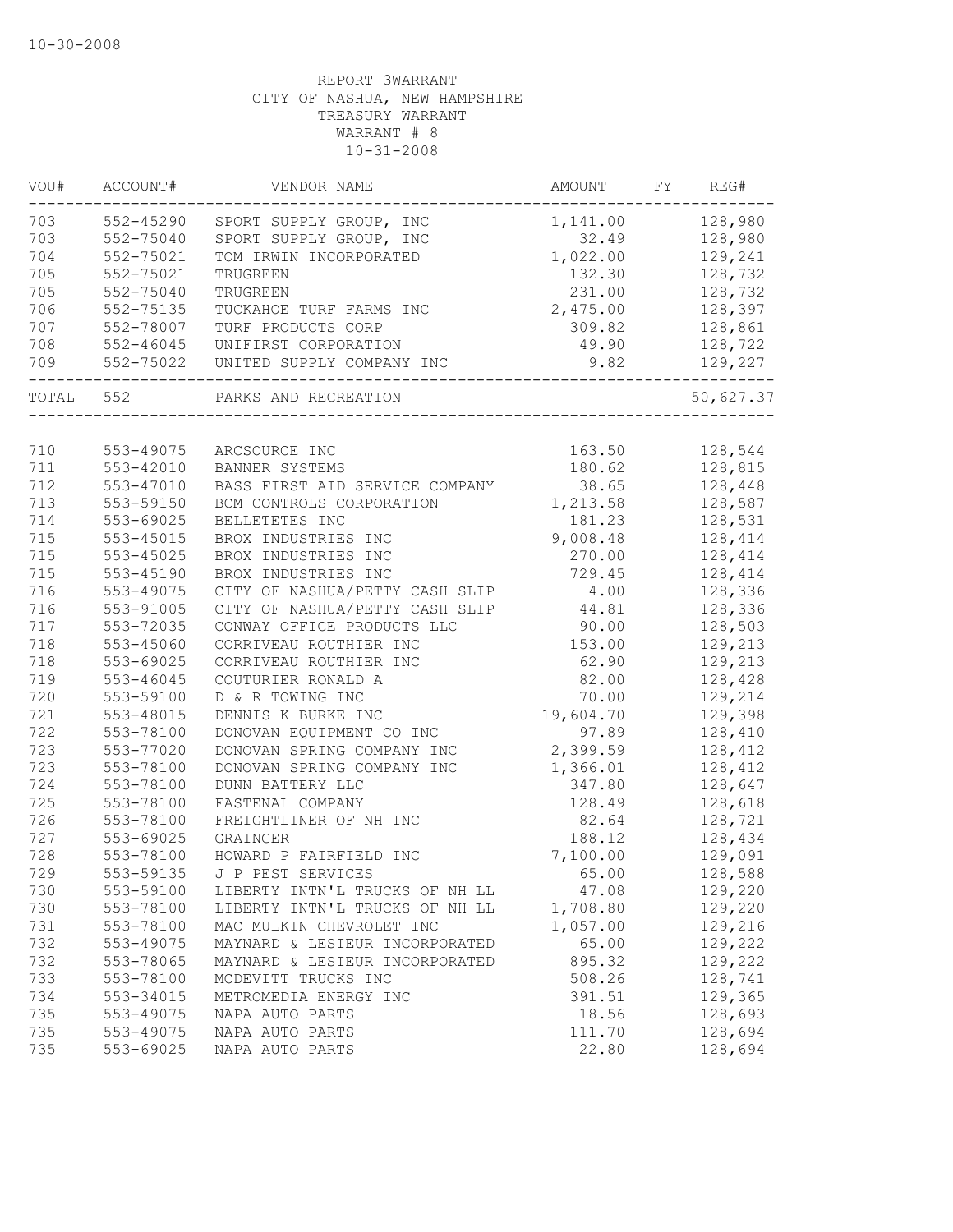| VOU#  | ACCOUNT#  | VENDOR NAME                        | AMOUNT    | FY | REG#       |
|-------|-----------|------------------------------------|-----------|----|------------|
| 735   | 553-78035 | NAPA AUTO PARTS                    | 66.96     |    | 128,693    |
| 735   | 553-78100 | NAPA AUTO PARTS                    | 1,304.49  |    | 128,693    |
| 735   | 553-78100 | NAPA AUTO PARTS                    | 1,546.07  |    | 128,694    |
| 736   | 553-34015 | NATIONAL GRID                      | 211.92    |    | 129,360    |
| 737   | 553-94005 | NEW ENGLAND CHAPTER APWA           | 130.00    |    | 129,302    |
| 738   | 553-46045 | NEW ENGLAND EQUIPMENT RENTALS      | 1,159.50  |    | 128,555    |
| 738   | 553-49075 | NEW ENGLAND EQUIPMENT RENTALS      | 238.98    |    | 128,555    |
| 738   | 553-69025 | NEW ENGLAND EQUIPMENT RENTALS      | 338.10    |    | 128,555    |
| 739   | 553-78100 | NEW ENGLAND FOREST PRODUCTS, I     | 601.25    |    | 128,816    |
| 740   | 553-49075 | OMEGA INDUSTRIAL SUPPLY INC        | 186.95    |    | 128,620    |
| 741   | 553-33005 | PENNICHUCK WATER                   | 282.85    |    | 129,331    |
| 742   | 553-59100 | PM MACKAY & SONS INC               | 3,030.00  |    | 128,424    |
| 743   | 553-69025 | R WHITE EQUIPMENT CENTER INC       | 12.50     |    | 129,224    |
| 744   | 553-78100 | RO-BRAND PRODUCTS INC              | 39.98     |    | 128,710    |
| 745   | 553-46045 | ROCKY BRANDS RETAIL LLC            | 162.48    |    | 128,753    |
| 746   | 553-59100 | SAFETY-KLEEN SYSTEMS INC           | 200.22    |    | 128,411    |
| 747   | 553-49075 | SANEL AUTO PARTS CO                | 37.48     |    | 128,542    |
| 747   | 553-69025 | SANEL AUTO PARTS CO                | 8.42      |    | 128,543    |
| 747   | 553-78100 | SANEL AUTO PARTS CO                | 690.76    |    | 128,542    |
| 747   | 553-78100 | SANEL AUTO PARTS CO                | 170.69    |    | 128,543    |
| 748   | 553-48005 | SHATTUCK MALONE OIL CO             | 19,939.00 |    | 129,310    |
| 749   | 553-69030 | SNAP ON TOOLS                      | 239.99    |    | 128,413    |
| 750   | 553-41015 | STAPLES BUSINESS ADVANTAGE         | 54.93     |    | 128,857    |
| 751   | 553-46045 | UNIFIRST CORPORATION               | 1,231.50  |    | 128,722    |
| 752   | 553-49075 | USP OF NEW ENGLAND                 | 197.16    |    | 128,683    |
| 753   | 553-78035 | WINDWARD PETROLEUM<br>------------ | 4,856.56  |    | 128,439    |
| TOTAL | 553       | STREET DEPARTMENT                  |           |    | 85, 437.23 |
| 754   | 555-47010 | BASS FIRST AID SERVICE COMPANY     | 71.15     |    | 128,448    |
| 755   | 555-72035 | CONWAY OFFICE PRODUCTS LLC         | 94.50     |    | 128,503    |
| 756   | 555-34015 | ENERGYNORTH PROPANE                | 975.42    |    | 129,326    |
| 757   | 555-59170 | HI-WAY SAFETY SYSTEMS INC          | 24,620.93 |    | 128,429    |
| 758   | 555-95005 | IMSA                               | 300.00    |    | 129,374    |
| 759   | 555-95005 | INSTITUTE OF TRANSPORTATION EN     | 490.00    |    | 129,375    |
| 760   | 555-95010 | <b>ITE</b>                         | 638.40    |    | 129,371    |
| 761   | 555-74170 | MARLIN CONTROLS                    | 1,500.00  |    | 128,619    |
| 762   | 555-42010 | NEW ENGLAND PAPER & SUPPLY         | 136.34    |    | 128,566    |
| 763   | 555-45285 | PERMA-LINE CORP OF NEW ENGLAND     | 95.85     |    | 128,398    |
| 764   | 555-32025 | PSNH                               | 727.79    |    | 129,378    |
| 764   | 555-32025 | PSNH                               | 1,528.01  |    | 129,379    |
| 765   | 555-72035 | SIMPLEX GRINNELL                   | 283.50    |    | 129,337    |
| 766   | 555-41015 | STAPLES BUSINESS ADVANTAGE         | 156.03    |    | 128,857    |
| 767   | 555-43005 | UNITED PARCEL SERVICE              | 35.48     |    | 129,397    |
| 768   | 555-49075 | USP OF NEW ENGLAND                 | 236.46    |    | 128,683    |
| 769   | 555-49075 | W E AUBUCHON COMPANY INC           | 18.87     |    | 128,389    |
|       |           |                                    |           |    |            |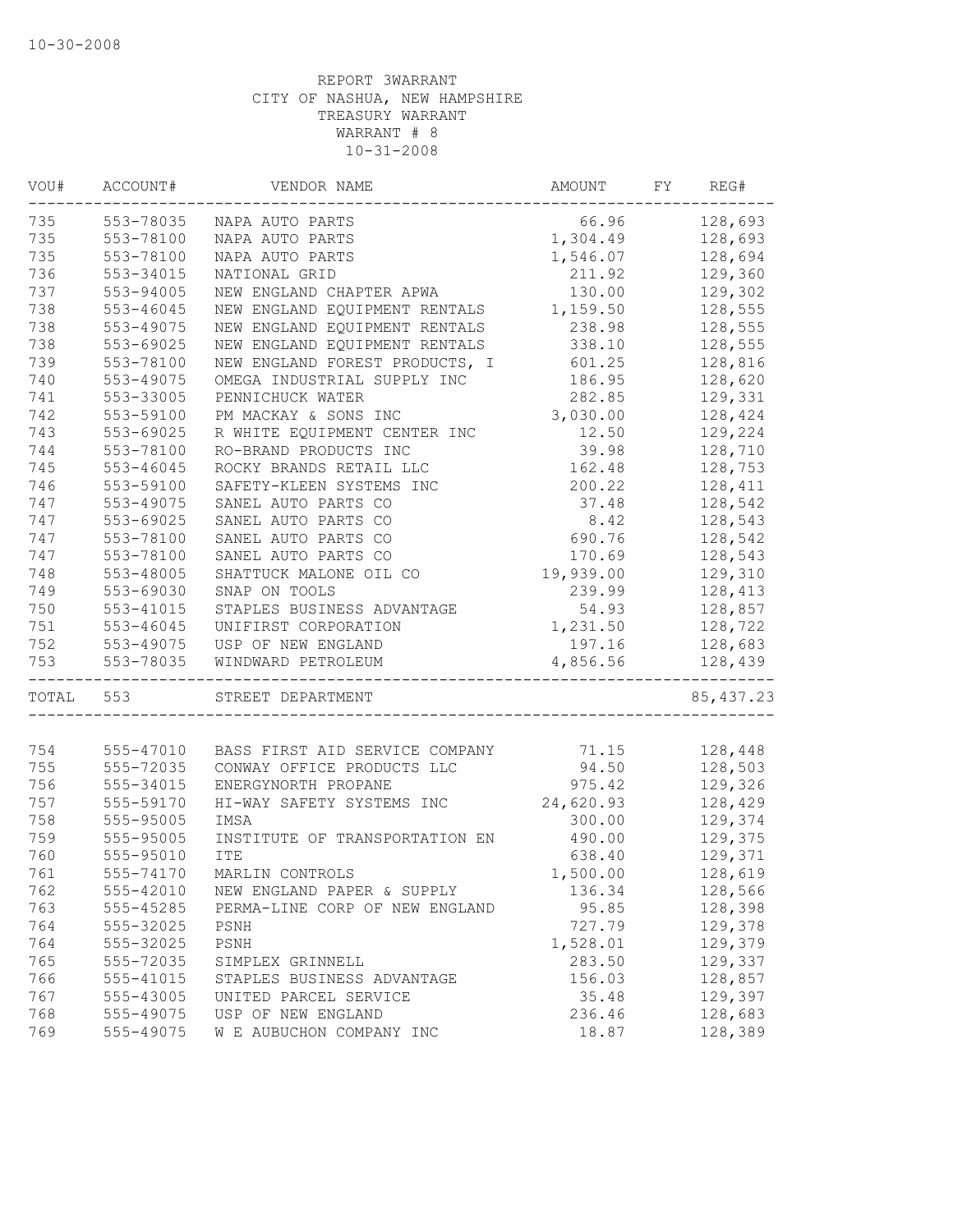| VOU#       | ACCOUNT#               | VENDOR NAME                                                          | AMOUNT           | FY | REG#               |
|------------|------------------------|----------------------------------------------------------------------|------------------|----|--------------------|
| TOTAL      | 555                    | TRAFFIC DEPARTMENT                                                   |                  |    | 31,908.73          |
| 770        | 557-59100              | CONWAY OFFICE PRODUCTS LLC                                           | 94.50            |    | 128,503            |
| 771        | 557-59105              | HANDY HOUSE INC                                                      | 55.00            |    | 129,341            |
| 772        | 557-59100              | MTS SERVICES                                                         | 220.00           |    | 128,444            |
| 773        | 557-42010              | NEW ENGLAND PAPER & SUPPLY                                           | 70.59            |    | 128,566            |
| 774        | 557-33005              | PENNICHUCK WATER                                                     | 162.51           |    | 129,331            |
| 775        | 557-32005              | PSNH                                                                 | 389.94           |    | 129,379            |
| 776        | 557-32005              | PUBLIC SERVICE OF NH                                                 | 4,675.40         |    | 129,383            |
| 777        | 557-44005              | RYDIN DECAL                                                          | 506.85           |    | 128,645            |
| TOTAL 557  |                        | PARKING LOTS                                                         |                  |    | 6, 174.79          |
|            |                        |                                                                      |                  |    |                    |
| 778<br>779 | 561-78007<br>561-48015 | CARPARTS OF NASHUA<br>DENNIS K BURKE INC                             | 231.37<br>816.86 |    | 128,380<br>129,398 |
| 780        | 561-75023              | HOME DEPOT CREDIT SERVICES                                           | 6.03             |    | 129,324            |
| 781        | 561-75023              | LOWE'S                                                               | 220.43           |    | 129,351            |
| 782        | $561 - 74085$          | NASHUA OUTDOOR POWER EQUIP                                           | 57.35            |    | 128,549            |
| 783        | 561-94005              | NECA                                                                 | 450.00           |    | 129,325            |
| 784        | 561-33005              | PENNICHUCK WATER                                                     | 186.78           |    | 129,331            |
|            | TOTAL 561              | EDGEWOOD CEMETERY                                                    |                  |    | 1,968.82           |
|            |                        | 784 562-33005 PENNICHUCK WATER                                       |                  |    | 62.01 129,331      |
| TOTAL 562  |                        | SUBURBAN CEMETERIES                                                  |                  |    | 62.01              |
|            |                        |                                                                      |                  |    |                    |
| 785        | 563-48015              | DENNIS K BURKE INC                                                   | 687.47           |    | 129,398            |
| 786        | 563-75023              | HOME DEPOT CREDIT SERVICES                                           | 76.86            |    | 129,324            |
| 787        | 563-74092              | MAYNARD & LESIEUR INCORPORATED                                       | 85.12            |    | 129,222            |
| 788        | 563-34005              | MCLAUGHLIN OIL COMPANY                                               | 143.36           |    | 128,470            |
| 789        | 563-34015              | METROMEDIA ENERGY INC                                                | .27              |    | 129,365            |
| 790        | 563-74085              | NASHUA OUTDOOR POWER EQUIP                                           | 19.16            |    | 128,549            |
| 791        | 563-34015              | NATIONAL GRID                                                        | 30.28            |    | 129,360            |
| 792        | 563-32005              | PSNH                                                                 | 203.49           |    | 129,380            |
| 793<br>794 | 563-41015              | 563-78007 SANEL AUTO PARTS CO<br>STAPLES BUSINESS ADVANTAGE          | 69.88<br>242.76  |    | 128,543<br>128,857 |
|            |                        | TOTAL 563 WOODLAWN CEMETERY<br>------------------------------------- |                  |    | 1,558.65           |
| 795        |                        | 571-72010 CONWAY OFFICE PRODUCTS LLC                                 | 315.00           |    | 128,503            |
| 796        |                        | 571-41015 STAPLES BUSINESS ADVANTAGE                                 | 296.93           |    | 128,857            |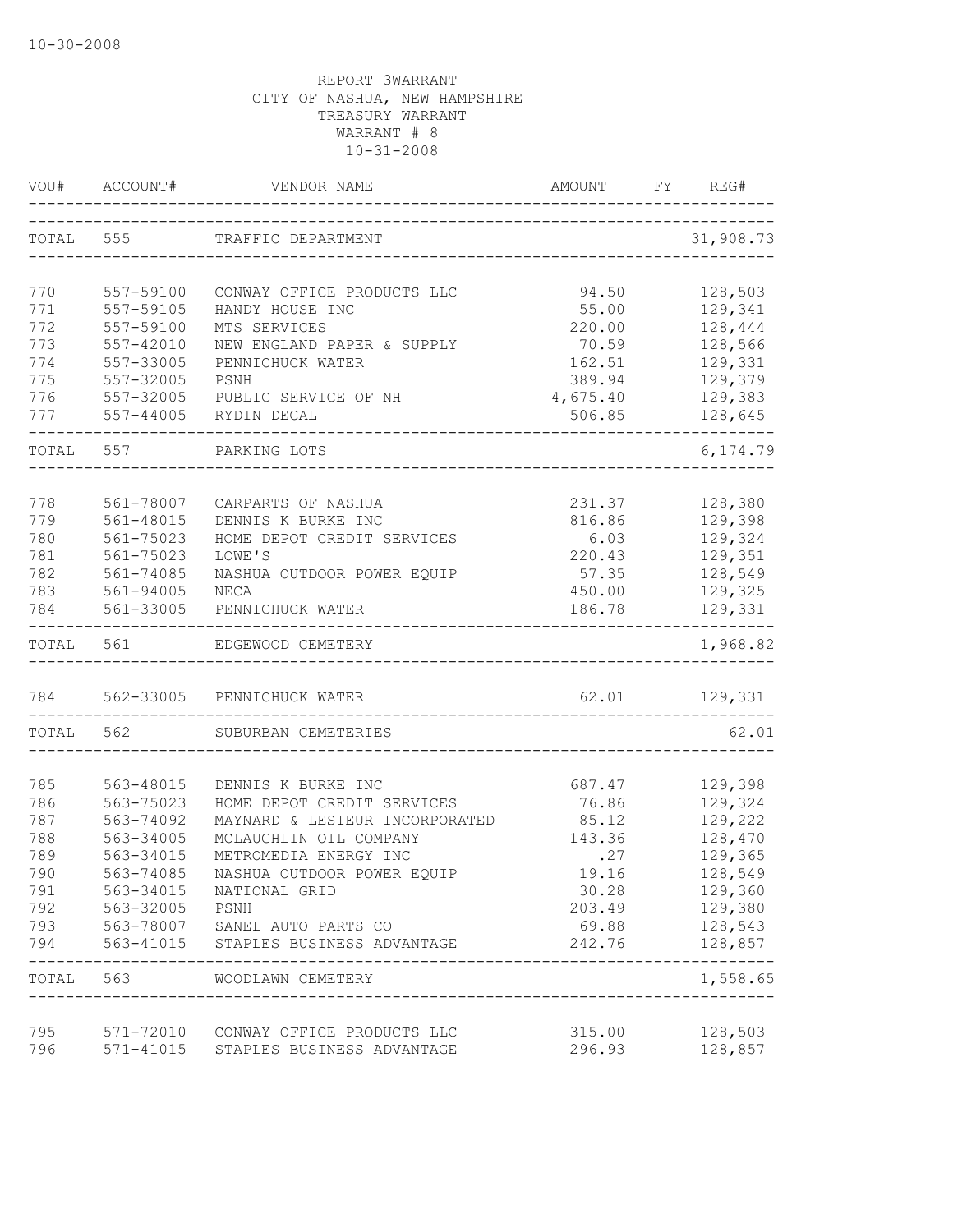|                   |                        | VOU# ACCOUNT# VENDOR NAME                                                                                                |                           |                               |
|-------------------|------------------------|--------------------------------------------------------------------------------------------------------------------------|---------------------------|-------------------------------|
|                   |                        | TOTAL 571 COMMUNITY DEVELOPMENT                                                                                          |                           | 611.93                        |
|                   |                        | 797 572-91005 CITY OF NASHUA/PETTY CASH SLIP 81.32 128,336<br>797 572-98029 CITY OF NASHUA/PETTY CASH SLIP 15.00 128,336 |                           |                               |
|                   | TOTAL 572              | PLANNING DEPARTMENT<br>---------------------------                                                                       |                           | 96.32                         |
|                   |                        | 798 573-98029 CITY OF NASHUA/PETTY CASH 69.00 129,303<br>_____________________________________                           |                           |                               |
|                   |                        | TOTAL 573 ECONOMIC DEVELOPMENT                                                                                           |                           | 69.00                         |
| 799               | 575-78100              | 1400 MOTORS                                                                                                              | 623.14                    | 128,385                       |
| 800               | 575-45220              | ЗM                                                                                                                       | 2,256.01                  | 129,007                       |
| 801               | 575-41015              | ALPHAGRAPHICS                                                                                                            | 12.60                     | 128,545                       |
| 802               | 575-41015              | ANCO SIGNS & STAMPS INC                                                                                                  | 33.55                     | 128,658                       |
| 803               | $575 - 45050$          | ARIZONA STATE UNIVERSITY                                                                                                 | 15.00                     | 129,407                       |
| 804               | $575 - 45050$          | BAKER & TAYLOR                                                                                                           | 2,665.34                  | 128,445                       |
| 804               | 575-45050              | BAKER & TAYLOR                                                                                                           | 1,191.44                  | 128,446                       |
| 805               | 575-45085              | BAKER & TAYLOR ENTERTAINMENT                                                                                             | 392.67                    | 128,435                       |
| 805               | 575-45315              | BAKER & TAYLOR ENTERTAINMENT                                                                                             | 874.27                    | 128,435                       |
| 806               | $575 - 64045$          | CDW GOVERNMENT INC                                                                                                       | 322.16                    | 128,915                       |
| 807               | 575-64045              | CENTURION TECHNOLOGIES INC                                                                                               | 23.19                     | 128,468                       |
| 808               | 575-72010              | CONWAY OFFICE PRODUCTS LLC                                                                                               | 279.00                    | 128,503                       |
| 809               | $575 - 45220$          | DEMCO INC                                                                                                                | 938.43                    | 128,441                       |
| 810               | 575-45050              | GALE                                                                                                                     | 174.52                    | 128,706                       |
| 811               | 575-45903              | GALE GROUP INC                                                                                                           | 3,482.79                  | 129,332                       |
| 812               | 575-91015              | GLEESON MARGARET                                                                                                         | 30.15                     | 128,718                       |
| 813               | 575-45050              | GOODWIN LIBRARY                                                                                                          | 26.95                     | 128,778                       |
| 814<br>815        | 575-94005<br>575-45050 | GREATER NASHUA CHAMBER OF COMM 150.00<br>INFORMATION TODAY INC                                                           | 266.00                    | 129,322<br>128,454            |
| 816               | 575-45050              | INGENIX                                                                                                                  | 110.90                    | 128,369                       |
| 817               | $575 - 45050$          | INGRAM LIBRARY SERVICES                                                                                                  | 14.95                     | 128,762                       |
| 818<br>819<br>820 | 575-95005<br>575-75105 | ISABELLA STEWART GARDNER MUSEU<br>575-91015 JASINSKI JENNIFER<br>JOHNSON'S ELECTRIC INC                                  | 175.00<br>64.59<br>440.26 | 129,382<br>128,478<br>128,463 |
| 821               | 575-45050              | LARGE PRINT OVERSTOCKS                                                                                                   | 28.10                     | 128,763                       |
| 822               | 575-45050              | MATTHEW BENDER & CO INC                                                                                                  | 106.00                    | 129,396                       |
| 823               | $575 - 45050$          | MCGRAW HILL COMPANIES                                                                                                    | 220.64                    | 128,508                       |
| 824               | 575-34015              | METROMEDIA ENERGY INC                                                                                                    | 22.99                     | 129,365                       |
| 825               | 575-45085              | MICROMARKETING LLC                                                                                                       | 325.50                    | 128,529                       |
| 826               | 575-45315              | MULTI-CULTURAL BOOKS & VIDEOS                                                                                            | 105.75                    | 128,560                       |
| 827               | 575-45050              | NADA APPRAISAL GUIDES                                                                                                    | 765.00                    | 129,384                       |
| 828               | 575-43005              | NASHUA PUBLIC LIBRARY                                                                                                    | 27.00                     | 129,304                       |
| 828               | 575-45150              | NASHUA PUBLIC LIBRARY                                                                                                    | 93.46                     | 129,304                       |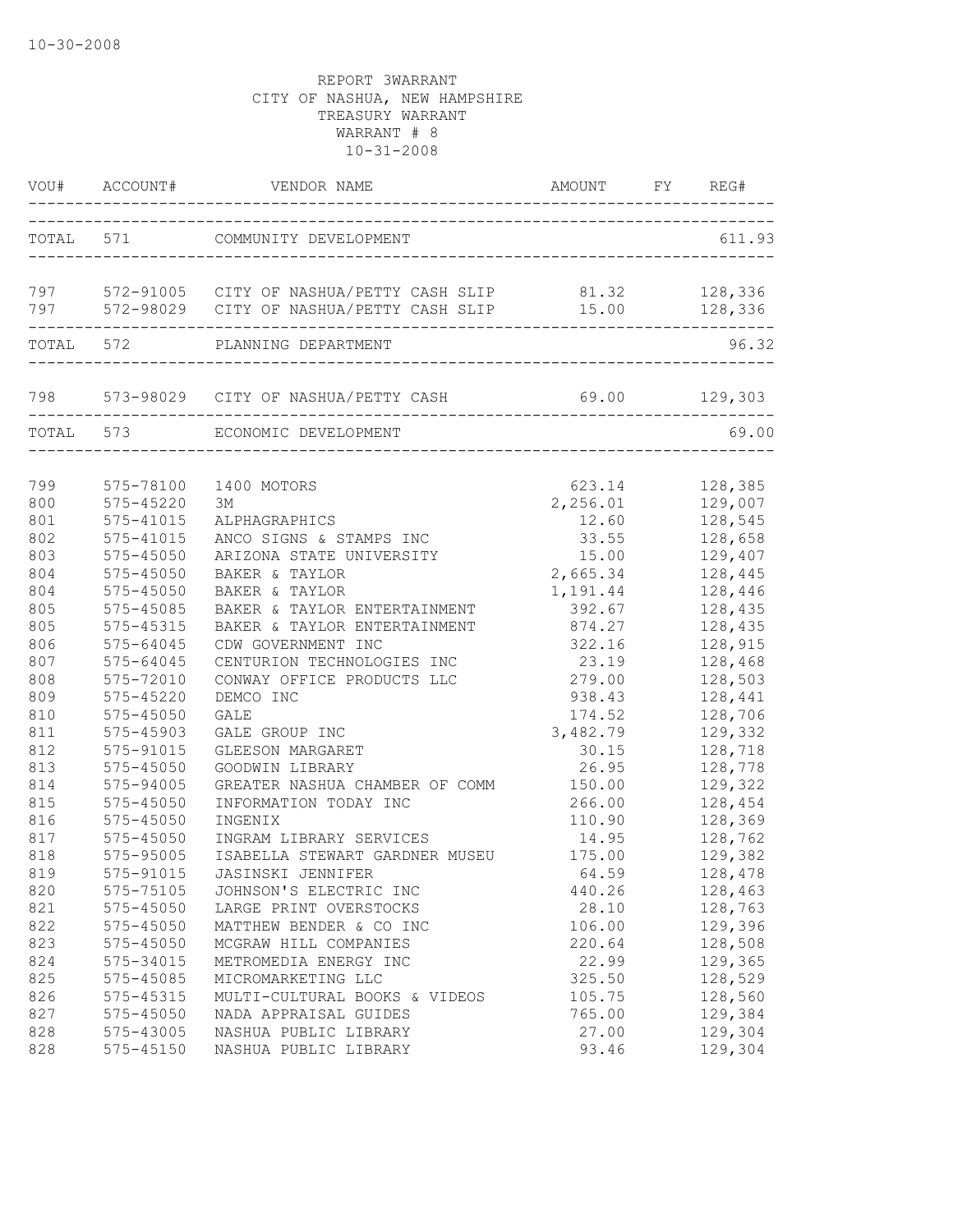| VOU#  | ACCOUNT#           | VENDOR NAME                              | AMOUNT     | FY | REG#      |
|-------|--------------------|------------------------------------------|------------|----|-----------|
| 828   | 575-45315          | NASHUA PUBLIC LIBRARY                    | 20.99      |    | 129,304   |
| 828   | 575-75105          | NASHUA PUBLIC LIBRARY                    | 9.99       |    | 129,304   |
| 828   | 575-94005          | NASHUA PUBLIC LIBRARY                    | 20.00      |    | 129,304   |
| 829   | 575-34015          | NATIONAL GRID                            | 151.40     |    | 129,360   |
| 830   | 575-45050          | NATIONAL REGISTER PUBLISHING             | 388.95     |    | 129,408   |
| 831   | 575-42005          | NEW ENGLAND PAPER & SUPPLY               | 530.66     |    | 128,566   |
| 831   | 575-42020          | NEW ENGLAND PAPER & SUPPLY               | 226.73     |    | 128,566   |
| 832   | 575-33005          | PENNICHUCK WATER                         | 224.96     |    | 129,331   |
| 833   | 575-32005          | PSNH                                     | 38.81      |    | 129,380   |
| 834   | 575-45085          | RANDOM HOUSE INC                         | 203.15     |    | 128,870   |
| 835   | 575-45085          | RECORDED BOOKS LLC                       | 775.40     |    | 128,725   |
| 836   | 575-42015          | REXEL CLS                                | 8.68       |    | 129,102   |
| 837   | $575 - 45050$      | SCHOLASTIC LIBRARY PUBLISHING            | 384.80     |    | 128,996   |
| 838   | 575-45050          | SIMON & SCHUSTER                         | 34.44      |    | 128,436   |
| 839   | 575-74010          | SIRSIDYNIX                               | 2,305.08   |    | 129,354   |
| 840   | 575-41005          | STAPLES BUSINESS ADVANTAGE               | 99.88      |    | 128,857   |
| 840   | 575-41015          | STAPLES BUSINESS ADVANTAGE               | 220.04     |    | 128,857   |
| 841   | 575-59100          | TAYLOR MAUREEN                           | 350.00     |    | 129,305   |
| 842   | 575-45050          | UNITED NATIONS PUBLICATIONS              | 159.72     |    | 128,373   |
| 843   | 575-45050          | WEST PAYMENT CENTER                      | 230.60     |    | 128,464   |
| 844   | 575-91015          | ZAYA ALISON                              | 25.56      |    | 128,607   |
| 844   | 575-94005          | ZAYA ALISON                              | 70.00      |    | 128,607   |
| TOTAL | 575                | PUBLIC LIBRARIES                         |            |    | 22,737.19 |
|       |                    |                                          |            |    |           |
| 845   |                    | 576-91005 CITY OF NASHUA/PETTY CASH SLIP | 57.79      |    | 128,336   |
| 846   |                    | 576-91005 DUPONT TIMOTHY                 | 94.52      |    | 128,467   |
| 847   | 576-31065          | SPRINT                                   | 450.00     |    | 129,402   |
| TOTAL | 576                | BUILDING DEPARTMENT                      |            |    | 602.31    |
|       |                    |                                          |            |    |           |
| 848   |                    | 577-91005 CITY OF NASHUA/PETTY CASH SLIP | 46.80      |    | 128,336   |
| 849   | 577-91005          | ORTEGA NELSON                            | 592.03     |    | 128,664   |
| TOTAL | 577                | CODE ENFORCEMENT                         |            |    | 638.83    |
|       |                    |                                          |            |    |           |
|       | 206, 412 581-44005 | ACE PRINTING COMPANY                     | 60.00      |    | 128,679   |
|       | 206, 413 581-53103 | ACUCARE NURSING PROFESSIONALS            | 558.35     |    | 128,899   |
|       | 206, 414 581-78007 | ADAMSON INDUSTRIES CORP                  | 229.00     |    | 128,583   |
|       | 206, 415 581-53101 | ADULT LEARNING CENTER                    | 25,000.00  |    | 128,723   |
|       | 206, 415 581-84030 | ADULT LEARNING CENTER                    | 25, 312.50 |    | 128,723   |
|       | 206, 416 581-42110 | ALARMAX DISTRIBUTORS INC                 | 581.03     |    | 128,883   |
|       | 206, 417 581-46040 | ALEC'S SHOE STORE INC                    | 292.85     |    | 128,515   |
|       | 206, 418 581-59130 | ALLEN TIMOTHY                            | 58.00      |    | 129,137   |
|       | 206, 419 581-41015 | ALPHAGRAPHICS                            | 107.41     |    | 128,545   |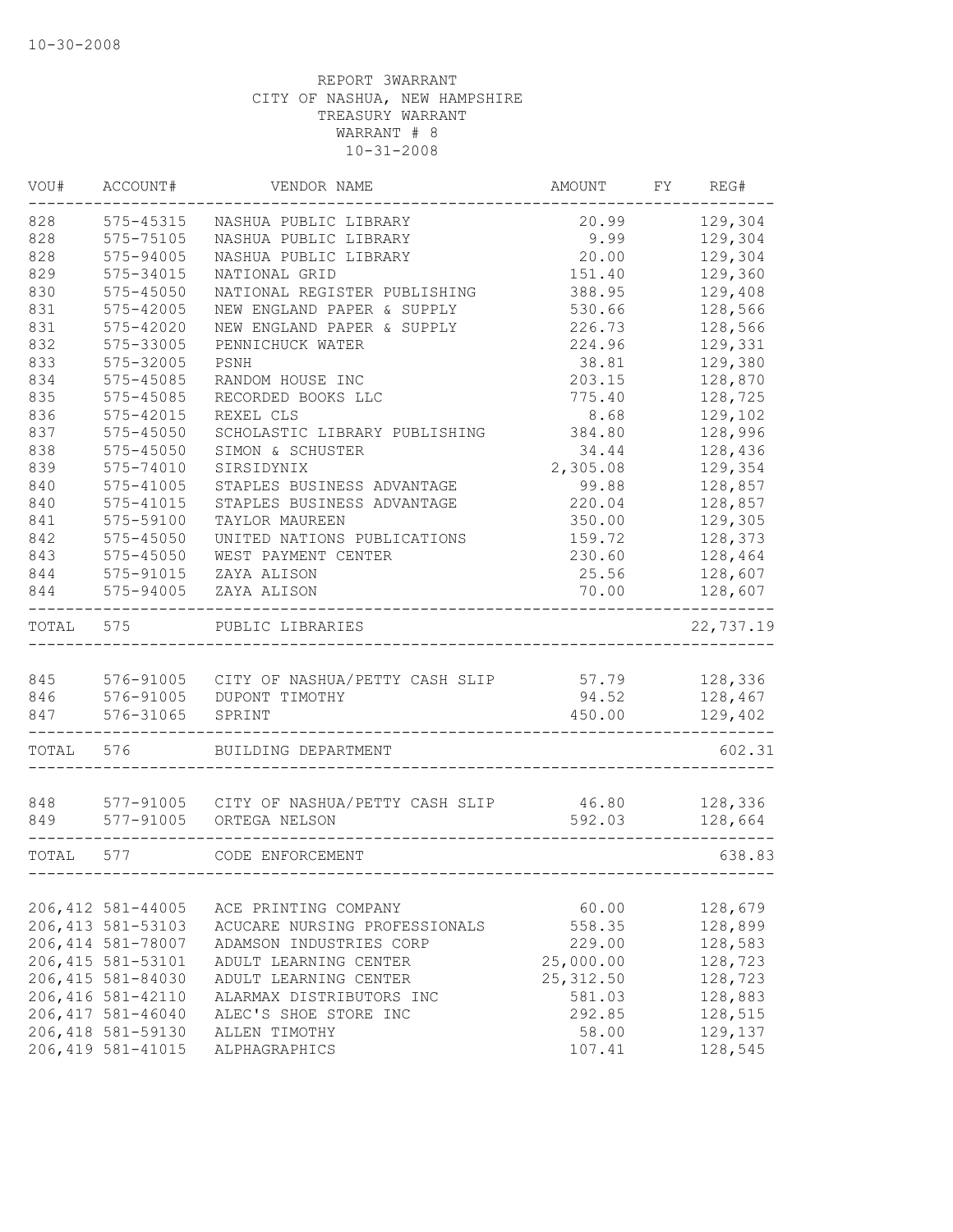| VOU# | ACCOUNT#           | VENDOR NAME                     | AMOUNT   | FY | REG#    |
|------|--------------------|---------------------------------|----------|----|---------|
|      |                    | 206,419 581-44005 ALPHAGRAPHICS | 808.03   |    | 128,545 |
|      | 206,420 581-31005  | ALTERNATIVE COMMUNICATIONS SER  | 100.00   |    | 128,686 |
|      | 206, 421 581-74092 | AMERICAN ALARM                  | 330.00   |    | 129,044 |
|      | 206, 422 581-42110 | AMERICAN SECURITY & FIRE PROTE  | 565.00   |    | 128,357 |
| 850  | 581-53100          | ANACOMP INC                     | 92.19    |    | 128,416 |
|      | 206, 423 581-59130 | AREL ANDRE                      | 58.00    |    | 128,670 |
|      | 206, 424 581-95010 | ASCD                            | 89.00    |    | 129,411 |
|      | 206, 425 581-31005 | AT&T                            | 31.13    |    | 129,417 |
|      | 206, 425 581-49075 | AT&T                            | 30.91    |    | 129,417 |
|      | 206,426 581-59130  | AUBIN BILL                      | 78.00    |    | 129,111 |
|      | 206, 427 581-75023 | B & S LOCKSMITH INC             | 29.90    |    | 128,603 |
|      | 206, 428 581-47010 | BARBER ELLEN                    | 36.67    |    | 128,970 |
|      | 206, 429 581-49035 | BARNES & NOBLE INC              | 107.20   |    | 128,351 |
|      | 206,429 581-49050  | BARNES & NOBLE INC              | 319.20   |    | 128,351 |
|      | 206,430 581-49050  | BARNES & NOBLE.COM              | 321.75   |    | 129,040 |
|      | 206, 431 581-49050 | BARNES GROUP INC                | 1,285.47 |    | 129,028 |
|      | 206,432 581-59130  | BARRY JOHN                      | 116.00   |    | 129,113 |
|      | 206, 433 581-42130 | BEARINGS SPECIALTY CO INC       | 118.35   |    | 128,733 |
|      | 206,434 581-59130  | BELANGER PIERRE                 | 136.00   |    | 129,068 |
|      | 206,435 581-49050  | BELLETETES INC                  | 89.20    |    | 128,531 |
|      | 206, 435 581-75023 | BELLETETES INC                  | 198.24   |    | 128,531 |
|      | 206,436 581-94030  | BENHARDT CHRISTINE              | 27.00    |    | 129,146 |
|      | 206, 437 581-59130 | BENSON WILLIAM                  | 272.00   |    | 129,096 |
|      | 206,438 581-84030  | BEVERLY SCHOOL FOR THE DEAF     | 2,515.42 |    | 129,020 |
|      | 206,439 581-59130  | BLAZE MIKE                      | 78.00    |    | 128,404 |
|      | 206,440 581-49050  | BLICK ART MATERIALS             | 993.52   |    | 129,098 |
|      | 206, 441 581-59130 | BOLDUC KEVIN                    | 58.00    |    | 129,100 |
|      | 206,442 581-84030  | BOOTHBY THERAPY SERVICES LLC    | 56.25    |    | 129,204 |
|      | 206, 443 581-49075 | BOSTONBEAN COFFEE COMPANY       | 91.00    |    | 128,985 |
|      | 206, 444 581-59130 | BOUCHARD WARREN                 | 78.00    |    | 129,067 |
|      | 206, 445 581-59130 | BOURASSA DANA                   | 194.00   |    | 129,073 |
|      | 206,446 581-49050  | BRIGHT APPLE                    | 31.98    |    | 129,047 |
|      | 206, 447 581-49050 | BRODHEAD GARRETT                | 1,369.82 |    | 129,155 |
|      | 206,448 581-49910  | BROX INDUSTRIES INC             | 279.98   |    | 128,414 |
|      | 206,449 581-55010  | BUDGET CAR & TRUCK RENTAL       | 322.73   |    | 128,971 |
|      | 206,450 581-49050  | BUDGET TRAVEL                   | 20.00    |    | 129,092 |
|      | 206, 451 581-49035 | <b>BUDGETEXT</b>                | 967.00   |    | 128,702 |
|      | 206, 452 581-49050 | BURMAX CO INC                   | 2,269.70 |    | 128,995 |
|      | 206,453 581-91005  | BURRUTO JOHN                    | 108.81   |    | 129,141 |
|      | 206, 454 581-75023 | C AND G SUSPENDED CEILINGS      | 2,995.00 |    | 129,032 |
|      | 206, 455 581-49050 | C B SULLIVAN COMPANY INC        | 255.96   |    | 129,006 |
|      | 206,456 581-59130  | CALEY JONATHAN                  | 408.00   |    | 129,077 |
|      | 206, 457 581-91005 | CALLAN KIMBERLY                 | 140.40   |    | 129,157 |
|      | 206,458 581-49050  | CAMPBELL ANGELA                 | 31.19    |    | 129,187 |
|      | 206,459 581-59130  | CAMPBELL DOUGLAS                | 58.00    |    | 129,182 |
|      | 206,460 581-59130  | CAMPBELL-KELLEY KATHLEEN        | 136.00   |    | 129,055 |
|      | 206,461 581-42130  | CAPP INC                        | 408.00   |    | 128,875 |
|      | 206,462 581-91040  | CARLTON CECILE                  | 194.40   |    | 128,897 |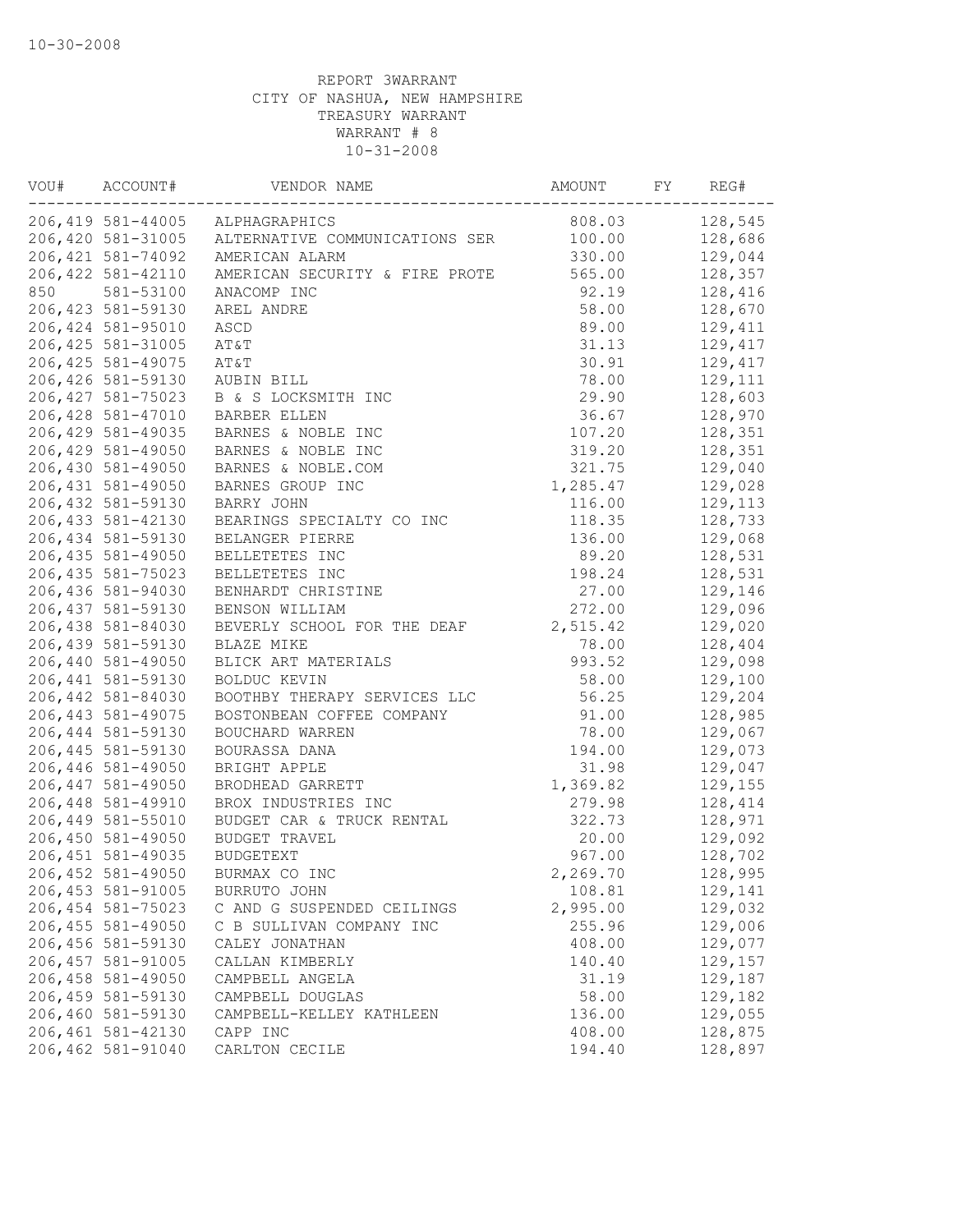| VOU# | ACCOUNT#           | VENDOR NAME                    | AMOUNT     | FY | REG#    |
|------|--------------------|--------------------------------|------------|----|---------|
|      | 206,463 581-49050  | CAROLINA BIOLOGICAL SUPPLY CO  | 839.75     |    | 129,228 |
|      | 206,464 581-91005  | CARON ROBERT                   | 37.44      |    | 128,959 |
|      | 206,465 581-59130  | CARTER PAUL                    | 58.00      |    | 128,502 |
|      | 206,466 581-41040  | CARTRIDGE WORLD                | 116.96     |    | 129,081 |
|      | 206,466 581-49050  | CARTRIDGE WORLD                | 2,487.94   |    | 129,081 |
|      | 206,467 581-91040  | CASEY PETER                    | 172.72     |    | 129,206 |
|      | 206,468 581-49050  | CASEY'S WOOD PRODUCTS INC      | 137.00     |    | 129,189 |
|      | 206,469 581-84030  | CEDARCREST INC                 | 3,768.70   |    | 128,367 |
|      | 206,470 581-49035  | CENGAGE LEARNING               | 1,779.22   |    | 129,151 |
|      | 206, 471 581-42010 | CENTRAL PAPER PRODUCTS CO      | 2,187.59   |    | 129,231 |
|      | 206, 471 581-42020 | CENTRAL PAPER PRODUCTS CO      | 632.23     |    | 129,231 |
|      | 206, 471 581-49050 | CENTRAL PAPER PRODUCTS CO      | 290.20     |    | 129,231 |
|      | 206, 472 581-59130 | CERRA JOSEPH                   | 116.00     |    | 129,174 |
|      | 206, 473 581-59130 | CHESTNUTT DAVE                 | 78.00      |    | 128,421 |
|      | 206, 474 581-53100 | CHG MEDICAL STAFFING           | 3,206.25   |    | 129,164 |
|      | 206, 475 581-49050 | CHIEF                          | 103.79     |    | 128,606 |
|      | 206,476 581-47010  | CHILD HEALTH ALERT             | 29.00      |    | 129,373 |
|      | 206, 477 581-78007 | CHUCK'S AUTO REPAIR INC        | 181.93     |    | 128,990 |
|      | 206,478 581-91005  | CIELINS AMY                    | 53.82      |    | 129,152 |
|      | 206, 479 581-74092 | CITIWORKS INC                  | 4,157.50   |    | 129,018 |
| 851  | 581-53102          | CITIZENS BANK                  | 79.00      |    | 242     |
|      | 206,480 581-53103  | CLARK ASSOCIATES/DEBBIE CLARK  | 23, 323.50 |    | 128,422 |
|      | 206,481 581-95005  | CLASS L LEAGUE                 | 70.00      |    | 128,930 |
|      | 206,482 581-49050  | CLASSROOMDIRECT                | 163.92     |    | 129,149 |
|      | 206,483 581-53100  | CLEAN HARBORS ENV SERVICES     | 5.95       |    | 128,858 |
|      | 206,484 581-91040  | COCHRANE DONALD                | 317.07     |    | 129,143 |
|      | 206, 485 581-31005 | COMCAST                        | 68.48      |    | 129,318 |
|      | 206,486 581-49050  | COMPUTER HUT OF N E INC        | 531.25     |    | 129,238 |
|      | 206,486 581-49075  | COMPUTER HUT OF N E INC        | 78.00      |    | 129,238 |
|      | 206,486 581-64045  | COMPUTER HUT OF N E INC        | 579.80     |    | 129,238 |
|      | 206,487 581-49050  | CONNECTICUT VALLEY BIOLOGICAL  | 44.11      |    | 129,219 |
|      | 206,488 581-42130  | CONTROL TECHNOLOGIES INC       | 3,000.00   |    | 128,876 |
|      | 206,489 581-41040  | CONWAY OFFICE PRODUCTS LLC     | 219.31     |    | 128,503 |
|      | 206,490 581-44005  | COPY SHOP                      | 625.10     |    | 128,499 |
|      | 206, 491 581-49075 | CORRIVEAU ROUTHIER INC         | 12.25      |    | 129,213 |
|      | 206,492 581-84030  | CROTCHED MOUNTAIN REHAB CTR    | 7,213.55   |    | 128,892 |
|      | 206, 493 581-75023 | D & M STRIPING                 | 1,502.00   |    | 128,382 |
|      | 206,494 581-74092  | DAVID H BAILEY                 | 500.00     |    | 128,938 |
|      | 206,495 581-75180  | DELTA ROOFING LLC              | 1,374.00   |    | 128,920 |
|      | 206,496 581-59130  | DEPINTO FRANK                  | 58.00      |    | 129,161 |
|      | 206, 497 581-49075 | DESIGN & CONSTRUCTION RESOURCE | 127.40     |    | 128,972 |
|      | 206,498 581-49050  | DEWITT DIANA                   | 32.04      |    | 128,366 |
|      | 206, 499 581-55015 | DICKS SONYA                    | 962.32     |    | 129,153 |
|      | 206,500 581-59130  | DOMINICI DAVID                 | 223.00     |    | 129,051 |
|      | 206,501 581-59130  | DOWLING DOUGLAS                | 116.00     |    | 129,180 |
|      | 206,502 581-49050  | DOWNES & READER HARDWOOD CO IN | 2,166.00   |    | 128,407 |
|      | 206,503 581-59130  | DRUGAN COLLEEN                 | 272.00     |    | 129,208 |
|      | 206,504 581-59130  | DUBISZ MICHAEL                 | 272.00     |    | 129,063 |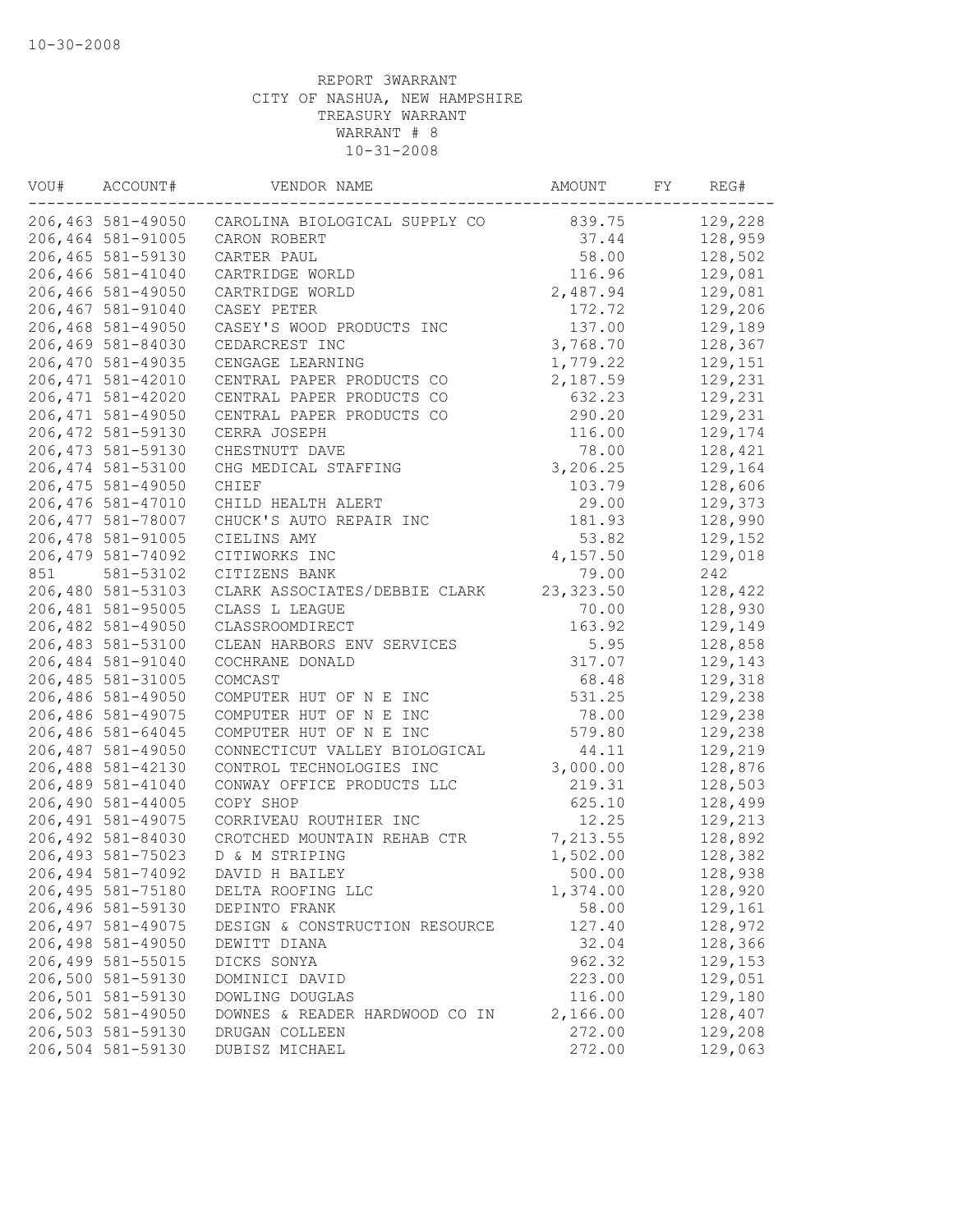| VOU# | ACCOUNT#          | VENDOR NAME                    | AMOUNT    | FY | REG#    |
|------|-------------------|--------------------------------|-----------|----|---------|
|      | 206,505 581-91005 | DUFOE JASON                    | 5.27      |    | 129,188 |
|      | 206,506 581-59130 | <b>DUPRAT STEPHEN</b>          | 58.00     |    | 128,689 |
|      | 206,507 581-49050 | DURACO EXPRESS CHICAGO         | 114.11    |    | 129,415 |
|      | 206,508 581-91005 | DUSTIN MARIANNE                | 57.92     |    | 128,906 |
|      | 206,509 581-84030 | EASTER SEALS NEW HAMPSHIRE     | 3,382.17  |    | 128,731 |
|      | 206,509 581-84055 | EASTER SEALS NEW HAMPSHIRE     | 12,392.26 |    | 128,731 |
|      | 206,510 581-53100 | EBS HEALTHCARE                 | 7,735.00  |    | 129,190 |
|      | 206,511 581-45910 | EBSCO INFORMATION SERVICES     | 922.60    |    | 129,229 |
|      | 206,512 581-49050 | EGAN JESSICA                   | 27.78     |    | 129,160 |
|      | 206,513 581-59130 | EGAN JOHN                      | 78.00     |    | 128,671 |
|      | 206,514 581-42130 | EMERSON SWAN INC               | 1,778.00  |    | 129,027 |
|      | 206,515 581-49050 | EVAN-MOOR                      | 54.97     |    | 128,490 |
|      | 206,516 581-42130 | F W WEBB COMPANY               | 257.78    |    | 128,453 |
|      | 206,516 581-49050 | F W WEBB COMPANY               |           |    | 128,453 |
|      | 206,517 581-53100 | FAGAN MELISSA MA CCCC-SLP      | 3,543.75  |    | 129,167 |
|      | 206,518 581-31005 | FAIR POINT COMMUNICATIONS INC  | 52.21     |    | 129,422 |
| 852  | 581-31005         | FAIRPOINT COMMUNICATIONS INC   | 738.56    |    | 129,369 |
|      | 206,519 581-31005 | FAIRPOINT COMMUNICATIONS INC   | 167.14    |    | 129,420 |
|      | 206,520 581-31005 | FAIRPOINT COMMUNICATIONS INC   | 115.68    |    | 129,421 |
|      | 206,521 581-31005 | FAIRPOINT COMMUNICATIONS INC   | 96.64     |    | 129,424 |
|      | 206,522 581-31005 | FAIRPOINT COMMUNICATIONS INC   | 28.92     |    | 129,425 |
|      | 206,523 581-31005 | FAIRPOINT COMUNICATIONS INC    | 82.93     |    | 129,423 |
|      | 206,524 581-59130 | FARIA FILOMONO                 | 78.00     |    | 129,114 |
|      | 206,525 581-75023 | FASTENAL COMPANY               | 16.97     |    | 128,618 |
|      | 206,526 581-43005 | FEDEX                          | 63.48     |    | 129,372 |
|      | 206,527 581-91005 | FENLON MARK                    | 39.61     |    | 129,145 |
|      | 206,528 581-75023 | FIMBEL PAUNET CORP             | 100.00    |    | 128,717 |
|      | 206,529 581-55010 | FIRST STUDENT INC              | 389.19    |    | 128,952 |
|      | 206,530 581-55005 | FIRST STUDENT INC              | 3,490.54  |    | 128,962 |
|      | 206,530 581-55005 | FIRST STUDENT INC              | 5,242.05  |    | 128,963 |
|      | 206,530 581-55005 | FIRST STUDENT INC              | 1,453.99  |    | 128,964 |
|      | 206,530 581-55015 | FIRST STUDENT INC              | 57,748.61 |    | 128,962 |
|      | 206,530 581-55020 | FIRST STUDENT INC              | 270.75    |    | 128,962 |
|      | 206,530 581-55025 | FIRST STUDENT INC              | 16,666.30 |    | 128,962 |
|      | 206,530 581-55035 | FIRST STUDENT INC              | 1,527.79  |    | 128,962 |
|      | 206,531 581-49050 | FISHER SCIENTIFIC              | 89.00     |    | 128,940 |
|      | 206,532 581-49050 | FLAGHOUSE INC                  | 10.16     |    | 128,872 |
|      | 206,533 581-59130 | FLEISNER PAUL                  | 78.00     |    | 129,115 |
|      | 206,534 581-51015 | FLYGARE SCHWARZ & CLOSSON      | 580.50    |    | 128,690 |
|      | 206,535 581-45910 | FOLLETT LIBRARY RESOURCES      | 3,001.28  |    | 128,395 |
|      | 206,535 581-49030 | FOLLETT LIBRARY RESOURCES      | 2,344.61  |    | 128,395 |
|      | 206,536 581-49050 | FOUNDATION FOR CRITICAL THINKI | 192.45    |    | 129,191 |
|      | 206,537 581-91005 | FRENETTE BRENDA G              | 6.05      |    | 128,582 |
|      | 206,538 581-59130 | FULTON JOHN                    | 272.00    |    | 129,064 |
|      | 206,539 581-53100 | FUTURE MANAGEMENT SYSTEMS      | 5,500.00  |    | 129,150 |
|      | 206,540 581-59130 | GADBOIS GERALD                 | 87.00     |    | 128,350 |
|      | 206,541 581-84030 | GATEWAYS COMMUNITY SERVICES    | 4,645.50  |    | 129,154 |
|      | 206,542 581-59130 | GIBSON SR THOMAS               | 58.00     |    | 129,138 |
|      |                   |                                |           |    |         |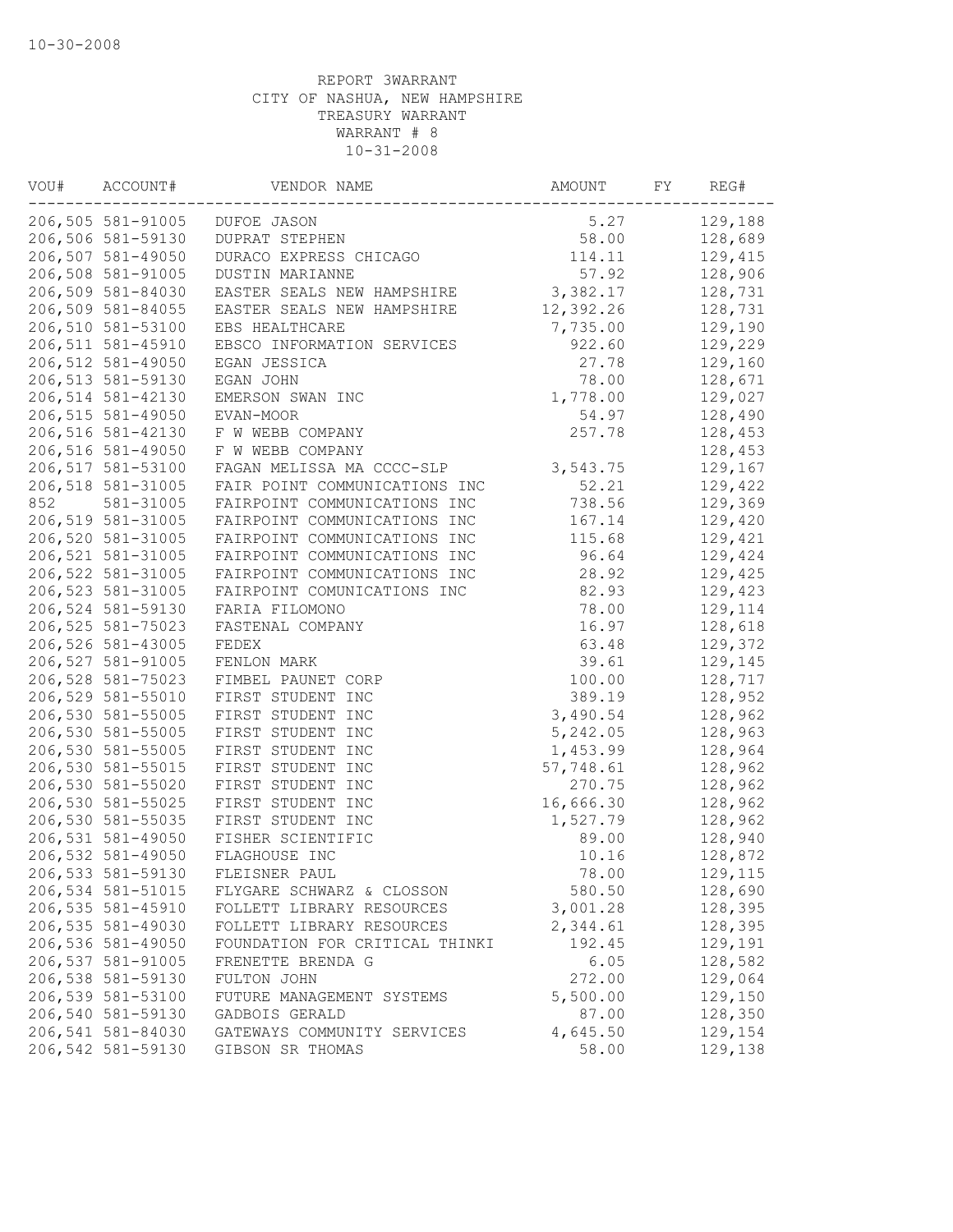| 206,543 581-59130<br>58.00<br>129,086<br>GIFFORD JOSEPH<br>206,544 581-49050<br>GLOBAL HEMP INC<br>63.84<br>129,427<br>206,545 581-49050<br>128,885<br><b>GOPHER</b><br>407.75<br>206,546 581-49050<br>GOVCONNECTION INC<br>113.50<br>128,359<br>206,547 581-42130<br>414.77<br>128,474<br>GRAINGER<br>206,548 581-49050<br>195.00<br>128,654<br>HAL LEONARD CORP<br>206,549 581-59130<br>58.00<br>129,122<br>HALL KEN<br>206,550 581-59130<br>272.00<br>129,082<br>HAMILTON MICHAEL<br>206,551 581-49050<br>129,089<br>HANDS & WORDS ARE NOT FOR HURT<br>28.75<br>206,552 581-49050<br>80.91<br>129,029<br>HARCOURT ACHIEVE<br>206,553 581-74092<br>2,223.92<br>129,221<br>HARRIS EQUIPMENT REPAIR SERVIC<br>206,554 581-94010<br>4,648.00<br>129,202<br>HARRIS SAMUEL<br>129,215<br>206,555 581-42130<br>HEATING SPECIALTIES OF NH INC<br>947.69<br>206,556 581-59130<br>129,087<br>HENDERSON MICHAEL<br>194.00<br>206,557 581-49050<br>2,600.70<br>128,548<br>HEWLETT-PACKARD CO<br>206,557 581-64045<br>1,914.00<br>128,548<br>HEWLETT-PACKARD CO<br>206,558 581-59130<br>136.00<br>129,181<br>HINCK KARA<br>206,559 581-59130<br>129,071<br>136.00<br>HOEPF KATHLEEN<br>206,560 581-53100<br>HOLLAND JARED<br>150.00<br>129,147<br>206,561 581-75023<br>253.47<br>128,943<br>HOME DEPOT CREDIT SERVICES<br>206,562 581-49050<br>128,982<br>HOME DEPOT CREDIT SERVICES<br>920.67<br>129,013<br>206,563 581-42130<br>HONEYWELL<br>187.73<br>91.26<br>206,564 581-91005<br>HORNE LORRAINE<br>128,896<br>206,565 581-91005<br>HOTTEL CHRISTOPHER<br>138.52<br>129,099<br>206,566 581-59130<br>194.00<br>129,060<br>HUARD PAUL<br>206,567 581-49050<br>73.43<br>128,660<br>HUDSON TRUE VALUE HARDWARE INC<br>206,568 581-74092<br>982.00<br>HYDRAULIC EQUIPMENT CO INC<br>129,125<br>206,569 581-91005<br>128,901<br>HYNES STACY<br>131.63<br>206,570 581-91040<br>INSINGA SCOTT<br>154.44<br>129,243<br>206,571 581-84030<br>129,088<br>INSTITUTE OF PROFESSIONAL PRAC<br>1,236.91<br>206,572 581-63085<br>J SALLESE & SONS INC<br>853.00<br>128,993<br>206,573 581-49050<br>J W PEPPER & SON INC<br>2,218.06<br>128,477<br>206,574 581-59130<br>JASINSKI FREDERICK<br>136.00<br>129,175<br>206,575 581-53100<br>JOHNSON WILLIAM<br>785.00<br>129,123<br>206,576 581-59130<br>129,057<br><b>JONSON EDWARD</b><br>136.00<br>206,577 581-49075<br>128,909<br>KAMCO SUPPLY CORP OF BOSTON<br>2,573.62<br>206,578 581-59130<br>KATZ JEFF<br>136.00<br>129,104<br>206,579 581-59130<br>129,079<br>KEANE MARCIA<br>136.00<br>206,580 581-59130<br>116.00<br>129,176<br>KELLY DAVID<br>206,581 581-59130<br>78.00<br>129,166<br>KELLY JOSEPH<br>206,582 581-49050<br>80.70<br>129,250<br>KELVIN<br>206,583 581-42110<br>128,942<br>889.30<br>KEYSTONE BATTERY<br>206,584 581-49050<br>37.25<br>128,878<br>KLOCKIT<br>206,585 581-59130<br>58.00<br>128,673<br>KNOBLACH OLIVER<br>206,586 581-91005<br>128,939<br>KOSOW CARMEN<br>96.08<br>206,587 581-91005<br>129,103<br>87.75<br>KRAHENBUHL ELIZABETH<br>206,588 581-49035<br>32.20<br>128,914<br>KRULL MARY<br>206,588 581-49050<br>16.69<br>128,914<br>KRULL MARY | VOU# | ACCOUNT# | VENDOR NAME | AMOUNT | FY | REG# |
|-----------------------------------------------------------------------------------------------------------------------------------------------------------------------------------------------------------------------------------------------------------------------------------------------------------------------------------------------------------------------------------------------------------------------------------------------------------------------------------------------------------------------------------------------------------------------------------------------------------------------------------------------------------------------------------------------------------------------------------------------------------------------------------------------------------------------------------------------------------------------------------------------------------------------------------------------------------------------------------------------------------------------------------------------------------------------------------------------------------------------------------------------------------------------------------------------------------------------------------------------------------------------------------------------------------------------------------------------------------------------------------------------------------------------------------------------------------------------------------------------------------------------------------------------------------------------------------------------------------------------------------------------------------------------------------------------------------------------------------------------------------------------------------------------------------------------------------------------------------------------------------------------------------------------------------------------------------------------------------------------------------------------------------------------------------------------------------------------------------------------------------------------------------------------------------------------------------------------------------------------------------------------------------------------------------------------------------------------------------------------------------------------------------------------------------------------------------------------------------------------------------------------------------------------------------------------------------------------------------------------------------------------------------------------------------------------------------------------------------------------------------------------------------------------------------------------------------------------------------------------------------------------------------------------------------------------------------------------------------------------------------------------------------------------------------------------------------------------------------------|------|----------|-------------|--------|----|------|
|                                                                                                                                                                                                                                                                                                                                                                                                                                                                                                                                                                                                                                                                                                                                                                                                                                                                                                                                                                                                                                                                                                                                                                                                                                                                                                                                                                                                                                                                                                                                                                                                                                                                                                                                                                                                                                                                                                                                                                                                                                                                                                                                                                                                                                                                                                                                                                                                                                                                                                                                                                                                                                                                                                                                                                                                                                                                                                                                                                                                                                                                                                                 |      |          |             |        |    |      |
|                                                                                                                                                                                                                                                                                                                                                                                                                                                                                                                                                                                                                                                                                                                                                                                                                                                                                                                                                                                                                                                                                                                                                                                                                                                                                                                                                                                                                                                                                                                                                                                                                                                                                                                                                                                                                                                                                                                                                                                                                                                                                                                                                                                                                                                                                                                                                                                                                                                                                                                                                                                                                                                                                                                                                                                                                                                                                                                                                                                                                                                                                                                 |      |          |             |        |    |      |
|                                                                                                                                                                                                                                                                                                                                                                                                                                                                                                                                                                                                                                                                                                                                                                                                                                                                                                                                                                                                                                                                                                                                                                                                                                                                                                                                                                                                                                                                                                                                                                                                                                                                                                                                                                                                                                                                                                                                                                                                                                                                                                                                                                                                                                                                                                                                                                                                                                                                                                                                                                                                                                                                                                                                                                                                                                                                                                                                                                                                                                                                                                                 |      |          |             |        |    |      |
|                                                                                                                                                                                                                                                                                                                                                                                                                                                                                                                                                                                                                                                                                                                                                                                                                                                                                                                                                                                                                                                                                                                                                                                                                                                                                                                                                                                                                                                                                                                                                                                                                                                                                                                                                                                                                                                                                                                                                                                                                                                                                                                                                                                                                                                                                                                                                                                                                                                                                                                                                                                                                                                                                                                                                                                                                                                                                                                                                                                                                                                                                                                 |      |          |             |        |    |      |
|                                                                                                                                                                                                                                                                                                                                                                                                                                                                                                                                                                                                                                                                                                                                                                                                                                                                                                                                                                                                                                                                                                                                                                                                                                                                                                                                                                                                                                                                                                                                                                                                                                                                                                                                                                                                                                                                                                                                                                                                                                                                                                                                                                                                                                                                                                                                                                                                                                                                                                                                                                                                                                                                                                                                                                                                                                                                                                                                                                                                                                                                                                                 |      |          |             |        |    |      |
|                                                                                                                                                                                                                                                                                                                                                                                                                                                                                                                                                                                                                                                                                                                                                                                                                                                                                                                                                                                                                                                                                                                                                                                                                                                                                                                                                                                                                                                                                                                                                                                                                                                                                                                                                                                                                                                                                                                                                                                                                                                                                                                                                                                                                                                                                                                                                                                                                                                                                                                                                                                                                                                                                                                                                                                                                                                                                                                                                                                                                                                                                                                 |      |          |             |        |    |      |
|                                                                                                                                                                                                                                                                                                                                                                                                                                                                                                                                                                                                                                                                                                                                                                                                                                                                                                                                                                                                                                                                                                                                                                                                                                                                                                                                                                                                                                                                                                                                                                                                                                                                                                                                                                                                                                                                                                                                                                                                                                                                                                                                                                                                                                                                                                                                                                                                                                                                                                                                                                                                                                                                                                                                                                                                                                                                                                                                                                                                                                                                                                                 |      |          |             |        |    |      |
|                                                                                                                                                                                                                                                                                                                                                                                                                                                                                                                                                                                                                                                                                                                                                                                                                                                                                                                                                                                                                                                                                                                                                                                                                                                                                                                                                                                                                                                                                                                                                                                                                                                                                                                                                                                                                                                                                                                                                                                                                                                                                                                                                                                                                                                                                                                                                                                                                                                                                                                                                                                                                                                                                                                                                                                                                                                                                                                                                                                                                                                                                                                 |      |          |             |        |    |      |
|                                                                                                                                                                                                                                                                                                                                                                                                                                                                                                                                                                                                                                                                                                                                                                                                                                                                                                                                                                                                                                                                                                                                                                                                                                                                                                                                                                                                                                                                                                                                                                                                                                                                                                                                                                                                                                                                                                                                                                                                                                                                                                                                                                                                                                                                                                                                                                                                                                                                                                                                                                                                                                                                                                                                                                                                                                                                                                                                                                                                                                                                                                                 |      |          |             |        |    |      |
|                                                                                                                                                                                                                                                                                                                                                                                                                                                                                                                                                                                                                                                                                                                                                                                                                                                                                                                                                                                                                                                                                                                                                                                                                                                                                                                                                                                                                                                                                                                                                                                                                                                                                                                                                                                                                                                                                                                                                                                                                                                                                                                                                                                                                                                                                                                                                                                                                                                                                                                                                                                                                                                                                                                                                                                                                                                                                                                                                                                                                                                                                                                 |      |          |             |        |    |      |
|                                                                                                                                                                                                                                                                                                                                                                                                                                                                                                                                                                                                                                                                                                                                                                                                                                                                                                                                                                                                                                                                                                                                                                                                                                                                                                                                                                                                                                                                                                                                                                                                                                                                                                                                                                                                                                                                                                                                                                                                                                                                                                                                                                                                                                                                                                                                                                                                                                                                                                                                                                                                                                                                                                                                                                                                                                                                                                                                                                                                                                                                                                                 |      |          |             |        |    |      |
|                                                                                                                                                                                                                                                                                                                                                                                                                                                                                                                                                                                                                                                                                                                                                                                                                                                                                                                                                                                                                                                                                                                                                                                                                                                                                                                                                                                                                                                                                                                                                                                                                                                                                                                                                                                                                                                                                                                                                                                                                                                                                                                                                                                                                                                                                                                                                                                                                                                                                                                                                                                                                                                                                                                                                                                                                                                                                                                                                                                                                                                                                                                 |      |          |             |        |    |      |
|                                                                                                                                                                                                                                                                                                                                                                                                                                                                                                                                                                                                                                                                                                                                                                                                                                                                                                                                                                                                                                                                                                                                                                                                                                                                                                                                                                                                                                                                                                                                                                                                                                                                                                                                                                                                                                                                                                                                                                                                                                                                                                                                                                                                                                                                                                                                                                                                                                                                                                                                                                                                                                                                                                                                                                                                                                                                                                                                                                                                                                                                                                                 |      |          |             |        |    |      |
|                                                                                                                                                                                                                                                                                                                                                                                                                                                                                                                                                                                                                                                                                                                                                                                                                                                                                                                                                                                                                                                                                                                                                                                                                                                                                                                                                                                                                                                                                                                                                                                                                                                                                                                                                                                                                                                                                                                                                                                                                                                                                                                                                                                                                                                                                                                                                                                                                                                                                                                                                                                                                                                                                                                                                                                                                                                                                                                                                                                                                                                                                                                 |      |          |             |        |    |      |
|                                                                                                                                                                                                                                                                                                                                                                                                                                                                                                                                                                                                                                                                                                                                                                                                                                                                                                                                                                                                                                                                                                                                                                                                                                                                                                                                                                                                                                                                                                                                                                                                                                                                                                                                                                                                                                                                                                                                                                                                                                                                                                                                                                                                                                                                                                                                                                                                                                                                                                                                                                                                                                                                                                                                                                                                                                                                                                                                                                                                                                                                                                                 |      |          |             |        |    |      |
|                                                                                                                                                                                                                                                                                                                                                                                                                                                                                                                                                                                                                                                                                                                                                                                                                                                                                                                                                                                                                                                                                                                                                                                                                                                                                                                                                                                                                                                                                                                                                                                                                                                                                                                                                                                                                                                                                                                                                                                                                                                                                                                                                                                                                                                                                                                                                                                                                                                                                                                                                                                                                                                                                                                                                                                                                                                                                                                                                                                                                                                                                                                 |      |          |             |        |    |      |
|                                                                                                                                                                                                                                                                                                                                                                                                                                                                                                                                                                                                                                                                                                                                                                                                                                                                                                                                                                                                                                                                                                                                                                                                                                                                                                                                                                                                                                                                                                                                                                                                                                                                                                                                                                                                                                                                                                                                                                                                                                                                                                                                                                                                                                                                                                                                                                                                                                                                                                                                                                                                                                                                                                                                                                                                                                                                                                                                                                                                                                                                                                                 |      |          |             |        |    |      |
|                                                                                                                                                                                                                                                                                                                                                                                                                                                                                                                                                                                                                                                                                                                                                                                                                                                                                                                                                                                                                                                                                                                                                                                                                                                                                                                                                                                                                                                                                                                                                                                                                                                                                                                                                                                                                                                                                                                                                                                                                                                                                                                                                                                                                                                                                                                                                                                                                                                                                                                                                                                                                                                                                                                                                                                                                                                                                                                                                                                                                                                                                                                 |      |          |             |        |    |      |
|                                                                                                                                                                                                                                                                                                                                                                                                                                                                                                                                                                                                                                                                                                                                                                                                                                                                                                                                                                                                                                                                                                                                                                                                                                                                                                                                                                                                                                                                                                                                                                                                                                                                                                                                                                                                                                                                                                                                                                                                                                                                                                                                                                                                                                                                                                                                                                                                                                                                                                                                                                                                                                                                                                                                                                                                                                                                                                                                                                                                                                                                                                                 |      |          |             |        |    |      |
|                                                                                                                                                                                                                                                                                                                                                                                                                                                                                                                                                                                                                                                                                                                                                                                                                                                                                                                                                                                                                                                                                                                                                                                                                                                                                                                                                                                                                                                                                                                                                                                                                                                                                                                                                                                                                                                                                                                                                                                                                                                                                                                                                                                                                                                                                                                                                                                                                                                                                                                                                                                                                                                                                                                                                                                                                                                                                                                                                                                                                                                                                                                 |      |          |             |        |    |      |
|                                                                                                                                                                                                                                                                                                                                                                                                                                                                                                                                                                                                                                                                                                                                                                                                                                                                                                                                                                                                                                                                                                                                                                                                                                                                                                                                                                                                                                                                                                                                                                                                                                                                                                                                                                                                                                                                                                                                                                                                                                                                                                                                                                                                                                                                                                                                                                                                                                                                                                                                                                                                                                                                                                                                                                                                                                                                                                                                                                                                                                                                                                                 |      |          |             |        |    |      |
|                                                                                                                                                                                                                                                                                                                                                                                                                                                                                                                                                                                                                                                                                                                                                                                                                                                                                                                                                                                                                                                                                                                                                                                                                                                                                                                                                                                                                                                                                                                                                                                                                                                                                                                                                                                                                                                                                                                                                                                                                                                                                                                                                                                                                                                                                                                                                                                                                                                                                                                                                                                                                                                                                                                                                                                                                                                                                                                                                                                                                                                                                                                 |      |          |             |        |    |      |
|                                                                                                                                                                                                                                                                                                                                                                                                                                                                                                                                                                                                                                                                                                                                                                                                                                                                                                                                                                                                                                                                                                                                                                                                                                                                                                                                                                                                                                                                                                                                                                                                                                                                                                                                                                                                                                                                                                                                                                                                                                                                                                                                                                                                                                                                                                                                                                                                                                                                                                                                                                                                                                                                                                                                                                                                                                                                                                                                                                                                                                                                                                                 |      |          |             |        |    |      |
|                                                                                                                                                                                                                                                                                                                                                                                                                                                                                                                                                                                                                                                                                                                                                                                                                                                                                                                                                                                                                                                                                                                                                                                                                                                                                                                                                                                                                                                                                                                                                                                                                                                                                                                                                                                                                                                                                                                                                                                                                                                                                                                                                                                                                                                                                                                                                                                                                                                                                                                                                                                                                                                                                                                                                                                                                                                                                                                                                                                                                                                                                                                 |      |          |             |        |    |      |
|                                                                                                                                                                                                                                                                                                                                                                                                                                                                                                                                                                                                                                                                                                                                                                                                                                                                                                                                                                                                                                                                                                                                                                                                                                                                                                                                                                                                                                                                                                                                                                                                                                                                                                                                                                                                                                                                                                                                                                                                                                                                                                                                                                                                                                                                                                                                                                                                                                                                                                                                                                                                                                                                                                                                                                                                                                                                                                                                                                                                                                                                                                                 |      |          |             |        |    |      |
|                                                                                                                                                                                                                                                                                                                                                                                                                                                                                                                                                                                                                                                                                                                                                                                                                                                                                                                                                                                                                                                                                                                                                                                                                                                                                                                                                                                                                                                                                                                                                                                                                                                                                                                                                                                                                                                                                                                                                                                                                                                                                                                                                                                                                                                                                                                                                                                                                                                                                                                                                                                                                                                                                                                                                                                                                                                                                                                                                                                                                                                                                                                 |      |          |             |        |    |      |
|                                                                                                                                                                                                                                                                                                                                                                                                                                                                                                                                                                                                                                                                                                                                                                                                                                                                                                                                                                                                                                                                                                                                                                                                                                                                                                                                                                                                                                                                                                                                                                                                                                                                                                                                                                                                                                                                                                                                                                                                                                                                                                                                                                                                                                                                                                                                                                                                                                                                                                                                                                                                                                                                                                                                                                                                                                                                                                                                                                                                                                                                                                                 |      |          |             |        |    |      |
|                                                                                                                                                                                                                                                                                                                                                                                                                                                                                                                                                                                                                                                                                                                                                                                                                                                                                                                                                                                                                                                                                                                                                                                                                                                                                                                                                                                                                                                                                                                                                                                                                                                                                                                                                                                                                                                                                                                                                                                                                                                                                                                                                                                                                                                                                                                                                                                                                                                                                                                                                                                                                                                                                                                                                                                                                                                                                                                                                                                                                                                                                                                 |      |          |             |        |    |      |
|                                                                                                                                                                                                                                                                                                                                                                                                                                                                                                                                                                                                                                                                                                                                                                                                                                                                                                                                                                                                                                                                                                                                                                                                                                                                                                                                                                                                                                                                                                                                                                                                                                                                                                                                                                                                                                                                                                                                                                                                                                                                                                                                                                                                                                                                                                                                                                                                                                                                                                                                                                                                                                                                                                                                                                                                                                                                                                                                                                                                                                                                                                                 |      |          |             |        |    |      |
|                                                                                                                                                                                                                                                                                                                                                                                                                                                                                                                                                                                                                                                                                                                                                                                                                                                                                                                                                                                                                                                                                                                                                                                                                                                                                                                                                                                                                                                                                                                                                                                                                                                                                                                                                                                                                                                                                                                                                                                                                                                                                                                                                                                                                                                                                                                                                                                                                                                                                                                                                                                                                                                                                                                                                                                                                                                                                                                                                                                                                                                                                                                 |      |          |             |        |    |      |
|                                                                                                                                                                                                                                                                                                                                                                                                                                                                                                                                                                                                                                                                                                                                                                                                                                                                                                                                                                                                                                                                                                                                                                                                                                                                                                                                                                                                                                                                                                                                                                                                                                                                                                                                                                                                                                                                                                                                                                                                                                                                                                                                                                                                                                                                                                                                                                                                                                                                                                                                                                                                                                                                                                                                                                                                                                                                                                                                                                                                                                                                                                                 |      |          |             |        |    |      |
|                                                                                                                                                                                                                                                                                                                                                                                                                                                                                                                                                                                                                                                                                                                                                                                                                                                                                                                                                                                                                                                                                                                                                                                                                                                                                                                                                                                                                                                                                                                                                                                                                                                                                                                                                                                                                                                                                                                                                                                                                                                                                                                                                                                                                                                                                                                                                                                                                                                                                                                                                                                                                                                                                                                                                                                                                                                                                                                                                                                                                                                                                                                 |      |          |             |        |    |      |
|                                                                                                                                                                                                                                                                                                                                                                                                                                                                                                                                                                                                                                                                                                                                                                                                                                                                                                                                                                                                                                                                                                                                                                                                                                                                                                                                                                                                                                                                                                                                                                                                                                                                                                                                                                                                                                                                                                                                                                                                                                                                                                                                                                                                                                                                                                                                                                                                                                                                                                                                                                                                                                                                                                                                                                                                                                                                                                                                                                                                                                                                                                                 |      |          |             |        |    |      |
|                                                                                                                                                                                                                                                                                                                                                                                                                                                                                                                                                                                                                                                                                                                                                                                                                                                                                                                                                                                                                                                                                                                                                                                                                                                                                                                                                                                                                                                                                                                                                                                                                                                                                                                                                                                                                                                                                                                                                                                                                                                                                                                                                                                                                                                                                                                                                                                                                                                                                                                                                                                                                                                                                                                                                                                                                                                                                                                                                                                                                                                                                                                 |      |          |             |        |    |      |
|                                                                                                                                                                                                                                                                                                                                                                                                                                                                                                                                                                                                                                                                                                                                                                                                                                                                                                                                                                                                                                                                                                                                                                                                                                                                                                                                                                                                                                                                                                                                                                                                                                                                                                                                                                                                                                                                                                                                                                                                                                                                                                                                                                                                                                                                                                                                                                                                                                                                                                                                                                                                                                                                                                                                                                                                                                                                                                                                                                                                                                                                                                                 |      |          |             |        |    |      |
|                                                                                                                                                                                                                                                                                                                                                                                                                                                                                                                                                                                                                                                                                                                                                                                                                                                                                                                                                                                                                                                                                                                                                                                                                                                                                                                                                                                                                                                                                                                                                                                                                                                                                                                                                                                                                                                                                                                                                                                                                                                                                                                                                                                                                                                                                                                                                                                                                                                                                                                                                                                                                                                                                                                                                                                                                                                                                                                                                                                                                                                                                                                 |      |          |             |        |    |      |
|                                                                                                                                                                                                                                                                                                                                                                                                                                                                                                                                                                                                                                                                                                                                                                                                                                                                                                                                                                                                                                                                                                                                                                                                                                                                                                                                                                                                                                                                                                                                                                                                                                                                                                                                                                                                                                                                                                                                                                                                                                                                                                                                                                                                                                                                                                                                                                                                                                                                                                                                                                                                                                                                                                                                                                                                                                                                                                                                                                                                                                                                                                                 |      |          |             |        |    |      |
|                                                                                                                                                                                                                                                                                                                                                                                                                                                                                                                                                                                                                                                                                                                                                                                                                                                                                                                                                                                                                                                                                                                                                                                                                                                                                                                                                                                                                                                                                                                                                                                                                                                                                                                                                                                                                                                                                                                                                                                                                                                                                                                                                                                                                                                                                                                                                                                                                                                                                                                                                                                                                                                                                                                                                                                                                                                                                                                                                                                                                                                                                                                 |      |          |             |        |    |      |
|                                                                                                                                                                                                                                                                                                                                                                                                                                                                                                                                                                                                                                                                                                                                                                                                                                                                                                                                                                                                                                                                                                                                                                                                                                                                                                                                                                                                                                                                                                                                                                                                                                                                                                                                                                                                                                                                                                                                                                                                                                                                                                                                                                                                                                                                                                                                                                                                                                                                                                                                                                                                                                                                                                                                                                                                                                                                                                                                                                                                                                                                                                                 |      |          |             |        |    |      |
|                                                                                                                                                                                                                                                                                                                                                                                                                                                                                                                                                                                                                                                                                                                                                                                                                                                                                                                                                                                                                                                                                                                                                                                                                                                                                                                                                                                                                                                                                                                                                                                                                                                                                                                                                                                                                                                                                                                                                                                                                                                                                                                                                                                                                                                                                                                                                                                                                                                                                                                                                                                                                                                                                                                                                                                                                                                                                                                                                                                                                                                                                                                 |      |          |             |        |    |      |
|                                                                                                                                                                                                                                                                                                                                                                                                                                                                                                                                                                                                                                                                                                                                                                                                                                                                                                                                                                                                                                                                                                                                                                                                                                                                                                                                                                                                                                                                                                                                                                                                                                                                                                                                                                                                                                                                                                                                                                                                                                                                                                                                                                                                                                                                                                                                                                                                                                                                                                                                                                                                                                                                                                                                                                                                                                                                                                                                                                                                                                                                                                                 |      |          |             |        |    |      |
|                                                                                                                                                                                                                                                                                                                                                                                                                                                                                                                                                                                                                                                                                                                                                                                                                                                                                                                                                                                                                                                                                                                                                                                                                                                                                                                                                                                                                                                                                                                                                                                                                                                                                                                                                                                                                                                                                                                                                                                                                                                                                                                                                                                                                                                                                                                                                                                                                                                                                                                                                                                                                                                                                                                                                                                                                                                                                                                                                                                                                                                                                                                 |      |          |             |        |    |      |
|                                                                                                                                                                                                                                                                                                                                                                                                                                                                                                                                                                                                                                                                                                                                                                                                                                                                                                                                                                                                                                                                                                                                                                                                                                                                                                                                                                                                                                                                                                                                                                                                                                                                                                                                                                                                                                                                                                                                                                                                                                                                                                                                                                                                                                                                                                                                                                                                                                                                                                                                                                                                                                                                                                                                                                                                                                                                                                                                                                                                                                                                                                                 |      |          |             |        |    |      |
|                                                                                                                                                                                                                                                                                                                                                                                                                                                                                                                                                                                                                                                                                                                                                                                                                                                                                                                                                                                                                                                                                                                                                                                                                                                                                                                                                                                                                                                                                                                                                                                                                                                                                                                                                                                                                                                                                                                                                                                                                                                                                                                                                                                                                                                                                                                                                                                                                                                                                                                                                                                                                                                                                                                                                                                                                                                                                                                                                                                                                                                                                                                 |      |          |             |        |    |      |
|                                                                                                                                                                                                                                                                                                                                                                                                                                                                                                                                                                                                                                                                                                                                                                                                                                                                                                                                                                                                                                                                                                                                                                                                                                                                                                                                                                                                                                                                                                                                                                                                                                                                                                                                                                                                                                                                                                                                                                                                                                                                                                                                                                                                                                                                                                                                                                                                                                                                                                                                                                                                                                                                                                                                                                                                                                                                                                                                                                                                                                                                                                                 |      |          |             |        |    |      |
|                                                                                                                                                                                                                                                                                                                                                                                                                                                                                                                                                                                                                                                                                                                                                                                                                                                                                                                                                                                                                                                                                                                                                                                                                                                                                                                                                                                                                                                                                                                                                                                                                                                                                                                                                                                                                                                                                                                                                                                                                                                                                                                                                                                                                                                                                                                                                                                                                                                                                                                                                                                                                                                                                                                                                                                                                                                                                                                                                                                                                                                                                                                 |      |          |             |        |    |      |
|                                                                                                                                                                                                                                                                                                                                                                                                                                                                                                                                                                                                                                                                                                                                                                                                                                                                                                                                                                                                                                                                                                                                                                                                                                                                                                                                                                                                                                                                                                                                                                                                                                                                                                                                                                                                                                                                                                                                                                                                                                                                                                                                                                                                                                                                                                                                                                                                                                                                                                                                                                                                                                                                                                                                                                                                                                                                                                                                                                                                                                                                                                                 |      |          |             |        |    |      |
|                                                                                                                                                                                                                                                                                                                                                                                                                                                                                                                                                                                                                                                                                                                                                                                                                                                                                                                                                                                                                                                                                                                                                                                                                                                                                                                                                                                                                                                                                                                                                                                                                                                                                                                                                                                                                                                                                                                                                                                                                                                                                                                                                                                                                                                                                                                                                                                                                                                                                                                                                                                                                                                                                                                                                                                                                                                                                                                                                                                                                                                                                                                 |      |          |             |        |    |      |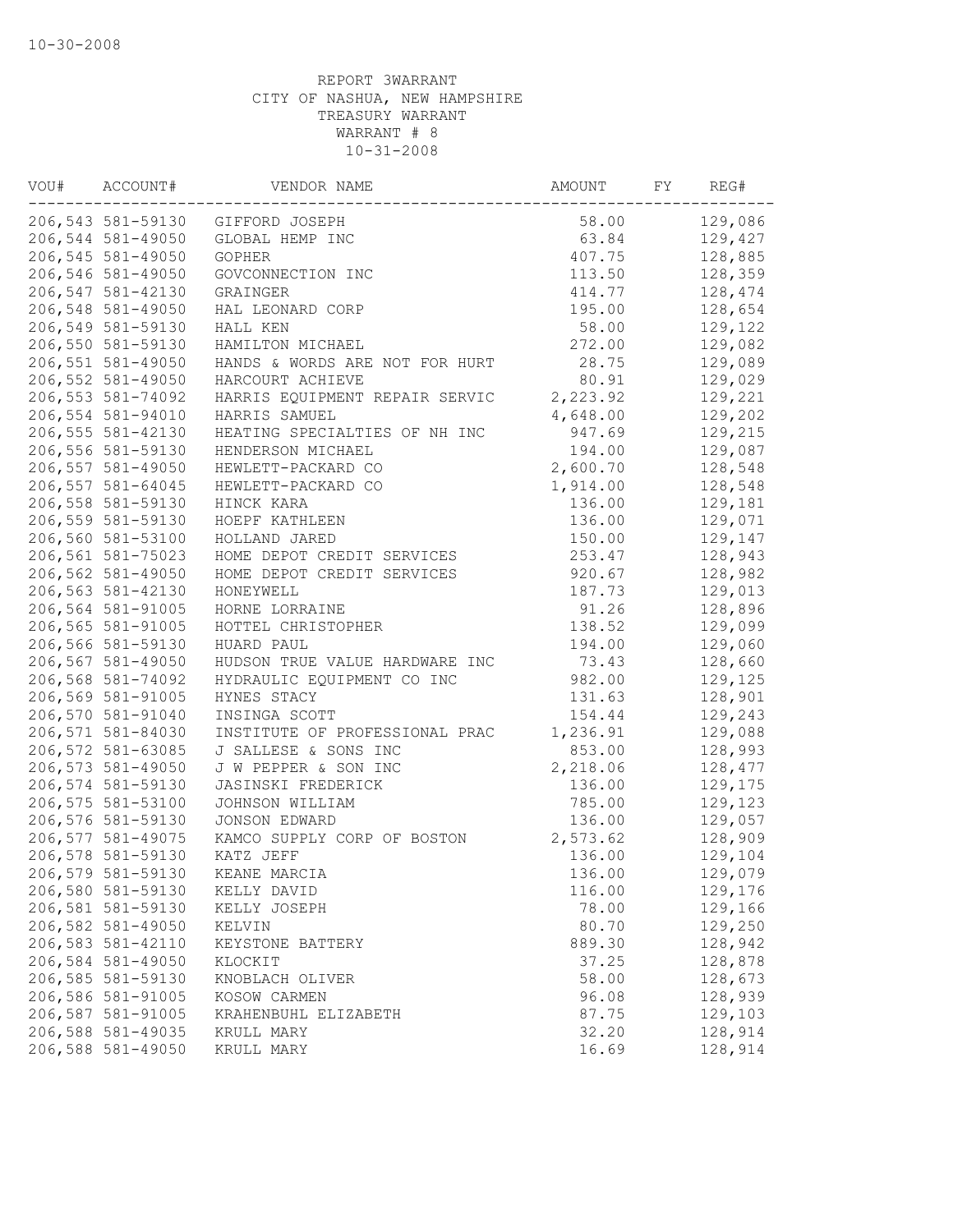| VOU# | ACCOUNT#           | VENDOR NAME                    | AMOUNT    | FY | REG#    |
|------|--------------------|--------------------------------|-----------|----|---------|
|      | 206,589 581-59130  | KRUPICKA ROBERT                | 78.00     |    | 128,704 |
|      | 206,590 581-59130  | KUBA GARY                      | 156.00    |    | 129,090 |
|      | 206,591 581-59130  | LAFORE HOLLY                   | 136.00    |    | 129,109 |
|      | 206,592 581-49050  | LAKESHORE LEARNING MATERIALS   | 140.00    |    | 128,487 |
|      | 206,593 581-49075  | LAMBERT JOHN                   | 54.00     |    | 128,908 |
|      | 206,594 581-59130  | LANGELIER SEAN                 | 58.00     |    | 129,110 |
|      | 206,595 581-59130  | LAROCQUE MICHAEL               | 58.00     |    | 129,074 |
|      | 206,596 581-59130  | LATHAM FREDERICK               | 252.00    |    | 129,065 |
|      | 206,597 581-49075  | LATINA DONNA                   | 35.82     |    | 128,981 |
|      | 206,598 581-75023  | LAVALLE/BRENSINGER ARCHITECTS  | 113.68    |    | 128,918 |
|      | 206,599 581-59130  | LEAO WAGNER                    | 116.00    |    | 129,106 |
|      | 206,600 581-84030  | LEARNING CENTER FOR THE DEAF   | 7,217.20  |    | 129,121 |
|      | 206,601 581-49050  | LEGO EDUCATION                 | 505.44    |    | 129,034 |
|      | 206,602 581-59130  | LEIVA RAMON                    | 88.00     |    | 129,183 |
|      | 206,603 581-49030  | LIBRARIAN'S BOOK EXPRESS       | 152.86    |    | 129,173 |
|      | 206,604 581-84030  | LIGHTHOUSE SCHOOL INC          | 50,964.48 |    | 128,895 |
|      | 206,605 581-59130  | LISS MARK                      | 78.00     |    | 129,078 |
|      | 206,606 581-91005  | LOFTUS JUDITH                  | 27.20     |    | 128,921 |
|      | 206,607 581-75023  | LOWES HOME CENTERS             | 322.20    |    | 128,625 |
|      | 206,608 581-59130  | LUSIGNAU BRIAN                 | 156.00    |    | 129,050 |
|      | 206,609 581-42110  | M & M ELECTRICAL SUPPLY CO INC | 4,003.29  |    | 129,212 |
|      | 206,609 581-49050  | M & M ELECTRICAL SUPPLY CO INC | 1,173.00  |    | 129,212 |
|      | 206,610 581-59130  | MANNI JOHN                     | 58.00     |    | 128,698 |
|      | 206,611 581-49050  | MARKET BASKET                  | 639.82    |    | 128,552 |
|      | 206, 612 581-53103 | MCCARTNEY AMY                  | 5,265.00  |    | 129,124 |
|      | 206, 613 581-49050 | MCGRAW HILL COMPANIES          | 174.77    |    | 128,508 |
|      | 206,614 581-98030  | MCINTOSH, WILLIAM              | 43.29     |    | 128,954 |
|      | 206,615 581-91005  | MEALEY JAMES                   | 298.58    |    | 128,401 |
|      | 206,616 581-59130  | MELANSON DENNIS                | 58.00     |    | 128,386 |
|      | 206, 617 581-41015 | MERCIER ANN                    | 22.54     |    | 128,998 |
|      | 206,617 581-98030  | MERCIER ANN                    | 50.00     |    | 128,998 |
|      | 206,618 581-53100  | METRO GROUP INC (THE)          | 73.24     |    | 129,159 |
|      | 206,619 581-34015  | METROMEDIA ENERGY INC          | 9,256.02  |    | 129,419 |
|      | 206,620 581-47010  | MFASCO                         | 873.53    |    | 128,393 |
|      | 206,621 581-59130  | MICHAEL BARBARA                | 136.00    |    | 129,062 |
|      | 206,622 581-49030  | MIDSTATE PUBLISHING INC        | 38.78     |    | 129,172 |
|      | 206,623 581-49050  | MIDWEST TECHNOLOGY PRODUCTS    | 342.62    |    | 128,346 |
|      | 206,624 581-44005  | MINUTEMAN PRESS OF NASHUA      | 64.90     |    | 128,527 |
|      | 206,625 581-49050  | MNJ TECHNOLOGIES DIRECT INC    | 538.03    |    | 129,185 |
|      | 206,626 581-95005  | MODERN LANGUAGE ASSOCIATION    | 175.00    |    | 129,418 |
|      | 206,627 581-49050  | MONIQUE MATHIEU LLC            | 84.00     |    | 128,547 |
|      | 206,628 581-49050  | MOORE MEDICAL CORP             | 33.79     |    | 128,652 |
|      | 206,629 581-49050  | MOORE MEDICAL LLC              | 18.89     |    | 128,573 |
|      | 206,630 581-84055  | MOUNT PROSPECT ACADEMY INC     | 19,792.76 |    | 129,008 |
|      | 206,631 581-53100  | MULTI-STATE BILLING SERVICES L | 4,988.73  |    | 129,129 |
|      | 206,632 581-64192  | MUSIC & ART CENTERS            | 360.00    |    | 129,209 |
|      | 206,633 581-49050  | MUSIC IN MOTION                | 260.37    |    | 128,919 |
|      | 206,634 581-49050  | MUSICIAN'S FRIEND              | 85.91     |    | 129,022 |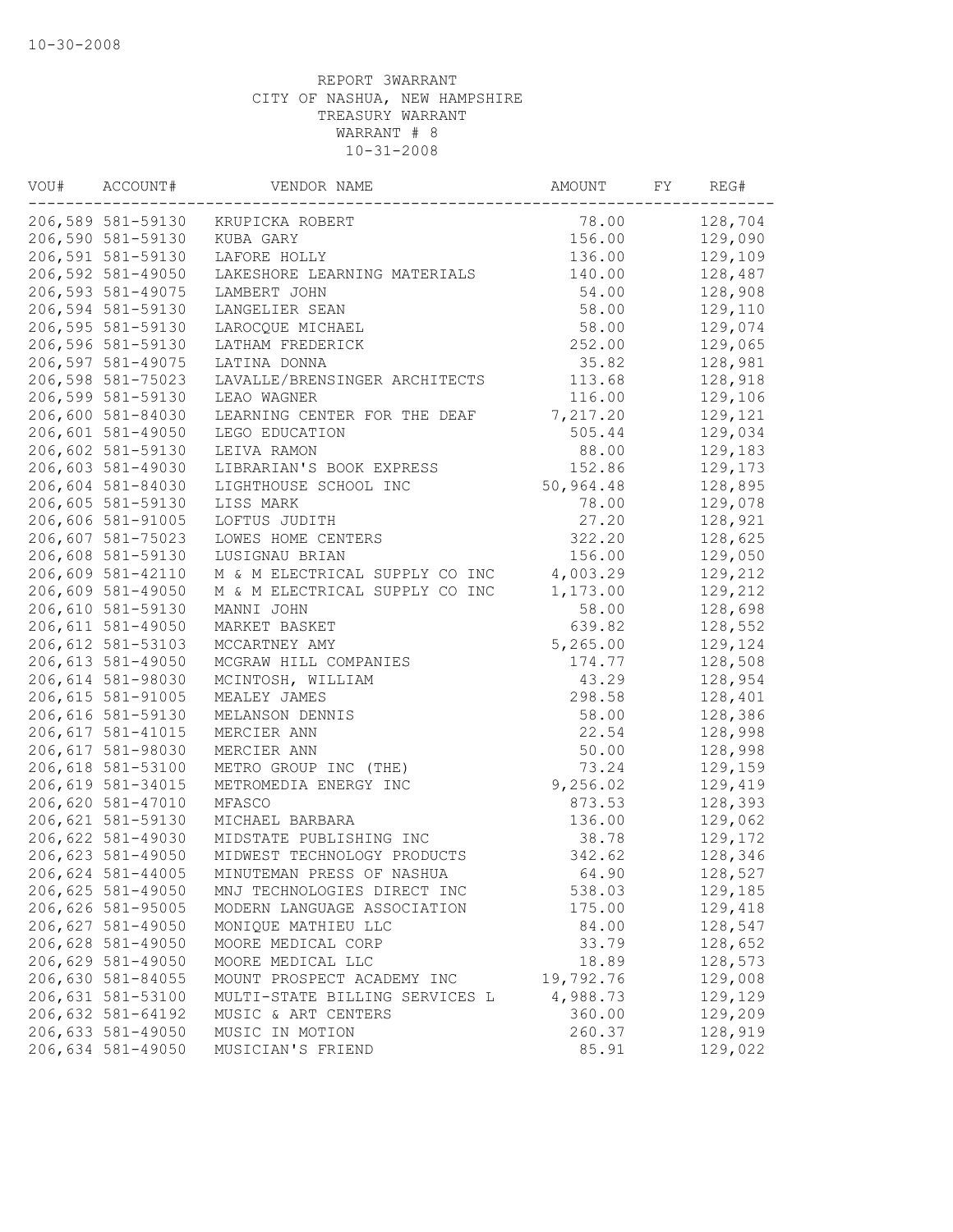| WOU# | ACCOUNT#          | VENDOR NAME                    | AMOUNT    | FY | REG#    |
|------|-------------------|--------------------------------|-----------|----|---------|
|      | 206,635 581-94030 | NADEAU KATHY                   | 125.00    |    | 129,070 |
|      | 206,636 581-49050 | <b>NASCO</b>                   | 519.70    |    | 129,232 |
|      | 206,637 581-84030 | NASHOBA LEARNING GROUP         | 7,982.94  |    | 129,031 |
|      | 206,638 581-44005 | NASHUA HIGH SCHOOL NORTH       | 640.00    |    | 129,307 |
|      | 206,639 581-49910 | NASHUA OUTDOOR POWER EQUIP     | 2,025.15  |    | 128,549 |
|      | 206,640 581-53102 | NASHUA SYMPHONY ASSOCIATION    | 875.00    |    | 128,662 |
|      | 206,641 581-49075 | NASHUA WALLPAPER & PAINT CO    | 24.76     |    | 128,550 |
|      | 206,642 581-49035 | NATIONAL GEOGRAPHIC SCHOOL PUB | 2,989.32  |    | 128,692 |
|      | 206,642 581-49050 | NATIONAL GEOGRAPHIC SCHOOL PUB | 85.32     |    | 128,692 |
|      | 206,643 581-34015 | NATIONAL GRID                  | 3,762.61  |    | 129,360 |
|      | 206,644 581-95010 | NATIONAL STAFF DEVELOPMENT COU | 119.00    |    | 128,893 |
|      | 206,645 581-49050 | NELMS                          | 14.51     |    | 129,323 |
|      | 206,646 581-74092 | NELSON PIANO SERVICE/FRANK J N | 240.00    |    | 128,510 |
|      | 206,647 581-66005 | NEOPOST LEASING                | 145.22    |    | 129,009 |
|      | 206,648 581-59130 | NEVERETT WILLIAM               | 116.00    |    | 128,661 |
|      | 206,649 581-84055 | NEW HAMPSHIRE HOSPITAL         | 849.00    |    | 129,024 |
|      | 206,650 581-31005 | NEXTEL COMMUNICATIONS          | 3,008.95  |    | 129,312 |
|      | 206,651 581-84055 | NFI MASSACHUSETTS INC          | 11,077.20 |    | 129,030 |
|      | 206,652 581-95005 | NHAMLE                         | 25.00     |    | 129,416 |
|      | 206,653 581-44005 | NHIAA                          | 20.00     |    | 128,391 |
|      | 206,654 581-91040 | NHIAA                          | 340.00    |    | 129,334 |
|      | 206,655 581-91040 | NHSAA                          | 120.00    |    | 129,019 |
|      | 206,656 581-59130 | NOWELL CRAIG                   | 58.00     |    | 129,080 |
|      | 206,657 581-59130 | NUNNALLY WILLIAM               | 136.00    |    | 129,059 |
|      | 206,658 581-91005 | O'CONNOR MARIANNE              | 81.90     |    | 128,999 |
|      | 206,659 581-31005 | ONE COMMUNICATIONS             | 5,920.27  |    | 129,386 |
|      | 206,659 581-31040 | ONE COMMUNICATIONS             | 858.66    |    | 129,386 |
|      | 206,660 581-59130 | OSBORNE BRIAN                  | 58.00     |    | 129,066 |
|      | 206,661 581-49050 | OXFORD UNIVERSITY PRESS INC    | 188.46    |    | 129,233 |
|      | 206,662 581-49050 | P J CURRIER LUMBER CO          | 51.35     |    | 128,948 |
|      | 206,663 581-49050 | PAETZOLD KATHY                 | 160.73    |    | 129,133 |
|      | 206,664 581-59130 | PALAZZOLO RICHARD              | 116.00    |    | 129,107 |
|      | 206,665 581-91005 | PAPANICOLAOU PAULA             | 34.52     |    | 128,935 |
|      | 206,666 581-59130 | PARADISE MALCOLM               | 359.00    |    | 129,037 |
|      | 206,667 581-59130 | PASQUARIELLO JOHN              | 78.00     |    | 129,085 |
|      | 206,668 581-49050 | PAXTON-PATTERSON               | 205.94    |    | 128,564 |
|      | 206,669 581-49050 | PC MALL GOV INC                | 715.59    |    | 128,937 |
|      | 206,670 581-49095 | PEARSON                        | 157.33    |    | 129,156 |
|      | 206,671 581-49025 | PEARSON EDUCATION              | 1,552.65  |    | 129,012 |
|      | 206,671 581-49035 | PEARSON EDUCATION              | 33.82     |    | 129,012 |
|      | 206,672 581-33005 | PENNICHUCK WATER WORKS INC     | 10,419.00 |    | 129,316 |
|      | 206,673 581-94030 | PERRY SIMONNE                  | 100.00    |    | 128,894 |
|      | 206,674 581-47010 | PETERSON MARSHA                | 44.23     |    | 128,975 |
|      | 206,675 581-43005 | PETTY CASH                     | 145.76    |    | 129,306 |
|      | 206,676 581-91005 | PILLSBURY KERRY                | 40.95     |    | 129,033 |
|      | 206,677 581-84055 | PINE HAVEN BOYS CENTER         | 3,048.00  |    | 128,880 |
|      | 206,678 581-43005 | PITNEY BOWES INCORPORATED      | 128.55    |    | 129,237 |
|      | 206,679 581-55020 | PLACE PATRICIA                 | 25.74     |    | 128,900 |
|      |                   |                                |           |    |         |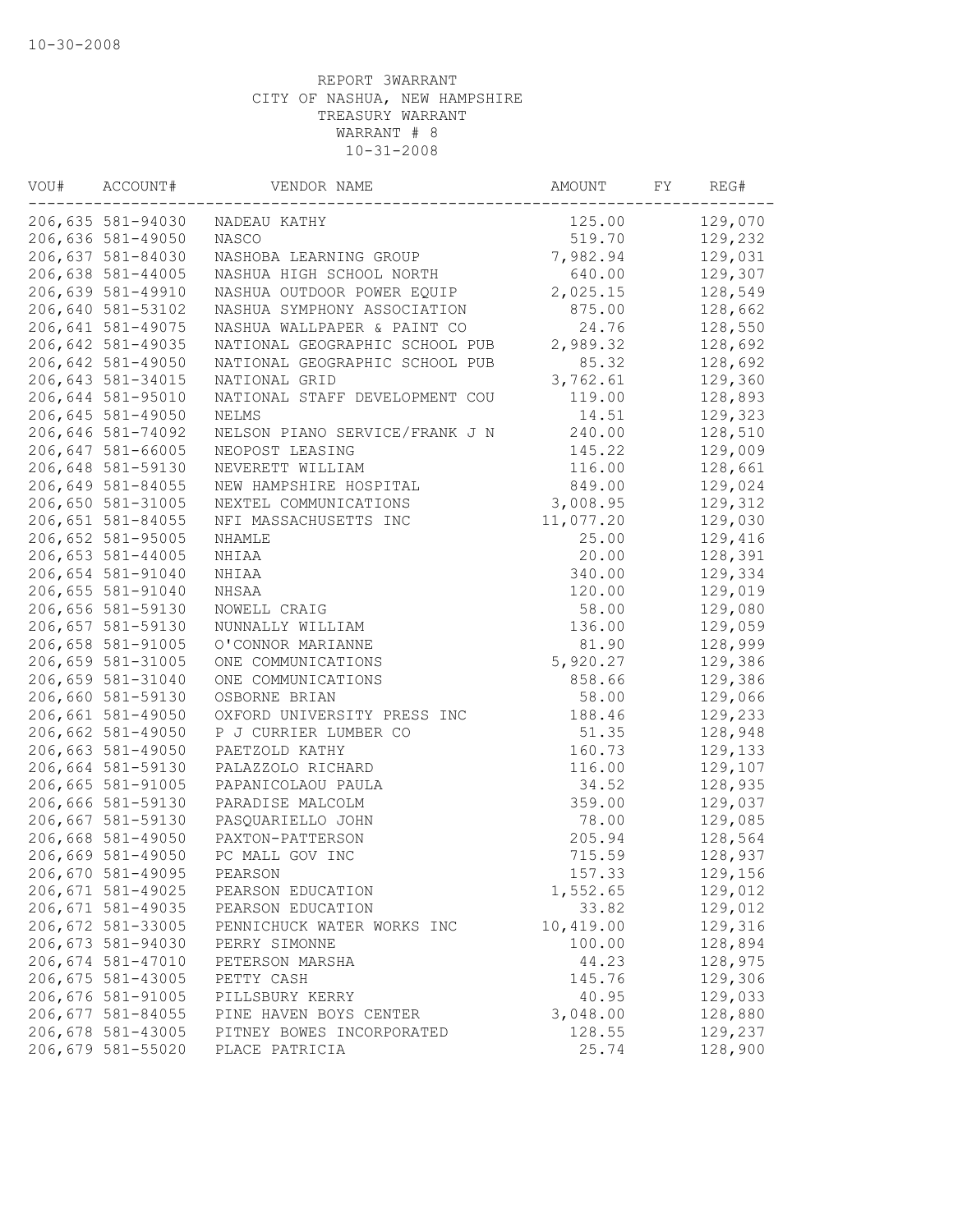| VOU# | ACCOUNT#          | VENDOR NAME                    | AMOUNT     | FY | REG#    |
|------|-------------------|--------------------------------|------------|----|---------|
|      | 206,679 581-91005 | PLACE PATRICIA                 | 42.17      |    | 128,900 |
|      | 206,680 581-49050 | POSITIVE PROMOTIONS INC        | 168.25     |    | 128,423 |
|      | 206,681 581-49050 | PRESTWICK HOUSE INC            | 87.00      |    | 128,882 |
|      | 206,682 581-59130 | PRINCE MICHAEL                 | 58.00      |    | 129,158 |
|      | 206,683 581-59130 | PROULX JONATHAN                | 58.00      |    | 129,179 |
|      | 206,684 581-55015 | PROVIDER ENTERPRISES INC (THE) | 24, 141.50 |    | 128,945 |
|      | 206,685 581-59130 | PRYOR WALT                     | 136.00     |    | 129,117 |
|      | 206,686 581-32005 | PSNH                           | 3,539.31   |    | 129,385 |
|      | 206,687 581-32005 | PUBLIC SERVICE OF NH           | 145,082.91 |    | 129,383 |
|      | 206,688 581-59130 | QUINN BARBARA                  | 272.00     |    | 129,072 |
|      | 206,689 581-75023 | R & R WINDOW CONTRACTORS INC   | 220.00     |    | 129,211 |
|      | 206,690 581-75023 | R B ALLEN CO INC               | 68.25      |    | 128,360 |
|      | 206,691 581-42110 | RADIOSHACK                     | 29.99      |    | 128,677 |
|      | 206,692 581-42110 | RALPH PILL ELECTRIC SUPPLY COM | 360.92     |    | 129,218 |
|      | 206,693 581-49050 | RASMUSSEN VERONICA             | 63.98      |    | 129,014 |
|      | 206,694 581-49050 | RCN                            | 23.95      |    | 129,046 |
|      | 206,695 581-84030 | READING FOUNDATION (THE)       | 2,480.00   |    | 128,967 |
|      | 206,696 581-49050 | REALLY GOOD STUFF INC          | 379.50     |    | 128,898 |
|      | 206,697 581-59130 | RECORD GLENN                   | 136.00     |    | 129,052 |
|      | 206,698 581-59130 | REDDICK BARRY                  | 58.00      |    | 129,148 |
|      | 206,699 581-84030 | REGIONAL SERVICES & EDUCATION  | 30,814.42  |    | 128,371 |
|      | 206,700 581-53100 | REM-C FIRE PROTECTION SYSTEMS  | 14,170.00  |    | 128,961 |
|      | 206,701 581-49025 | RESOURCES FOR EDUCATORS        | 168.00     |    | 129,038 |
|      | 206,702 581-42110 | REXEL CLS                      | 204.18     |    | 129,102 |
|      | 206,703 581-66005 | RICOH AMERICAS CORP            | 1,029.49   |    | 129,015 |
|      | 206,704 581-41040 | RICOH AMERICAS CORPORATION     | 264.00     |    | 128,932 |
|      | 206,704 581-49075 | RICOH AMERICAS CORPORATION     | 78.00      |    | 128,932 |
|      | 206,704 581-66005 | RICOH AMERICAS CORPORATION     |            |    | 128,932 |
|      | 206,705 581-59130 |                                |            |    | 128,696 |
|      |                   | ROBERT CHARLES                 | 78.00      |    |         |
|      | 206,706 581-59130 | ROSEN JEFF                     | 78.00      |    | 128,672 |
|      | 206,707 581-59130 | ROSENSTEIN NATHAN              | 58.00      |    | 129,253 |
|      | 206,708 581-59130 | ROSSETTI STEVE                 | 78.00      |    | 128,881 |
|      | 206,709 581-53100 | RTM COMMUNICATIONS INC         | 408.75     |    | 128,991 |
|      | 206,710 581-59130 | RUPPEL GEORGE                  | 136.00     |    | 129,105 |
|      | 206,711 581-55015 | S P & R TRANSPORTATION         | 1,260.00   |    | 128,955 |
|      | 206,712 581-78007 | SANEL AUTO PARTS CO            | 157.04     |    | 128,543 |
|      | 206,713 581-59130 | SARETTE GREG                   | 58.00      |    | 129,112 |
|      | 206,714 581-49050 | SARGENT-WELCH                  | 448.57     |    | 128,433 |
|      | 206,715 581-49050 | SAX ARTS & CRAFTS              | 647.88     |    | 128,907 |
|      | 206,716 581-95010 | SCHOLASTIC MAGAZINES           | 589.70     |    | 128,579 |
|      | 206,717 581-47010 | SCHOOL HEALTH CORP             | 846.58     |    | 128,390 |
|      | 206,718 581-49035 | SCHOOL MART                    | 7,166.30   |    | 128,941 |
|      | 206,719 581-47010 | SCHOOL NURSE SUPPLY INC        | 465.22     |    | 128,886 |
|      | 206,720 581-41015 | SCHOOL SPECIALTY               | 77.68      |    | 128,924 |
|      | 206,720 581-41015 | SCHOOL SPECIALTY               | 40.23      |    | 128,925 |
|      | 206,720 581-49050 | SCHOOL SPECIALTY               | 3,279.21   |    | 128,923 |
|      | 206,720 581-49050 | SCHOOL SPECIALTY               | 4,649.47   |    | 128,924 |
|      | 206,720 581-49050 | SCHOOL SPECIALTY               | 2,671.05   |    | 128,925 |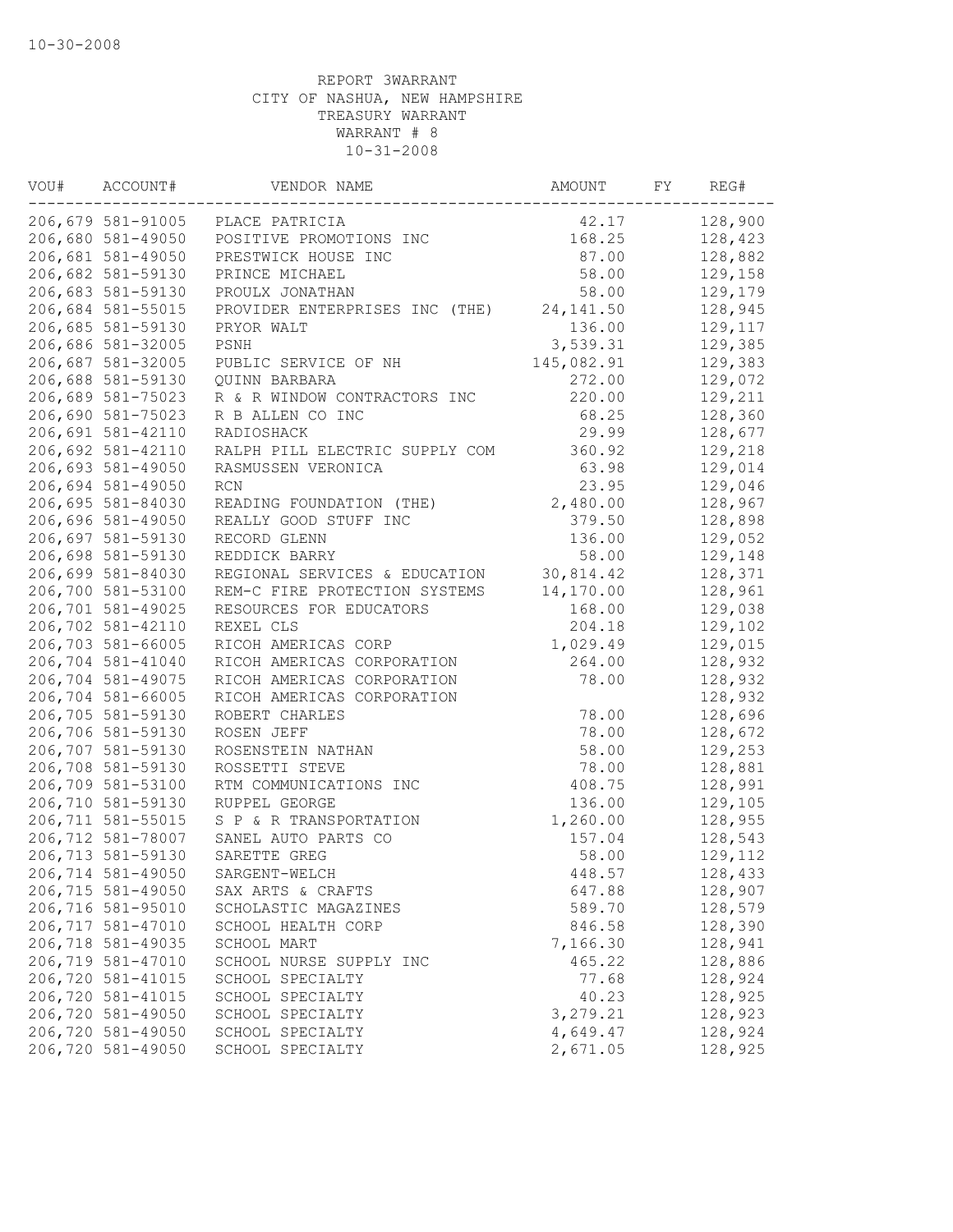| WOU# | ACCOUNT#          | VENDOR NAME                    | AMOUNT   | FY | REG#    |
|------|-------------------|--------------------------------|----------|----|---------|
|      | 206,720 581-63085 | SCHOOL SPECIALTY               |          |    | 128,923 |
|      | 206,721 581-59130 | SEVIGNY RONALD                 | 58.00    |    | 128,540 |
|      | 206,722 581-31005 | SHEEHY FREDERICK JR            | 386.55   |    | 128,933 |
|      | 206,723 581-42010 | SHIFFLER EQUIPMENT SALES INC   | 1,278.26 |    | 128,879 |
|      | 206,724 581-59130 | SICKEL KADI                    | 136.00   |    | 129,177 |
|      | 206,725 581-59130 | SIDORIE RALPH                  | 116.00   |    | 129,084 |
|      | 206,726 581-42110 | SIMPLEXGRINNELL                | 1,464.20 |    | 128,364 |
|      | 206,727 581-91005 | SMITH BETH                     | 23.70    |    | 129,140 |
|      | 206,728 581-59130 | SMITH JAMES                    | 78.00    |    | 129,069 |
|      | 206,729 581-59130 | SMITH MIKE                     | 58.00    |    | 129,061 |
|      | 206,730 581-95005 | SOUTH CENTRAL SUPERINTENDENTS' | 100.00   |    | 129,426 |
|      | 206,731 581-49050 | SPORT SUPPLY GROUP INC         | 1,372.49 |    | 128,977 |
|      | 206,732 581-49050 | SPORTIME                       | 34.68    |    | 128,928 |
|      | 206,733 581-53100 | STANLEY ELEVATOR COMPANY INC   | 424.00   |    | 129,239 |
|      | 206,734 581-49050 | STANTON'S SHEET MUSIC INC      | 85.25    |    | 128,374 |
|      | 206,735 581-41015 | STAPLES BUSINESS ADVANTAGE     | 2,173.83 |    | 128,666 |
|      | 206,735 581-41045 | STAPLES BUSINESS ADVANTAGE     | 9,847.75 |    | 128,666 |
|      | 206,735 581-49050 | STAPLES BUSINESS ADVANTAGE     | 2,956.16 |    | 128,666 |
|      | 206,735 581-49075 | STAPLES BUSINESS ADVANTAGE     | 42.04    |    | 128,666 |
|      | 206,735 581-49110 | STAPLES BUSINESS ADVANTAGE     | 214.31   |    | 128,666 |
|      | 206,736 581-49050 | STELLOS ELECTRIC SUPPLY INC    | 380.00   |    | 128,594 |
|      | 206,737 581-59130 | STOLL DEBRA                    | 290.00   |    | 129,142 |
|      | 206,738 581-59130 | STUART ALISTAIR                | 58.00    |    | 128,500 |
| 853  | 581-53100         | SUNBERG ROBERT                 | 1,205.84 |    | 129,002 |
|      | 206,739 581-49050 | SUPER DUPER PUBLICATIONS       | 135.40   |    | 128,403 |
|      | 206,740 581-59130 | SWIESZ CHESTER                 | 78.00    |    | 128,727 |
|      | 206,741 581-91040 | SWINDELL LORNE                 | 1,062.98 |    | 128,956 |
|      | 206,742 581-49050 | TEACHER'S DISCOVERY            | 45.65    |    | 128,946 |
|      | 206,743 581-59130 | TENZAR MICHAEL                 | 156.00   |    | 129,058 |
|      | 206,744 581-53100 | TERMINIX                       | 108.00   |    | 129,039 |
|      | 206,745 581-91005 | TETLER CAROL                   | 64.79    |    | 128,905 |
|      | 206,746 581-49050 | THETA INDUSTRIAL PRODUCTS      | 301.76   |    | 129,171 |
|      | 206,747 581-59130 | THOMAS DOUGLAS                 | 58.00    |    | 129,097 |
|      | 206,748 581-95010 | TIME FOR KIDS                  | 464.10   |    | 129,410 |
|      | 206,749 581-64040 | TOOLS4EVER INC                 | 7,267.00 |    | 128,944 |
|      | 206,750 581-42120 | TOTAL AIR SUPPLY INC           | 458.89   |    | 128,657 |
|      | 206,751 581-78007 | TOWERS MOTOR PARTS CORP        | 40.29    |    | 128,705 |
|      | 206,752 581-84055 | TREASURER STATE OF NH          | 8,539.82 |    | 128,917 |
|      | 206,753 581-49030 | TROMBLY DENISE                 | 173.50   |    | 128,590 |
|      | 206,754 581-49910 | TRUGREEN                       | 602.00   |    | 128,732 |
|      | 206,755 581-49110 | TWIN STATE//VOICE.DATA.VIDEO.I | 31.31    |    | 128,984 |
|      | 206,756 581-64045 | UNICOM TECHNOLOGY GROUP INC    | 6,189.67 |    | 128,997 |
|      | 206,757 581-43005 | UNITED PARCEL SERVICE          | 16.99    |    | 129,397 |
|      | 206,758 581-42120 | UNITED SUPPLY INC              | 753.05   |    | 128,992 |
|      | 206,759 581-49035 | USA TODAY                      | 636.00   |    | 129,412 |
|      | 206,760 581-59130 | VEILLEUX GERALD                | 78.00    |    | 128,532 |
|      | 206,761 581-31005 | VERIZON BUSINESS               | 4,405.19 |    | 128,349 |
|      | 206,762 581-91005 | VIENNEAU DIANE                 | 55.72    |    | 128,911 |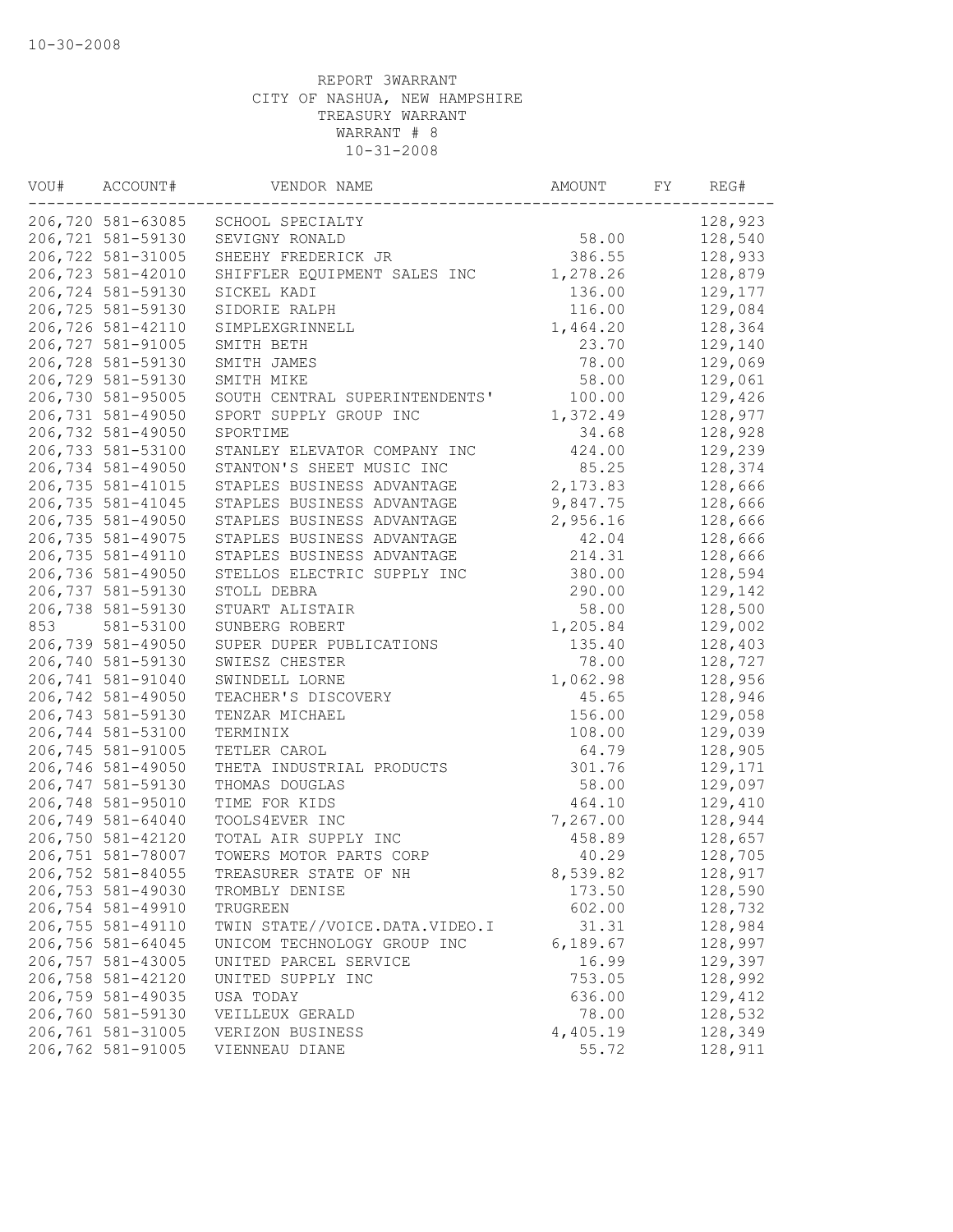| VOU#  | ACCOUNT#          | VENDOR NAME                    | AMOUNT     | FY | REG#       |
|-------|-------------------|--------------------------------|------------|----|------------|
|       | 206,763 581-75180 | VIKING ROOFING, INC.           | 750.00     |    | 129,036    |
|       | 206,764 581-59130 | VOGLER NEAL                    | 78.00      |    | 128,728    |
|       | 206,765 581-49050 | WALMART COMMUNITY              | 216.72     |    | 128,866    |
|       | 206,765 581-49075 | WALMART COMMUNITY              | 546.72     |    | 128,866    |
|       | 206,765 581-98030 | WALMART COMMUNITY              | 41.30      |    | 128,866    |
|       | 206,766 581-49050 | WALSH LINDY                    | 100.00     |    | 129,186    |
|       | 206,767 581-53100 | WAVEGUIDE INC                  | 54,584.85  |    | 128,484    |
|       | 206,768 581-59130 | WEBSTER DAVID                  | 58.00      |    | 128,688    |
|       | 206,769 581-49050 | WEEKLY READER PUBLISHING       | 346.27     |    | 129,120    |
|       | 206,769 581-95010 | WEEKLY READER PUBLISHING       | 305.40     |    | 129,120    |
|       | 206,770 581-49050 | WELSH PRODUCTS INC             | 882.63     |    | 129,245    |
|       | 206,771 581-59130 | WILKINS GERARD                 | 136.00     |    | 129,056    |
|       | 206,772 581-49050 | WILLIAM V. MACGILL & COMPANY   | 209.03     |    | 128,498    |
|       | 206,773 581-59130 | WILLIAMS BRIAN                 | 116.00     |    | 129,076    |
|       | 206,774 581-94030 | WILSON LYNDSAY                 | 125.00     |    | 128,931    |
|       | 206,775 581-49075 | WINDOW REPAIR SYSTEMS INC      | 2,568.84   |    | 128,979    |
|       | 206,776 581-59130 | WINKLER ERIC                   | 174.00     |    | 129,162    |
|       | 206,777 581-91005 | WOJTKUN CATHERINE              | 90.82      |    | 129,001    |
|       | 206,778 581-64040 | X2 DEVELOPMENT                 | 152,330.00 |    | 129,095    |
|       | 206,779 581-59130 | ZIELINSKI KAREN                | 232.00     |    | 129,083    |
|       | 206,780 581-59130 | ZUCCARO ROBERT                 | 58.00      |    | 129,075    |
| TOTAL | 581               | SCHOOL DEPARTMENT              |            |    | 984,206.81 |
|       |                   |                                |            |    |            |
| 854   | 590-23501         | COLLEGE BOUND MOVERS           | 600.00     |    | 128,480    |
| 855   | 590-23501         | HUFF & GAUTHIER INC            | 495.00     |    | 128,752    |
| 856   | 590-23501         | SLOAN GERALD                   | 510.00     |    | 128,804    |
| 857   | 590-24535         | DIVER'S DEN DIVE SHOP INC      | 3,850.00   |    | 128,593    |
| 858   | 590-24555         | HI-WAY SAFETY SYSTEMS INC      | 9,200.00   |    | 128,429    |
|       | 206,781 590-24581 | BUSTEED MARIANNE               | 1,020.00   |    | 129,045    |
|       | 206,782 590-24581 | CLEAN HARBORS ENV SERVICES     | 9,300.60   |    | 128,858    |
|       | 206,783 590-24581 | KARVELAS KATHLEEN              | 2,776.80   |    | 129,252    |
|       | 206,784 590-24581 | VIKING ROOFING, INC.           | 5,945.00   |    | 129,036    |
|       | 206,785 590-24581 | WEEKLY READER PUBLISHING       | 610.80     |    | 129,120    |
| TOTAL | 590               | P/Y OBLIGATIONS                |            |    | 34,308.20  |
|       |                   |                                |            |    |            |
| 859   | 595-22015         | BELMAR/PAG LIMITED PARTNERSHIP | 1,077.25   |    | 128,829    |
| 860   | 595-22015         | COHEN DAVID & SALLIE           | 21.20      |    | 128,825    |
| 861   | 595-22015         | JC PENNEY PROPERTIES INC       | 2,470.80   |    | 128,802    |
| 862   | 595-22015         | SEARS ROEBUCK & CO             | 5,765.20   |    | 128,805    |
| 863   | 595-22020         | 24-26 ORANGE ST INC            | 889.14     |    | 128,835    |
| 864   | 595-22020         | 278 DANIEL WEBSTER HWY         | 2,242.86   |    | 128,831    |
| 865   | 595-22020         | BELMAR/PAG LIMITED PARTNERSHIP | 9,434.20   |    | 128,829    |
| 866   | 595-22020         | COHEN DAVID & SALLIE           | 97.92      |    | 128,825    |
| 867   | 595-22020         | FACE INVESTMENT LLP            | 739.50     |    | 128,833    |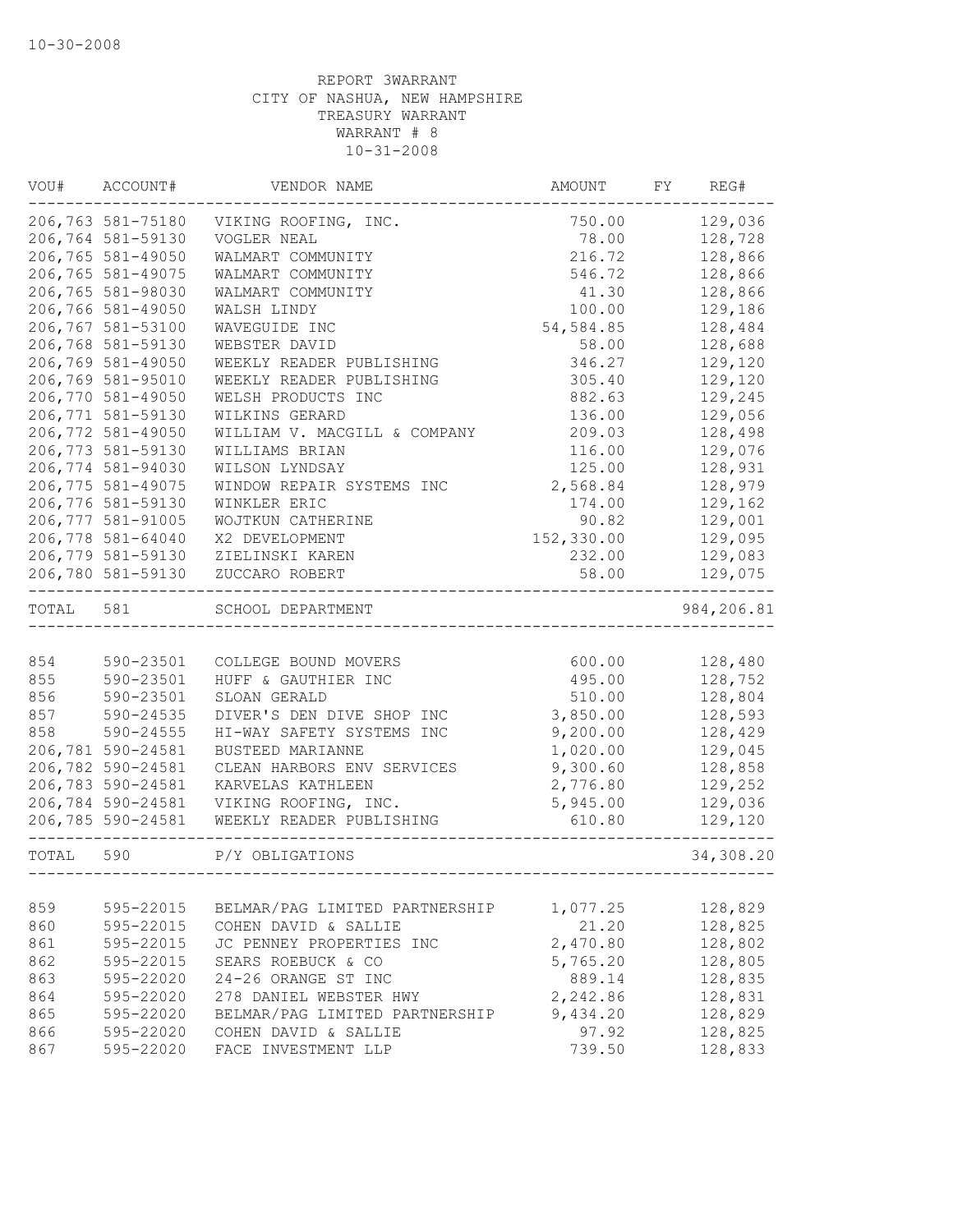| VOU#                     | ACCOUNT#                                         | VENDOR NAME                                                                                        | AMOUNT                                         | REG#<br>FY.                              |  |
|--------------------------|--------------------------------------------------|----------------------------------------------------------------------------------------------------|------------------------------------------------|------------------------------------------|--|
| 868<br>869<br>870<br>871 | 595-22020<br>595-22020<br>595-22020<br>595-22020 | JC PENNEY PROPERTIES INC<br>POULIN MICHAEL & CAROLE<br>SEARS ROEBUCK & CO<br>TRIANGLE CREDIT UNION | 10,607.84<br>1,532.52<br>24,727.15<br>4,704.96 | 128,802<br>128,827<br>128,805<br>128,806 |  |
| TOTAL                    | 595                                              | OVERLAY                                                                                            |                                                | 64,310.54                                |  |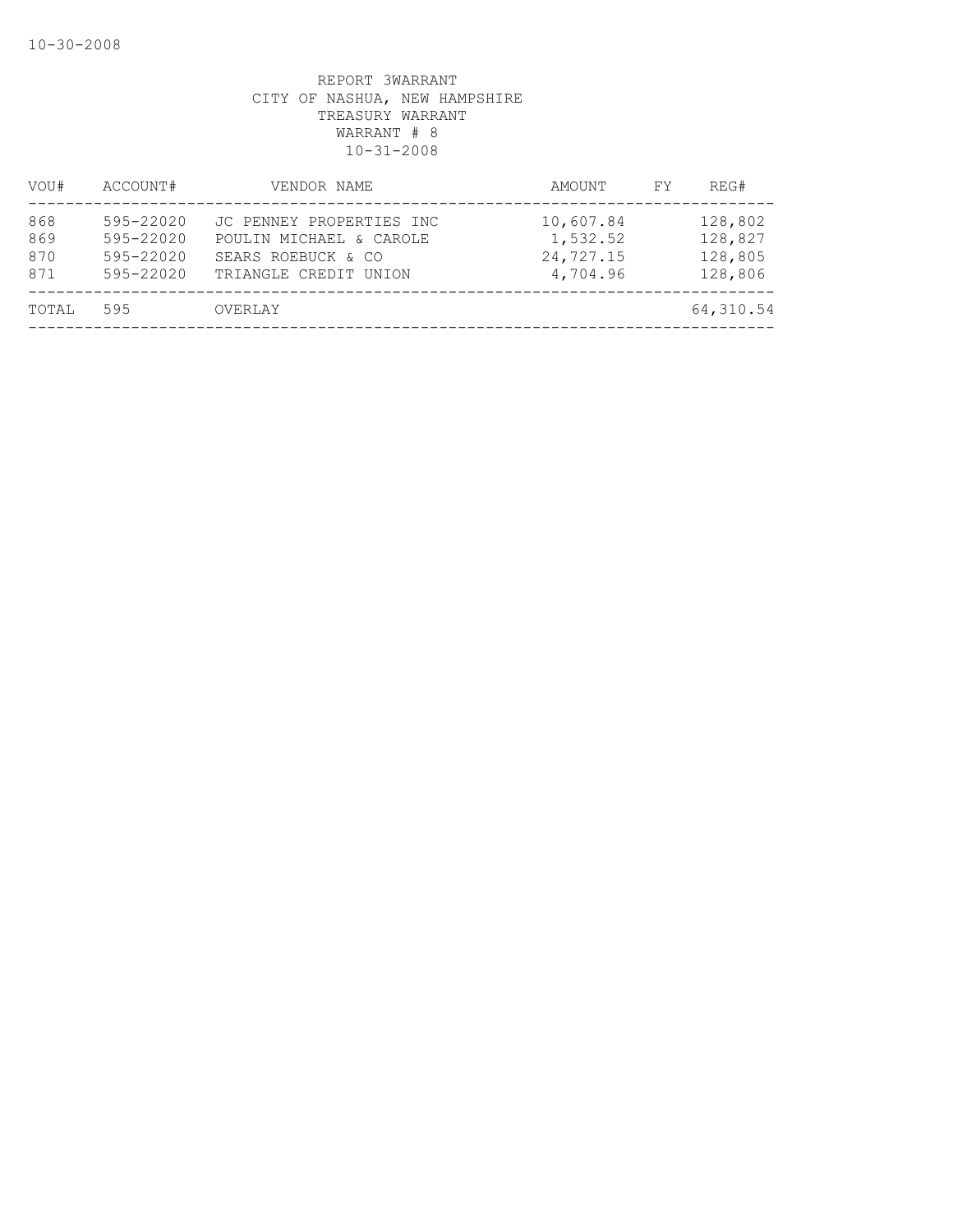| VOU#                            | ACCOUNT#                                                           | VENDOR NAME                                                                                                                          | AMOUNT                                               | FY REG#                                         |
|---------------------------------|--------------------------------------------------------------------|--------------------------------------------------------------------------------------------------------------------------------------|------------------------------------------------------|-------------------------------------------------|
| 872<br>873<br>874<br>875<br>876 | $653 - 18$<br>$653 - 18$<br>$653 - 18$<br>$653 - 18$<br>$653 - 18$ | BELLETETES INC<br>CORRIVEAU ROUTHIER INC<br>GRANITE STATE CONCRETE CO INC<br>REDIMIX COMPANIES INC<br>STEVE SURETTE & SON EXC LLC/RE | 113.69<br>1,524.98<br>4,392.00<br>794.50<br>9,251.72 | 128,531<br>129,213<br>128,743<br>128,558<br>203 |
|                                 | TOTAL 653-18                                                       | CAP IMP - STREET DEPT<br>SIDEWALK CONSTR & REPLACEMENT                                                                               |                                                      | 16,076.89                                       |
|                                 | 206,786 681-09                                                     | TURNER BUILDING SCIENCE LLC 13,800.00                                                                                                |                                                      | 129,108                                         |
|                                 |                                                                    | TOTAL 681-09 CAP IMP - SCHOOL<br>DEFERRED MAINT/CAP IMPRVT FY06                                                                      |                                                      | 13,800.00                                       |
|                                 | 206,788 681-12                                                     | 206,787 681-12 GATE CITY FENCE CO INC 2,325.00 128,505<br>JENNINGS EXCAVATION INC                                                    | 56,362.00                                            | 128,394                                         |
|                                 | TOTAL 681-12                                                       | CAP IMP - SCHOOL<br>DEFERRED MAINTENANCE FY09                                                                                        |                                                      | 58,687.00                                       |
|                                 | 206,789 681-34                                                     | SCHIAVI LEASING CORP                                                                                                                 | 900.00                                               | 128,947                                         |
|                                 | TOTAL 681-34                                                       | CAP IMP - SCHOOL<br>PORTABLE CLASSROOMS                                                                                              |                                                      | 900.00                                          |
| 877                             | 699-07                                                             | SHEEHAN PHINNEY BASS & GREEN                                                                                                         | 7,184.71                                             | 128,601                                         |
| TOTAL 699-07                    |                                                                    | CAP IMP - WATER SUPPLY<br>WATER SUPPLY ACQUISITION                                                                                   |                                                      | 7,184.71                                        |
|                                 |                                                                    |                                                                                                                                      |                                                      |                                                 |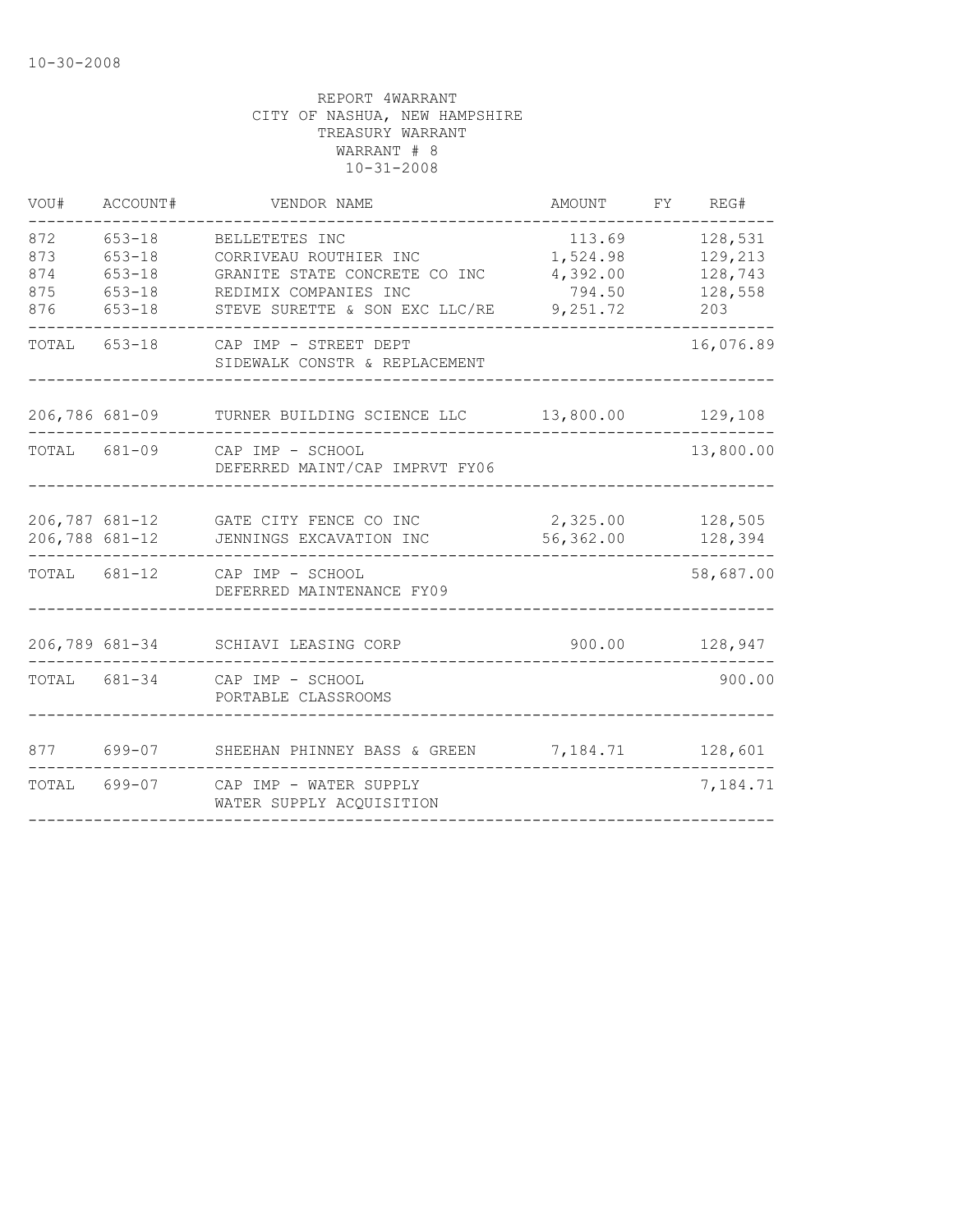| VOU#                     | ACCOUNT#               | PROGRAM<br>VENDOR NAME                                                                                                                         |                                               | AMOUNT FY REG#                       |
|--------------------------|------------------------|------------------------------------------------------------------------------------------------------------------------------------------------|-----------------------------------------------|--------------------------------------|
| 878                      |                        | 731-64045 3705 INFORMATION MANAGEMENT CORP                                                                                                     |                                               | 1,500.00 128,629                     |
| TOTAL                    | 731                    | CPF-POLICE DEPARTMENT                                                                                                                          | 1,500.00                                      |                                      |
| 879                      |                        | 751-53075 3731 NASHUA REGIONAL PLANNING COMMI                                                                                                  |                                               | 3, 147.51 129, 368                   |
| TOTAL                    | 751                    | CPF-PWD & ENGINEERING                                                                                                                          | 3, 147.51                                     |                                      |
| 880<br>881<br>881        |                        | 752-49075 3709 IMTEK REPROGRAPHICS INC<br>752-87 3710 T J B INC<br>752-88 3710 T J B INC                                                       | 69.64<br>13,921.78<br>88.51                   | 128,951<br>205<br>205                |
| TOTAL                    | 752                    | CPF-PARKS & RECREATION                                                                                                                         | 14,079.93                                     |                                      |
| 882                      |                        | 753-53030 3713 CLD CONSULTING ENGINEERS INC 1,291.96                                                                                           |                                               | 128,432                              |
| TOTAL                    | 753                    | CPF-STREET DEPT                                                                                                                                | 1,291.96                                      |                                      |
| 883                      |                        | 791-01310 3788 RD EDMUNDS & SONS INC/RETAINAG                                                                                                  | 119,465.43                                    | 207                                  |
| TOTAL                    | 791                    | CPF-SOLID WASTE DISPOSAL                                                                                                                       | 119,465.43                                    |                                      |
| 884<br>885<br>886<br>887 | 792-01310<br>792-53030 | 3799 METHUEN CONSTRUCTION CORP INC/<br>3799 MALCOLM PIRNIE INC<br>792-53030 3797 STEARNS & WHELER LLC<br>792-53183 3795 EVERETT J PRESCOTT INC | 1,250.25<br>19,093.75<br>6,187.65<br>7,720.40 | 206<br>128,567<br>128,691<br>128,461 |
| TOTAL                    | 792                    | CPF-WASTEWATER USER FUND                                                                                                                       | 34, 252.05                                    |                                      |
|                          |                        |                                                                                                                                                |                                               |                                      |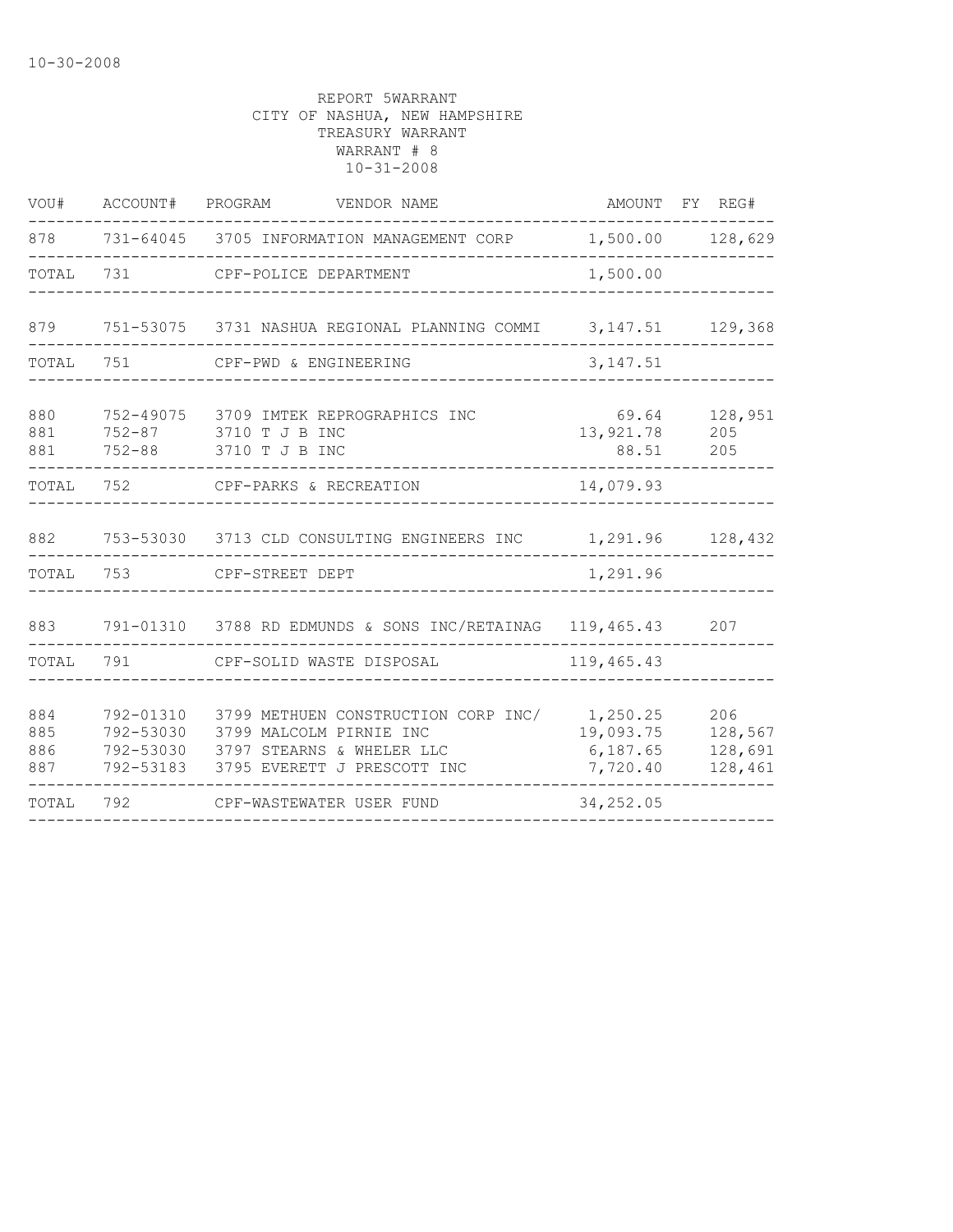| VOU# | ACCOUNT#  | VENDOR NAME                    | AMOUNT    | FΥ | REG#    |
|------|-----------|--------------------------------|-----------|----|---------|
| 888  | 801-32005 | PSNH                           | 274.51    |    | 129,380 |
| 889  | 801-33005 | PENNICHUCK WATER               | 137.88    |    | 129,331 |
| 890  | 801-43005 | FEDEX                          | 161.35    |    | 129,314 |
| 891  | 801-48005 | SHATTUCK MALONE OIL CO         | 14,314.60 |    | 129,310 |
| 891  | 801-48005 | SHATTUCK MALONE OIL CO         | 16,461.81 |    | 129,310 |
| 891  | 801-48005 | SHATTUCK MALONE OIL CO         | 5,010.14  |    | 129,310 |
| 892  | 801-49040 | BCM CONTROLS CORPORATION       | 2,370.42  |    | 128,587 |
| 893  | 801-49040 | ST JOSEPH BUSINESS & HEALTH    | 488.00    |    | 128,506 |
| 894  | 801-52010 | MELANSON HEATH & COMPANY PC    | 8,500.00  |    | 128,340 |
| 895  | 801-54020 | TELEGRAPH PUBLISHING COMPANY   | 477.58    |    | 129,226 |
| 896  | 801-54020 | VERMONT LEAGUE OF CITIES AND T | 20.50     |    | 128,755 |
| 897  | 801-59238 | ANACOMP INC                    | 20.41     |    | 128,416 |
| 898  | 801-62000 | CONWAY OFFICE PRODUCTS LLC     | 94.50     |    | 128,503 |
| 899  | 801-75023 | BELLETETES INC                 | 40.62     |    | 128,531 |
| 900  | 801-77020 | CN WOOD CO INC                 | 530.00    |    | 128,740 |
| 901  | 801-77020 | SOUTHWORTH-MILTON INC          | 389.45    |    | 128,384 |
| 902  | 801-78065 | MAYNARD & LESIEUR INCORPORATED | 2,977.09  |    | 129,222 |
| 902  | 801-78065 | MAYNARD & LESIEUR INCORPORATED | 294.97    |    | 129,222 |
| 903  | 801-78100 | CN WOOD CO INC                 | 65.53     |    | 128,740 |
| 903  | 801-78100 | CN WOOD CO INC                 | 427.75    |    | 128,740 |
| 904  | 801-78100 | DONOVAN EQUIPMENT CO INC       | 923.49    |    | 128,410 |
| 904  | 801-78100 | DONOVAN EQUIPMENT CO INC       | 923.49    |    | 128,410 |
| 905  | 801-78100 | DONOVAN SPRING COMPANY INC     | 51.23     |    | 128,412 |
| 906  | 801-78100 | FREIGHTLINER OF NH INC         | 1,017.62  |    | 128,721 |
| 906  | 801-78100 | FREIGHTLINER OF NH INC         | 23.20     |    | 128,721 |
| 907  | 801-78100 | LIBERTY INTN'L TRUCKS OF NH LL | 311.62    |    | 129,220 |
| 907  | 801-78100 | LIBERTY INTN'L TRUCKS OF NH LL | 98.44     |    | 129,220 |
| 908  | 801-78100 | NAPA AUTO PARTS                | 67.70     |    | 128,694 |
| 908  | 801-78100 | NAPA AUTO PARTS                | 46.96     |    | 128,694 |
| 909  | 801-78100 | SANEL AUTO PARTS CO            | 145.79    |    | 128,543 |
| 909  | 801-78100 | SANEL AUTO PARTS CO            | 138.07    |    | 128,543 |
| 909  | 801-78100 | SANEL AUTO PARTS CO            | 2.67      |    | 128,543 |
| 910  | 801-78100 | SOUTHWORTH-MILTON INC          | 260.22    |    | 128,384 |
| 911  | 801-78100 | WINDWARD PETROLEUM             | .32       |    | 128,439 |
| 912  | 801-82025 | NH RETIREMENT SYSTEM           | 50.20     |    | 209     |
| 912  | 801-82025 | NH RETIREMENT SYSTEM           | 389.69    |    | 209     |
| 913  | 801-83106 | ANTHEM BLUE CROSS BLUE SHIELD  | 9,968.15  |    | 200     |
| 914  | 801-83106 | NORTHEAST DELTA                | 710.52    |    | 201     |
| 915  | 801-83130 | ITT HARTFORD                   | 95.06     |    | 219     |
| 916  | 801-83206 | ANTHEM BLUE CROSS BLUE SHIELD  | 15,377.00 |    | 200     |
| 917  | 801-83206 | NORTHEAST DELTA                | 993.36    |    | 201     |
| 918  | 801-83230 | ITT HARTFORD                   | 83.58     |    | 219     |
| 919  | 801-83306 | ANTHEM BLUE CROSS BLUE SHIELD  | 2,012.99  |    | 200     |
| 920  | 801-83306 | HARVARD PILGRIM HEALTH CARE    | 105.93    |    | 202     |
| 921  | 801-83306 | NORTHEAST DELTA                | 263.70    |    | 201     |
| 922  | 801-83330 | ITT HARTFORD                   | 72.17     |    | 219     |
| 923  | 801-83406 | ANTHEM BLUE CROSS BLUE SHIELD  | 7, 111.15 |    | 200     |
| 924  | 801-83406 | NORTHEAST DELTA                | 426.60    |    | 201     |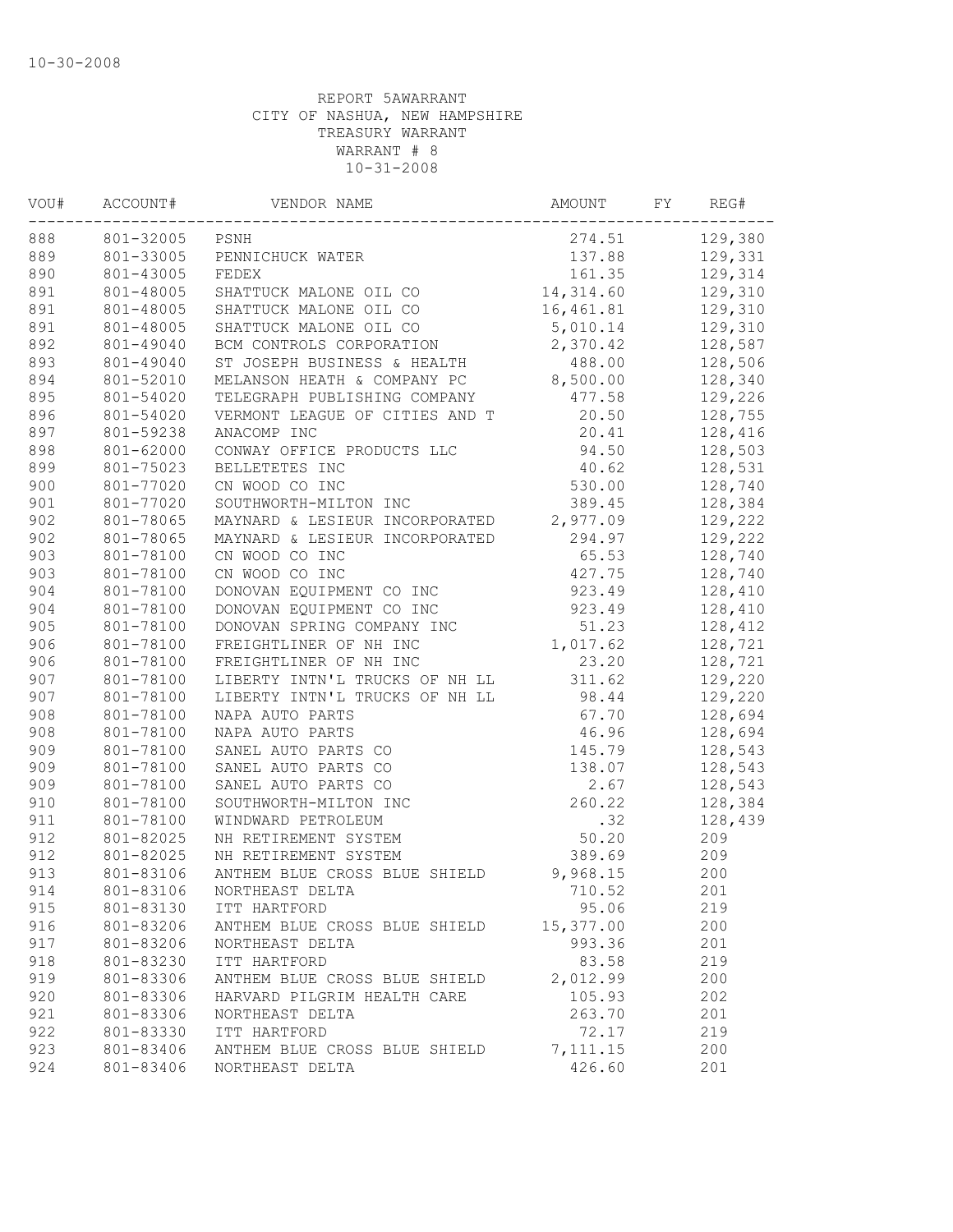|     |                  | 925 801-83430 ITT HARTFORD                         | 48.02 219                                                          |                                                                                                                                            |
|-----|------------------|----------------------------------------------------|--------------------------------------------------------------------|--------------------------------------------------------------------------------------------------------------------------------------------|
|     |                  | 926 801-94005 TREASURER STATE OF N H 50.00 129,344 |                                                                    |                                                                                                                                            |
|     |                  | TOTAL 801 SOLID WASTE DISPOSAL                     |                                                                    | 94,826.05                                                                                                                                  |
|     |                  |                                                    |                                                                    |                                                                                                                                            |
|     |                  | 927 802-215-00 BLOOM STEPHEN E                     | 217.59 128,840<br>166.59 128,779<br>34.42 128,797<br>42.96 128,795 |                                                                                                                                            |
| 928 |                  | 802-215-00 BROADY BRIAN                            |                                                                    |                                                                                                                                            |
| 929 | $802 - 215 - 00$ | CLOONEY CHRISTINE                                  |                                                                    |                                                                                                                                            |
| 930 | $802 - 215 - 00$ | CONLEY WALTER & MOIRA                              |                                                                    |                                                                                                                                            |
| 931 | $802 - 215 - 00$ | CUMMINGS STEPHEN                                   | 51.54 128,765                                                      |                                                                                                                                            |
| 932 | 802-215-00       | DIONNE ROBERT P                                    | 33.20 128,786                                                      |                                                                                                                                            |
| 933 | 802-215-00       | DODD HERBERT                                       |                                                                    | 21.00 128,776                                                                                                                              |
| 934 | $802 - 215 - 00$ | DONALD GINGRAS REALTY LLC                          |                                                                    |                                                                                                                                            |
| 935 | $802 - 215 - 00$ | EYMAN CAROL                                        |                                                                    | 227.14 128,406                                                                                                                             |
| 936 | $802 - 215 - 00$ | EYMAN CAROL                                        |                                                                    | 65.32 128,834<br>49.06 128,854<br>50.28 128,849                                                                                            |
| 937 | $802 - 215 - 00$ | GARDNER CHRISTOPHER                                |                                                                    |                                                                                                                                            |
| 938 | $802 - 215 - 00$ | GEORGOULAKAS CHARLES & AMY                         | 50.28                                                              |                                                                                                                                            |
| 939 | 802-215-00       | GILLIGAN DONNA                                     |                                                                    | $45.40$ $128,865$                                                                                                                          |
| 940 | $802 - 215 - 00$ | GREENLEAF DEVELOPMENT                              |                                                                    | 21.00 128,846                                                                                                                              |
| 941 | 802-215-00       | HANDY JOHN                                         |                                                                    | 33.20 128,799                                                                                                                              |
| 942 | 802-215-00       | HAYES ETHAN                                        |                                                                    | 100.82 128,842                                                                                                                             |
| 943 | $802 - 215 - 00$ | KARVPOS DANE                                       |                                                                    | 45.40 128,871                                                                                                                              |
| 944 | $802 - 215 - 00$ | KASPER GEORGETTE                                   |                                                                    | 64.85 128,838                                                                                                                              |
| 945 | $802 - 215 - 00$ | KAVANAUGH ANNETTE                                  |                                                                    | $\begin{array}{llll} 47.84 & 128,856 \\ 45.40 & 128,801 \\ 46.62 & 128,868 \\ 60.71 & 128,836 \end{array}$                                 |
| 946 | 802-215-00       | MIRIS CONSTANTINA A                                |                                                                    |                                                                                                                                            |
| 947 | $802 - 215 - 00$ | MOORE ROBERT J                                     |                                                                    |                                                                                                                                            |
| 948 | $802 - 215 - 00$ | NAGLER IRENE                                       |                                                                    |                                                                                                                                            |
| 949 | $802 - 215 - 00$ | ORCHID DEVELOPMENT                                 |                                                                    | 21.00 128,844                                                                                                                              |
| 950 | 802-215-00       | PHAIR JAMIE                                        | 34.42 128,851                                                      |                                                                                                                                            |
| 951 | 802-215-00       | RICHARDSON DONNA                                   | 35.38 128,793                                                      |                                                                                                                                            |
| 952 | 802-215-00       | ROBERTS RICHARD                                    | 16.54 128,791                                                      |                                                                                                                                            |
| 953 | $802 - 215 - 00$ | SANDLER HARRY & KELLIE                             |                                                                    | 10.02 128,863                                                                                                                              |
| 954 | $802 - 215 - 00$ | SULLIVAN KEVIN                                     |                                                                    |                                                                                                                                            |
| 955 | 802-215-00       | SUNTRUST MORTGAGE                                  |                                                                    |                                                                                                                                            |
| 956 | $802 - 215 - 00$ | SUPER SHOES                                        |                                                                    | $\begin{array}{ccc} 41.74 & \quad & 128,773 \\ 132.10 & \quad & 128,784 \\ 85.58 & \quad & 128,774 \\ 77.96 & \quad & 128,830 \end{array}$ |
| 957 | $802 - 215 - 00$ | THERRIEN PHILIP                                    |                                                                    |                                                                                                                                            |
| 958 |                  | 802-215-00 VASQUEZ EDWIN                           |                                                                    | 51.50 128,754                                                                                                                              |
| 959 | $802 - 215 - 00$ | VIGNEAULT MAURICE & JOAN                           | 22.22                                                              | 128,788                                                                                                                                    |
| 960 | $802 - 215 - 00$ | WHITAKER ADRIAN                                    | 109.60                                                             | 128,832                                                                                                                                    |
| 961 | 802-31005        | BAYRING COMMUNICATIONS                             | 58.50                                                              | 129,367                                                                                                                                    |
| 962 | 802-31005        | FAIRPOINT COMMUNICATIONS INC                       |                                                                    | 129,369                                                                                                                                    |
|     |                  |                                                    | 608.18                                                             |                                                                                                                                            |
| 963 | 802-31005        | USA MOBILITY WIRELESS INC                          | 69.00                                                              | 129,355                                                                                                                                    |
| 964 | 802-32005        | PSNH                                               | 1,249.08                                                           | 129,380                                                                                                                                    |
| 965 | 802-32005        | PSNH                                               | 744.01                                                             | 129,388                                                                                                                                    |
| 966 | 802-32005        | PUBLIC SERVICE OF NH                               | 54,661.74                                                          | 129,383                                                                                                                                    |
| 967 | 802-33005        | PENNICHUCK WATER                                   | 1,688.49                                                           | 129,331                                                                                                                                    |
| 968 | 802-34015        | METROMEDIA ENERGY INC                              | 2,997.10                                                           | 129,365                                                                                                                                    |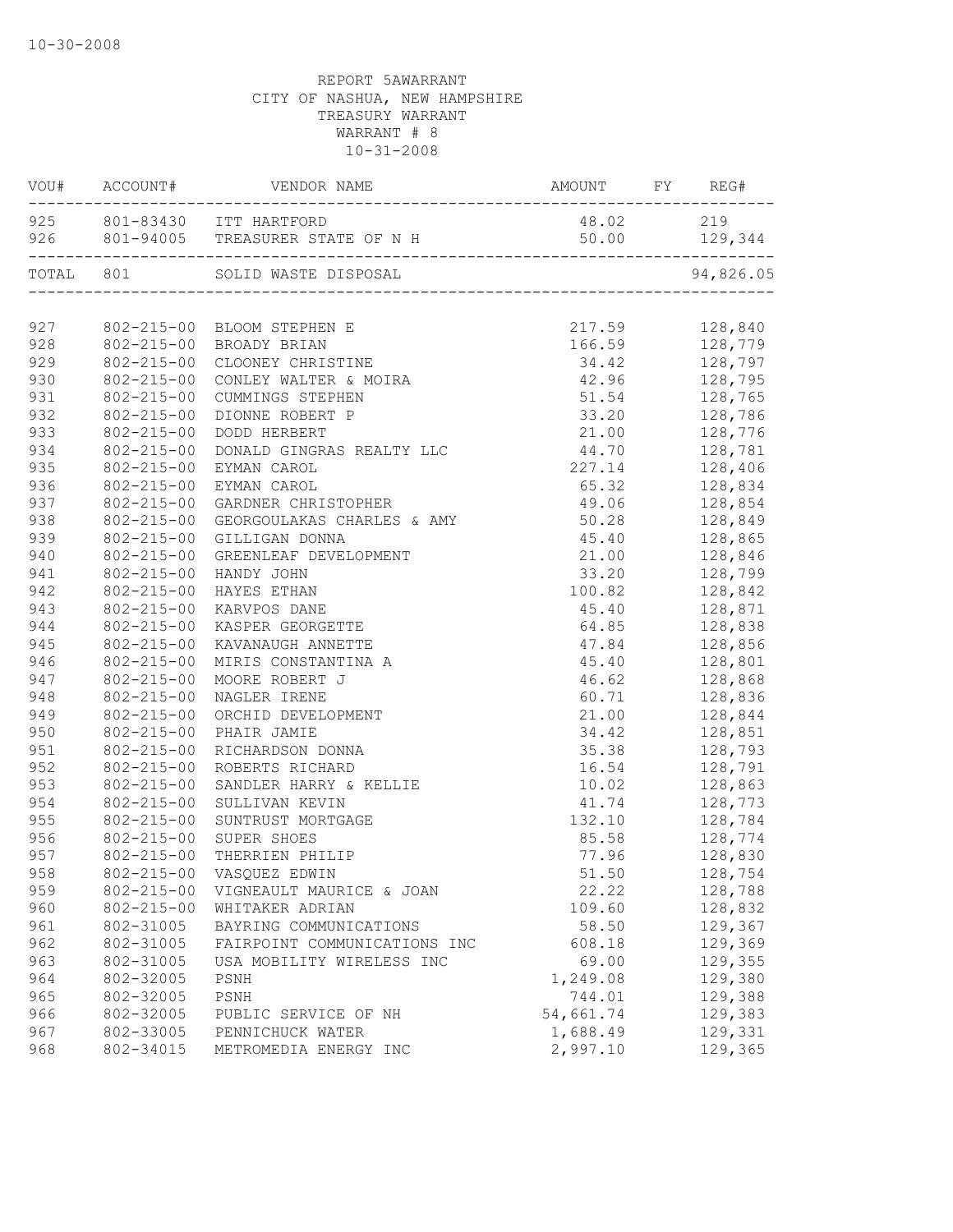| 969<br>802-34015<br>860.39<br>NATIONAL GRID<br>969<br>802-34015<br>62.91<br>NATIONAL GRID<br>970<br>802-41015<br>168.14<br>DAY-TIMERS INC<br>971<br>258.76<br>802-41015<br>MOORE MEDICAL LLC<br>972<br>235.22<br>802-41015<br>STAPLES BUSINESS ADVANTAGE<br>973<br>802-42010<br>CENTRAL PAPER PRODUCTS CO<br>99.13<br>974<br>11,736.00<br>802-45101<br>CIBA CORPORATION<br>975<br>6,802.68<br>802-45103<br>JCI JONES CHEMICALS INC<br>976<br>30.40<br>802-45175<br>ARCSOURCE INC<br>977<br>22.47<br>802-45175<br>UNITED SUPPLY COMPANY INC<br>978<br>802-46045<br>OSBORNE NOELLE<br>60.00<br>979<br>802-46045<br>UNIFIRST CORPORATION<br>135.03<br>979<br>802-46045<br>854.61<br>UNIFIRST CORPORATION<br>980<br>802-49075<br>56.82<br>HOME DEPOT CREDIT SERVICES<br>981<br>802-49075<br>NEW HAMPSHIRE HYDRAULICS INC<br>852.30<br>982<br>802-52010<br>MELANSON HEATH & COMPANY PC<br>4,000.00<br>983<br>6,500.00<br>802-52010<br>MELANSON HEATH & COMPANY PC<br>984<br>732.06<br>802-53030<br>CHEMSERVE ENVIRONMENTAL ANALYS<br>985<br>802-53030<br>247.00<br>EASTERN ANALYTICAL INC<br>986<br>802-53030<br>ENVIROSYSTEMS INC<br>1,025.00<br>987<br>802-54020<br>TELEGRAPH PUBLISHING COMPANY<br>498.00<br>988<br>802-59105<br>510.00<br>GREENLEAF WILLIAM<br>989<br>802-59220<br>5,883.00<br>PRINTGRAPHICS OF MAINE<br>990<br>802-59225<br>20,375.91<br>RESOURCE MANAGEMENT INC<br>991<br>802-59230<br>BROX INDUSTRIES INC<br>1,139.08<br>992<br>802-59230<br>51.00<br>CORRIVEAU ROUTHIER INC | 129,360<br>129,361<br>129,244 |
|------------------------------------------------------------------------------------------------------------------------------------------------------------------------------------------------------------------------------------------------------------------------------------------------------------------------------------------------------------------------------------------------------------------------------------------------------------------------------------------------------------------------------------------------------------------------------------------------------------------------------------------------------------------------------------------------------------------------------------------------------------------------------------------------------------------------------------------------------------------------------------------------------------------------------------------------------------------------------------------------------------------------------------------------------------------------------------------------------------------------------------------------------------------------------------------------------------------------------------------------------------------------------------------------------------------------------------------------------------------------------------------------------------------------------------------------------------------------------------------------|-------------------------------|
|                                                                                                                                                                                                                                                                                                                                                                                                                                                                                                                                                                                                                                                                                                                                                                                                                                                                                                                                                                                                                                                                                                                                                                                                                                                                                                                                                                                                                                                                                                |                               |
|                                                                                                                                                                                                                                                                                                                                                                                                                                                                                                                                                                                                                                                                                                                                                                                                                                                                                                                                                                                                                                                                                                                                                                                                                                                                                                                                                                                                                                                                                                |                               |
|                                                                                                                                                                                                                                                                                                                                                                                                                                                                                                                                                                                                                                                                                                                                                                                                                                                                                                                                                                                                                                                                                                                                                                                                                                                                                                                                                                                                                                                                                                |                               |
|                                                                                                                                                                                                                                                                                                                                                                                                                                                                                                                                                                                                                                                                                                                                                                                                                                                                                                                                                                                                                                                                                                                                                                                                                                                                                                                                                                                                                                                                                                | 128,711                       |
|                                                                                                                                                                                                                                                                                                                                                                                                                                                                                                                                                                                                                                                                                                                                                                                                                                                                                                                                                                                                                                                                                                                                                                                                                                                                                                                                                                                                                                                                                                | 128,857                       |
|                                                                                                                                                                                                                                                                                                                                                                                                                                                                                                                                                                                                                                                                                                                                                                                                                                                                                                                                                                                                                                                                                                                                                                                                                                                                                                                                                                                                                                                                                                | 129,231                       |
|                                                                                                                                                                                                                                                                                                                                                                                                                                                                                                                                                                                                                                                                                                                                                                                                                                                                                                                                                                                                                                                                                                                                                                                                                                                                                                                                                                                                                                                                                                | 128,438                       |
|                                                                                                                                                                                                                                                                                                                                                                                                                                                                                                                                                                                                                                                                                                                                                                                                                                                                                                                                                                                                                                                                                                                                                                                                                                                                                                                                                                                                                                                                                                | 128,568                       |
|                                                                                                                                                                                                                                                                                                                                                                                                                                                                                                                                                                                                                                                                                                                                                                                                                                                                                                                                                                                                                                                                                                                                                                                                                                                                                                                                                                                                                                                                                                | 128,544                       |
|                                                                                                                                                                                                                                                                                                                                                                                                                                                                                                                                                                                                                                                                                                                                                                                                                                                                                                                                                                                                                                                                                                                                                                                                                                                                                                                                                                                                                                                                                                | 129,227                       |
|                                                                                                                                                                                                                                                                                                                                                                                                                                                                                                                                                                                                                                                                                                                                                                                                                                                                                                                                                                                                                                                                                                                                                                                                                                                                                                                                                                                                                                                                                                | 128,811                       |
|                                                                                                                                                                                                                                                                                                                                                                                                                                                                                                                                                                                                                                                                                                                                                                                                                                                                                                                                                                                                                                                                                                                                                                                                                                                                                                                                                                                                                                                                                                | 128,722                       |
|                                                                                                                                                                                                                                                                                                                                                                                                                                                                                                                                                                                                                                                                                                                                                                                                                                                                                                                                                                                                                                                                                                                                                                                                                                                                                                                                                                                                                                                                                                | 128,722                       |
|                                                                                                                                                                                                                                                                                                                                                                                                                                                                                                                                                                                                                                                                                                                                                                                                                                                                                                                                                                                                                                                                                                                                                                                                                                                                                                                                                                                                                                                                                                | 129,324                       |
|                                                                                                                                                                                                                                                                                                                                                                                                                                                                                                                                                                                                                                                                                                                                                                                                                                                                                                                                                                                                                                                                                                                                                                                                                                                                                                                                                                                                                                                                                                | 128,751                       |
|                                                                                                                                                                                                                                                                                                                                                                                                                                                                                                                                                                                                                                                                                                                                                                                                                                                                                                                                                                                                                                                                                                                                                                                                                                                                                                                                                                                                                                                                                                | 128,339                       |
|                                                                                                                                                                                                                                                                                                                                                                                                                                                                                                                                                                                                                                                                                                                                                                                                                                                                                                                                                                                                                                                                                                                                                                                                                                                                                                                                                                                                                                                                                                | 128,340                       |
|                                                                                                                                                                                                                                                                                                                                                                                                                                                                                                                                                                                                                                                                                                                                                                                                                                                                                                                                                                                                                                                                                                                                                                                                                                                                                                                                                                                                                                                                                                | 128,665                       |
|                                                                                                                                                                                                                                                                                                                                                                                                                                                                                                                                                                                                                                                                                                                                                                                                                                                                                                                                                                                                                                                                                                                                                                                                                                                                                                                                                                                                                                                                                                | 128,537                       |
|                                                                                                                                                                                                                                                                                                                                                                                                                                                                                                                                                                                                                                                                                                                                                                                                                                                                                                                                                                                                                                                                                                                                                                                                                                                                                                                                                                                                                                                                                                | 128,460                       |
|                                                                                                                                                                                                                                                                                                                                                                                                                                                                                                                                                                                                                                                                                                                                                                                                                                                                                                                                                                                                                                                                                                                                                                                                                                                                                                                                                                                                                                                                                                | 129,226                       |
|                                                                                                                                                                                                                                                                                                                                                                                                                                                                                                                                                                                                                                                                                                                                                                                                                                                                                                                                                                                                                                                                                                                                                                                                                                                                                                                                                                                                                                                                                                | 128,617                       |
|                                                                                                                                                                                                                                                                                                                                                                                                                                                                                                                                                                                                                                                                                                                                                                                                                                                                                                                                                                                                                                                                                                                                                                                                                                                                                                                                                                                                                                                                                                | 239                           |
|                                                                                                                                                                                                                                                                                                                                                                                                                                                                                                                                                                                                                                                                                                                                                                                                                                                                                                                                                                                                                                                                                                                                                                                                                                                                                                                                                                                                                                                                                                | 128,362                       |
|                                                                                                                                                                                                                                                                                                                                                                                                                                                                                                                                                                                                                                                                                                                                                                                                                                                                                                                                                                                                                                                                                                                                                                                                                                                                                                                                                                                                                                                                                                | 128,414                       |
|                                                                                                                                                                                                                                                                                                                                                                                                                                                                                                                                                                                                                                                                                                                                                                                                                                                                                                                                                                                                                                                                                                                                                                                                                                                                                                                                                                                                                                                                                                | 129,213                       |
| 993<br>3, 244.71<br>802-59230<br>E J PRESCOTT INC                                                                                                                                                                                                                                                                                                                                                                                                                                                                                                                                                                                                                                                                                                                                                                                                                                                                                                                                                                                                                                                                                                                                                                                                                                                                                                                                                                                                                                              | 128,457                       |
| 994<br>802-59238<br>ANACOMP INC<br>26.98                                                                                                                                                                                                                                                                                                                                                                                                                                                                                                                                                                                                                                                                                                                                                                                                                                                                                                                                                                                                                                                                                                                                                                                                                                                                                                                                                                                                                                                       | 128,416                       |
| 995<br>802-59265<br>CITIZEN'S BANK OF NH<br>1,501.44                                                                                                                                                                                                                                                                                                                                                                                                                                                                                                                                                                                                                                                                                                                                                                                                                                                                                                                                                                                                                                                                                                                                                                                                                                                                                                                                                                                                                                           | 224                           |
| 996<br>802-59265<br>CITIZEN'S BANK OF NH<br>43.50                                                                                                                                                                                                                                                                                                                                                                                                                                                                                                                                                                                                                                                                                                                                                                                                                                                                                                                                                                                                                                                                                                                                                                                                                                                                                                                                                                                                                                              | 226                           |
| 997<br>802-59320<br>CN WOOD CO INC<br>157.54                                                                                                                                                                                                                                                                                                                                                                                                                                                                                                                                                                                                                                                                                                                                                                                                                                                                                                                                                                                                                                                                                                                                                                                                                                                                                                                                                                                                                                                   | 128,740                       |
| 998<br>802-59320<br>MINUTEMAN TRUCKS INC<br>142.09                                                                                                                                                                                                                                                                                                                                                                                                                                                                                                                                                                                                                                                                                                                                                                                                                                                                                                                                                                                                                                                                                                                                                                                                                                                                                                                                                                                                                                             | 128,586                       |
| 999<br>802-59320<br>SANEL AUTO PARTS CO<br>70.79                                                                                                                                                                                                                                                                                                                                                                                                                                                                                                                                                                                                                                                                                                                                                                                                                                                                                                                                                                                                                                                                                                                                                                                                                                                                                                                                                                                                                                               | 128,543                       |
| 1,000<br>802-64192<br>BELLETETES INC<br>23.45                                                                                                                                                                                                                                                                                                                                                                                                                                                                                                                                                                                                                                                                                                                                                                                                                                                                                                                                                                                                                                                                                                                                                                                                                                                                                                                                                                                                                                                  | 128,531                       |
| 1,001<br>802-64192<br>HOME DEPOT CREDIT SERVICES<br>29.97                                                                                                                                                                                                                                                                                                                                                                                                                                                                                                                                                                                                                                                                                                                                                                                                                                                                                                                                                                                                                                                                                                                                                                                                                                                                                                                                                                                                                                      | 129,324                       |
| 1,001<br>349.91<br>802-64192<br>HOME DEPOT CREDIT SERVICES                                                                                                                                                                                                                                                                                                                                                                                                                                                                                                                                                                                                                                                                                                                                                                                                                                                                                                                                                                                                                                                                                                                                                                                                                                                                                                                                                                                                                                     | 129,324                       |
| 1,002<br>802-64192<br>LAB SAFETY SUPPY INC<br>1,229.50                                                                                                                                                                                                                                                                                                                                                                                                                                                                                                                                                                                                                                                                                                                                                                                                                                                                                                                                                                                                                                                                                                                                                                                                                                                                                                                                                                                                                                         | 128,853                       |
| 1,003<br>802-64192<br>MCMASTER-CARR SUPPLY CO<br>133.29                                                                                                                                                                                                                                                                                                                                                                                                                                                                                                                                                                                                                                                                                                                                                                                                                                                                                                                                                                                                                                                                                                                                                                                                                                                                                                                                                                                                                                        | 128,520                       |
| 1,004<br>802-64192<br>PINE MOTOR PARTS<br>148.97                                                                                                                                                                                                                                                                                                                                                                                                                                                                                                                                                                                                                                                                                                                                                                                                                                                                                                                                                                                                                                                                                                                                                                                                                                                                                                                                                                                                                                               | 129,223                       |
| 1,005<br>802-64192<br>SAM'S CLUB DIRECT<br>95.72                                                                                                                                                                                                                                                                                                                                                                                                                                                                                                                                                                                                                                                                                                                                                                                                                                                                                                                                                                                                                                                                                                                                                                                                                                                                                                                                                                                                                                               | 129,338                       |
| 1,006<br>802-64192<br>2,421.26<br>UNITED SUPPLY COMPANY INC                                                                                                                                                                                                                                                                                                                                                                                                                                                                                                                                                                                                                                                                                                                                                                                                                                                                                                                                                                                                                                                                                                                                                                                                                                                                                                                                                                                                                                    | 129,227                       |
| 1,007<br>802-72010<br>CONWAY OFFICE PRODUCTS LLC<br>90.00                                                                                                                                                                                                                                                                                                                                                                                                                                                                                                                                                                                                                                                                                                                                                                                                                                                                                                                                                                                                                                                                                                                                                                                                                                                                                                                                                                                                                                      | 128,503                       |
| 1,008<br>802-77062<br>44.00<br>HOME DEPOT CREDIT SERVICES                                                                                                                                                                                                                                                                                                                                                                                                                                                                                                                                                                                                                                                                                                                                                                                                                                                                                                                                                                                                                                                                                                                                                                                                                                                                                                                                                                                                                                      | 129,324                       |
| 1,009<br>802-77065<br>3,564.00<br>CLEAR EDGE                                                                                                                                                                                                                                                                                                                                                                                                                                                                                                                                                                                                                                                                                                                                                                                                                                                                                                                                                                                                                                                                                                                                                                                                                                                                                                                                                                                                                                                   | 128,746                       |
| 1,010<br>802-77065<br>MCMASTER-CARR SUPPLY CO<br>83.67                                                                                                                                                                                                                                                                                                                                                                                                                                                                                                                                                                                                                                                                                                                                                                                                                                                                                                                                                                                                                                                                                                                                                                                                                                                                                                                                                                                                                                         | 128,520                       |
| 1,011<br>802-77065<br>PINE MOTOR PARTS<br>120.84                                                                                                                                                                                                                                                                                                                                                                                                                                                                                                                                                                                                                                                                                                                                                                                                                                                                                                                                                                                                                                                                                                                                                                                                                                                                                                                                                                                                                                               | 129,223                       |
| 1,012<br>802-77065<br>UNITED SUPPLY COMPANY INC<br>90.60                                                                                                                                                                                                                                                                                                                                                                                                                                                                                                                                                                                                                                                                                                                                                                                                                                                                                                                                                                                                                                                                                                                                                                                                                                                                                                                                                                                                                                       |                               |
| 1,013<br>802-77066<br>124.56<br>GRAINGER                                                                                                                                                                                                                                                                                                                                                                                                                                                                                                                                                                                                                                                                                                                                                                                                                                                                                                                                                                                                                                                                                                                                                                                                                                                                                                                                                                                                                                                       | 129,227                       |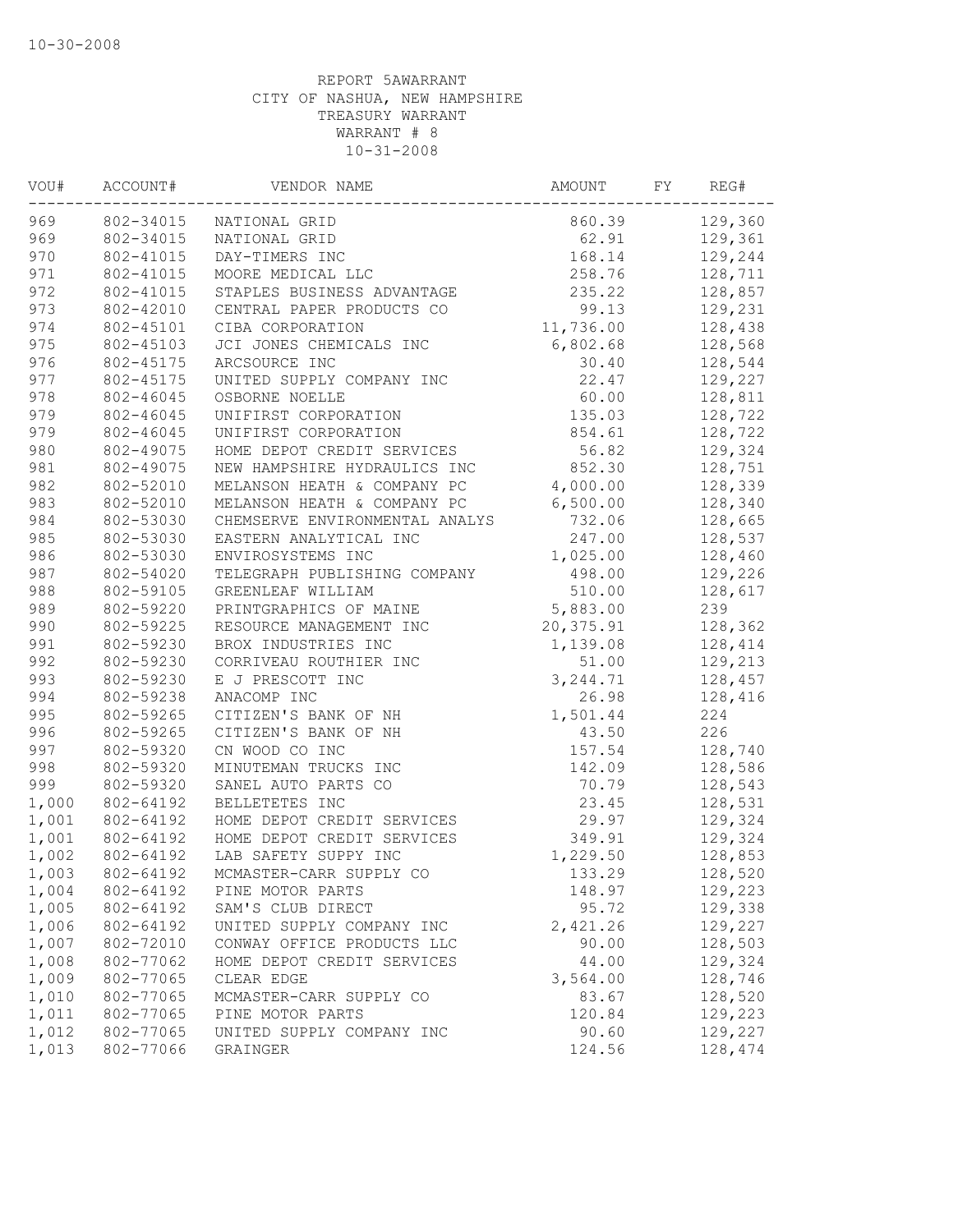| VOU#  | ACCOUNT#  | VENDOR NAME                    | AMOUNT    | FY<br>REG#   |
|-------|-----------|--------------------------------|-----------|--------------|
| 1,014 | 802-77066 | NEW HAMPSHIRE HYDRAULICS INC   | 101.60    | 128,751      |
| 1,015 | 802-77067 | FASTENAL COMPANY               | 42.91     | 128,618      |
| 1,016 | 802-77067 | M & M ELECTRICAL SUPPLY CO INC | 3.72      | 129,212      |
| 1,017 | 802-77069 | BELLETETES INC                 | 36.88     | 128,531      |
| 1,018 | 802-77069 | F W WEBB COMPANY               | 17.20     | 128,453      |
| 1,019 | 802-77069 | GRAINGER                       | 1,331.85  | 128,474      |
| 1,020 | 802-77069 | HOME DEPOT CREDIT SERVICES     | 11.16     | 129,324      |
| 1,021 | 802-77069 | M & M ELECTRICAL SUPPLY CO INC | 791.55    | 129,212      |
| 1,022 | 802-77069 | PINE MOTOR PARTS               | 7.98      | 129,223      |
| 1,023 | 802-77069 | UNITED SUPPLY COMPANY INC      | 23.98     | 129,227      |
| 1,024 | 802-77070 | WINDWARD PETROLEUM             | 1,081.42  | 128,439      |
| 1,025 | 802-77071 | FASTENAL COMPANY               | 975.98    | 128,618      |
| 1,025 | 802-77999 | FASTENAL COMPANY               | 8.74      | 128,618      |
| 1,026 | 802-77999 | GRAINGER                       | 249.89    | 128,474      |
| 1,027 | 802-77999 | MCMASTER-CARR SUPPLY CO        | 130.54    | 128,520      |
| 1,028 | 802-82025 | NH RETIREMENT SYSTEM           | 81.16     | 209          |
| 1,028 | 802-82025 | NH RETIREMENT SYSTEM           | 657.48    | 209          |
| 1,029 | 802-83006 | ANTHEM BLUE CROSS BLUE SHIELD  | 29,420.38 | 200          |
| 1,030 | 802-83006 | HARVARD PILGRIM HEALTH CARE    | 15,828.08 | 202          |
| 1,031 | 802-83006 | NORTHEAST DELTA                | 3,079.80  | 201          |
| 1,032 | 802-83030 | ITT HARTFORD                   | 406.09    | 219          |
| 1,033 | 802-94005 | DOOKRAN STEPHEN                | 302.68    | 128,700      |
| 1,034 | 802-94005 | THE NEW ENGLAND CONSORTIUM     | 250.00    | 129,342      |
| 1,035 | 802-94005 | TREASURER STATE OF NH          | 900.00    | 129,390      |
| 1,036 | 802-95005 | DOOKRAN STEPHEN                | 121.07    | 128,700      |
| 1,037 | 802-95010 | CITIZENS BANK                  | 76.75     | 242          |
| 1,038 | 802-95075 | TREASURER STATE OF NH          | 175.00    | 129,370      |
| 1,039 | 802-96007 | JWC ENVIRONMENTAL              | 1,891.66  | 128,431      |
| TOTAL | 802       | SEWERAGE DISPOSAL SYSTEM       |           | 199, 167. 45 |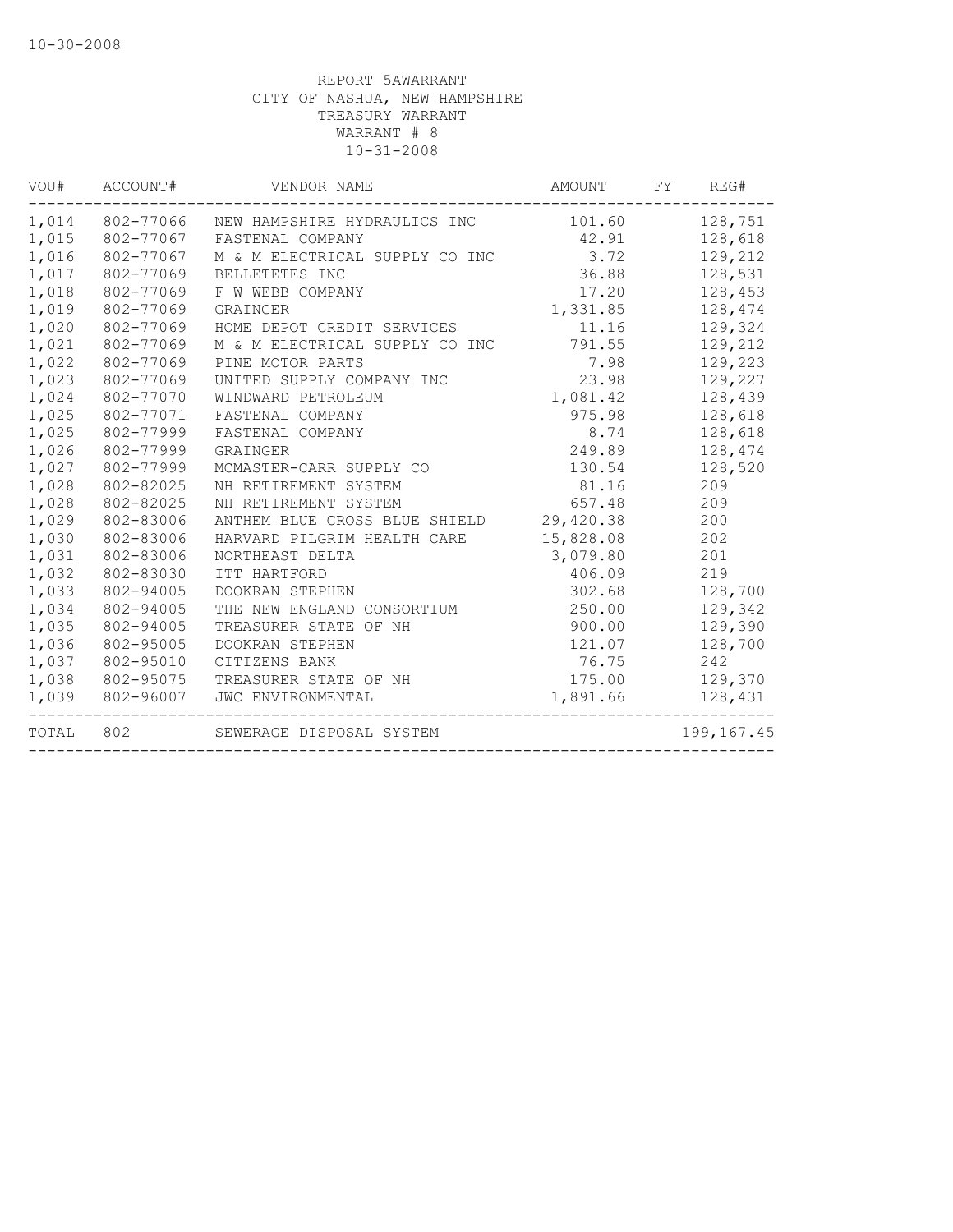| VOU#                                               | ACCOUNT#                                                                   | VENDOR NAME                                                                                                                                             | AMOUNT                                              | FY | REG#                                                           |
|----------------------------------------------------|----------------------------------------------------------------------------|---------------------------------------------------------------------------------------------------------------------------------------------------------|-----------------------------------------------------|----|----------------------------------------------------------------|
| 1,040<br>1,041                                     | 915-94010<br>915-94010                                                     | BROWN LOUISE<br>SCHRADER BECKY                                                                                                                          | 607.50<br>607.50                                    |    | 129,309<br>129,308                                             |
| TOTAL                                              | 915                                                                        | HUMAN RESOURCE TRUST FUND                                                                                                                               |                                                     |    | 1,215.00                                                       |
| 1,042<br>1,043<br>1,044<br>1,045<br>1,046<br>1,047 | 952-05054<br>952-05058<br>952-05058<br>952-45285<br>952-59020<br>952-75021 | HOME DEPOT CREDIT SERVICES<br>BOSS EQUIPMENT INC<br>POOR FARM TRADING POST<br>MARSHALL SIGNS INC<br>DUDLEY'S CONCESSIONS<br>NASHUA WALLPAPER & PAINT CO | 9.67<br>95.00<br>59.99<br>60.30<br>421.20<br>231.92 |    | 129,324<br>129,217<br>128,592<br>128,994<br>128,780<br>128,550 |
| TOTAL                                              | 952                                                                        | PARK & RECREATION TRUST FUND                                                                                                                            |                                                     |    | 878.08                                                         |
| 1,048                                              | $974 - 20$                                                                 | NEIGHBORHOOD HOUSING SERVICES                                                                                                                           | 12,326.70                                           |    | 128,570                                                        |
| TOTAL                                              | 974                                                                        | URBAN PROGRAM TRUST FUND                                                                                                                                |                                                     |    | 12,326.70                                                      |
| 1,049<br>1,050<br>1,050<br>1,051<br>1,052          | 975-05071<br>975-45050<br>975-45050<br>975-45050<br>975-51005              | COOPER DOVILE<br>BAKER & TAYLOR<br>BAKER & TAYLOR<br>MACKAY KATHY SEWARD<br>BARRADALE O'CONNELL NEWKIRK &                                               | 100.00<br>346.52<br>1,240.49<br>300.00<br>990.00    |    | 129,401<br>128,446<br>128,447<br>129,400<br>128,538            |
| TOTAL                                              | 975                                                                        | LIBRARY TRUST FUND                                                                                                                                      |                                                     |    | 2,977.01                                                       |
| 206,79                                             | 206,79 981-49030<br>981-49030                                              | KODOWL CREATIONS<br>WOODWIND & BRASSWIND                                                                                                                | 800.00<br>11.69                                     |    | 129,207<br>128,927                                             |
| TOTAL                                              | 981                                                                        | SCHOOL TRUST FUND                                                                                                                                       |                                                     |    | 811.69                                                         |
|                                                    |                                                                            |                                                                                                                                                         |                                                     |    |                                                                |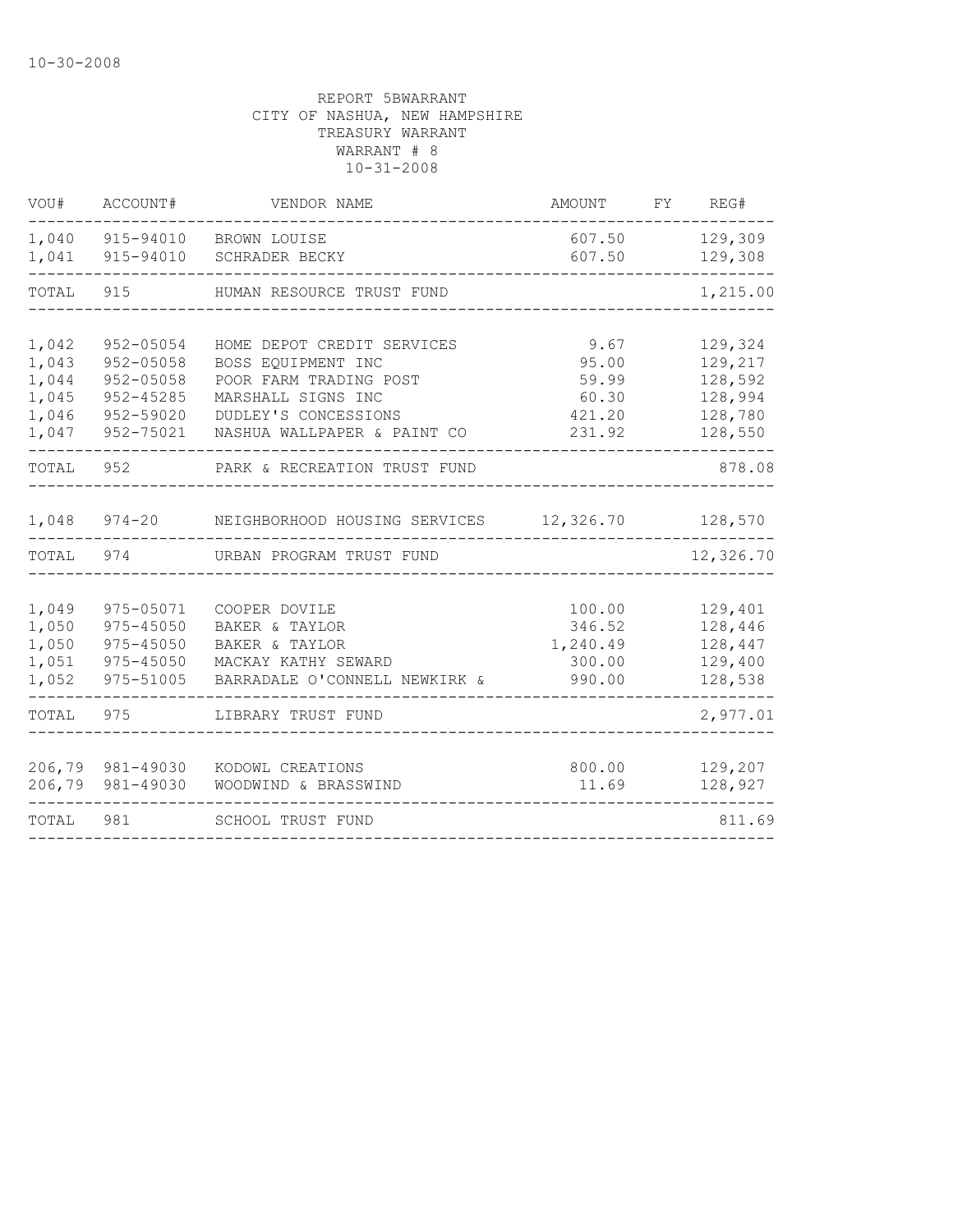|           | ACCOUNT# PAYROLL WEEK ENDING |  |  | AMOUNT |
|-----------|------------------------------|--|--|--------|
|           |                              |  |  |        |
| TOTAL 951 |                              |  |  |        |
|           |                              |  |  |        |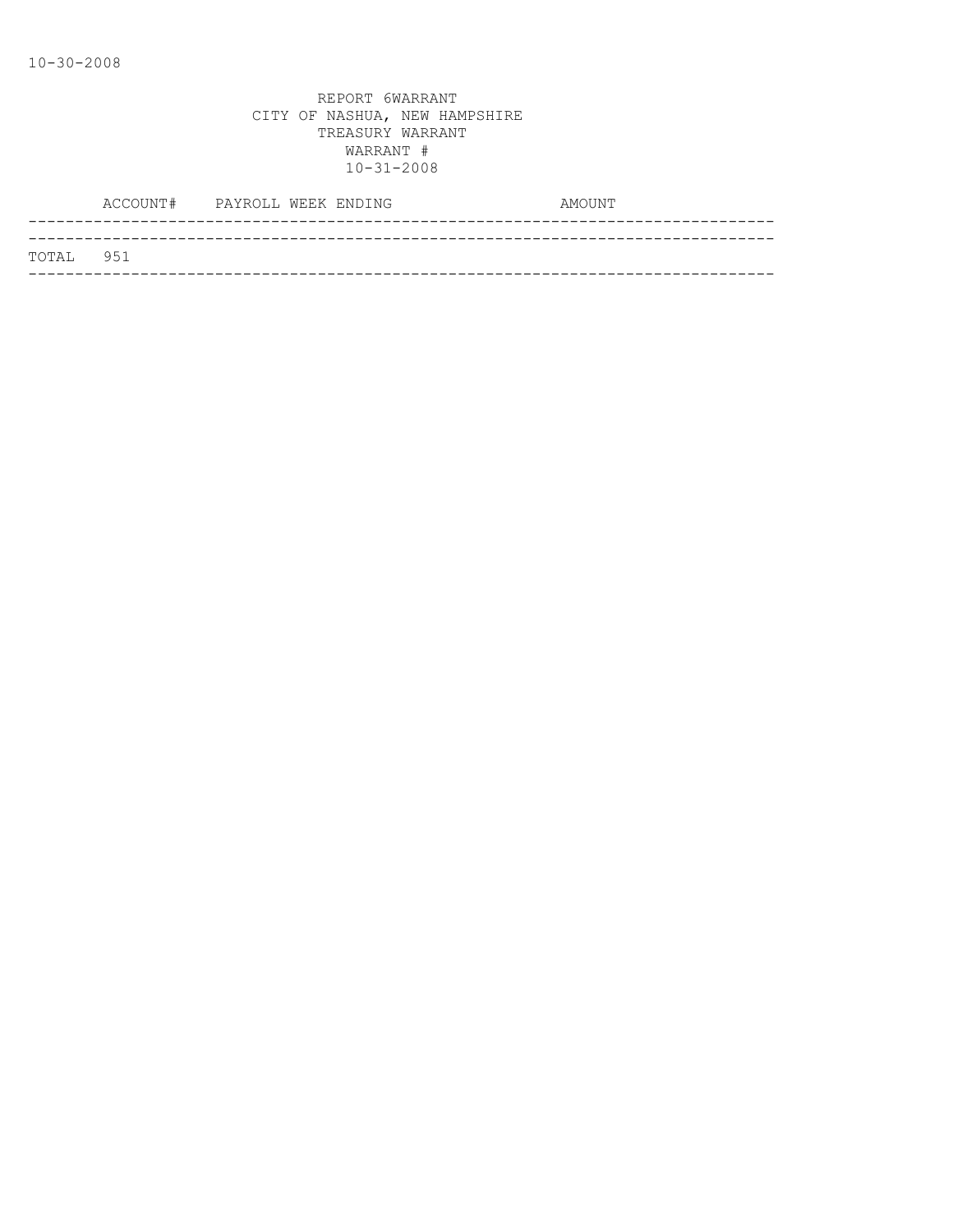|       | ACCOUNT#   | PAYROLL WEEK ENDING           | AMOUNT    |           |
|-------|------------|-------------------------------|-----------|-----------|
|       | 305-11125  | $11 - OCT - 2008$             | 903.15    |           |
|       | 305-11125  | 18-OCT-2008                   | 903.15    |           |
|       | 305-11125  | 25-OCT-2008                   | 903.15    |           |
|       | 305-11239  | $11 - OCT - 2008$             | 1,014.26  |           |
|       | 305-11239  | 18-OCT-2008                   | 1,014.26  |           |
|       | 305-11239  | 25-OCT-2008                   | 1,014.26  |           |
|       | 305-18061  | $18 - OCT - 2008$             | 41.25     |           |
|       | 305-59100  | $11 - OCT - 2008$             | 112.50    |           |
|       | 305-59100  | 25-OCT-2008                   | 150.00    |           |
| TOTAL | 305        | SRF - CIVIC & COMM ACTIVITIES |           | 6,055.98  |
|       |            |                               |           |           |
|       | 308-83051  | $11 - OCT - 2008$             | 721.03    |           |
|       | 308-83051  | 18-OCT-2008                   | 721.03    |           |
|       | 308-83051  | 25-OCT-2008                   | 1,032.75  |           |
|       | 308-83052  | $11 - OCT - 2008$             | 1,389.11  |           |
|       | 308-83052  | $18 - OCT - 2008$             | 1,006.43  |           |
|       | 308-83052  | 25-OCT-2008                   | 842.42    |           |
|       | 308-83102  | $11 - OCT - 2008$             | 3,366.36  |           |
|       |            | 308-83102  18-OCT-2008        | 1,211.42  |           |
|       | 308-83102  | 25-OCT-2008                   | 1,211.42  |           |
| TOTAL | 308        | SRF - INSURANCE               |           | 11,501.97 |
|       |            |                               |           |           |
|       |            | 3086-11870 18-OCT-2008        | 4,808.19  |           |
|       |            | 3086-13032 11-OCT-2008        | 332.50    |           |
|       |            | 3086-13032 18-OCT-2008        | 256.05    |           |
|       |            | 3086-13032 25-OCT-2008        | 256.05    |           |
| TOTAL | 308        | JAVITS GRANT PROGRAM          |           | 5,652.79  |
|       |            |                               |           |           |
|       |            | 3097-11162 11-OCT-2008        | 610.13    |           |
|       | 3097-11162 | 18-OCT-2008                   | 610.13    |           |
|       | 3097-11162 | 25-OCT-2008                   | 610.13    |           |
|       |            | 3097-11408 11-OCT-2008        | 360.80    |           |
|       | 3097-11408 | $18 - OCT - 2008$             | 360.80    |           |
|       | 3097-11408 | 25-OCT-2008                   | 360.80    |           |
|       | 3097-12112 | $11 - OCT - 2008$             | 704.43    |           |
|       | 3097-12112 | 18-OCT-2008                   | 513.65    |           |
|       | 3097-12112 | 25-OCT-2008                   | 959.07    |           |
|       | 3097-12830 | $11 - OCT - 2008$             | 90.29     |           |
|       | 3097-12830 | 18-OCT-2008                   | 226.75    |           |
|       | 3097-12830 | 25-OCT-2008                   | 64.47     |           |
|       | 3097-19138 | 18-OCT-2008                   | 2,952.16  |           |
|       | 3097-19139 | 18-OCT-2008                   | 12,556.52 |           |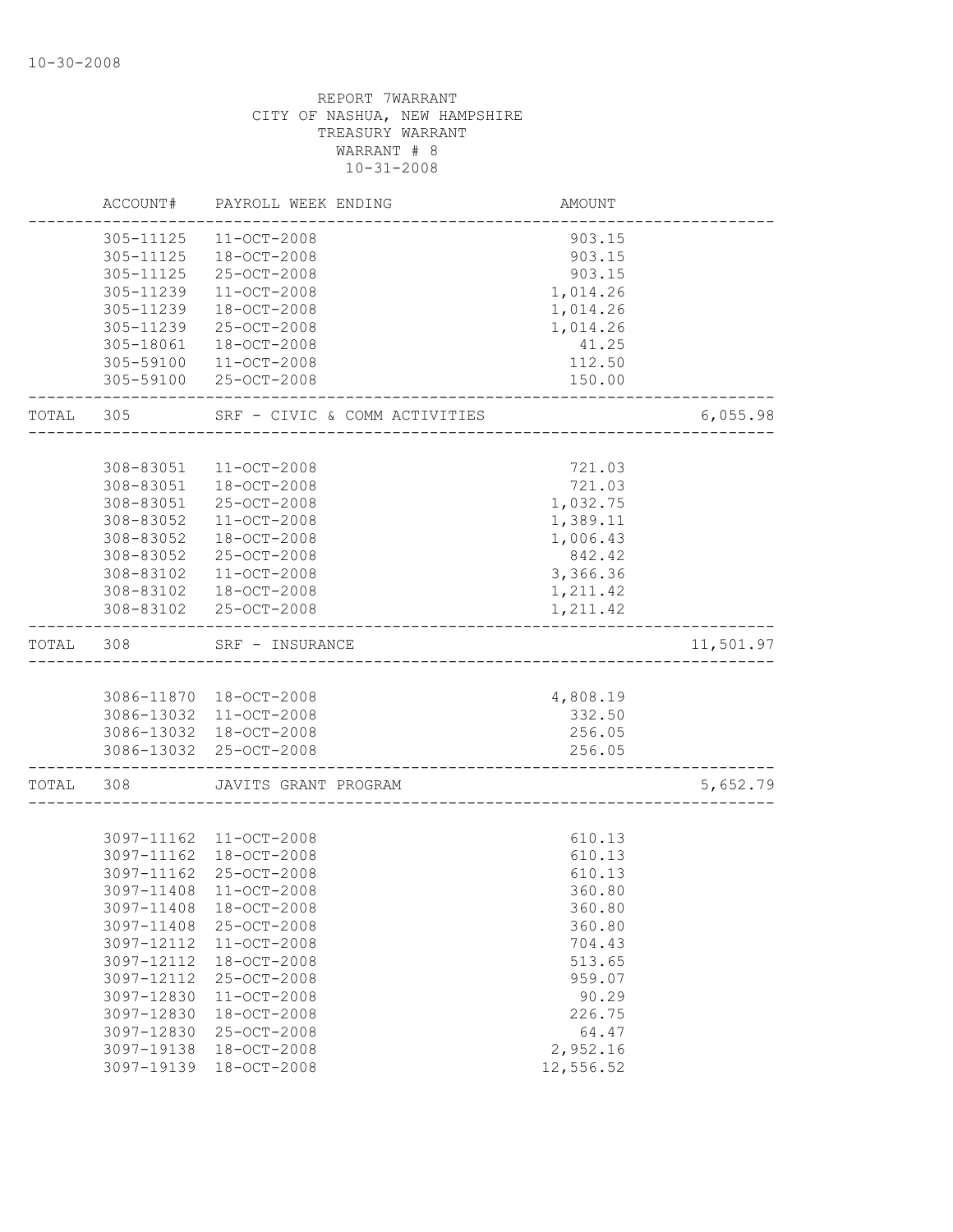|       | ACCOUNT#   | PAYROLL WEEK ENDING           | AMOUNT     |            |
|-------|------------|-------------------------------|------------|------------|
|       | 3097-19140 | 11-OCT-2008                   | 8,989.10   |            |
|       | 3097-19140 | 18-OCT-2008                   | 7,081.69   |            |
|       | 3097-19140 | 25-OCT-2008                   | 9,029.31   |            |
|       | 3097-19540 | $11 - OCT - 2008$             | 22,017.92  |            |
|       | 3097-19540 | 18-OCT-2008                   | 17, 425.53 |            |
|       | 3097-19540 | 25-OCT-2008                   | 22,024.52  |            |
|       | 3097-19544 | 11-OCT-2008                   | 688.94     |            |
|       | 3097-19544 | 18-OCT-2008                   | 540.52     |            |
|       | 3097-19544 | 25-OCT-2008                   | 688.94     |            |
|       |            | 3097-19545 11-OCT-2008        | 2,489.66   |            |
|       |            | 3097-19545 18-OCT-2008        | 2,030.11   |            |
|       |            | 3097-19545 25-OCT-2008        | 2,613.39   |            |
| TOTAL | 309        | SRF - FOOD SERVICES           |            | 116,599.76 |
|       |            |                               |            |            |
|       |            | 3098-13004 11-OCT-2008        | 437.93     |            |
|       |            | 3098-13004 18-OCT-2008        | 1,002.83   |            |
|       |            | 3098-13004 25-OCT-2008        | 414.83     |            |
| TOTAL | 309        | FRESH FRUIT & VEGETABLE GRANT |            | 1,855.59   |
|       |            |                               |            |            |
|       |            | 3117-12006 11-OCT-2008        | 882.26     |            |
|       |            | 3117-12006 18-OCT-2008        | 2,600.00   |            |
|       |            | 3117-12006 25-OCT-2008        | 625.00     |            |
| TOTAL | 311        | DRIVER'S EDUCATION            |            | 4,107.26   |
|       |            |                               |            |            |
|       | 312-11165  | 11-OCT-2008                   | 1,052.87   |            |
|       | 312-11165  | 18-OCT-2008                   | 1,052.87   |            |
|       | 312-11165  | 25-OCT-2008                   | 1,052.86   |            |
|       | 312-11191  | 11-OCT-2008                   | 788.83     |            |
|       | 312-11191  | 18-OCT-2008                   | 788.83     |            |
|       | 312-11191  | 25-OCT-2008                   | 788.83     |            |
|       | 312-11547  | $11 - OCT - 2008$             | 2,117.19   |            |
|       | 312-11547  | $18 - OCT - 2008$             | 2,117.19   |            |
|       | 312-11547  | 25-OCT-2008                   | 2,117.19   |            |
|       | 312-12010  | 11-OCT-2008                   | 75.00      |            |
|       | 312-12010  | 18-OCT-2008                   | 70.00      |            |
|       | 312-12010  | 25-OCT-2008                   | 72.50      |            |
|       | 312-12116  | 11-OCT-2008                   | 599.87     |            |
|       | 312-12116  | 18-OCT-2008                   | 599.87     |            |
|       | 312-12116  | 25-OCT-2008                   | 599.87     |            |
|       | 312-13004  | $11 - OCT - 2008$             | 464.65     |            |
|       | 312-13004  | 18-OCT-2008                   | 903.60     |            |
|       | 312-13004  | 25-OCT-2008                   | 192.59     |            |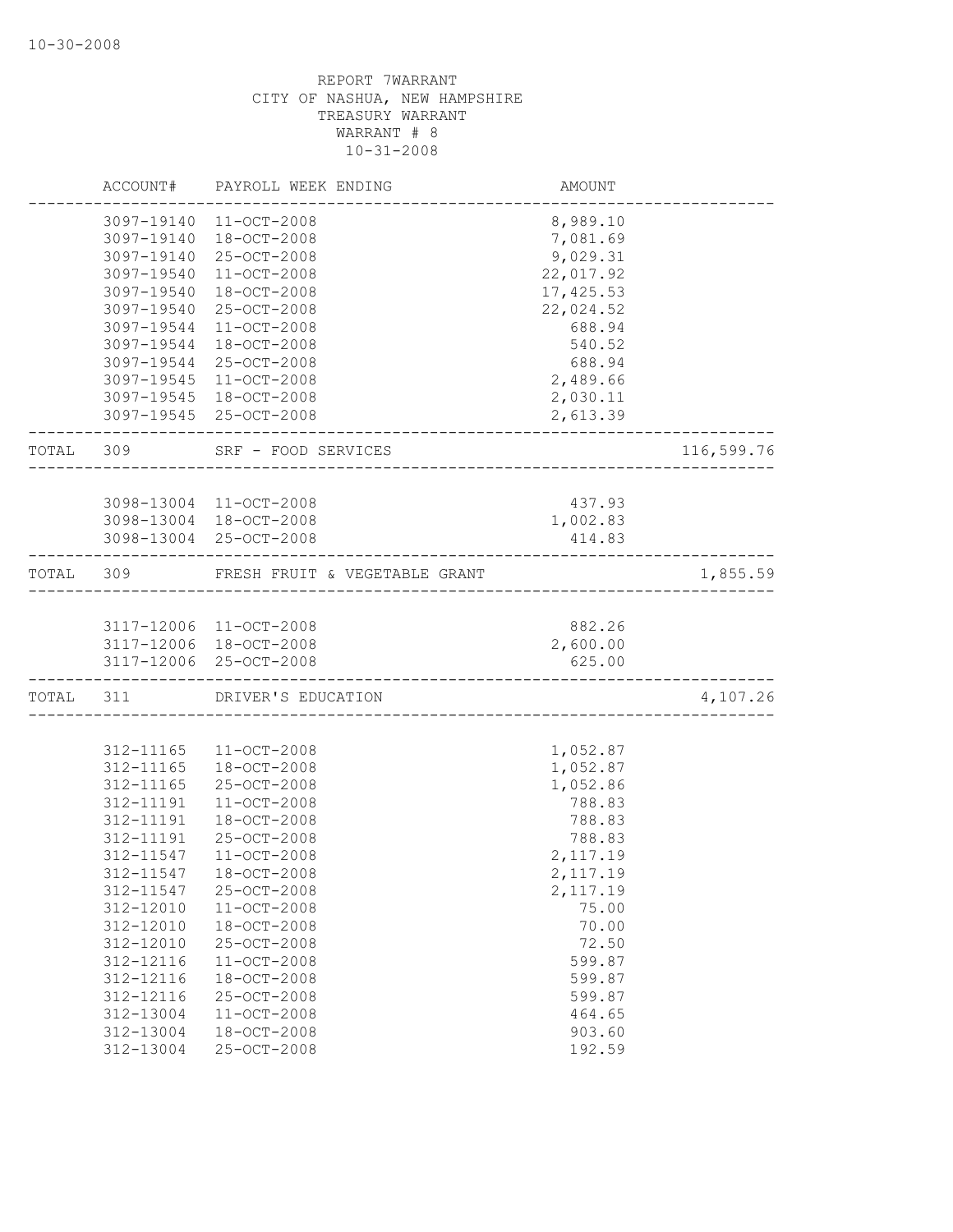|       | ACCOUNT#                                                                                                                  | PAYROLL WEEK ENDING                                                                                                                       | AMOUNT                                                                                 |           |
|-------|---------------------------------------------------------------------------------------------------------------------------|-------------------------------------------------------------------------------------------------------------------------------------------|----------------------------------------------------------------------------------------|-----------|
|       |                                                                                                                           | 312-17001  18-OCT-2008                                                                                                                    | 100.00                                                                                 |           |
| TOTAL | 312                                                                                                                       | SRF - FINANCIAL SERVICES                                                                                                                  |                                                                                        | 15,554.61 |
|       |                                                                                                                           | 3122-12006 11-OCT-2008<br>3122-12006 18-OCT-2008                                                                                          | 237.50<br>575.00                                                                       |           |
|       |                                                                                                                           | 3122-12006 25-OCT-2008                                                                                                                    | 237.50                                                                                 |           |
| TOTAL | 312                                                                                                                       | ADULT ED/CONTINUING ED                                                                                                                    |                                                                                        | 1,050.00  |
|       |                                                                                                                           | 3239-12006 11-OCT-2008<br>3239-12006 18-OCT-2008<br>3239-12006 25-OCT-2008                                                                | 725.00<br>1,750.00<br>625.00                                                           |           |
| TOTAL | 323                                                                                                                       | ADULT H.S.ALTERNATIVE ED                                                                                                                  |                                                                                        | 3,100.00  |
|       |                                                                                                                           | 3245-11860 18-OCT-2008                                                                                                                    | 1,346.15                                                                               |           |
| TOTAL | 324                                                                                                                       | YOUTH SAFE HAVEN-PAL                                                                                                                      |                                                                                        | 1,346.15  |
|       |                                                                                                                           | 3249-19230 18-OCT-2008                                                                                                                    | 250.00                                                                                 |           |
| TOTAL | 324                                                                                                                       | LAEP - WAIT TRAINING                                                                                                                      |                                                                                        | 250.00    |
|       |                                                                                                                           | 3269-11726 18-OCT-2008                                                                                                                    | 1,831.69                                                                               |           |
| TOTAL | 326                                                                                                                       | NH ALTERNATE ASSESSMENT COACH                                                                                                             |                                                                                        | 1,831.69  |
|       |                                                                                                                           | 3279-12006 18-OCT-2008                                                                                                                    | 375.00                                                                                 |           |
| TOTAL | 327                                                                                                                       | ADULT H.S.SPECIAL NEEDS GRANT                                                                                                             |                                                                                        | 375.00    |
|       | 331-11245<br>$331 - 11245$<br>331-11245<br>331-11250<br>331-11250<br>331-11250<br>331-11552<br>331-11552<br>$331 - 11552$ | $11 - OCT - 2008$<br>18-OCT-2008<br>25-OCT-2008<br>11-OCT-2008<br>18-OCT-2008<br>25-OCT-2008<br>11-OCT-2008<br>18-OCT-2008<br>25-OCT-2008 | 597.36<br>597.36<br>597.36<br>682.87<br>682.87<br>682.87<br>986.27<br>986.27<br>986.27 |           |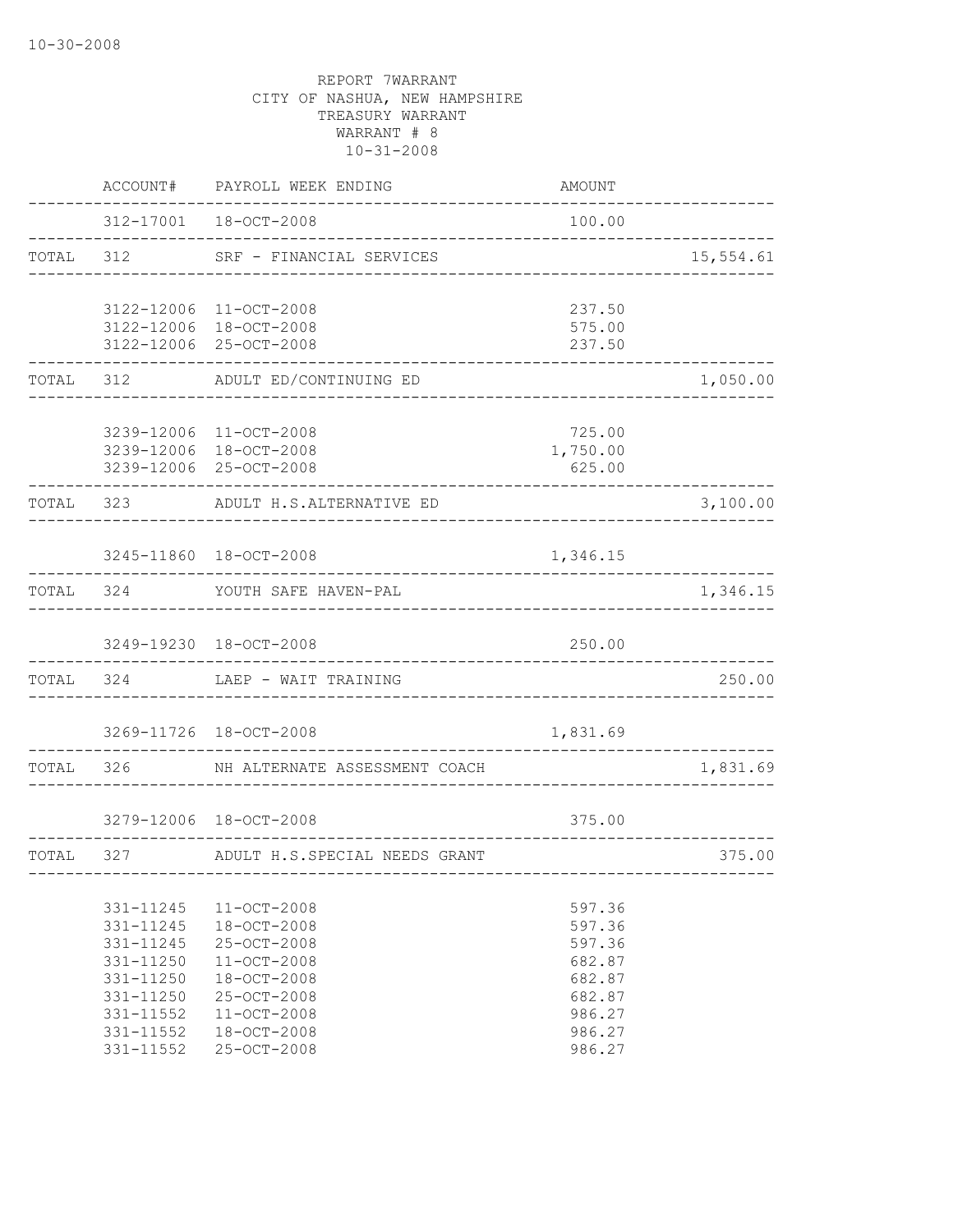|       | ACCOUNT#   | PAYROLL WEEK ENDING           | AMOUNT      |           |
|-------|------------|-------------------------------|-------------|-----------|
|       | 331-11561  | 11-OCT-2008                   | 1, 117.34   |           |
|       | 331-11561  | $18 - OCT - 2008$             | 1,117.33    |           |
|       | 331-11561  | 25-OCT-2008                   | 1,117.33    |           |
|       | 331-11567  | $11 - OCT - 2008$             | 1,414.76    |           |
|       | 331-11567  | 18-OCT-2008                   | 1, 414.76   |           |
|       | 331-11567  | 25-OCT-2008                   | 1,414.75    |           |
|       | 331-12115  | $11 - OCT - 2008$             | 548.32      |           |
|       | 331-12115  | 18-OCT-2008                   | 548.32      |           |
|       | 331-12115  | $25 - OCT - 2008$             | 548.32      |           |
|       | 331-13038  | 11-OCT-2008                   | 2,391.70    |           |
|       | 331-13038  | $18 - OCT - 2008$             | 134.81      |           |
|       | 331-13038  | 25-OCT-2008                   | 3, 114.14   |           |
|       | 331-13044  | $11 - OCT - 2008$             | 3,568.84    |           |
|       | 331-13044  | 18-OCT-2008                   | 6,905.63    |           |
|       | 331-13044  | 25-OCT-2008                   | 4,044.16    |           |
|       | 331-13048  | 11-OCT-2008                   | 976.50      |           |
|       | 331-13048  | 18-OCT-2008                   | 1,357.20    |           |
|       | 331-13048  | 25-OCT-2008                   | 976.50      |           |
|       | 331-15002  | 18-OCT-2008                   | 690.94      |           |
|       | 331-18036  | $11 - OCT - 2008$             | 16,099.59   |           |
|       | 331-18036  | $18 - OCT - 2008$             | 13,492.08   |           |
|       | 331-18036  | 25-OCT-2008                   | 11,705.92   |           |
| TOTAL | 331        | SRF - POLICE DEPARTMENT       |             | 81,498.74 |
|       |            |                               |             |           |
|       |            | 332-13004 11-OCT-2008         | 191.62      |           |
|       |            | 332-13004 18-OCT-2008         | 1,375.49    |           |
|       |            | 332-13004 25-OCT-2008         | 617.90      |           |
| TOTAL | 332        | SRF - FIRE DEPARTMENT         |             | 2,185.01  |
|       |            |                               |             |           |
|       | 3359-11870 | 18-OCT-2008                   | 1,595.35    |           |
|       | 3359-12006 | 18-OCT-2008                   | 122.33      |           |
|       | 3359-12078 | $11 - OCT - 2008$             | 1,450.00    |           |
|       | 3359-12078 | $18 - OCT - 2008$             | 1,137.50    |           |
|       |            | 3359-12078 25-OCT-2008        | 1,675.00    |           |
|       |            | 3359-19230 11-OCT-2008        | 75.00       |           |
|       |            | 3359-19230 18-OCT-2008        | 100.00      |           |
|       |            | 3359-19230 25-OCT-2008        | 62.50       |           |
| TOTAL | 335        | TITLE IB READ 1ST MT PLEASANT |             | 6,217.68  |
|       |            |                               |             |           |
|       |            | 341-11107 11-OCT-2008         | 722.90      |           |
|       |            | 341-11107  18-OCT-2008        | 722.90      |           |
|       | 341-11107  | 25-OCT-2008                   | $-3,036.18$ |           |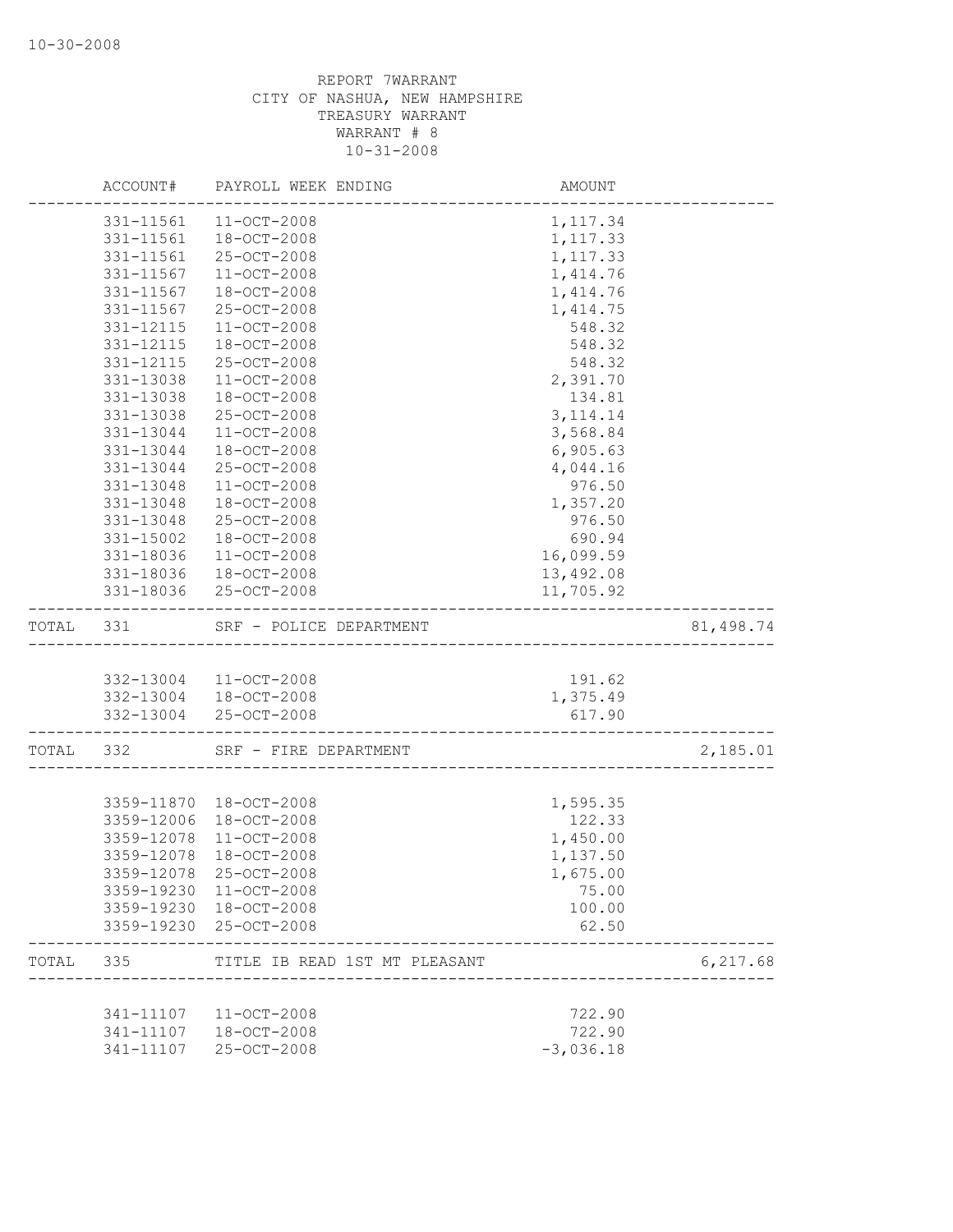|           | ACCOUNT#   | PAYROLL WEEK ENDING       | AMOUNT                               |           |
|-----------|------------|---------------------------|--------------------------------------|-----------|
|           | 341-11563  | $11 - OCT - 2008$         | 938.56                               |           |
|           | 341-11563  | 18-OCT-2008               | 938.56                               |           |
|           | 341-11563  | 25-OCT-2008               | 938.56                               |           |
|           | 341-12037  | 11-OCT-2008               | 104.20                               |           |
|           | 341-12037  | $18 - OCT - 2008$         | 104.21                               |           |
|           | 341-12037  | 25-OCT-2008               | 104.21                               |           |
|           | 341-12101  | 11-OCT-2008               | 396.07                               |           |
|           | 341-12101  | 18-OCT-2008               | 396.07                               |           |
|           |            | 341-12101 25-OCT-2008     | 396.07                               |           |
| TOTAL 341 |            | SRF - COMMUNITY SERVICES  |                                      | 2,726.13  |
|           |            |                           |                                      |           |
|           | 342-11584  | $11 - OCT - 2008$         | 1,864.14                             |           |
|           | 342-11584  | 18-OCT-2008               | 1,864.14                             |           |
|           | 342-11584  | 25-OCT-2008               | 1,864.14                             |           |
|           | 342-12000  | $11 - OCT - 2008$         | 635.11                               |           |
|           | 342-12000  | $18 - OCT - 2008$         | 635.11                               |           |
|           | 342-12000  | $25 - OCT - 2008$         | 635.11                               |           |
|           | 342-12081  | 18-OCT-2008               | 71.07                                |           |
|           | 342-12113  | 11-OCT-2008               | 200.51                               |           |
|           | 342-12199  | $11 - OCT - 2008$         | 904.15                               |           |
|           | 342-12199  | $18 - OCT - 2008$         | 904.16                               |           |
|           | 342-12199  | 25-OCT-2008               | 904.16                               |           |
|           | 342-12582  | 11-OCT-2008               | 254.35                               |           |
|           | 342-12582  | 18-OCT-2008               | 254.35                               |           |
|           |            | 342-12582 25-OCT-2008     | 254.35<br>____________               |           |
| TOTAL 342 |            | SRF - COMMUNITY HEALTH    |                                      | 11,244.85 |
|           |            | 3440-11860 18-OCT-2008    |                                      |           |
|           |            | 3440-12078 18-OCT-2008    | 1,153.85<br>330.10                   |           |
|           |            |                           |                                      |           |
| TOTAL 344 |            | AFTER SCHOOL PROGRAM      | ____________________________________ | 1,483.95  |
|           |            |                           |                                      |           |
|           |            | 3449-11162 11-OCT-2008    | 640.13                               |           |
|           | 3449-11162 | 18-OCT-2008               | 640.13                               |           |
|           |            | 3449-11162 25-OCT-2008    | 640.13                               |           |
|           |            | 3449-11860 18-OCT-2008    | 7,994.51                             |           |
| TOTAL 344 |            | TITLE IV SDF 21ST CENTURY |                                      | 9,914.90  |
|           |            | 3468-11162 11-OCT-2008    | 580.50                               |           |
|           |            | 3468-11162 18-OCT-2008    | 580.50                               |           |
|           |            | 3468-11162 25-OCT-2008    | 580.50                               |           |
|           |            |                           |                                      |           |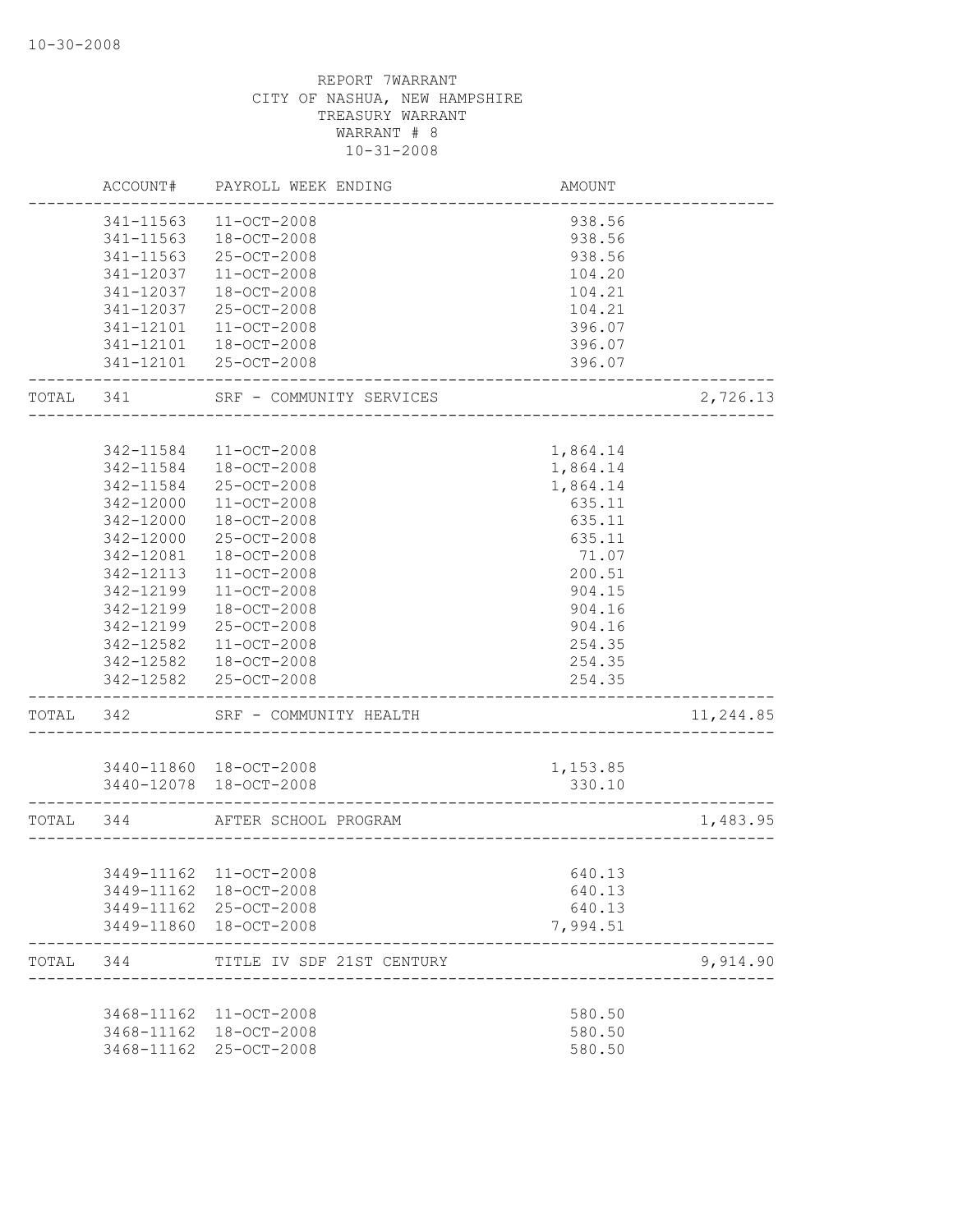| TOTAL     | 355                      | TITLE IB READING 1ST FES                                                   | _______________               | 9,704.83      |
|-----------|--------------------------|----------------------------------------------------------------------------|-------------------------------|---------------|
|           | 3559-19230               | $18 - OCT - 2008$                                                          | 150.03                        |               |
|           | 3559-12078               | 25-OCT-2008                                                                | 1,200.00                      |               |
|           | 3559-12078<br>3559-12078 | $11 - OCT - 2008$<br>$18 - OCT - 2008$                                     | 962.50                        |               |
|           | 3559-12006               | 25-OCT-2008                                                                | 685.04<br>1,461.25            |               |
|           | 3559-12006               | 18-OCT-2008                                                                | 1,751.44                      |               |
|           | 3559-12006               | $11 - OCT - 2008$                                                          | 685.04                        |               |
|           | 3559-11870               | $18 - OCT - 2008$                                                          | 2,809.53                      |               |
| TOTAL 353 |                          | ADULT BASIC EDUCATION                                                      |                               | 964.81        |
|           |                          | 3539-13032 18-OCT-2008<br>3539-13032 25-OCT-2008                           | 616.84<br>347.97              |               |
|           |                          |                                                                            |                               |               |
| TOTAL 352 |                          | SRF - PARKS AND RECREATION                                                 |                               | 1,200.16      |
|           | 352-59055                | $11 - OCT - 2008$<br>352-59055 18-OCT-2008<br>352-59055 25-OCT-2008        | 400.05<br>400.06<br>400.05    |               |
| TOTAL 350 |                          | TITLE 11A TEACHER QUALITY                                                  | _______________               | 25, 220.31    |
|           |                          |                                                                            |                               |               |
|           |                          | 3509-11726 18-OCT-2008<br>3509-12201 18-OCT-2008<br>3509-12201 25-OCT-2008 | 25, 145. 91<br>31.00<br>43.40 |               |
|           |                          |                                                                            |                               |               |
| TOTAL     | --------------<br>350    | TITLE 11A TEACHER QUALITY                                                  |                               | $-32, 358.69$ |
|           |                          | 3508-11726 18-OCT-2008<br>3508-12201 11-OCT-2008                           | $-32,730.69$<br>372.00        |               |
|           | TOTAL 346                | SMALLER LEARNING COMMUNITY                                                 |                               | 12,615.46     |
|           | -------------            | 3468-11870 18-OCT-2008<br>3468-19230 18-OCT-2008                           | 4,373.96<br>6,500.00          |               |
|           | ACCOUNT#                 | PAYROLL WEEK ENDING                                                        | AMOUNT                        |               |

3608-11515 18-OCT-2008 -7,498.17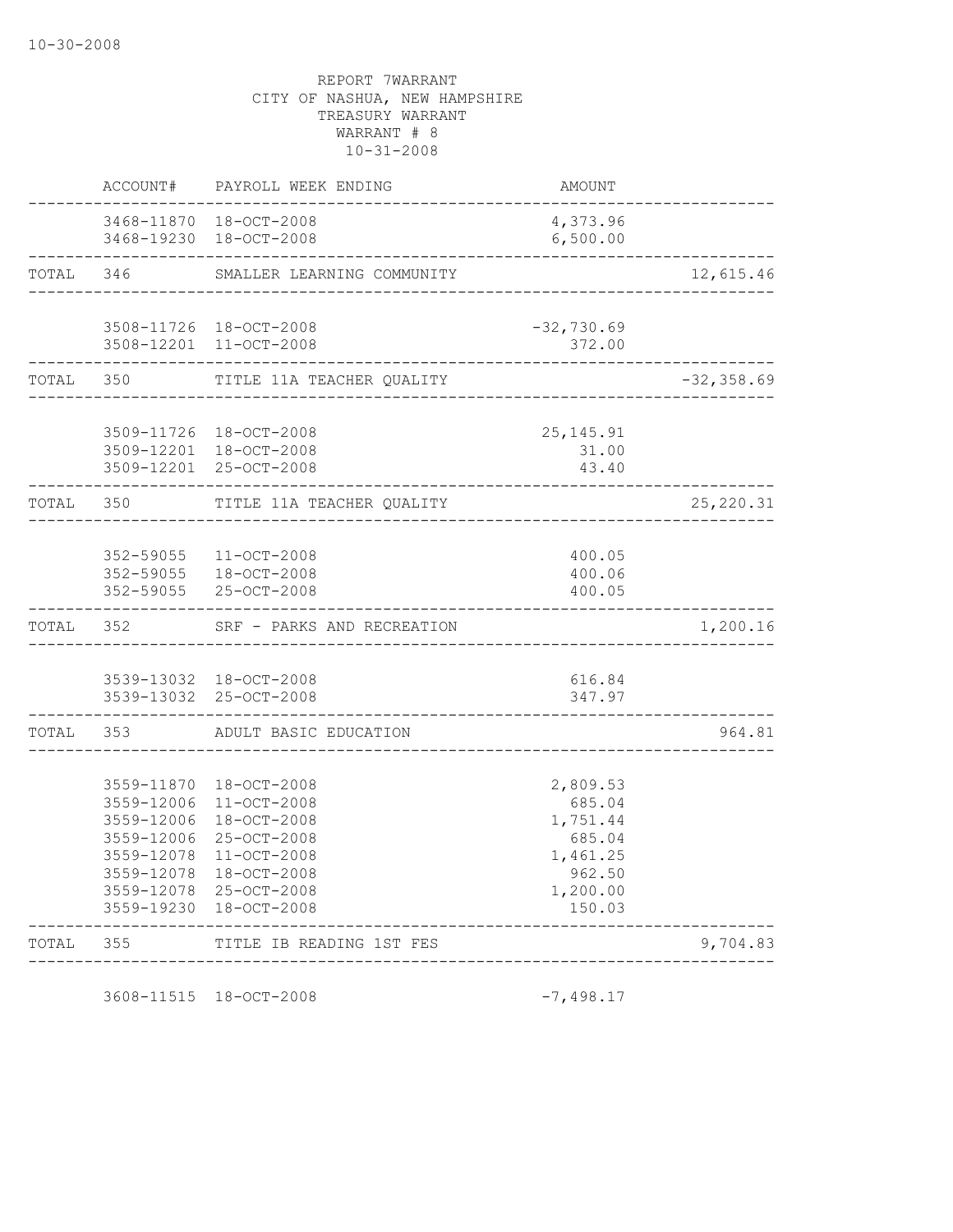|           |                                                             | AMOUNT    |             |
|-----------|-------------------------------------------------------------|-----------|-------------|
|           |                                                             |           | $-7,498.17$ |
|           |                                                             |           |             |
|           | 3609-11515 18-OCT-2008                                      | 12,582.93 |             |
|           | 3609-11870 18-OCT-2008                                      | 2,500.00  |             |
|           | 3609-13133 18-OCT-2008<br>_________________________________ | 1,600.00  |             |
|           | TOTAL 360 DROP OUT PREVENTION/ALT ED                        |           | 16,682.93   |
|           |                                                             |           |             |
|           | 374-01126 11-OCT-2008                                       | 914.75    |             |
|           | 374-01126 18-OCT-2008                                       | 914.75    |             |
|           | 374-01126 25-OCT-2008                                       | 1,181.05  |             |
|           | 374-01127 11-OCT-2008                                       | 264.98    |             |
| 374-01127 | 18-OCT-2008                                                 | 264.98    |             |
| 374-01127 | 25-OCT-2008                                                 | 264.98    |             |
| 374-01210 | $11 - OCT - 2008$                                           | 1,780.14  |             |
| 374-01210 | 18-OCT-2008                                                 | 1,780.14  |             |
| 374-01210 | 25-OCT-2008                                                 | 1,780.14  |             |
| 374-0703P | 11-OCT-2008                                                 | 377.53    |             |
| 374-0703P | 18-OCT-2008                                                 | 350.26    |             |
| 374-0703P | 25-OCT-2008                                                 | 350.26    |             |
| 374-0704P | $11 - OCT - 2008$                                           | 322.99    |             |
| 374-0704P | 18-OCT-2008                                                 | 282.08    |             |
| 374-0704P | 25-OCT-2008                                                 | 282.08    |             |
| 374-0705M | 25-OCT-2008                                                 | 565.20    |             |
| 374-0705P | 11-OCT-2008                                                 | 1,356.69  |             |
| 374-0705P | 18-OCT-2008                                                 | 1,162.52  |             |
| 374-0705P | 25-OCT-2008                                                 | 1,121.97  |             |
| 374-07235 | 11-OCT-2008                                                 | 919.22    |             |
| 374-07235 | 18-OCT-2008                                                 | 987.40    |             |
| 374-07235 | 25-OCT-2008                                                 | 987.40    |             |
| 374-0734P | $11 - OCT - 2008$                                           | 1,835.83  |             |
| 374-0734P | 18-OCT-2008                                                 | 1,912.64  |             |
| 374-0734P | 25-OCT-2008                                                 | 1,953.19  |             |
| 374-09003 | 11-OCT-2008                                                 | 524.27    |             |
| 374-09003 | 18-OCT-2008                                                 | 524.27    |             |
| 374-09003 | 25-OCT-2008                                                 | 524.27    |             |
| 374-11131 | 11-OCT-2008                                                 | 1,219.71  |             |
| 374-11131 | 18-OCT-2008                                                 | 1,219.71  |             |
| 374-11131 | 25-OCT-2008                                                 | 1,219.71  |             |
| 374-11149 | 11-OCT-2008                                                 | 1,288.64  |             |
| 374-11149 | 18-OCT-2008                                                 | 2,393.20  |             |
| 374-11149 | 25-OCT-2008                                                 | 1,840.92  |             |
| 374-11168 | $11 - OCT - 2008$                                           | 928.64    |             |
| 374-11168 | 18-OCT-2008                                                 | 928.64    |             |
| 374-11168 | 25-OCT-2008                                                 | 928.64    |             |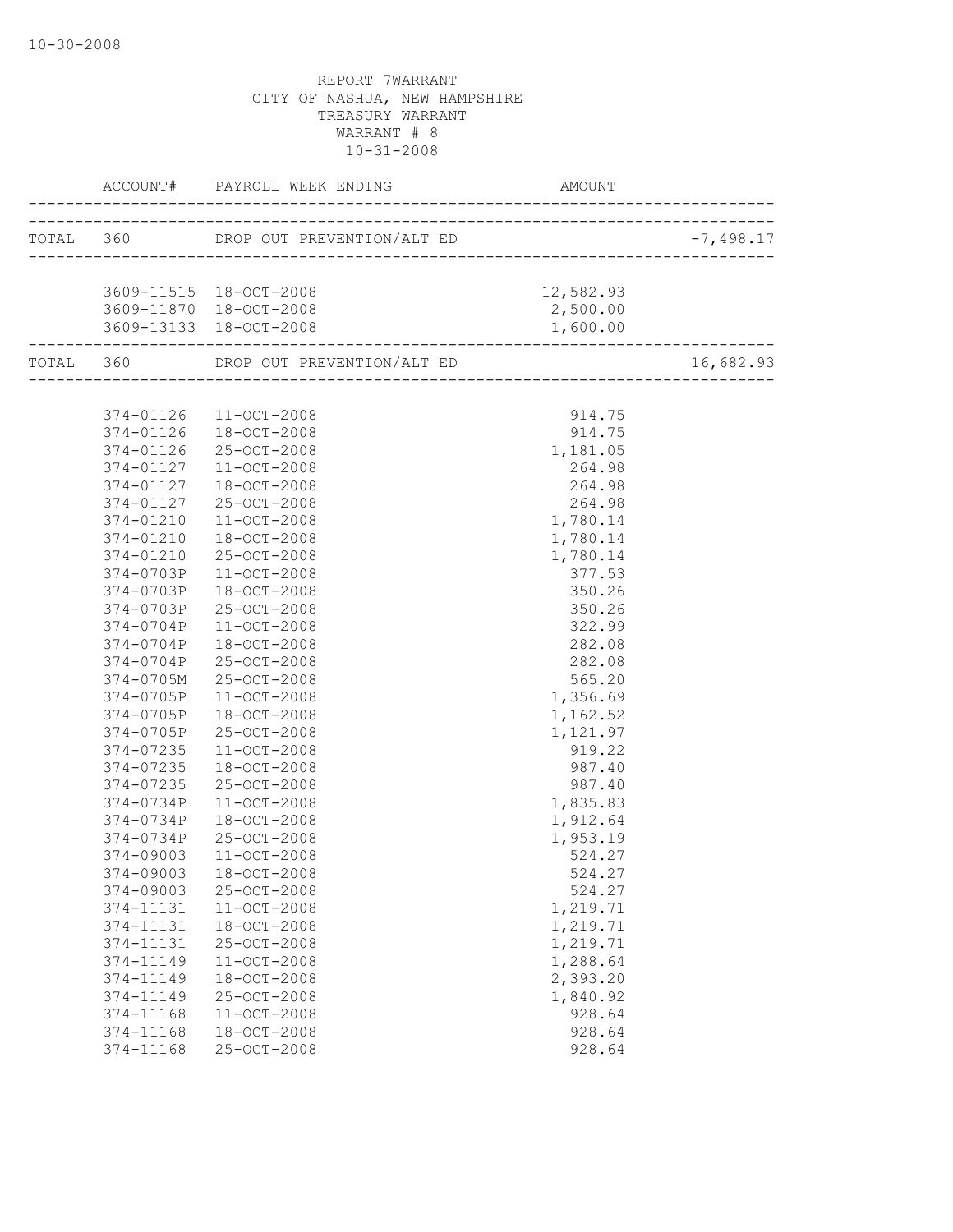|           |                          | ACCOUNT# PAYROLL WEEK ENDING                                | AMOUNT               |              |
|-----------|--------------------------|-------------------------------------------------------------|----------------------|--------------|
|           |                          | 374-11653 11-OCT-2008                                       | 352.06               |              |
|           |                          | 374-11653 18-OCT-2008                                       | 469.42               |              |
|           |                          | 374-11653 25-OCT-2008                                       | 469.42               |              |
| TOTAL 374 |                          | SRF - URBAN PROGRAMS                                        |                      | 38,744.69    |
|           |                          | 3768-12198 18-OCT-2008                                      |                      |              |
|           |                          |                                                             | $-1, 291.34$         |              |
|           |                          | TOTAL 376 TITLE I ESEA<br>_________________________________ |                      | $-1, 291.34$ |
|           |                          |                                                             |                      |              |
|           |                          | 3769-11726 18-OCT-2008                                      | 7,892.32             |              |
|           | 3769-11802               | 18-OCT-2008                                                 | 1,972.09             |              |
|           | 3769-11870               | 18-OCT-2008<br>$11 - OCT - 2008$                            | 2,426.57             |              |
|           | 3769-12111<br>3769-12111 | 18-OCT-2008                                                 | 5,891.66<br>4,034.72 |              |
|           | 3769-12111               | 25-OCT-2008                                                 | 4,648.14             |              |
|           | 3769-12126               | $11 - OCT - 2008$                                           | 537.60               |              |
|           | 3769-12126               | 18-OCT-2008                                                 | 537.60               |              |
|           | 3769-12126               | $25 - OCT - 2008$                                           | 537.60               |              |
|           | 3769-12135               | 25-OCT-2008                                                 | 74.24                |              |
|           | 3769-12198               | 18-OCT-2008                                                 | 47,492.54            |              |
|           | 3769-12198               | 25-OCT-2008                                                 | 60.16                |              |
|           | 3769-12201               | 11-OCT-2008                                                 | 140.16               |              |
|           | 3769-12201               | 18-OCT-2008                                                 | 93.00                |              |
|           | 3769-12201               | 25-OCT-2008                                                 | 232.47               |              |
|           | 3769-13133               | 11-OCT-2008                                                 | 679.91               |              |
|           | 3769-13133               | 18-OCT-2008                                                 | 2,895.08             |              |
|           | 3769-13133               | 25-OCT-2008                                                 | 150.00               |              |
|           | 3769-13137               | 25-OCT-2008                                                 | 79.54                |              |
|           | 3769-19000               | $11 - OCT - 2008$                                           | 1,725.62             |              |
|           | 3769-19000               | 18-OCT-2008                                                 | 4,124.89             |              |
|           |                          | 3769-19000 25-OCT-2008<br>_________________                 | 1,548.58             |              |
| TOTAL 376 |                          | TITLE I ESEA<br>__________________________                  |                      | 87,774.49    |
|           |                          | 3779-13133 25-OCT-2008                                      | 1,068.70             |              |
| TOTAL     | 377                      | TITLE III ENHANCE ENG LANGUAGE                              |                      | 1,068.70     |
|           |                          |                                                             |                      |              |
|           |                          | 3909-13133 18-OCT-2008                                      | 50.00                |              |
| TOTAL     | 390                      | VOC ED SECONDARY PERKINS                                    |                      | 50.00        |
|           |                          |                                                             |                      |              |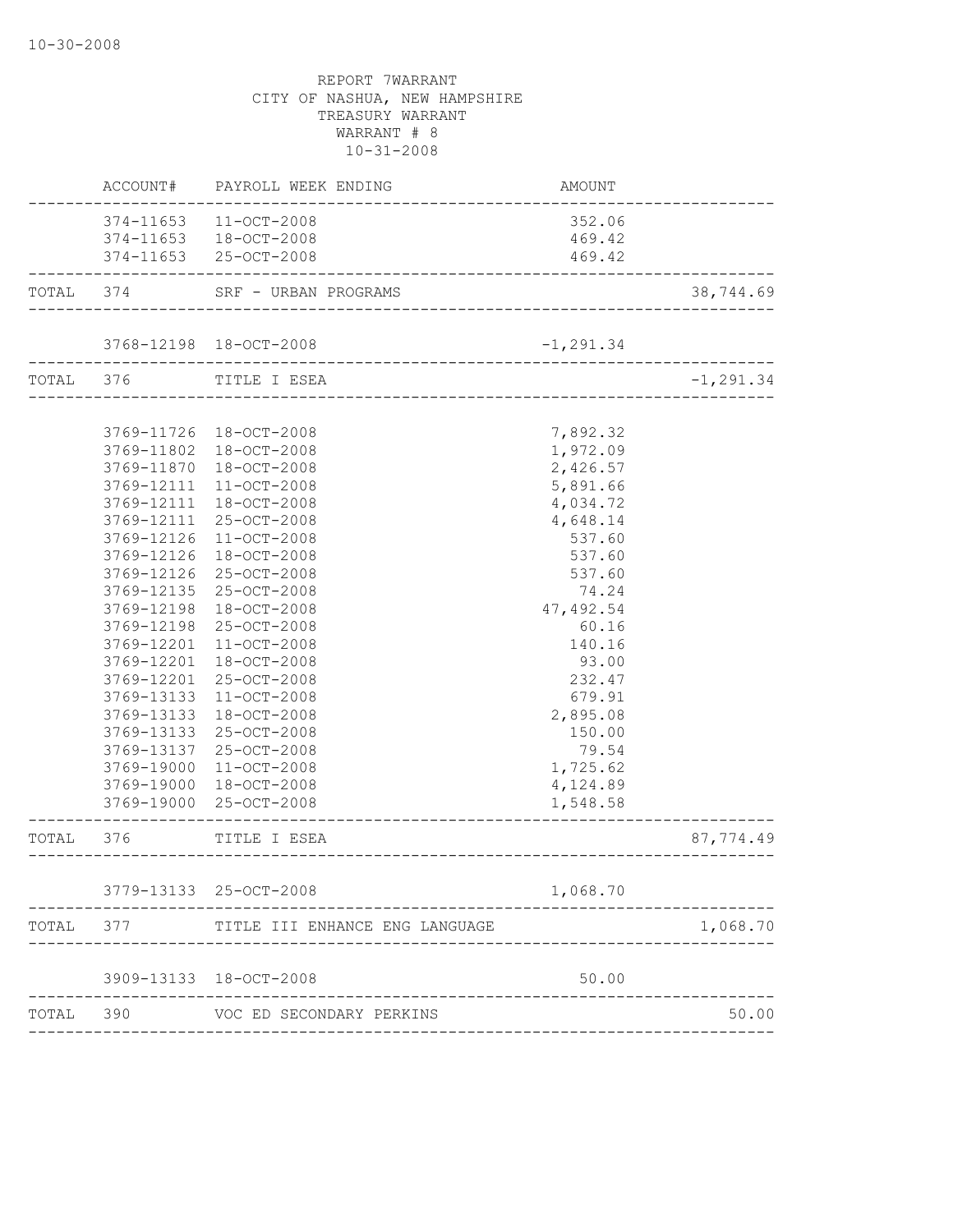|                    | 3977-12111 11-OCT-2008                           | 5,815.50         |           |
|--------------------|--------------------------------------------------|------------------|-----------|
|                    |                                                  |                  |           |
|                    | TOTAL 395 IDEA BASIC SPEC ED                     |                  | 70,337.15 |
|                    |                                                  |                  |           |
|                    | 3959-12201 25-OCT-2008                           | 186.00           |           |
|                    | 3959-12201 11-OCT-2008<br>3959-12201 18-OCT-2008 | 186.00<br>124.00 |           |
|                    | 3959-11726 18-OCT-2008                           | 69,841.15        |           |
|                    |                                                  |                  |           |
|                    |                                                  |                  |           |
| TOTAL 393 DAY CARE |                                                  |                  | 809.02    |
|                    |                                                  |                  |           |
|                    | 3937-19000 18-OCT-2008                           | 809.02           |           |
|                    | ACCOUNT# PAYROLL WEEK ENDING                     | AMOUNT           |           |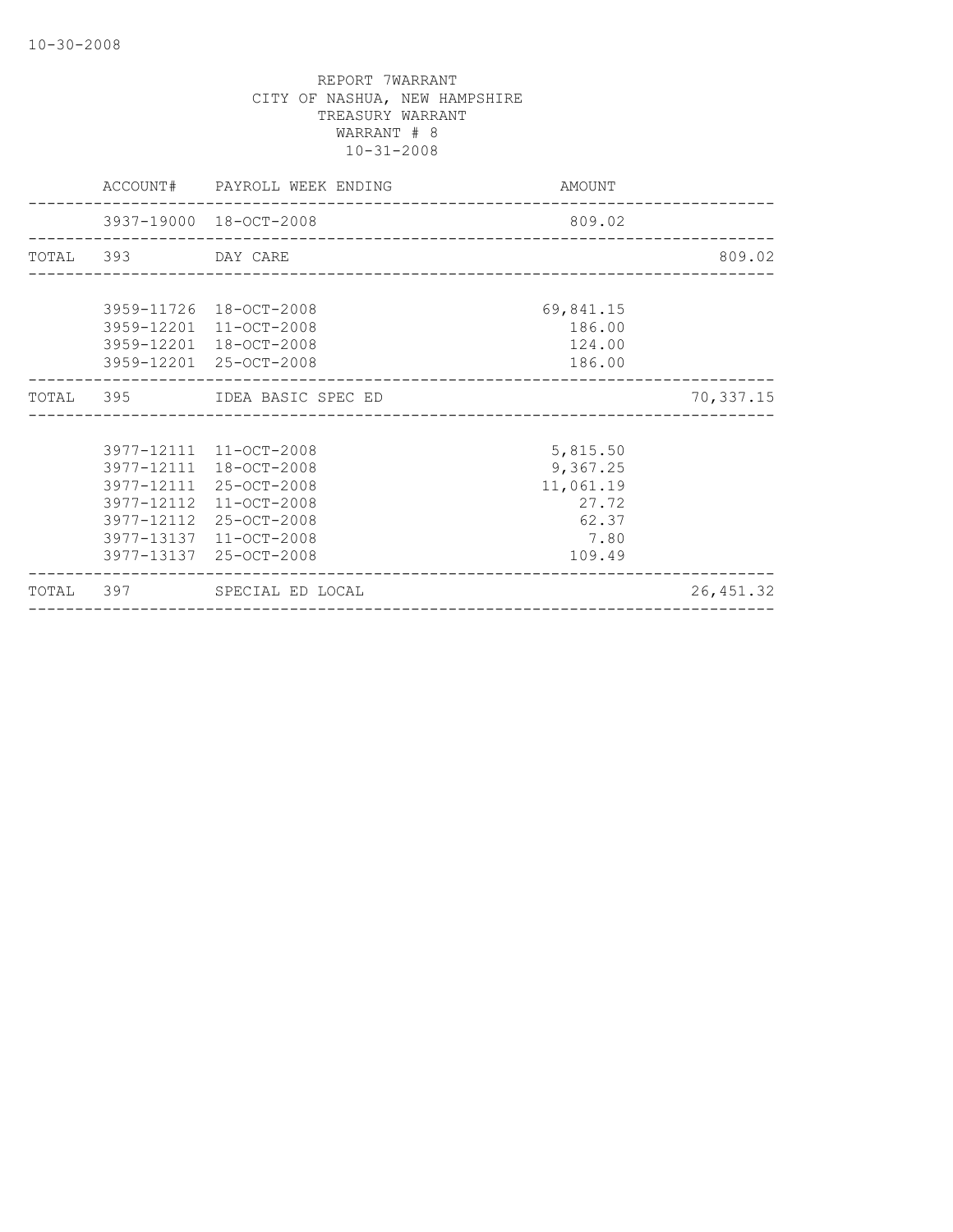|           | ACCOUNT#      | PAYROLL WEEK ENDING   | AMOUNT   |           |
|-----------|---------------|-----------------------|----------|-----------|
|           | 501-11033     | $11 - OCT - 2008$     | 769.93   |           |
|           | 501-11033     | 18-OCT-2008           | 769.94   |           |
|           | 501-11033     | 25-OCT-2008           | 769.94   |           |
|           | 501-11470     | $11 - OCT - 2008$     | 798.30   |           |
|           | 501-11470     | 18-OCT-2008           | 798.30   |           |
|           | 501-11470     | 25-OCT-2008           | 798.30   |           |
|           | 501-11471     | 11-OCT-2008           | 1,926.42 |           |
|           | 501-11471     | 18-OCT-2008           | 1,926.42 |           |
|           | 501-11471     | 25-OCT-2008           | 1,926.42 |           |
|           | 501-11611     | $11 - OCT - 2008$     | 528.68   |           |
|           | 501-11611     | 18-OCT-2008           | 528.68   |           |
|           | 501-11611     | 25-OCT-2008           | 528.68   |           |
| TOTAL     | 501           | MAYOR'S OFFICE        |          | 12,070.01 |
|           |               |                       |          |           |
|           | 502-11113     | 11-OCT-2008           | 1,526.00 |           |
|           | 502-11113     | $18 - OCT - 2008$     | 1,526.00 |           |
|           | 502-11113     | 25-OCT-2008           | 1,526.00 |           |
|           | $502 - 11195$ | 11-OCT-2008           | 1,941.86 |           |
|           | 502-11195     | 18-OCT-2008           | 1,941.86 |           |
|           | 502-11195     | 25-OCT-2008           | 1,941.86 |           |
|           | 502-11219     | $11 - OCT - 2008$     | 1,766.76 |           |
|           | 502-11219     | 18-OCT-2008           | 1,766.76 |           |
|           | 502-11219     | 25-OCT-2008           | 1,766.76 |           |
|           | 502-11518     | $11 - OCT - 2008$     | 1,615.60 |           |
|           | 502-11518     | $18 - OCT - 2008$     | 1,615.60 |           |
|           | $502 - 11518$ | 25-OCT-2008           | 1,615.60 |           |
| TOTAL     | 502           | LEGAL DEPARTMENT      |          | 20,550.66 |
|           |               |                       |          |           |
|           | 503-11071     | $11 - OCT - 2008$     | 1,196.29 |           |
|           | 503-11071     | 18-OCT-2008           | 1,196.29 |           |
|           | 503-11071     | 25-OCT-2008           | 1,196.30 |           |
|           | 503-12092     | $11 - OCT - 2008$     | 490.64   |           |
|           | 503-12092     | 18-OCT-2008           | 490.64   |           |
|           | 503-12092     | 25-OCT-2008           | 490.63   |           |
| TOTAL 503 |               | BOARD OF ALDERMEN     |          | 5,060.79  |
|           |               |                       |          |           |
|           |               | 507-82010 25-OCT-2008 | 546.13   |           |
| TOTAL     | 507           | PENSIONS              |          | 546.13    |

508-11130 11-OCT-2008 809.99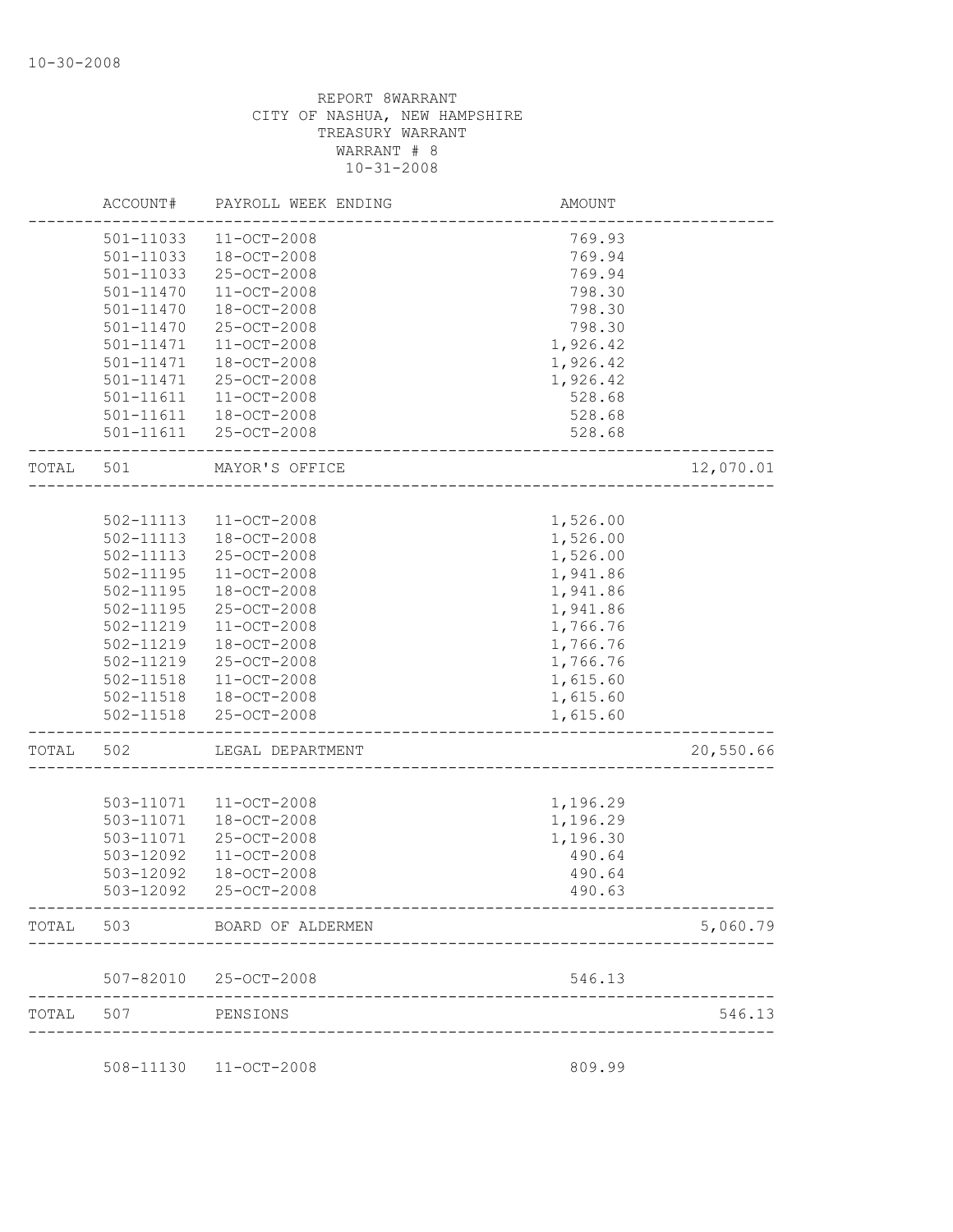|           | ACCOUNT# PAYROLL WEEK ENDING             | AMOUNT                                   |          |
|-----------|------------------------------------------|------------------------------------------|----------|
|           | 508-11130  18-OCT-2008                   | 809.99                                   |          |
|           | 508-11130 25-OCT-2008                    | 809.99                                   |          |
|           | 508-11446 11-OCT-2008                    | 813.98                                   |          |
|           | 508-11446  18-OCT-2008                   | 813.98                                   |          |
|           | 508-11446 25-OCT-2008                    | 813.98<br>------------------------------ |          |
|           | TOTAL 508 INSURANCE - POLICY COSTS       |                                          | 4,871.91 |
|           |                                          |                                          |          |
|           | 511-11247 11-OCT-2008                    | 662.00                                   |          |
|           | 511-11247  18-OCT-2008                   | 662.00                                   |          |
|           | 511-11247 25-OCT-2008                    | 662.00                                   |          |
|           | 511-11248  11-OCT-2008                   | 1,351.04                                 |          |
|           | 511-11248  18-OCT-2008                   | 1,351.04                                 |          |
|           | 511-11248 25-OCT-2008                    | 1,351.04                                 |          |
|           | TOTAL 511 CITI-STAT (FORMERLY ADMIN SVS) |                                          | 6,039.12 |
|           |                                          |                                          |          |
|           | 512-11005 11-OCT-2008                    | 876.86                                   |          |
|           | 512-11005 18-OCT-2008                    | 876.86                                   |          |
| 512-11005 | 25-OCT-2008                              | 876.86                                   |          |
| 512-11050 | 11-OCT-2008                              | 718.17                                   |          |
| 512-11050 | 25-OCT-2008                              | 718.17                                   |          |
| 512-11064 | $11 - OCT - 2008$                        | 954.94                                   |          |
| 512-11064 | 18-OCT-2008                              | 954.94                                   |          |
| 512-11064 | 25-OCT-2008                              | 954.94                                   |          |
| 512-11073 | $11 - OCT - 2008$                        | 1,544.89                                 |          |
| 512-11073 | 18-OCT-2008                              | 1,544.89                                 |          |
| 512-11073 | 25-OCT-2008                              | 1,544.89                                 |          |
| 512-11165 | 11-OCT-2008                              | 2,178.03                                 |          |
| 512-11165 | 18-OCT-2008                              | 2,178.03                                 |          |
| 512-11165 | 25-OCT-2008                              | 2,178.03                                 |          |
| 512-11173 | 11-OCT-2008                              | 1,364.20                                 |          |
| 512-11173 | 18-OCT-2008                              | 1,364.20                                 |          |
| 512-11173 | 25-OCT-2008                              | 1,364.20                                 |          |
| 512-11177 | $11 - OCT - 2008$                        | 1,885.72                                 |          |
|           | 512-11177  18-OCT-2008                   | 1,885.72                                 |          |
| 512-11177 | 25-OCT-2008                              | 1,885.72                                 |          |
| 512-11222 | 11-OCT-2008                              | 957.31                                   |          |
| 512-11222 | 18-OCT-2008                              | 957.31                                   |          |
| 512-11222 | 25-OCT-2008                              | 957.31                                   |          |
| 512-11224 | 11-OCT-2008                              | 957.64                                   |          |
| 512-11224 | 18-OCT-2008                              | 957.63                                   |          |
| 512-11224 | 25-OCT-2008                              | 957.64                                   |          |
| 512-11232 | 11-OCT-2008                              | 1,010.46                                 |          |
| 512-11232 | 18-OCT-2008                              | 1,010.46                                 |          |
| 512-11232 | 25-OCT-2008                              | 1,010.46                                 |          |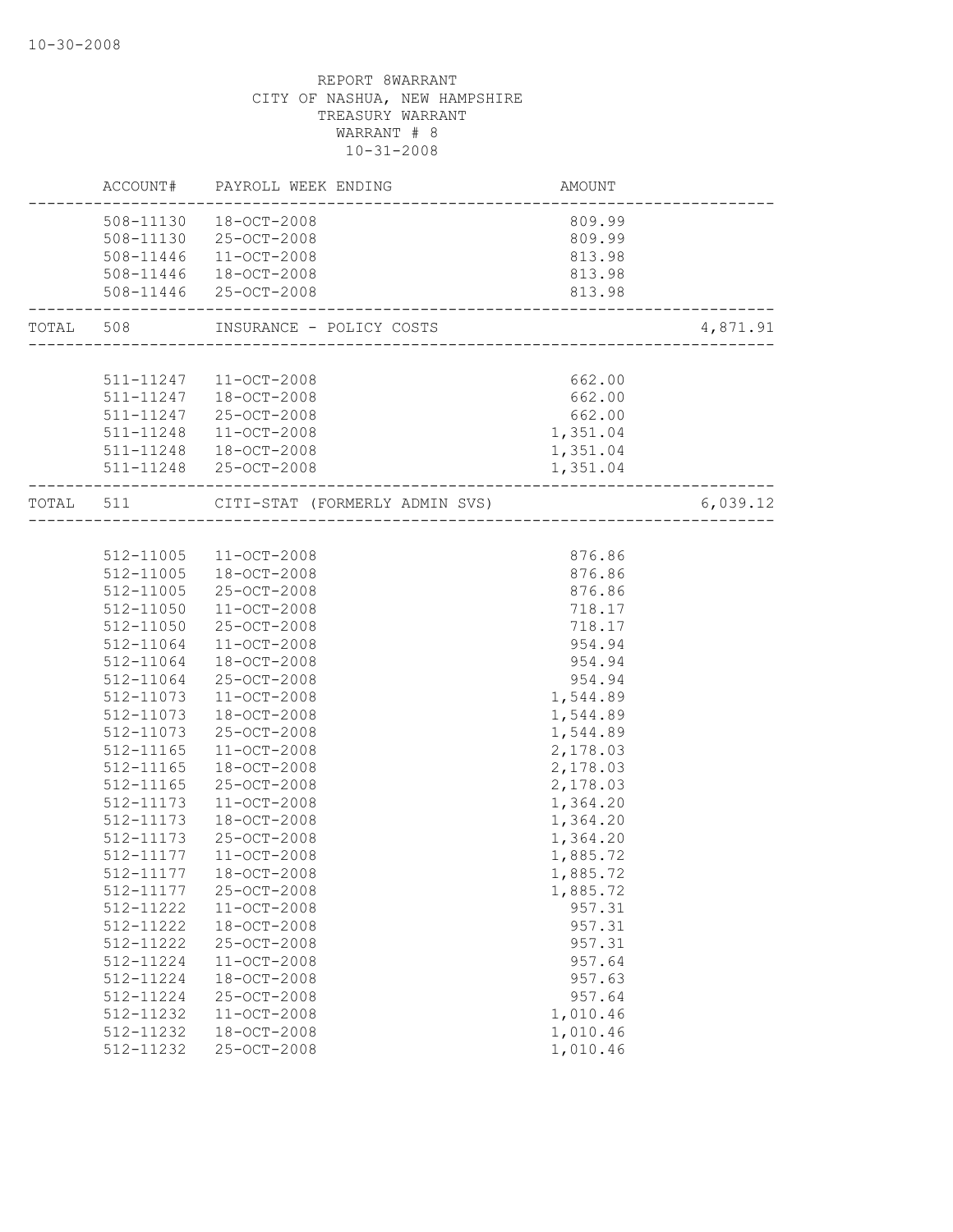|       | ACCOUNT#  | PAYROLL WEEK ENDING   | <b>AMOUNT</b> |            |
|-------|-----------|-----------------------|---------------|------------|
|       | 512-11265 | $11 - OCT - 2008$     | 833.86        |            |
|       | 512-11265 | 18-OCT-2008           | 833.86        |            |
|       | 512-11265 | 25-OCT-2008           | 833.86        |            |
|       | 512-11531 | $11 - OCT - 2008$     | 1,683.20      |            |
|       | 512-11531 | 18-OCT-2008           | 1,683.21      |            |
|       | 512-11531 | 25-OCT-2008           | 1,683.20      |            |
|       | 512-11684 | 11-OCT-2008           | 827.74        |            |
|       | 512-11684 | 18-OCT-2008           | 827.74        |            |
|       | 512-11684 | 25-OCT-2008           | 827.74        |            |
|       | 512-11714 | $11 - OCT - 2008$     | 903.15        |            |
|       | 512-11714 | $18 - OCT - 2008$     | 903.15        |            |
|       | 512-11714 | 25-OCT-2008           | 903.15        |            |
|       | 512-11740 | $11 - OCT - 2008$     | 1,575.29      |            |
|       | 512-11740 | 18-OCT-2008           | 1,575.29      |            |
|       | 512-11740 | 25-OCT-2008           | 1,575.29      |            |
|       | 512-12010 | $11 - OCT - 2008$     | 225.00        |            |
|       | 512-12010 | 18-OCT-2008           | 210.00        |            |
|       | 512-12010 | 25-OCT-2008           | 217.50        |            |
|       | 512-12033 | $11 - OCT - 2008$     | 581.13        |            |
|       | 512-12033 | $18 - OCT - 2008$     | 581.13        |            |
|       | 512-12033 | 25-OCT-2008           | 581.14        |            |
|       | 512-12052 | $11 - OCT - 2008$     | 546.61        |            |
|       | 512-12052 | 18-OCT-2008           | 557.31        |            |
|       | 512-12052 | 25-OCT-2008           | 549.79        |            |
|       | 512-12056 | 11-OCT-2008           | 455.10        |            |
|       | 512-12056 | 18-OCT-2008           | 455.10        |            |
|       | 512-12056 | 25-OCT-2008           | 343.89        |            |
|       | 512-12749 | $11 - OCT - 2008$     | 592.39        |            |
|       | 512-12749 | $18 - OCT - 2008$     | 592.39        |            |
|       | 512-12749 | 25-OCT-2008           | 592.39        |            |
|       | 512-13004 | $11 - OCT - 2008$     | 21.64         |            |
|       | 512-13004 | 18-OCT-2008           | 54.27         |            |
|       | 512-13004 | 25-OCT-2008           | 18.73         |            |
| TOTAL | 512       | FINANCIAL SERVICES    |               | 61, 271.72 |
|       |           |                       |               |            |
|       |           | 513-11117 11-OCT-2008 | 1,533.61      |            |
|       | 513-11117 | $18 - OCT - 2008$     | 1,533.61      |            |
|       | 513-11117 | 25-OCT-2008           | 1,533.61      |            |
|       | 513-11171 | $11 - OCT - 2008$     | 3,267.98      |            |
|       | 513-11171 | 18-OCT-2008           | 2,534.10      |            |
|       | 513-11171 | 25-OCT-2008           | 3, 145.51     |            |
|       | 513-11213 | 11-OCT-2008           | 1,219.71      |            |
|       | 513-11213 | 18-OCT-2008           | 1,219.71      |            |
|       | 513-11213 | 25-OCT-2008           | 1,219.71      |            |
|       | 513-11223 | 11-OCT-2008           | 737.23        |            |
|       | 513-11223 | 18-OCT-2008           | 737.23        |            |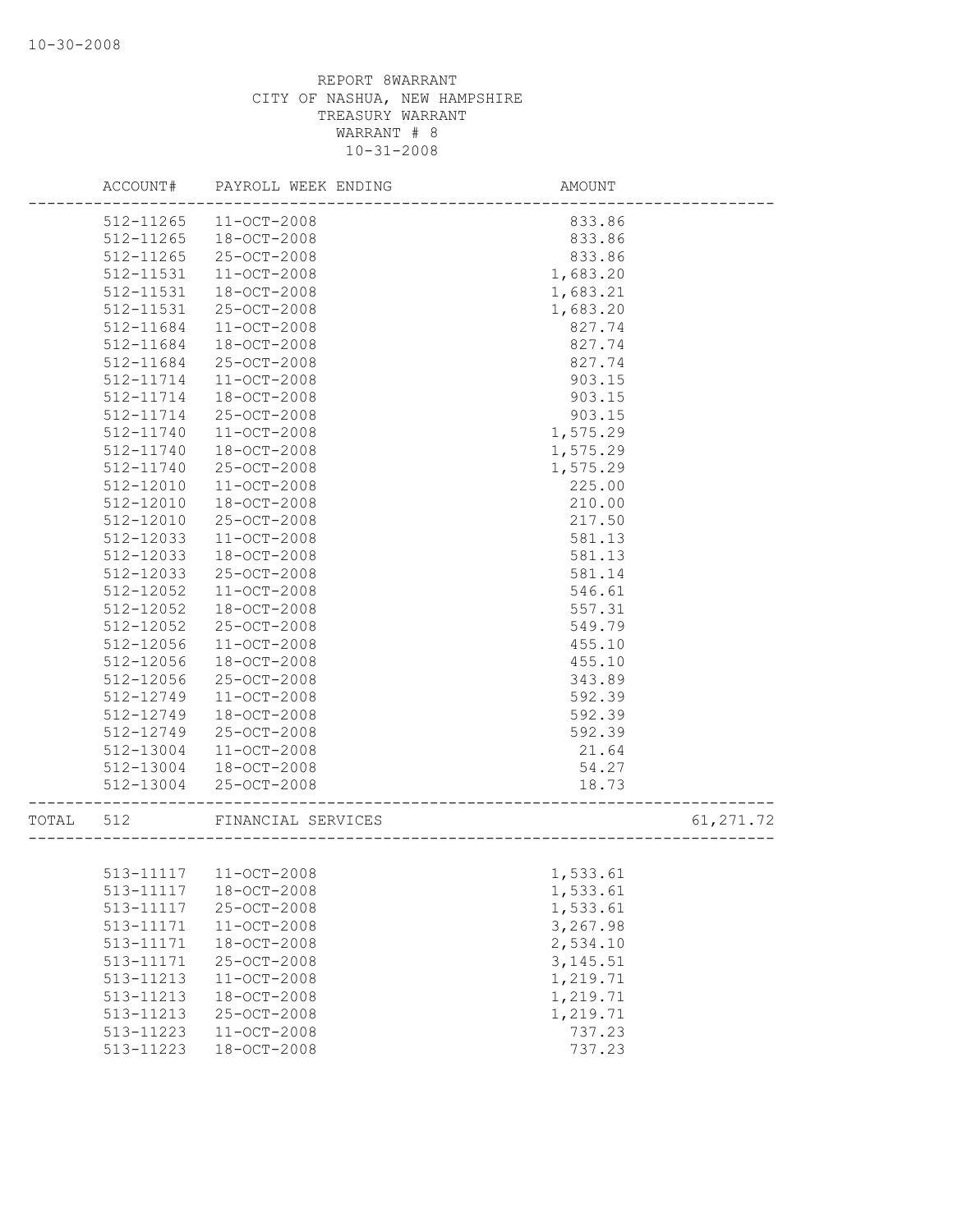|           |           | ACCOUNT# PAYROLL WEEK ENDING                               | AMOUNT                           |            |
|-----------|-----------|------------------------------------------------------------|----------------------------------|------------|
|           |           | 513-11223 25-OCT-2008<br>--------------------------------- | 737.23                           |            |
| TOTAL 513 |           | CITY CLERK'S OFFICE                                        | -------------------------------- | 19, 419.24 |
|           |           |                                                            |                                  |            |
|           | 514-11441 | 11-OCT-2008                                                | 1,364.20                         |            |
|           | 514-11441 | 18-OCT-2008                                                | 1,364.20                         |            |
|           | 514-11441 | 25-OCT-2008                                                | 1,364.20                         |            |
|           | 514-11540 | 11-OCT-2008                                                | 1,017.43                         |            |
|           | 514-11540 | 18-OCT-2008                                                | 1,017.42                         |            |
|           | 514-11540 | 25-OCT-2008                                                | 1,017.42                         |            |
|           | 514-11578 | 11-OCT-2008                                                | 936.70                           |            |
|           | 514-11578 | 18-OCT-2008                                                | 936.70                           |            |
|           | 514-11578 | 25-OCT-2008                                                | 936.70                           |            |
|           | 514-11589 | 11-OCT-2008                                                | 1,014.27                         |            |
|           | 514-11589 | 18-OCT-2008                                                | 1,014.26                         |            |
|           |           | 514-11589 25-OCT-2008                                      | 950.87                           |            |
|           | TOTAL 514 | INSURANCE-PROPERTY & CASUALTY                              |                                  | 12,934.37  |
|           |           |                                                            |                                  |            |
|           | 515-11031 | $11 - OCT - 2008$                                          | 1,044.26                         |            |
|           | 515-11031 | 18-OCT-2008                                                | 1,044.25                         |            |
|           | 515-11031 | 25-OCT-2008                                                | 1,044.26                         |            |
|           | 515-11350 | 11-OCT-2008                                                | 903.15                           |            |
|           | 515-11350 | 18-OCT-2008                                                | 903.15                           |            |
|           | 515-11350 | 25-OCT-2008                                                | 903.15                           |            |
|           | 515-11446 | 11-OCT-2008                                                | 271.32                           |            |
|           | 515-11446 | 18-OCT-2008                                                | 271.32                           |            |
|           | 515-11446 | 25-OCT-2008                                                | 271.32                           |            |
|           | 515-11447 | $11 - OCT - 2008$                                          | 1,622.11                         |            |
|           | 515-11447 | 18-OCT-2008                                                | 1,622.11                         |            |
|           | 515-11447 | 25-OCT-2008                                                | 1,622.11                         |            |
|           | 515-12001 | 11-OCT-2008                                                | 665.03                           |            |
|           | 515-12001 | 18-OCT-2008                                                | 665.03                           |            |
|           | 515-12001 | 25-OCT-2008                                                | 665.03                           |            |
| TOTAL 515 |           | HUMAN RESOURCES                                            |                                  | 13,517.60  |
|           |           |                                                            |                                  |            |
|           | 516-11147 | 11-OCT-2008                                                | 693.38                           |            |
|           | 516-11147 | 18-OCT-2008                                                | 693.38                           |            |
|           | 516-11147 | 25-OCT-2008                                                | 693.39                           |            |
|           | 516-11148 | 11-OCT-2008                                                | 902.81                           |            |
|           | 516-11148 | 18-OCT-2008                                                | 902.81                           |            |
|           | 516-11148 | 25-OCT-2008                                                | 902.81                           |            |
|           | 516-11459 | 11-OCT-2008                                                | 1,196.29                         |            |
|           | 516-11459 | 18-OCT-2008                                                | 1,345.18                         |            |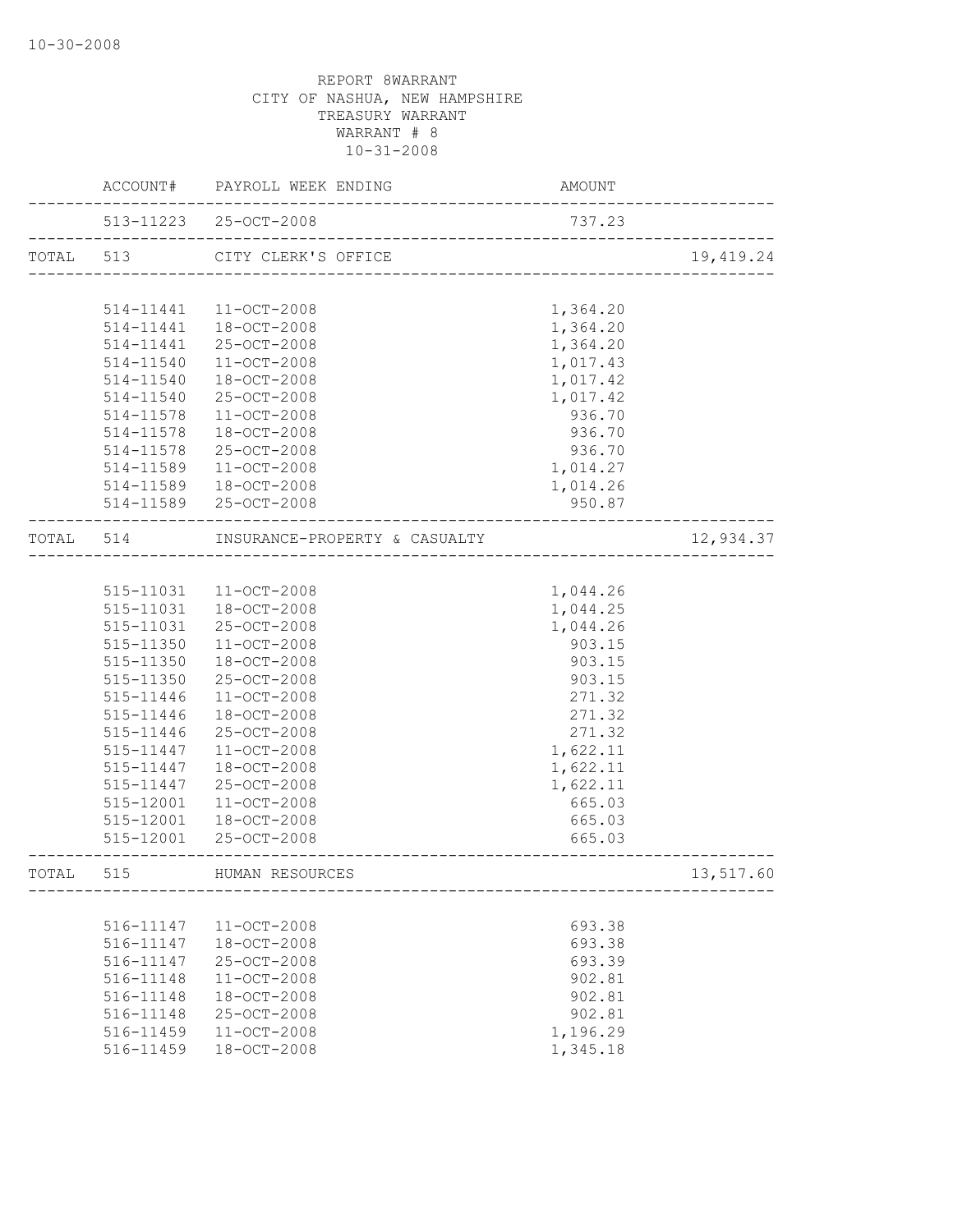|                        | ACCOUNT# PAYROLL WEEK ENDING                                 | AMOUNT<br>------------------------ |           |
|------------------------|--------------------------------------------------------------|------------------------------------|-----------|
|                        | 516-11459 25-OCT-2008                                        | 1,240.94                           |           |
|                        | 516-11573  11-OCT-2008                                       | 895.46                             |           |
|                        | 516-11573  18-OCT-2008                                       | 895.46                             |           |
|                        | 516-11573 25-OCT-2008<br>----------------------------------- | 895.46                             |           |
|                        | TOTAL 516 PURCHASING DEPARTMENT                              |                                    | 11,257.37 |
|                        |                                                              |                                    |           |
|                        | 517-11198 11-OCT-2008                                        | 622.63                             |           |
|                        | 517-11198  18-OCT-2008                                       | 622.64                             |           |
|                        | 517-11198 25-OCT-2008                                        | 622.64                             |           |
|                        | 517-11201 11-OCT-2008                                        | 624.52                             |           |
|                        | 517-11201  18-OCT-2008                                       | 1,530.08                           |           |
|                        | 517-11420 11-OCT-2008                                        | 835.74                             |           |
| 517-11420              | 18-OCT-2008                                                  | 835.74                             |           |
| 517-11420              | 25-OCT-2008                                                  | 835.74                             |           |
| 517-12063              | $11 - OCT - 2008$                                            | 284.23                             |           |
|                        | 517-12063 18-OCT-2008                                        | 284.23                             |           |
|                        | 517-12063 25-OCT-2008                                        | 284.23                             |           |
|                        | TOTAL 517 BUILDING MAINT - CITY ADMIN                        |                                    | 7,382.42  |
|                        |                                                              |                                    |           |
|                        | 519-11014 11-OCT-2008                                        | 1,069.50                           |           |
|                        | 519-11014 18-OCT-2008                                        | 1,069.50                           |           |
|                        | 519-11014 25-OCT-2008                                        | 1,069.50                           |           |
| 519-11016              | 11-OCT-2008                                                  | 938.85                             |           |
| 519-11016              | 18-OCT-2008                                                  | 938.85                             |           |
| 519-11016              | 25-OCT-2008                                                  | 938.85                             |           |
|                        | 519-11017  11-OCT-2008                                       | 783.92                             |           |
|                        | 519-11017  18-OCT-2008                                       | 783.92                             |           |
|                        | 519-11017 25-OCT-2008                                        | 783.92                             |           |
| 519-11115              | 11-OCT-2008                                                  | 1,873.48                           |           |
| 519-11115              | 18-OCT-2008                                                  | 1,873.48                           |           |
| 519-11115              | 25-OCT-2008                                                  | 1,873.48                           |           |
| 519-11146<br>519-11146 | $11 - OCT - 2008$                                            | 816.63                             |           |
|                        | 18-OCT-2008                                                  | 816.63                             |           |
| 519-11146<br>519-11153 | 25-OCT-2008<br>$11 - OCT - 2008$                             | 816.64                             |           |
| 519-11153              | 18-OCT-2008                                                  | 589.71<br>589.71                   |           |
| 519-11153              | 25-OCT-2008                                                  | 589.71                             |           |
| 519-11154              | 11-OCT-2008                                                  | 617.67                             |           |
| 519-11154              | 18-OCT-2008                                                  | 617.66                             |           |
| 519-11154              | 25-OCT-2008                                                  | 617.67                             |           |
| 519-11205              | 11-OCT-2008                                                  | 773.50                             |           |
| 519-11205              | 18-OCT-2008                                                  | 773.50                             |           |
| 519-11205              | 25-OCT-2008                                                  | 773.50                             |           |
| 519-11241              | 11-OCT-2008                                                  | 1,328.18                           |           |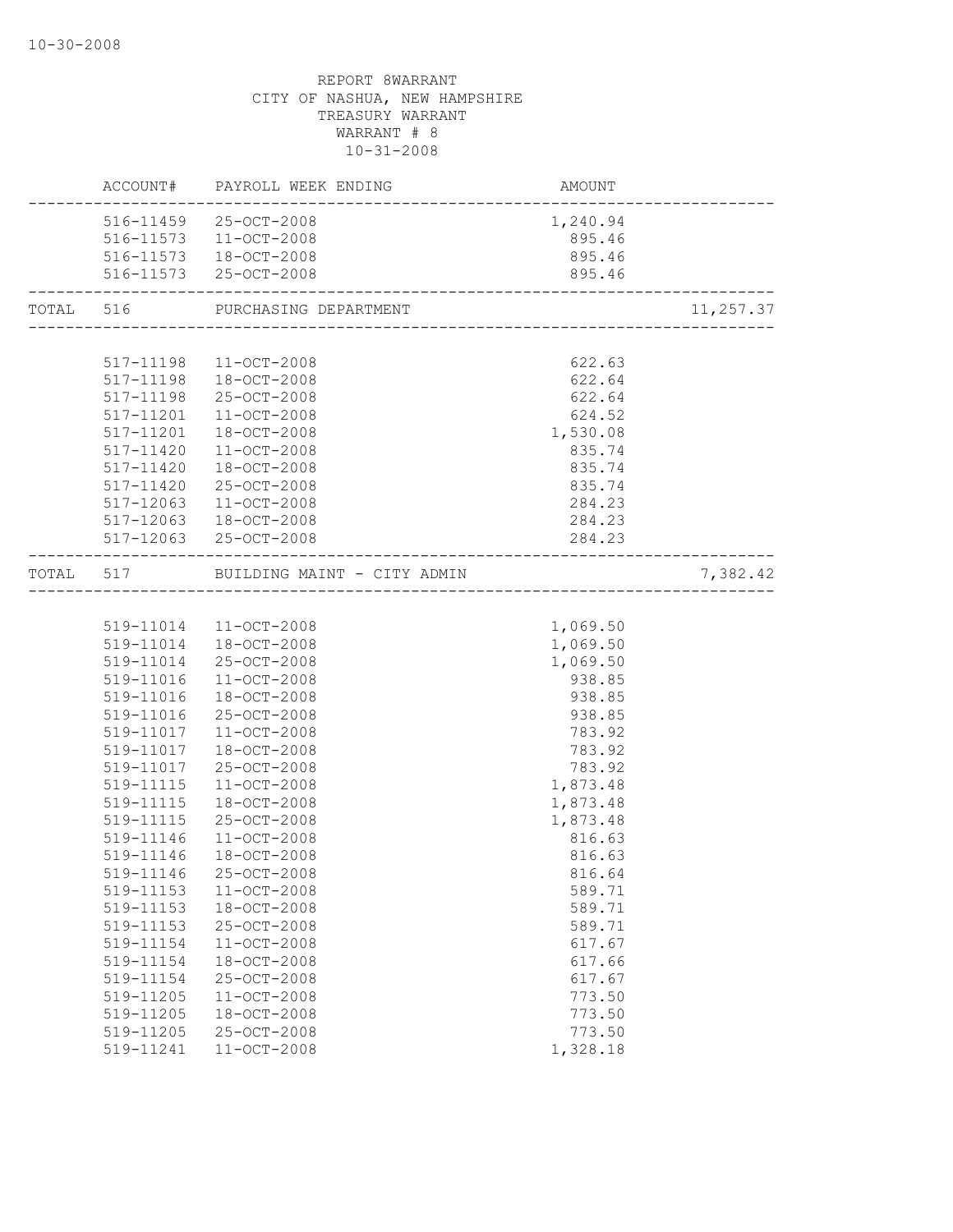| 519-11241  18-OCT-2008<br>1,328.18<br>519-11241 25-OCT-2008<br>1,328.18<br>519-18006 25-OCT-2008<br>375.00<br>TOTAL 519<br>ASSESSORS<br>520-12077  11-OCT-2008<br>256.94<br>520-12077  18-OCT-2008<br>256.94<br>520-12077 25-OCT-2008<br>256.94<br>_______________________________<br>TOTAL 520<br>HUNT BUILDING<br>522-11127 11-OCT-2008<br>1,626.12<br>1,626.12<br>522-11127  18-OCT-2008<br>522-11127<br>25-OCT-2008<br>1,626.12<br>1,062.42<br>522-11128<br>$11 - OCT - 2008$<br>522-11429<br>$11 - OCT - 2008$<br>1,766.76<br>522-11429<br>18-OCT-2008<br>1,766.76<br>25-OCT-2008<br>522-11429<br>1,766.76<br>11-OCT-2008<br>1,342.56<br>522-11641<br>522-11641<br>18-OCT-2008<br>1,342.56<br>25-OCT-2008<br>1,342.55<br>522-11641<br>$522 - 11652$<br>11-OCT-2008<br>1,404.69<br>522-11652<br>18-OCT-2008<br>1,404.69<br>25-OCT-2008<br>1,404.69<br>522-11652<br>522-11721<br>11-OCT-2008<br>1,482.32<br>522-11721  18-OCT-2008<br>1,482.33<br>25-OCT-2008<br>1,482.33<br>522-11721<br>522-11724<br>11-OCT-2008<br>1,293.11<br>1,293.11<br>522-11724<br>$18 - OCT - 2008$<br>522-11724<br>25-OCT-2008<br>1,293.11<br>522-11725<br>11-OCT-2008<br>951.69<br>18-OCT-2008<br>951.69<br>$522 - 11725$<br>$522 - 11725$<br>25-OCT-2008<br>951.69 |           | ACCOUNT# PAYROLL WEEK ENDING | AMOUNT   |           |
|---------------------------------------------------------------------------------------------------------------------------------------------------------------------------------------------------------------------------------------------------------------------------------------------------------------------------------------------------------------------------------------------------------------------------------------------------------------------------------------------------------------------------------------------------------------------------------------------------------------------------------------------------------------------------------------------------------------------------------------------------------------------------------------------------------------------------------------------------------------------------------------------------------------------------------------------------------------------------------------------------------------------------------------------------------------------------------------------------------------------------------------------------------------------------------------------------------------------------------------------------|-----------|------------------------------|----------|-----------|
|                                                                                                                                                                                                                                                                                                                                                                                                                                                                                                                                                                                                                                                                                                                                                                                                                                                                                                                                                                                                                                                                                                                                                                                                                                                   |           |                              |          |           |
|                                                                                                                                                                                                                                                                                                                                                                                                                                                                                                                                                                                                                                                                                                                                                                                                                                                                                                                                                                                                                                                                                                                                                                                                                                                   |           |                              |          |           |
|                                                                                                                                                                                                                                                                                                                                                                                                                                                                                                                                                                                                                                                                                                                                                                                                                                                                                                                                                                                                                                                                                                                                                                                                                                                   |           |                              |          |           |
|                                                                                                                                                                                                                                                                                                                                                                                                                                                                                                                                                                                                                                                                                                                                                                                                                                                                                                                                                                                                                                                                                                                                                                                                                                                   |           |                              |          | 26,749.32 |
|                                                                                                                                                                                                                                                                                                                                                                                                                                                                                                                                                                                                                                                                                                                                                                                                                                                                                                                                                                                                                                                                                                                                                                                                                                                   |           |                              |          |           |
|                                                                                                                                                                                                                                                                                                                                                                                                                                                                                                                                                                                                                                                                                                                                                                                                                                                                                                                                                                                                                                                                                                                                                                                                                                                   |           |                              |          |           |
|                                                                                                                                                                                                                                                                                                                                                                                                                                                                                                                                                                                                                                                                                                                                                                                                                                                                                                                                                                                                                                                                                                                                                                                                                                                   |           |                              |          |           |
|                                                                                                                                                                                                                                                                                                                                                                                                                                                                                                                                                                                                                                                                                                                                                                                                                                                                                                                                                                                                                                                                                                                                                                                                                                                   |           |                              |          |           |
|                                                                                                                                                                                                                                                                                                                                                                                                                                                                                                                                                                                                                                                                                                                                                                                                                                                                                                                                                                                                                                                                                                                                                                                                                                                   |           |                              |          | 770.82    |
|                                                                                                                                                                                                                                                                                                                                                                                                                                                                                                                                                                                                                                                                                                                                                                                                                                                                                                                                                                                                                                                                                                                                                                                                                                                   |           |                              |          |           |
|                                                                                                                                                                                                                                                                                                                                                                                                                                                                                                                                                                                                                                                                                                                                                                                                                                                                                                                                                                                                                                                                                                                                                                                                                                                   |           |                              |          |           |
|                                                                                                                                                                                                                                                                                                                                                                                                                                                                                                                                                                                                                                                                                                                                                                                                                                                                                                                                                                                                                                                                                                                                                                                                                                                   |           |                              |          |           |
|                                                                                                                                                                                                                                                                                                                                                                                                                                                                                                                                                                                                                                                                                                                                                                                                                                                                                                                                                                                                                                                                                                                                                                                                                                                   |           |                              |          |           |
|                                                                                                                                                                                                                                                                                                                                                                                                                                                                                                                                                                                                                                                                                                                                                                                                                                                                                                                                                                                                                                                                                                                                                                                                                                                   |           |                              |          |           |
|                                                                                                                                                                                                                                                                                                                                                                                                                                                                                                                                                                                                                                                                                                                                                                                                                                                                                                                                                                                                                                                                                                                                                                                                                                                   |           |                              |          |           |
|                                                                                                                                                                                                                                                                                                                                                                                                                                                                                                                                                                                                                                                                                                                                                                                                                                                                                                                                                                                                                                                                                                                                                                                                                                                   |           |                              |          |           |
|                                                                                                                                                                                                                                                                                                                                                                                                                                                                                                                                                                                                                                                                                                                                                                                                                                                                                                                                                                                                                                                                                                                                                                                                                                                   |           |                              |          |           |
|                                                                                                                                                                                                                                                                                                                                                                                                                                                                                                                                                                                                                                                                                                                                                                                                                                                                                                                                                                                                                                                                                                                                                                                                                                                   |           |                              |          |           |
|                                                                                                                                                                                                                                                                                                                                                                                                                                                                                                                                                                                                                                                                                                                                                                                                                                                                                                                                                                                                                                                                                                                                                                                                                                                   |           |                              |          |           |
|                                                                                                                                                                                                                                                                                                                                                                                                                                                                                                                                                                                                                                                                                                                                                                                                                                                                                                                                                                                                                                                                                                                                                                                                                                                   |           |                              |          |           |
|                                                                                                                                                                                                                                                                                                                                                                                                                                                                                                                                                                                                                                                                                                                                                                                                                                                                                                                                                                                                                                                                                                                                                                                                                                                   |           |                              |          |           |
|                                                                                                                                                                                                                                                                                                                                                                                                                                                                                                                                                                                                                                                                                                                                                                                                                                                                                                                                                                                                                                                                                                                                                                                                                                                   |           |                              |          |           |
|                                                                                                                                                                                                                                                                                                                                                                                                                                                                                                                                                                                                                                                                                                                                                                                                                                                                                                                                                                                                                                                                                                                                                                                                                                                   |           |                              |          |           |
|                                                                                                                                                                                                                                                                                                                                                                                                                                                                                                                                                                                                                                                                                                                                                                                                                                                                                                                                                                                                                                                                                                                                                                                                                                                   |           |                              |          |           |
|                                                                                                                                                                                                                                                                                                                                                                                                                                                                                                                                                                                                                                                                                                                                                                                                                                                                                                                                                                                                                                                                                                                                                                                                                                                   |           |                              |          |           |
|                                                                                                                                                                                                                                                                                                                                                                                                                                                                                                                                                                                                                                                                                                                                                                                                                                                                                                                                                                                                                                                                                                                                                                                                                                                   |           |                              |          |           |
|                                                                                                                                                                                                                                                                                                                                                                                                                                                                                                                                                                                                                                                                                                                                                                                                                                                                                                                                                                                                                                                                                                                                                                                                                                                   |           |                              |          |           |
|                                                                                                                                                                                                                                                                                                                                                                                                                                                                                                                                                                                                                                                                                                                                                                                                                                                                                                                                                                                                                                                                                                                                                                                                                                                   |           |                              |          |           |
|                                                                                                                                                                                                                                                                                                                                                                                                                                                                                                                                                                                                                                                                                                                                                                                                                                                                                                                                                                                                                                                                                                                                                                                                                                                   |           |                              |          |           |
|                                                                                                                                                                                                                                                                                                                                                                                                                                                                                                                                                                                                                                                                                                                                                                                                                                                                                                                                                                                                                                                                                                                                                                                                                                                   |           |                              |          |           |
|                                                                                                                                                                                                                                                                                                                                                                                                                                                                                                                                                                                                                                                                                                                                                                                                                                                                                                                                                                                                                                                                                                                                                                                                                                                   |           |                              |          |           |
|                                                                                                                                                                                                                                                                                                                                                                                                                                                                                                                                                                                                                                                                                                                                                                                                                                                                                                                                                                                                                                                                                                                                                                                                                                                   |           |                              |          |           |
|                                                                                                                                                                                                                                                                                                                                                                                                                                                                                                                                                                                                                                                                                                                                                                                                                                                                                                                                                                                                                                                                                                                                                                                                                                                   | 522-11729 | $11 - OCT - 2008$            | 2,124.16 |           |
| 522-11729<br>18-OCT-2008<br>2,124.17                                                                                                                                                                                                                                                                                                                                                                                                                                                                                                                                                                                                                                                                                                                                                                                                                                                                                                                                                                                                                                                                                                                                                                                                              |           |                              |          |           |
| 25-OCT-2008<br>522-11729<br>2,124.17                                                                                                                                                                                                                                                                                                                                                                                                                                                                                                                                                                                                                                                                                                                                                                                                                                                                                                                                                                                                                                                                                                                                                                                                              |           |                              |          |           |
| 522-12040<br>11-OCT-2008<br>$-287.40$                                                                                                                                                                                                                                                                                                                                                                                                                                                                                                                                                                                                                                                                                                                                                                                                                                                                                                                                                                                                                                                                                                                                                                                                             |           |                              |          |           |
| 522-12140<br>11-OCT-2008<br>574.80                                                                                                                                                                                                                                                                                                                                                                                                                                                                                                                                                                                                                                                                                                                                                                                                                                                                                                                                                                                                                                                                                                                                                                                                                |           |                              |          |           |
| 18-OCT-2008<br>$522 - 12140$<br>287.40                                                                                                                                                                                                                                                                                                                                                                                                                                                                                                                                                                                                                                                                                                                                                                                                                                                                                                                                                                                                                                                                                                                                                                                                            |           |                              |          |           |
| 522-12140<br>25-OCT-2008<br>287.40                                                                                                                                                                                                                                                                                                                                                                                                                                                                                                                                                                                                                                                                                                                                                                                                                                                                                                                                                                                                                                                                                                                                                                                                                |           |                              |          |           |
| 18-OCT-2008<br>37.40<br>522-13004                                                                                                                                                                                                                                                                                                                                                                                                                                                                                                                                                                                                                                                                                                                                                                                                                                                                                                                                                                                                                                                                                                                                                                                                                 |           |                              |          |           |
| 25-OCT-2008<br>522-13004<br>112.20                                                                                                                                                                                                                                                                                                                                                                                                                                                                                                                                                                                                                                                                                                                                                                                                                                                                                                                                                                                                                                                                                                                                                                                                                |           |                              |          |           |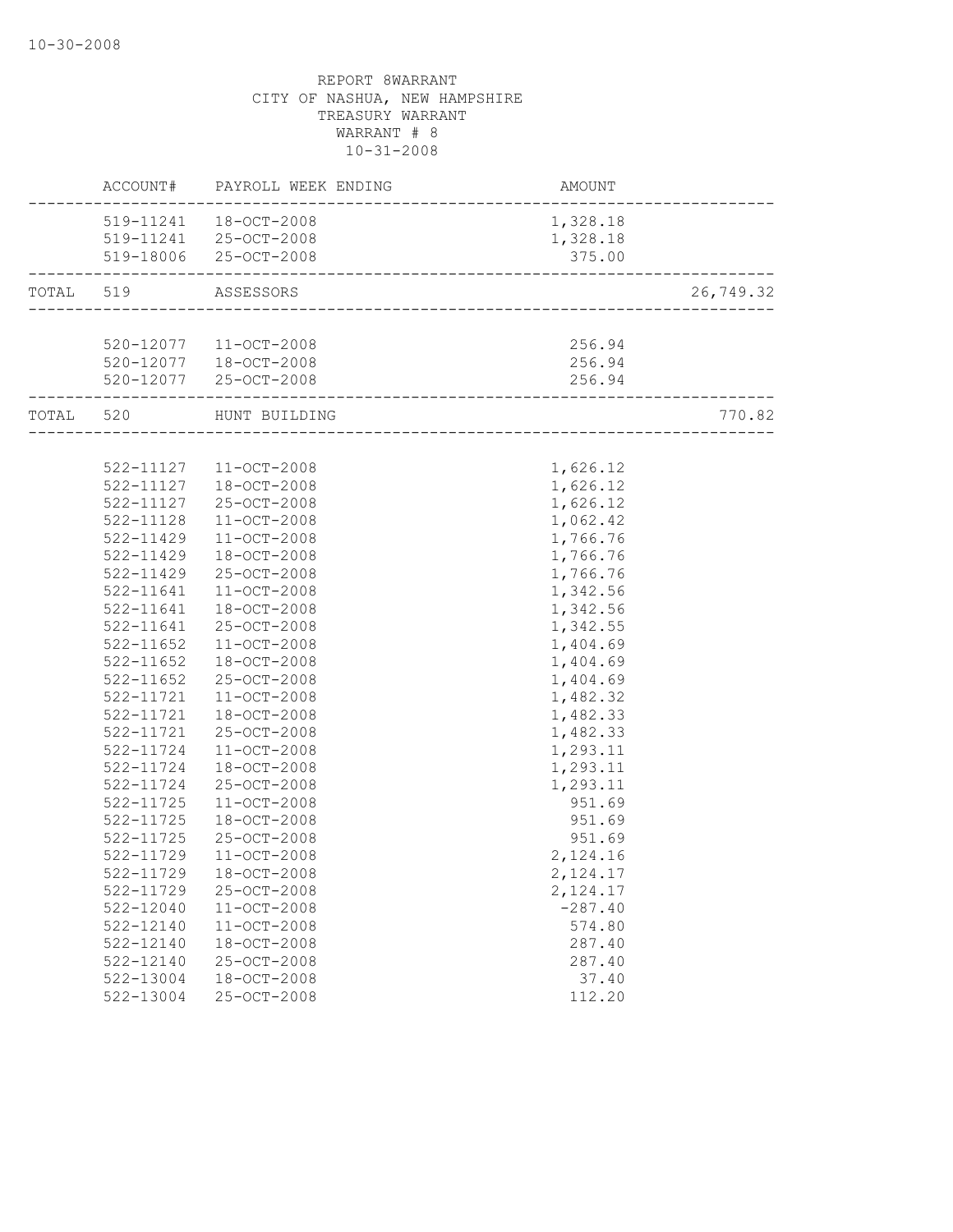|               |                                                  |           | 38,048.48 |
|---------------|--------------------------------------------------|-----------|-----------|
|               |                                                  |           |           |
|               | 523-11332 11-OCT-2008                            | 957.34    |           |
|               |                                                  | 957.34    |           |
|               | 523-11332  18-OCT-2008<br>523-11332  25-OCT-2008 | 957.34    |           |
| TOTAL 523 GIS |                                                  |           | 2,872.02  |
|               |                                                  |           |           |
|               | 531-11065 11-OCT-2008                            | 1,078.50  |           |
| 531-11065     | 18-OCT-2008                                      | 1,078.50  |           |
| 531-11065     | 25-OCT-2008                                      | 1,078.50  |           |
| 531-11085     | $11 - OCT - 2008$                                | 877.59    |           |
| 531-11085     | 18-OCT-2008                                      | 877.59    |           |
| 531-11085     | 25-OCT-2008                                      | 877.59    |           |
| 531-11114     | $11 - OCT - 2008$                                | 2,241.79  |           |
| 531-11114     | 18-OCT-2008                                      | 2,241.79  |           |
| 531-11114     | 25-OCT-2008                                      | 2,241.79  |           |
| 531-11129     | 11-OCT-2008                                      | 1,280.00  |           |
| 531-11129     | 18-OCT-2008                                      | 12,254.56 |           |
| 531-11129     | 25-OCT-2008                                      | 1,280.00  |           |
| 531-11164     | $11 - OCT - 2008$                                | 1,121.86  |           |
| 531-11164     | 18-OCT-2008                                      | 1,121.86  |           |
| 531-11164     | 25-OCT-2008                                      | 1,121.86  |           |
| 531-11166     | $11 - OCT - 2008$                                | 1,976.51  |           |
| 531-11166     | 18-OCT-2008                                      | 2,308.14  |           |
| 531-11166     | 25-OCT-2008                                      | 2,418.70  |           |
| 531-11170     | $11 - OCT - 2008$                                | 1,417.74  |           |
| 531-11170     | 18-OCT-2008                                      | 1, 417.73 |           |
| 531-11170     | 25-OCT-2008                                      | 1, 417.74 |           |
| 531-11201     | $11 - OCT - 2008$                                | 1,287.41  |           |
| 531-11201     | 18-OCT-2008                                      | 1,287.42  |           |
| 531-11201     | 25-OCT-2008                                      | 1,287.42  |           |
| 531-11203     | $11 - OCT - 2008$                                | 634.30    |           |
| 531-11203     | 18-OCT-2008                                      | 634.30    |           |
| 531-11203     | 25-OCT-2008                                      | 634.30    |           |
| 531-11226     | 11-OCT-2008                                      | 773.98    |           |
| 531-11226     | 18-OCT-2008                                      | 773.98    |           |
| 531-11226     | 25-OCT-2008                                      | 773.98    |           |
| 531-11242     | 11-OCT-2008                                      | 1,076.54  |           |
| 531-11242     | 18-OCT-2008                                      | 1,076.54  |           |
| 531-11242     | 25-OCT-2008                                      | 1,076.54  |           |
| 531-11398     | 11-OCT-2008                                      | 600.39    |           |
| 531-11398     | 18-OCT-2008                                      | 600.38    |           |
| 531-11398     | 25-OCT-2008                                      | 600.39    |           |
| 531-11477     | 11-OCT-2008                                      | 807.89    |           |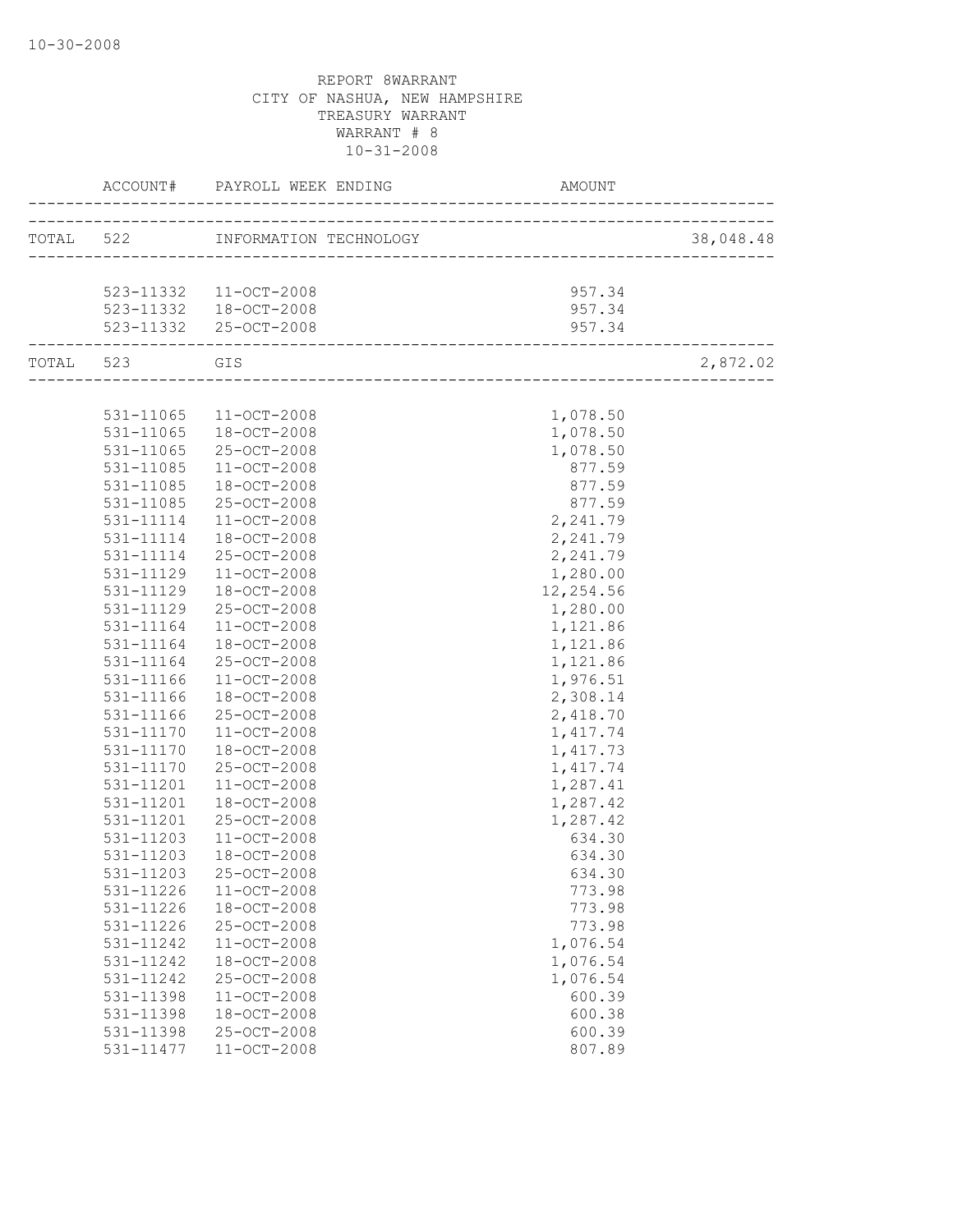| ACCOUNT#  | PAYROLL WEEK ENDING | AMOUNT     |
|-----------|---------------------|------------|
| 531-11477 | 18-OCT-2008         | 602.87     |
| 531-11477 | $25 - OCT - 2008$   | 602.87     |
| 531-11487 | $11 - OCT - 2008$   | 1,332.86   |
| 531-11487 | 18-OCT-2008         | 1,332.86   |
| 531-11487 | 25-OCT-2008         | 1,332.86   |
| 531-11495 | $11 - OCT - 2008$   | 987.31     |
| 531-11495 | 18-OCT-2008         | 987.31     |
| 531-11495 | 25-OCT-2008         | 987.31     |
| 531-11498 | $11 - OCT - 2008$   | 835.86     |
| 531-11498 | 18-OCT-2008         | 835.86     |
| 531-11498 | 25-OCT-2008         | 835.87     |
| 531-11516 | 11-OCT-2008         | 821.79     |
| 531-11516 | 18-OCT-2008         | 821.80     |
| 531-11516 | 25-OCT-2008         | 821.79     |
| 531-11535 | 11-OCT-2008         | 12,736.21  |
| 531-11535 | 18-OCT-2008         | 12,736.22  |
| 531-11535 | 25-OCT-2008         | 12,736.22  |
| 531-11537 | $11 - OCT - 2008$   | 13,787.19  |
| 531-11537 | 18-OCT-2008         | 13,787.18  |
| 531-11537 | 25-OCT-2008         | 13,787.19  |
| 531-11538 | 11-OCT-2008         | 877.60     |
| 531-11538 | 18-OCT-2008         | 877.60     |
| 531-11538 | 25-OCT-2008         | 877.60     |
| 531-11539 | $11 - OCT - 2008$   | 1,489.36   |
| 531-11539 | $18 - OCT - 2008$   | 1,489.36   |
| 531-11539 | 25-OCT-2008         | 1,489.36   |
| 531-11544 | $11 - OCT - 2008$   | 4,062.92   |
| 531-11544 | 18-OCT-2008         | 4,062.92   |
| 531-11544 | 25-OCT-2008         | 4,062.92   |
| 531-11549 | 11-OCT-2008         | 18,309.68  |
| 531-11549 | 18-OCT-2008         | 18,309.68  |
| 531-11549 | 25-OCT-2008         | 18,309.68  |
| 531-11552 | 11-OCT-2008         | 4,931.50   |
| 531-11552 | 18-OCT-2008         | 4,931.50   |
| 531-11552 | 25-OCT-2008         | 4,931.50   |
| 531-11555 | $11 - OCT - 2008$   | 28, 337.38 |
| 531-11555 | $18 - OCT - 2008$   | 28, 337.38 |
| 531-11555 | 25-OCT-2008         | 28, 337.38 |
| 531-11558 | 11-OCT-2008         | 65, 553.22 |
| 531-11558 | 18-OCT-2008         | 65,553.27  |
| 531-11558 | 25-OCT-2008         | 65,553.27  |
| 531-11561 | $11 - OCT - 2008$   | 22,430.83  |
| 531-11561 | 18-OCT-2008         | 22,430.83  |
| 531-11561 | 25-OCT-2008         | 22,430.83  |
| 531-11567 | $11 - OCT - 2008$   | 74,981.98  |
| 531-11567 | $18 - OCT - 2008$   | 29,709.77  |
| 531-11567 | 25-OCT-2008         | 29,709.81  |
| 531-11569 | 11-OCT-2008         | 1,155.52   |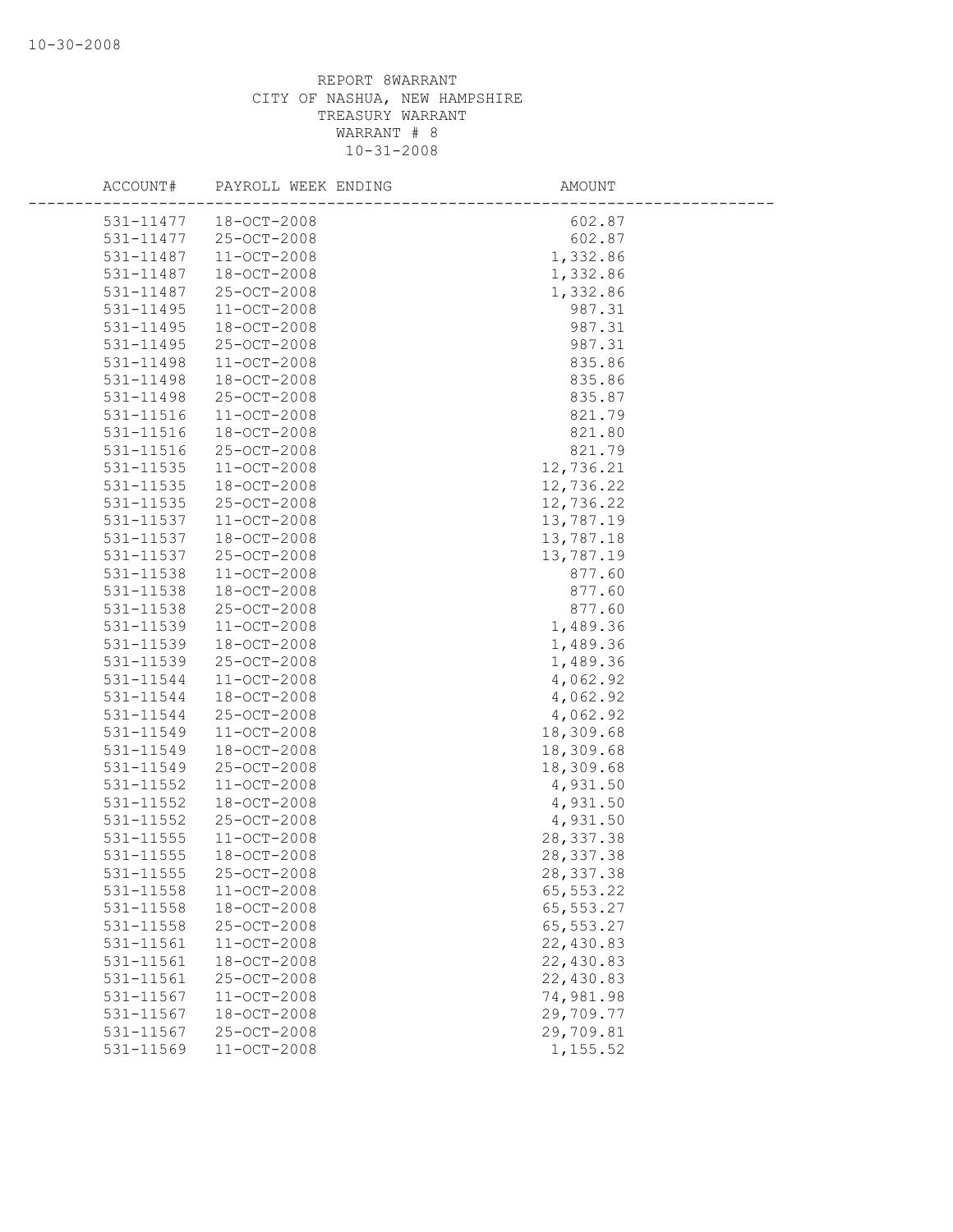| ACCOUNT#      | PAYROLL WEEK ENDING | AMOUNT    |  |
|---------------|---------------------|-----------|--|
| 531-11569     | 18-OCT-2008         | 1,155.52  |  |
| 531-11569     | 25-OCT-2008         | 1,155.52  |  |
| 531-11618     | 11-OCT-2008         | 2,720.90  |  |
| 531-11618     | 18-OCT-2008         | 2,720.92  |  |
| 531-11618     | 25-OCT-2008         | 2,720.92  |  |
| 531-11622     | $11 - OCT - 2008$   | 2,862.47  |  |
| 531-11622     | 18-OCT-2008         | 2,862.49  |  |
| 531-11622     | 25-OCT-2008         | 2,862.51  |  |
| 531-11632     | $11 - OCT - 2008$   | 689.00    |  |
| 531-11632     | 18-OCT-2008         | 689.00    |  |
| 531-11632     | 25-OCT-2008         | 689.00    |  |
| 531-11633     | 11-OCT-2008         | 1,574.40  |  |
| 531-11633     | 18-OCT-2008         | 1,574.40  |  |
| 531-11633     | 25-OCT-2008         | 1,574.40  |  |
| 531-11635     | 11-OCT-2008         | 988.50    |  |
| 531-11635     | 18-OCT-2008         | 988.50    |  |
| 531-11635     | 25-OCT-2008         | 988.50    |  |
| 531-11636     | $11 - OCT - 2008$   | 954.90    |  |
| 531-11636     | $18 - OCT - 2008$   | 954.90    |  |
| 531-11636     | 25-OCT-2008         | 763.92    |  |
| 531-11664     | 11-OCT-2008         | 1, 114.74 |  |
| 531-11664     | 18-OCT-2008         | 1, 114.74 |  |
| 531-11664     | 25-OCT-2008         | 1, 114.74 |  |
| 531-11665     | $11 - OCT - 2008$   | 751.95    |  |
| $531 - 11665$ | 18-OCT-2008         | 751.95    |  |
| 531-11665     | 25-OCT-2008         | 751.95    |  |
| 531-11719     | $11 - OCT - 2008$   | 903.52    |  |
| 531-11719     | 18-OCT-2008         | 903.52    |  |
| 531-11719     | 25-OCT-2008         | 903.52    |  |
| 531-11722     | 11-OCT-2008         | 359.88    |  |
| 531-11722     | 18-OCT-2008         |           |  |
| 531-11722     | 25-OCT-2008         |           |  |
| 531-11732     | 11-OCT-2008         | 3,095.95  |  |
| 531-11732     | 18-OCT-2008         | 3,095.95  |  |
| 531-11732     | 25-OCT-2008         | 3,095.95  |  |
| 531-11733     | $11 - OCT - 2008$   | 2,438.60  |  |
| 531-11733     | $18 - OCT - 2008$   | 2,438.60  |  |
| 531-11733     | 25-OCT-2008         | 2,438.60  |  |
| 531-12020     | $11 - OCT - 2008$   | 915.07    |  |
| 531-12020     | 18-OCT-2008         | 915.07    |  |
| 531-12020     | 25-OCT-2008         | 915.07    |  |
| 531-12042     | $11 - OCT - 2008$   | 1,385.36  |  |
| 531-12042     | 18-OCT-2008         | 1,128.50  |  |
| 531-12042     | 25-OCT-2008         | 1,750.57  |  |
| 531-12066     | $11 - OCT - 2008$   | 657.80    |  |
| 531-12066     | 18-OCT-2008         | 657.80    |  |
| 531-12066     | 25-OCT-2008         | 657.80    |  |
| 531-12068     | 11-OCT-2008         | 1,468.42  |  |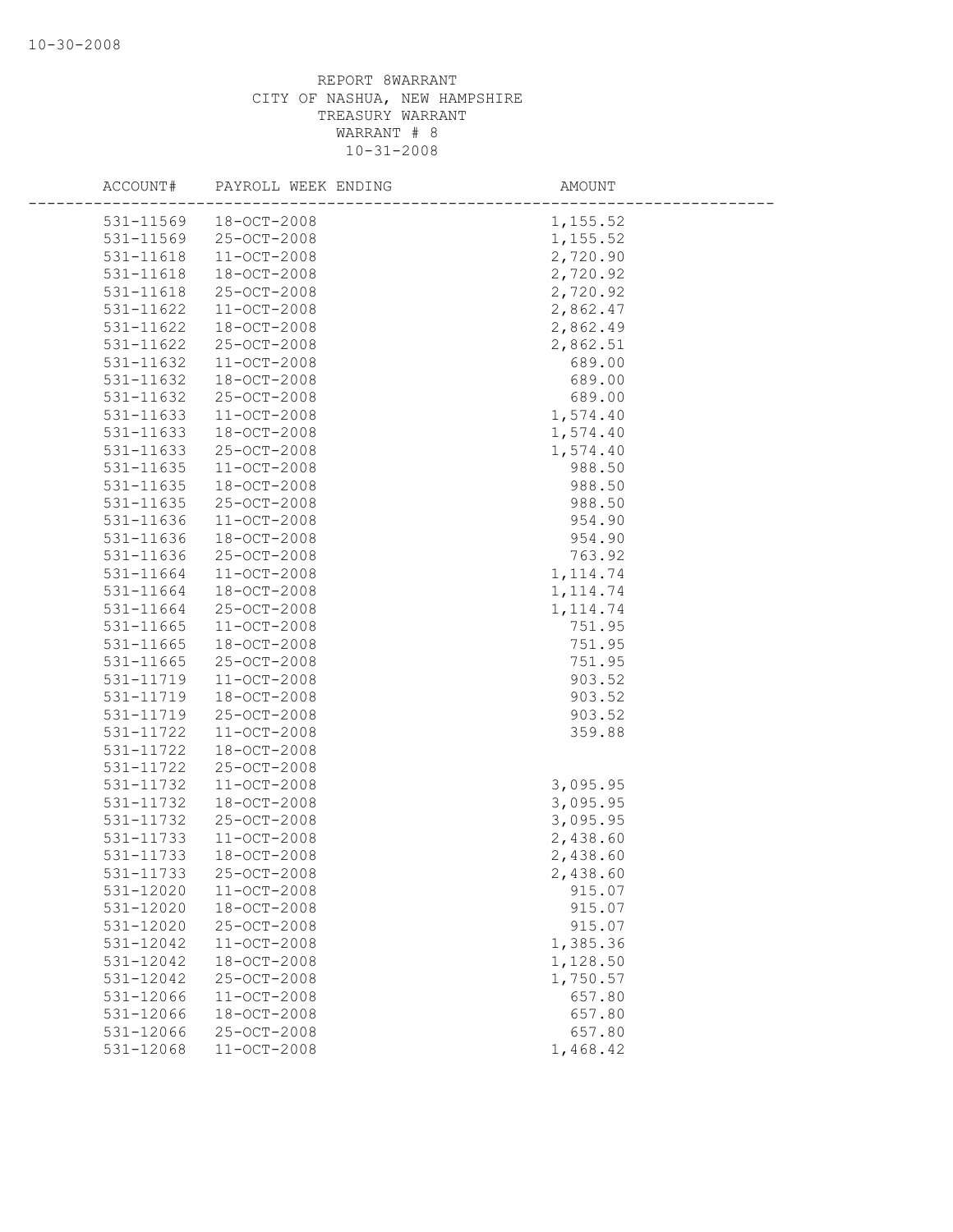|       | ACCOUNT#  | PAYROLL WEEK ENDING | AMOUNT    |             |
|-------|-----------|---------------------|-----------|-------------|
|       | 531-12068 | 18-OCT-2008         | 1,468.42  |             |
|       | 531-12068 | 25-OCT-2008         | 1,468.42  |             |
|       | 531-12071 | $11 - OCT - 2008$   | 251.32    |             |
|       | 531-12071 | 18-OCT-2008         | 251.32    |             |
|       | 531-12071 | 25-OCT-2008         | 251.32    |             |
|       | 531-12119 | $11 - OCT - 2008$   | 1,102.70  |             |
|       | 531-12119 | 18-OCT-2008         | 1,102.70  |             |
|       | 531-12119 | 25-OCT-2008         | 1,102.70  |             |
|       | 531-13004 | 11-OCT-2008         | 2,879.64  |             |
|       | 531-13004 | $18 - OCT - 2008$   | 4,088.19  |             |
|       | 531-13004 | 25-OCT-2008         | 3,431.69  |             |
|       | 531-13038 | $11 - OCT - 2008$   | 8,222.76  |             |
|       | 531-13038 | 18-OCT-2008         | 1,466.20  |             |
|       | 531-13038 | 25-OCT-2008         | 2,932.57  |             |
|       | 531-13040 | $11 - OCT - 2008$   | 2,243.75  |             |
|       | 531-13040 | 18-OCT-2008         | 3,235.67  |             |
|       | 531-13040 | 25-OCT-2008         | 4,305.27  |             |
|       | 531-13044 | $11 - OCT - 2008$   | 2,705.97  |             |
|       | 531-13044 | $18 - OCT - 2008$   | 2,256.42  |             |
|       | 531-13044 | 25-OCT-2008         | 4,325.86  |             |
|       | 531-13047 | $11 - OCT - 2008$   | 10,464.31 |             |
|       | 531-13047 | 18-OCT-2008         | 20,185.64 |             |
|       | 531-13047 | 25-OCT-2008         | 24,762.26 |             |
|       | 531-13048 | 11-OCT-2008         | 3, 243.17 |             |
|       | 531-13048 | 18-OCT-2008         | 5,795.02  |             |
|       | 531-13048 | 25-OCT-2008         | 3,291.48  |             |
|       | 531-15002 | 18-OCT-2008         | 36,501.52 |             |
|       | 531-17001 | $18 - OCT - 2008$   | 58.33     |             |
|       | 531-17006 | $11 - OCT - 2008$   | 2,800.00  |             |
|       | 531-17006 | 18-OCT-2008         | 400.00    |             |
|       | 531-17006 | 25-OCT-2008         | 2,700.00  |             |
|       |           |                     |           |             |
| TOTAL | 531       | POLICE DEPARTMENT   |           | 948, 411.09 |
|       |           |                     |           |             |
|       | 532-11024 | 11-OCT-2008         | 2,002.12  |             |
|       | 532-11024 | $18 - OCT - 2008$   | 2,002.10  |             |
|       | 532-11024 | $25 - OCT - 2008$   | 2,002.10  |             |
|       | 532-11036 | $11 - OCT - 2008$   | 1,819.33  |             |
|       | 532-11036 | 18-OCT-2008         | 1,819.33  |             |
|       | 532-11036 | 25-OCT-2008         | 1,819.33  |             |
|       | 532-11063 | 11-OCT-2008         | 1,242.12  |             |
|       | 532-11063 | 18-OCT-2008         | 1,242.12  |             |
|       | 532-11063 | 25-OCT-2008         | 1,242.12  |             |
|       | 532-11066 | $11 - OCT - 2008$   | 1,205.58  |             |
|       | 532-11066 | $18 - OCT - 2008$   | 1,279.38  |             |
|       | 532-11066 | 25-OCT-2008         | 1,205.58  |             |
|       | 532-11069 | $11 - OCT - 2008$   | 2,435.39  |             |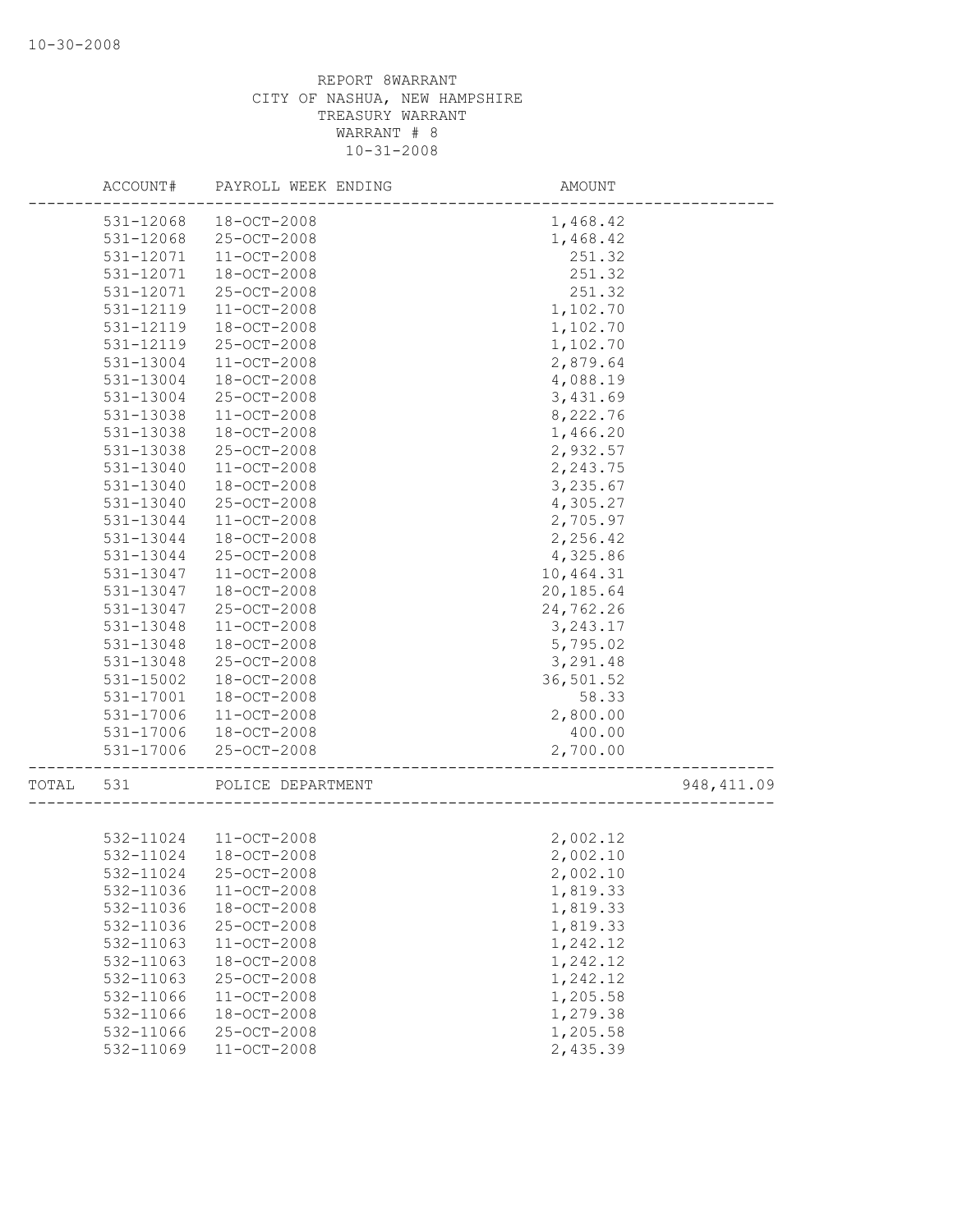| ACCOUNT# | PAYROLL WEEK ENDING            |            | AMOUNT    |
|----------|--------------------------------|------------|-----------|
|          | 532-11069<br>18-OCT-2008       |            | 2,435.39  |
|          | 532-11069<br>25-OCT-2008       |            | 2,435.39  |
|          | 532-11111<br>$11 - OCT - 2008$ |            | 2,120.58  |
|          | 532-11111<br>18-OCT-2008       |            | 2,120.59  |
|          | 532-11111<br>25-OCT-2008       |            | 2,120.58  |
|          | 532-11207<br>$11 - OCT - 2008$ |            | 6,457.54  |
|          | 532-11207<br>18-OCT-2008       |            | 6,457.54  |
|          | 532-11207<br>25-OCT-2008       |            | 6,457.54  |
|          | 532-11281<br>11-OCT-2008       |            | 958.08    |
|          | 532-11281<br>18-OCT-2008       |            | 958.08    |
|          | 25-OCT-2008<br>532-11281       |            | 958.08    |
|          | 532-11285<br>$11 - OCT - 2008$ |            | 7,391.28  |
|          | 532-11285<br>18-OCT-2008       |            | 7,391.29  |
|          | 532-11285<br>25-OCT-2008       |            | 7,391.29  |
|          | 532-11291<br>$11 - OCT - 2008$ |            | 6,470.78  |
|          | 532-11291<br>18-OCT-2008       |            | 6,256.45  |
|          | 532-11291<br>25-OCT-2008       |            | 6, 559.52 |
|          | 532-11298<br>11-OCT-2008       |            | 986.51    |
|          | 532-11298<br>18-OCT-2008       |            | 1,246.12  |
|          | 532-11298<br>25-OCT-2008       |            | 882.67    |
|          | 532-11300<br>$11 - OCT - 2008$ | 32,775.06  |           |
|          | 532-11300<br>18-OCT-2008       | 33, 191.34 |           |
|          | 532-11300<br>25-OCT-2008       | 33, 171.53 |           |
|          | 532-11303<br>11-OCT-2008       |            | 1,090.35  |
|          | 532-11303<br>$18 - OCT - 2008$ |            | 1,090.35  |
|          | 532-11303<br>25-OCT-2008       |            | 1,090.35  |
|          | 532-11305<br>11-OCT-2008       |            | 4,350.61  |
|          | 532-11305<br>18-OCT-2008       |            | 4,350.61  |
|          | 25-OCT-2008<br>532-11305       |            | 4,350.61  |
|          | 532-11309<br>$11 - OCT - 2008$ | 95,048.66  |           |
|          | 532-11309<br>18-OCT-2008       | 95,048.67  |           |
|          | 532-11309<br>25-OCT-2008       | 94,790.62  |           |
|          | 532-11660<br>11-OCT-2008       |            | 1,385.40  |
|          | 532-11660<br>18-OCT-2008       |            | 1,385.40  |
|          | 532-11660<br>25-OCT-2008       |            | 1,385.40  |
|          | 532-11663<br>11-OCT-2008       |            | 1,344.64  |
|          | 532-11663<br>$18 - OCT - 2008$ |            | 1,344.64  |
|          | 25-OCT-2008<br>532-11663       |            | 1,344.65  |
|          | 532-11666<br>$11 - OCT - 2008$ |            | 1,344.65  |
|          | 532-11666<br>18-OCT-2008       |            | 1,344.65  |
|          | 532-11666<br>25-OCT-2008       |            | 1,344.64  |
|          | 532-11669<br>$11 - OCT - 2008$ |            | 1,358.09  |
|          | 532-11669<br>18-OCT-2008       |            | 1,358.10  |
|          | 25-OCT-2008<br>532-11669       |            | 1,358.10  |
|          | 532-12070<br>$11 - OCT - 2008$ | 22,740.81  |           |
|          | 532-12070<br>18-OCT-2008       | 17,840.73  |           |
|          | 532-12070<br>25-OCT-2008       | 19,529.94  |           |
|          | 532-13003<br>$11 - OCT - 2008$ |            | 5,633.32  |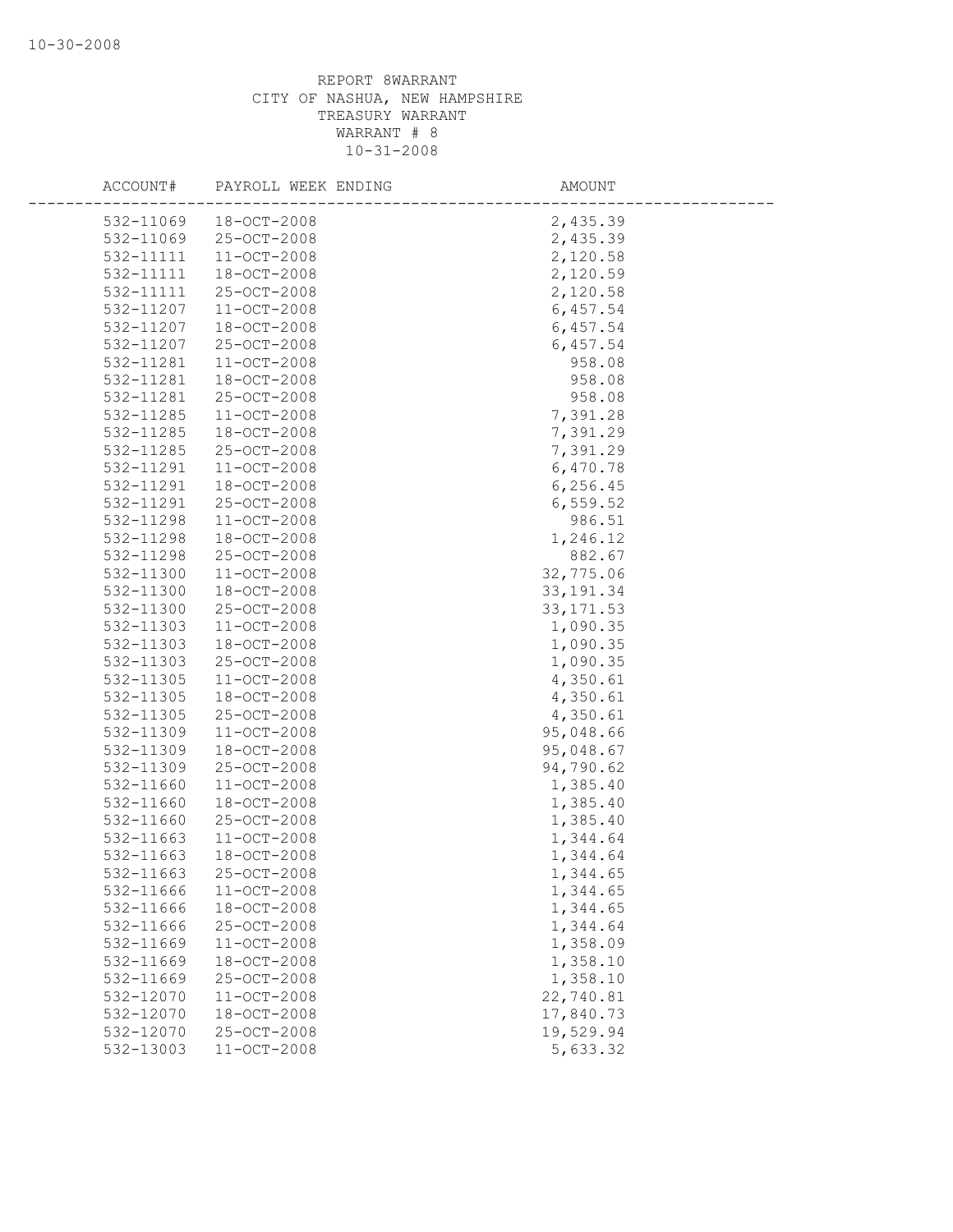|       | ACCOUNT#               | PAYROLL WEEK ENDING        | AMOUNT                               |             |
|-------|------------------------|----------------------------|--------------------------------------|-------------|
|       | 532-13003              | 25-OCT-2008                | 405.01                               |             |
|       | 532-13004              | $11 - OCT - 2008$          | 115.41                               |             |
|       | 532-13004              | 18-OCT-2008                | 2,654.39                             |             |
|       | 532-13004              | 25-OCT-2008                | 2,641.59                             |             |
|       | 532-13018              | 11-OCT-2008                | 2,082.48                             |             |
|       | 532-13018              | $18 - OCT - 2008$          | 1,823.98                             |             |
|       | 532-13018              | 25-OCT-2008                | 698.28                               |             |
|       | 532-13024              | 11-OCT-2008                | 166.20                               |             |
|       | 532-13024              | $18 - OCT - 2008$          | 301.69                               |             |
|       | 532-13024              | $25 - OCT - 2008$          | 1,014.74                             |             |
|       | 532-13050              | $11 - OCT - 2008$          | 9,123.11                             |             |
|       | 532-13050              | 18-OCT-2008                | 7,193.12                             |             |
|       | 532-13050              | 25-OCT-2008                | 7,269.11                             |             |
|       | 532-15002              | 18-OCT-2008                | 42,304.17                            |             |
|       | 532-18030              | $11 - OCT - 2008$          | 100.00                               |             |
|       | 532-18039              | 11-OCT-2008                | 1,875.00                             |             |
|       | 532-19231              | 11-OCT-2008                | 1,004.18                             |             |
|       | 532-19231              | 18-OCT-2008                | 1,004.18                             |             |
|       | 532-19231              | $25 - OCT - 2008$          | 993.08                               |             |
|       | 532-19232              | $11 - OCT - 2008$          | 1,597.75                             |             |
|       | 532-19232              | 18-OCT-2008                | 1,597.75                             |             |
|       | 532-19232              | 25-OCT-2008                | 1,597.75                             |             |
|       | 532-19233              | $11 - OCT - 2008$          | 2,405.23                             |             |
|       | 532-19233              | $18 - OCT - 2008$          | 2,405.23                             |             |
|       | 532-19233              | 25-OCT-2008                | 2,405.23                             |             |
|       | 532-19234              | 11-OCT-2008                |                                      |             |
|       |                        |                            | 1,642.55                             |             |
|       | 532-19234<br>532-19234 | 18-OCT-2008<br>25-OCT-2008 | 1,642.55                             |             |
|       |                        |                            | 1,642.55                             |             |
| TOTAL | 532                    | FIRE DEPARTMENT            |                                      | 681, 470.13 |
|       |                        |                            |                                      |             |
|       | 535-81023              | $11 - OCT - 2008$          | 192.30                               |             |
|       | 535-81023              | 18-OCT-2008                | 192.30                               |             |
|       | 535-81023              | $25 - OCT - 2008$          | 192.30                               |             |
| TOTAL | 535                    | EMERGENCY MANAGEMENT       | ------------------------------------ | 576.90      |
|       |                        |                            |                                      |             |
|       | 536-11200              | $11 - OCT - 2008$          | 1,379.75                             |             |
|       | 536-11200              | $18 - OCT - 2008$          | 1,379.75                             |             |
|       | 536-11200              | 25-OCT-2008                | 1,379.75                             |             |
| TOTAL | 536                    | CITYWIDE COMMUNICATIONS    |                                      | 4,139.25    |
|       |                        |                            |                                      |             |
|       |                        | 541-11024 11-OCT-2008      | 612.76                               |             |
|       | 541-11024              | $18 - OCT - 2008$          | 612.77                               |             |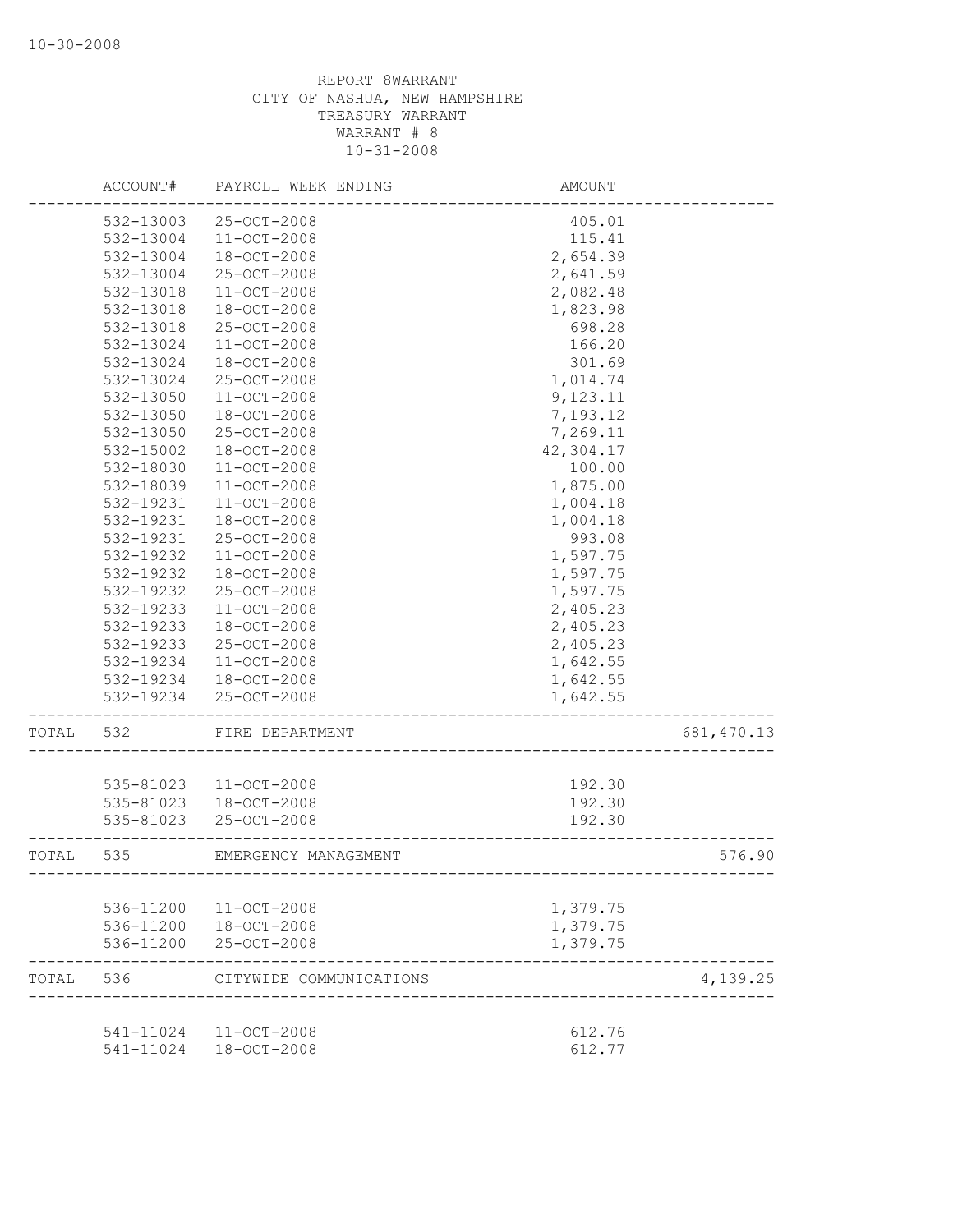|       | ACCOUNT#  | PAYROLL WEEK ENDING         | <b>AMOUNT</b> |           |
|-------|-----------|-----------------------------|---------------|-----------|
|       |           | 541-11024 25-OCT-2008       | 612.76        |           |
|       | 541-11104 | 11-OCT-2008                 | 985.14        |           |
|       | 541-11104 | 18-OCT-2008                 | 985.14        |           |
|       | 541-11104 | 25-OCT-2008                 | 985.14        |           |
|       | 541-11107 | 25-OCT-2008                 | 3,759.08      |           |
|       | 541-11240 | 11-OCT-2008                 | 1,449.14      |           |
|       | 541-11240 | 18-OCT-2008                 | 1,449.15      |           |
|       | 541-11240 | 25-OCT-2008                 | 1,449.15      |           |
|       | 541-11346 | $11 - OCT - 2008$           | 435.31        |           |
|       |           | 541-11346 18-OCT-2008       | 435.30        |           |
|       |           | 541-11346 25-OCT-2008       | 435.31        |           |
| TOTAL | 541       | COMMUNITY SERVICES DIVISION |               | 14,206.15 |
|       |           |                             |               |           |
|       | 542-11426 | 11-OCT-2008                 | 1,324.88      |           |
|       | 542-11426 | 18-OCT-2008                 | 1,324.88      |           |
|       | 542-11426 | 25-OCT-2008                 | 1,324.88      |           |
|       | 542-11584 | $11 - OCT - 2008$           | 3,315.01      |           |
|       | 542-11584 | 18-OCT-2008                 | 3,315.01      |           |
|       | 542-11584 | 25-OCT-2008                 | 3,315.01      |           |
|       | 542-12109 | $11 - OCT - 2008$           | 96.00         |           |
|       | 542-12109 | 18-OCT-2008                 | 64.00         |           |
|       | 542-12582 | $11 - OCT - 2008$           | 842.94        |           |
|       | 542-12582 | 18-OCT-2008                 | 842.95        |           |
|       | 542-12582 | 25-OCT-2008                 | 842.95        |           |
| TOTAL | 542       | COMMUNITY HEALTH            |               | 16,608.51 |
|       |           |                             |               |           |
|       | 543-11380 | $11 - OCT - 2008$           | 919.01        |           |
|       | 543-11380 | 18-OCT-2008                 | 919.00        |           |
|       | 543-11380 | 25-OCT-2008                 | 919.00        |           |
|       | 543-11438 | 11-OCT-2008                 | 1,489.36      |           |
|       | 543-11438 | 18-OCT-2008                 | 1,489.36      |           |
|       | 543-11438 | 25-OCT-2008                 | 1,489.36      |           |
|       | 543-11601 | $11 - OCT - 2008$           | 1,219.71      |           |
|       | 543-11601 | $18 - OCT - 2008$           | 1,219.70      |           |
|       | 543-11601 | 25-OCT-2008                 | 1,219.71      |           |
|       | 543-11602 | $11 - OCT - 2008$           | 858.44        |           |
|       | 543-11602 | 18-OCT-2008                 | 858.44        |           |
|       | 543-11602 | 25-OCT-2008                 | 858.44        |           |
|       | 543-11604 | $11 - OCT - 2008$           | 1,474.36      |           |
|       | 543-11604 | 18-OCT-2008                 | 1,474.36      |           |
|       | 543-11604 | 25-OCT-2008                 | 1,474.36      |           |
|       | 543-11605 | $11 - OCT - 2008$           | 743.53        |           |
|       | 543-11605 | $18 - OCT - 2008$           | 929.41        |           |
|       | 543-11605 | 25-OCT-2008                 | 929.42        |           |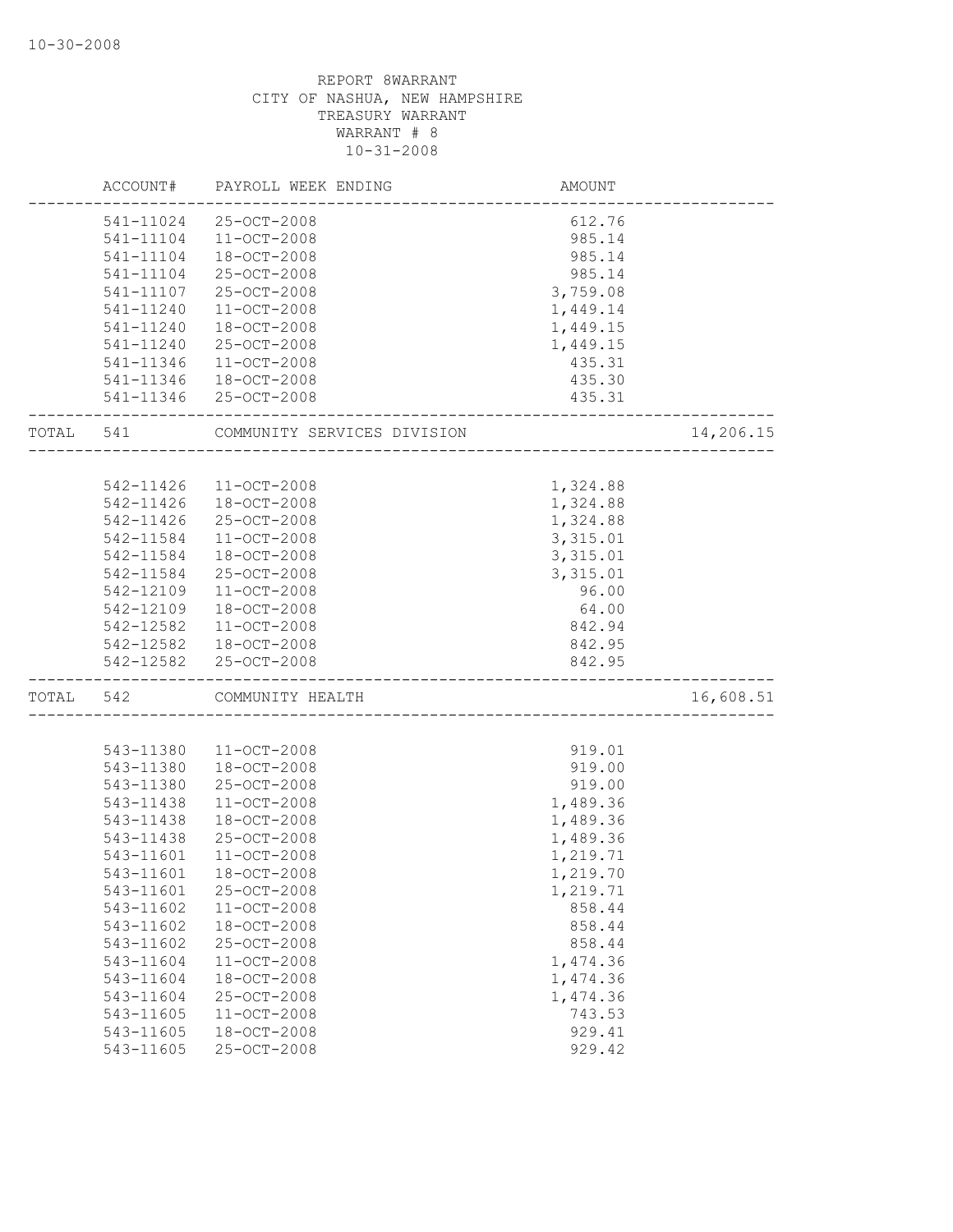|               |                                  |          | 20,484.97 |
|---------------|----------------------------------|----------|-----------|
|               |                                  |          |           |
|               | 544-11008 11-OCT-2008            | 723.28   |           |
|               | 544-11008 18-OCT-2008            | 723.28   |           |
| 544-11008     | 25-OCT-2008                      | 723.28   |           |
| 544-11099     | 11-OCT-2008                      | 2,109.73 |           |
| 544-11099     | 18-OCT-2008                      | 2,109.73 |           |
| 544-11099     | 25-OCT-2008                      | 2,109.73 |           |
| 544-11112     | 11-OCT-2008                      | 827.74   |           |
| 544-11112     | 18-OCT-2008                      | 827.73   |           |
| 544-11112     | 25-OCT-2008                      | 827.74   |           |
| 544-11367     | 11-OCT-2008                      | 809.99   |           |
| 544-11367     | 18-OCT-2008                      | 809.99   |           |
| 544-11367     | 25-OCT-2008                      | 809.99   |           |
| 544-11777     | 11-OCT-2008                      | 1,252.76 |           |
| 544-11777     | 18-OCT-2008                      | 1,252.76 |           |
| 544-11777     | 25-OCT-2008                      | 1,252.76 |           |
| 544-12101     | 11-OCT-2008                      | 271.04   |           |
|               | 544-12101 18-OCT-2008            | 271.04   |           |
|               | 544-12101 25-OCT-2008            | 271.04   |           |
|               | TOTAL 544 WELFARE ADMINISTRATION |          | 17,983.61 |
|               |                                  |          |           |
|               | 551-11008 11-OCT-2008            | 693.39   |           |
|               | 551-11008 18-OCT-2008            | 693.38   |           |
| 551-11008     | 25-OCT-2008                      | 693.38   |           |
| 551-11028     | 11-OCT-2008                      | 531.38   |           |
| $551 - 11028$ | 18-OCT-2008                      | 531.38   |           |
| 551-11028     | 25-OCT-2008                      | 531.38   |           |
| 551-11057     | $11 - OCT - 2008$                | 877.88   |           |
| 551-11057     | 18-OCT-2008                      | 877.88   |           |
| 551-11057     | 25-OCT-2008                      | 877.88   |           |
| 551-11094     | $11 - OCT - 2008$                | 298.91   |           |
| 551-11094     | 18-OCT-2008                      | 298.91   |           |
| 551-11094     | 25-OCT-2008                      | 298.91   |           |
| 551-11097     | $11 - OCT - 2008$                | 1,050.79 |           |
| 551-11097     | 18-OCT-2008                      | 1,050.79 |           |
| 551-11097     | 25-OCT-2008                      | 1,050.79 |           |
| 551-11208     | 11-OCT-2008                      | 670.10   |           |
| 551-11208     | 18-OCT-2008                      | 670.10   |           |
| 551-11208     | 25-OCT-2008                      | 670.10   |           |
| 551-11211     | 11-OCT-2008                      | 596.20   |           |
| 551-11211     | 18-OCT-2008                      | 596.20   |           |
| 551-11211     | 25-OCT-2008                      | 596.20   |           |
| 551-11212     | 11-OCT-2008                      | 1,408.19 |           |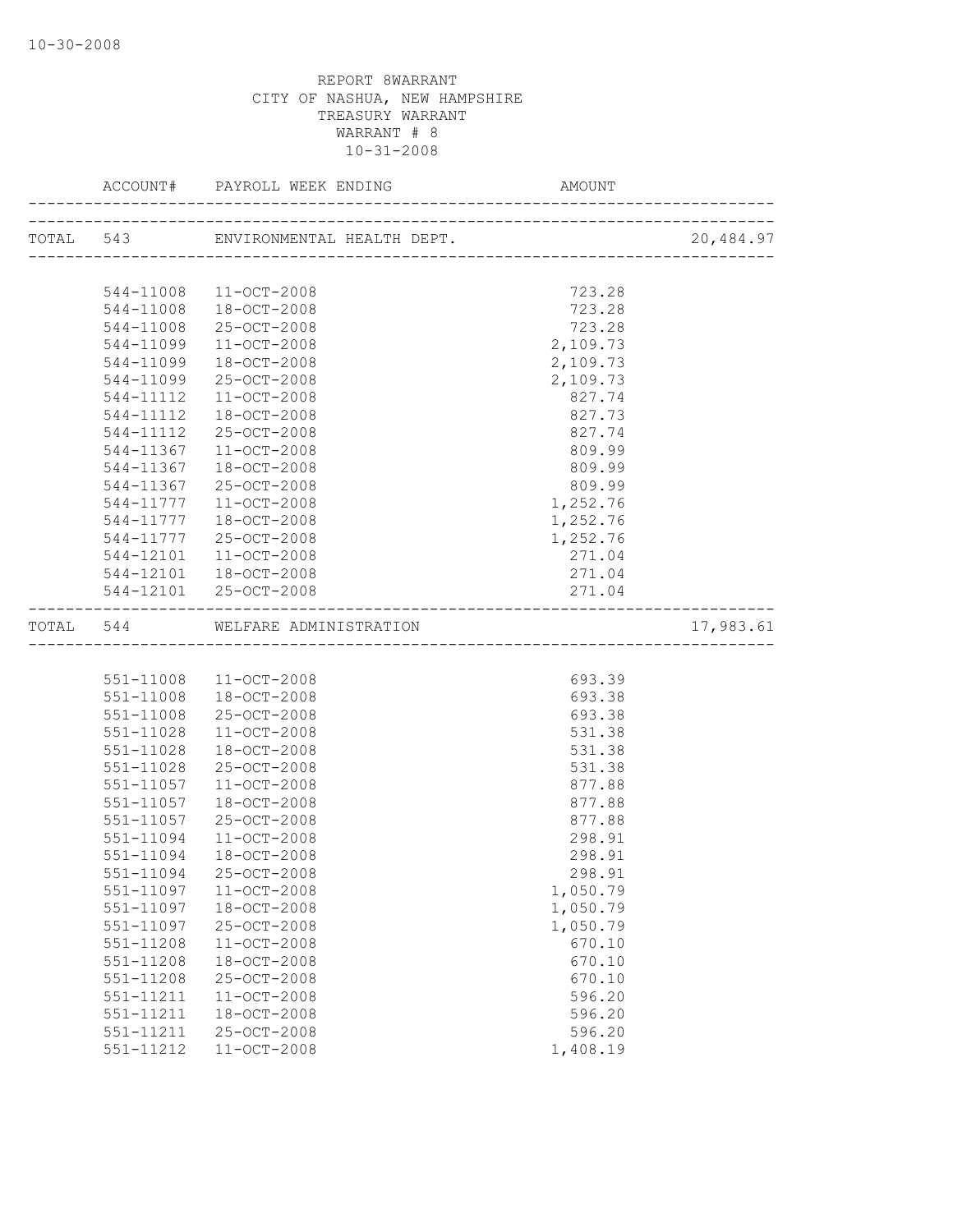|           |               | ACCOUNT# PAYROLL WEEK ENDING   | AMOUNT<br>-------------------- |           |
|-----------|---------------|--------------------------------|--------------------------------|-----------|
|           |               | 551-11212  18-OCT-2008         | 1,408.19                       |           |
|           | 551-11212     | 25-OCT-2008                    | 1,408.18                       |           |
|           | 551-11249     | 11-OCT-2008                    | 95.40                          |           |
|           | 551-11249     | 18-OCT-2008                    | 95.40                          |           |
|           | 551-11249     | 25-OCT-2008                    | 95.40                          |           |
|           | 551-11273     | $11 - OCT - 2008$              | 1,640.42                       |           |
|           | 551-11273     | 18-OCT-2008                    | 1,640.42                       |           |
|           | 551-11273     | 25-OCT-2008                    | 1,640.42                       |           |
|           | 551-11435     | $11 - OCT - 2008$              | 883.38                         |           |
|           | 551-11435     | 18-OCT-2008                    | 883.38                         |           |
|           | $551 - 11435$ | 25-OCT-2008                    | 883.38                         |           |
|           | $551 - 11462$ | $11 - OCT - 2008$              | 1,009.96                       |           |
|           | 551-11462     | 18-OCT-2008                    | 1,009.96                       |           |
|           | 551-11462     | 25-OCT-2008                    | 1,009.96                       |           |
|           | 551-11638     | $11 - OCT - 2008$              | 1,143.31                       |           |
|           | 551-11638     | 18-OCT-2008                    | 1,143.31                       |           |
|           | 551-11638     | 25-OCT-2008                    | 1,143.31                       |           |
|           | 551-13004     | $11 - OCT - 2008$              | 286.51                         |           |
|           | 551-13004     | 18-OCT-2008                    | 531.25                         |           |
|           |               | 551-13004 25-OCT-2008          | 128.89                         |           |
|           |               | 551-91010 25-OCT-2008          | 1,173.90                       |           |
| TOTAL 551 |               | PUBLIC WORKS DIV & ENGINEERING |                                | 34,818.45 |
|           |               |                                |                                |           |
|           |               | 552-11077  11-OCT-2008         | 1,255.87                       |           |
|           |               | 552-11077  18-OCT-2008         | 1,255.87                       |           |
|           | 552-11077     | 25-OCT-2008                    | 1,255.87                       |           |
|           | 552-11087     | $11 - OCT - 2008$              | 752.61                         |           |
|           | 552-11087     | 18-OCT-2008                    | 746.80                         |           |
|           | 552-11087     | 25-OCT-2008                    | 787.12                         |           |
|           | 552-11143     | $11 - OCT - 2008$              | 784.00                         |           |
|           | 552-11143     | 18-OCT-2008                    | 784.00                         |           |
|           | 552-11143     | 25-OCT-2008                    | 784.00                         |           |
|           | 552-11324     | 11-OCT-2008                    | 4,039.84                       |           |
|           | 552-11324     | 18-OCT-2008                    | 4,039.84                       |           |
|           | 552-11324     | 25-OCT-2008                    | 3,837.85                       |           |
|           | 552-11339     | 11-OCT-2008                    | 2,696.32                       |           |
|           | 552-11339     | $18 - OCT - 2008$              | 2,707.68                       |           |
|           | 552-11339     | 25-OCT-2008                    | 2,689.62                       |           |
|           | 552-11342     | $11 - OCT - 2008$              | 706.00                         |           |
|           | 552-11342     | 18-OCT-2008                    | 706.00                         |           |
|           | 552-11342     | 25-OCT-2008                    | 706.00                         |           |
|           | 552-11343     | $11 - OCT - 2008$              | 2,352.00                       |           |
|           | 552-11343     | 18-OCT-2008                    | 2,317.70                       |           |
|           | 552-11343     | 25-OCT-2008                    | 2,352.00                       |           |
|           | 552-11407     | $11 - OCT - 2008$              | 4,884.00                       |           |
|           | 552-11407     | 18-OCT-2008                    | 4,884.01                       |           |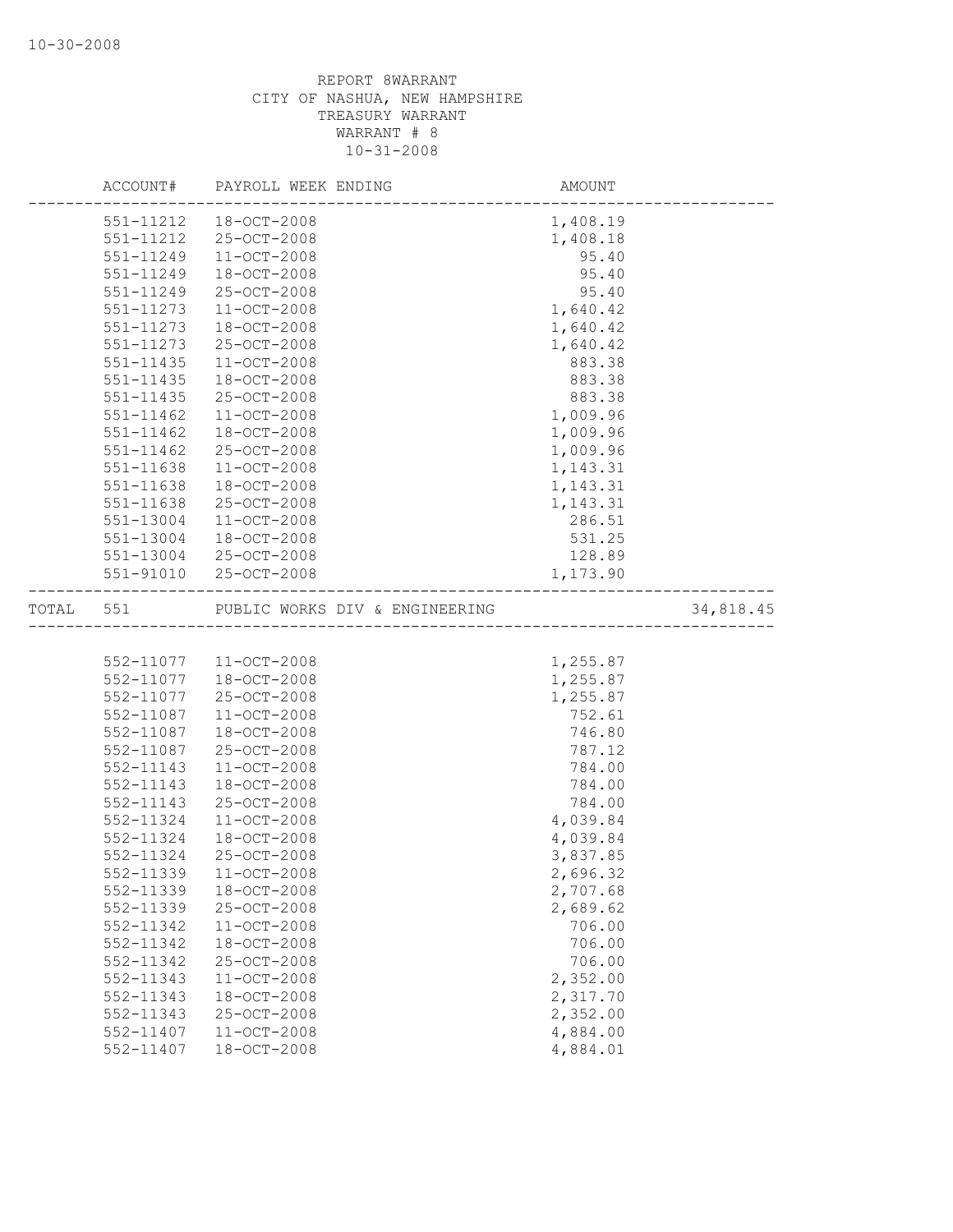|       | ACCOUNT#  | PAYROLL WEEK ENDING   | AMOUNT                           |           |
|-------|-----------|-----------------------|----------------------------------|-----------|
|       | 552-11407 | 25-OCT-2008           | 4,854.01                         |           |
|       | 552-11492 | 11-OCT-2008           | 746.80                           |           |
|       | 552-11492 | 18-OCT-2008           | 746.80                           |           |
|       | 552-11492 | 25-OCT-2008           | 746.80                           |           |
|       | 552-11548 | 11-OCT-2008           | 1,028.00                         |           |
|       | 552-11548 | 18-OCT-2008           | 1,028.00                         |           |
|       | 552-11548 | 25-OCT-2008           | 1,028.00                         |           |
|       | 552-11562 | 11-OCT-2008           | 400.06                           |           |
|       | 552-11562 | $18 - OCT - 2008$     | 400.06                           |           |
|       | 552-11562 | 25-OCT-2008           | 400.06                           |           |
|       | 552-11580 | $11 - OCT - 2008$     | 957.28                           |           |
|       | 552-11580 | 18-OCT-2008           | 957.28                           |           |
|       | 552-11580 | 25-OCT-2008           | 957.28                           |           |
|       | 552-11618 | $11 - OCT - 2008$     | 638.06                           |           |
|       | 552-11618 | $18 - OCT - 2008$     | 638.06                           |           |
|       | 552-11618 | 25-OCT-2008           | 638.05                           |           |
|       | 552-11672 | 11-OCT-2008           | 1,404.69                         |           |
|       | 552-11672 | 18-OCT-2008           | 1,404.69                         |           |
|       | 552-11672 | 25-OCT-2008           | 1,404.69                         |           |
|       | 552-11750 | 11-OCT-2008           | 730.56                           |           |
|       | 552-11750 | 18-OCT-2008           | 736.96                           |           |
|       | 552-11750 | 25-OCT-2008           | 734.56                           |           |
|       | 552-12156 | $11 - OCT - 2008$     | 800.00                           |           |
|       | 552-12156 | 18-OCT-2008           | 720.00                           |           |
|       | 552-12156 | 25-OCT-2008           | 800.00                           |           |
|       | 552-13004 | 11-OCT-2008           | 2,432.02                         |           |
|       | 552-13004 | $18 - OCT - 2008$     | 2,552.35                         |           |
|       | 552-13004 | 25-OCT-2008           | 2,494.92                         |           |
|       | 552-17002 | $11 - OCT - 2008$     | 500.00                           |           |
|       | 552-17008 | 11-OCT-2008           | 900.00                           |           |
|       | 552-59050 | 25-OCT-2008           | 52.50<br>----------------------- |           |
| TOTAL | 552       | PARKS AND RECREATION  |                                  | 81,157.54 |
|       |           |                       |                                  |           |
|       |           | 553-11041 11-OCT-2008 | 1,016.27                         |           |
|       | 553-11041 | 18-OCT-2008           | 1,016.26                         |           |
|       | 553-11041 | 25-OCT-2008           | 1,016.27                         |           |
|       | 553-11078 | $11 - OCT - 2008$     | 1,367.59                         |           |
|       | 553-11078 | 18-OCT-2008           | 1,367.59                         |           |
|       | 553-11078 | 25-OCT-2008           | 1,367.59                         |           |
|       | 553-11169 | $11 - OCT - 2008$     | 1,021.62                         |           |
|       | 553-11169 | 18-OCT-2008           | 1,021.61                         |           |
|       | 553-11169 | 25-OCT-2008           | 1,021.62                         |           |
|       | 553-11192 | $11 - OCT - 2008$     | 931.64                           |           |
|       | 553-11192 | 18-OCT-2008           | 931.64                           |           |
|       | 553-11192 | 25-OCT-2008           | 931.64                           |           |
|       | 553-11279 | 11-OCT-2008           | 5,488.00                         |           |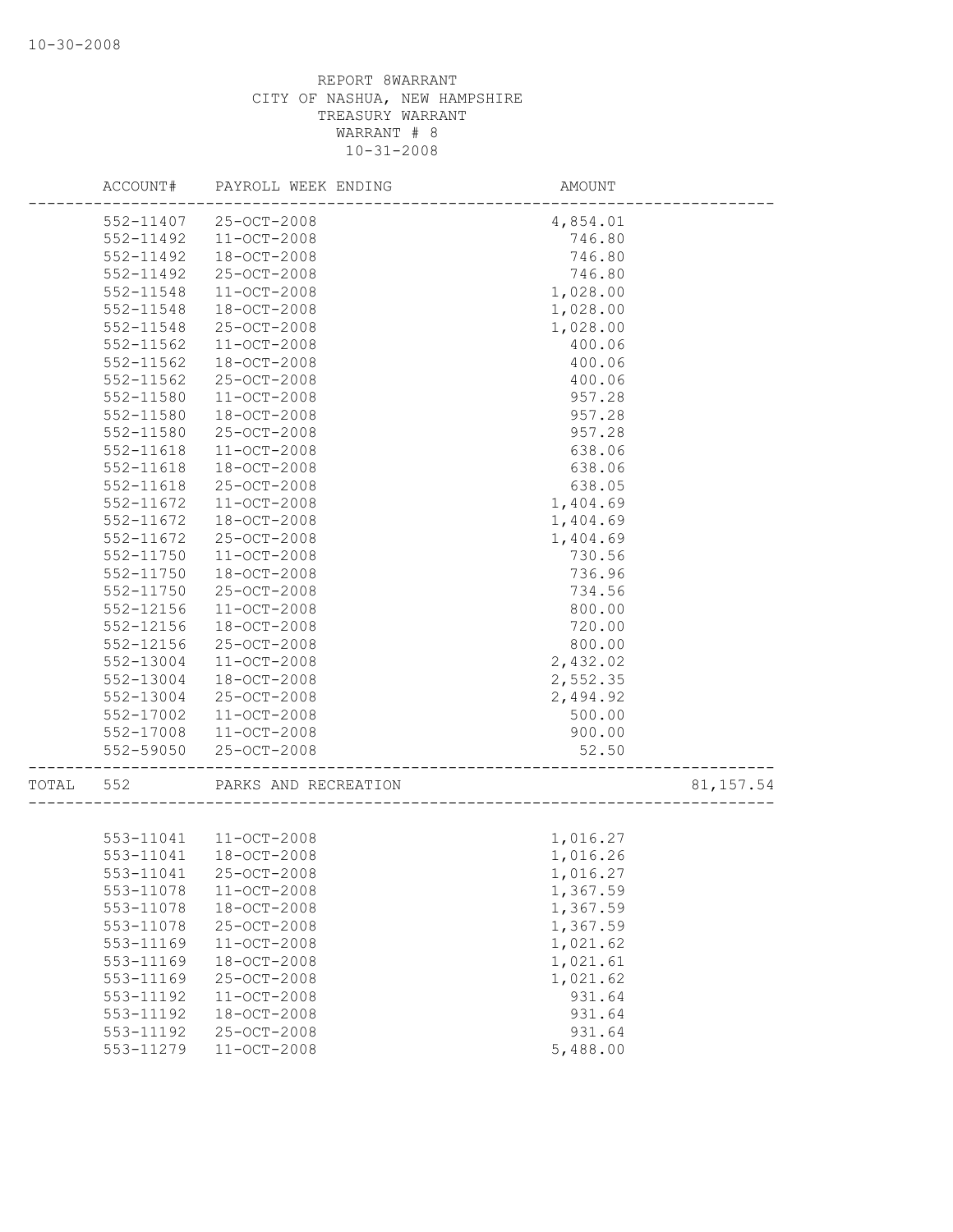|       | ACCOUNT#               | PAYROLL WEEK ENDING        | AMOUNT           |            |
|-------|------------------------|----------------------------|------------------|------------|
|       | 553-11279              | 18-OCT-2008                | 5,488.00         |            |
|       | 553-11279              | 25-OCT-2008                | 5,526.69         |            |
|       | 553-11327              | $11 - OCT - 2008$          | 4,050.21         |            |
|       | 553-11327              | 18-OCT-2008                | 4,046.74         |            |
|       | 553-11327              | 25-OCT-2008                | 4,050.21         |            |
|       | 553-11375              | $11 - OCT - 2008$          | 1,942.24         |            |
|       | 553-11375              | 18-OCT-2008                | 1,254.96         |            |
|       | 553-11375              | 25-OCT-2008                | 1,942.24         |            |
|       | 553-11465              | $11 - OCT - 2008$          | 2,389.76         |            |
|       | 553-11465              | 18-OCT-2008                | 2,520.45         |            |
|       | 553-11465              | 25-OCT-2008                | 2,440.79         |            |
|       | 553-11474              | 11-OCT-2008                | 3,366.40         |            |
|       | 553-11474              | 18-OCT-2008                | 3,366.40         |            |
|       | 553-11474              | 25-OCT-2008                | 3,366.40         |            |
|       | 553-11475              | $11 - OCT - 2008$          | 1,702.40         |            |
|       | 553-11475              | 18-OCT-2008                | 1,702.40         |            |
|       | 553-11475              | 25-OCT-2008                | 1,706.68         |            |
|       | 553-11630              | $11 - OCT - 2008$          | 1,435.20         |            |
|       | 553-11630              | 18-OCT-2008                | 1,435.20         |            |
|       | 553-11630              | 25-OCT-2008                | 1,435.20         |            |
|       | 553-11631              | 11-OCT-2008                | 729.60           |            |
|       | 553-11631              |                            | 727.20           |            |
|       |                        | 18-OCT-2008<br>25-OCT-2008 | 728.48           |            |
|       | 553-11631              |                            |                  |            |
|       | 553-11648              | 11-OCT-2008                | 820.54           |            |
|       | 553-11648              | 18-OCT-2008                | 820.54           |            |
|       | 553-11648              | 25-OCT-2008                | 820.54           |            |
|       | 553-11678              | $11 - OCT - 2008$          | 1,622.11         |            |
|       | 553-11678              | 18-OCT-2008                | 1,622.11         |            |
|       | 553-11678              | 25-OCT-2008                | 1,622.11         |            |
|       | 553-11759              | 11-OCT-2008                | 12,486.79        |            |
|       | 553-11759              | 18-OCT-2008                | 12,968.89        |            |
|       | 553-11759              | 25-OCT-2008                | 12,460.56        |            |
|       | 553-11771              | $11 - OCT - 2008$          | 120.98           |            |
|       | 553-11771              | 18-OCT-2008                | 962.58           |            |
|       | 553-11771              | 25-OCT-2008                | 962.58           |            |
|       | 553-12128              | $11 - OCT - 2008$          | 325.03           |            |
|       | 553-12128              | $18 - OCT - 2008$          | 291.18           |            |
|       | 553-12128              | 25-OCT-2008                | 270.85           |            |
|       | 553-13004              | $11 - OCT - 2008$          | 654.78           |            |
|       | 553-13004              | 18-OCT-2008                | 1,136.42         |            |
|       | 553-13004              | 25-OCT-2008                | 2,256.23         |            |
|       | 553-17004              | $18 - OCT - 2008$          | 700.00           |            |
| TOTAL | 553                    | STREET DEPARTMENT          |                  | 128,778.01 |
|       |                        |                            |                  |            |
|       | 555-11024<br>555-11024 | 11-OCT-2008<br>18-OCT-2008 | 754.60<br>754.60 |            |
|       |                        |                            |                  |            |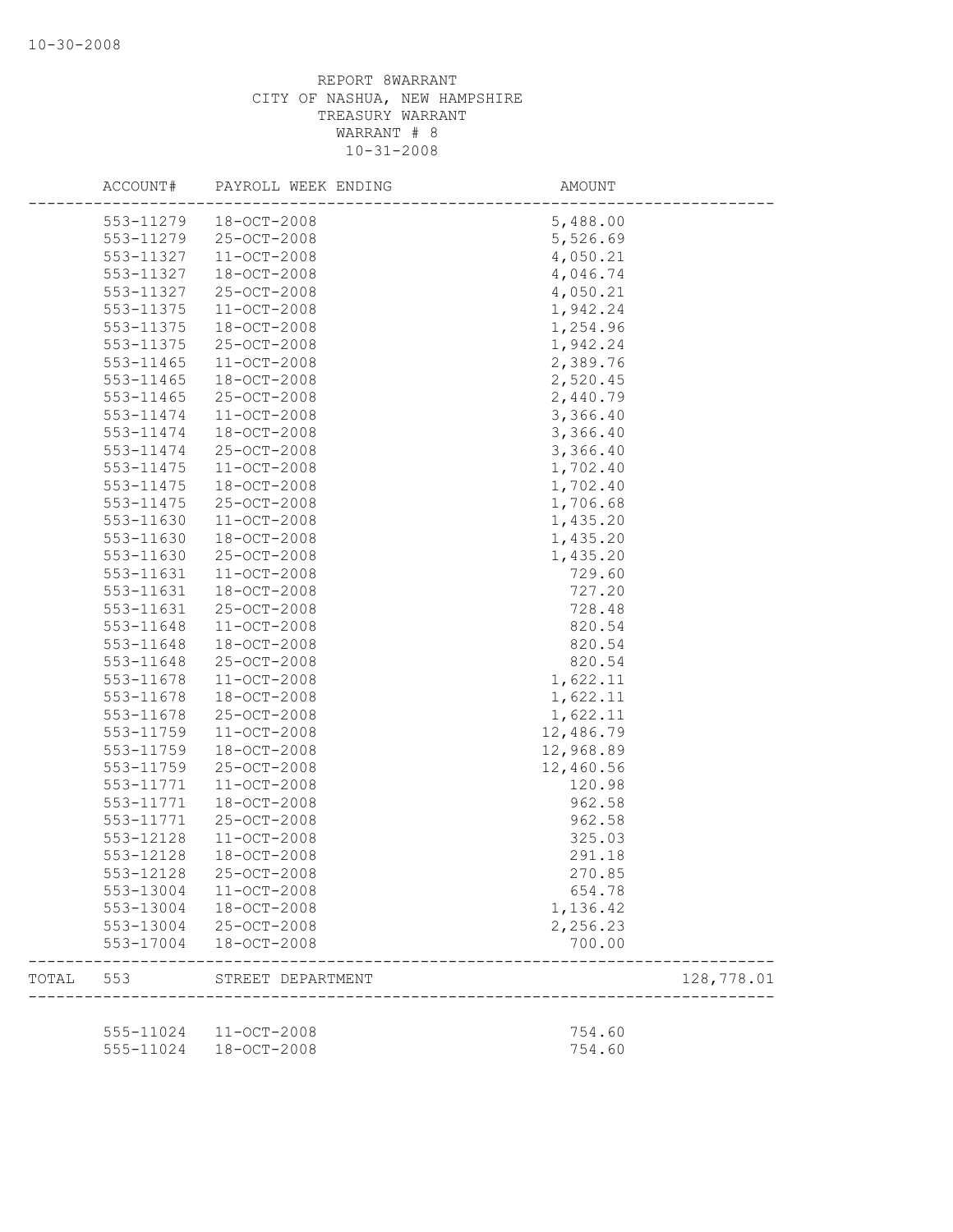|       | ACCOUNT#      | PAYROLL WEEK ENDING                  | AMOUNT           |            |
|-------|---------------|--------------------------------------|------------------|------------|
|       | 555-11024     | 25-OCT-2008                          | 754.60           |            |
|       | 555-11058     | $11 - OCT - 2008$                    | 957.28           |            |
|       | 555-11058     | 18-OCT-2008                          | 957.28           |            |
|       | 555-11058     | $25 - OCT - 2008$                    | 957.28           |            |
|       | 555-11461     | 11-OCT-2008                          | 1,446.40         |            |
|       | 555-11461     | 18-OCT-2008                          | 1,446.40         |            |
|       | 555-11461     | 25-OCT-2008                          | 1,446.40         |            |
|       | 555-11505     | $11 - OCT - 2008$                    | 1,150.52         |            |
|       | 555-11505     | $18 - OCT - 2008$                    | 1,150.52         |            |
|       | 555-11505     | 25-OCT-2008                          | 1,150.52         |            |
|       | $555 - 11639$ | $11 - OCT - 2008$                    | 746.80           |            |
|       | 555-11639     | 18-OCT-2008                          | 746.80           |            |
|       | 555-11639     | 25-OCT-2008                          | 746.80           |            |
|       | 555-11640     | $11 - OCT - 2008$                    | 695.60           |            |
|       | 555-11640     | $18 - OCT - 2008$                    | 695.60           |            |
|       | 555-11640     | 25-OCT-2008                          | 695.60           |            |
|       | 555-11738     | 11-OCT-2008                          | 1,760.00         |            |
|       | 555-11738     | 18-OCT-2008                          | 1,760.00         |            |
|       | 555-11738     | 25-OCT-2008                          | 1,760.00         |            |
|       | 555-11745     | $11 - OCT - 2008$                    | 738.80           |            |
|       | 555-11745     | 18-OCT-2008                          | 738.80           |            |
|       | 555-11745     | 25-OCT-2008                          | 738.80           |            |
|       | 555-11746     | $11 - OCT - 2008$                    | 1,106.97         |            |
|       | 555-11746     | $18 - OCT - 2008$                    | 1,106.97         |            |
|       | 555-11746     | 25-OCT-2008                          | 1,106.97         |            |
|       | 555-13004     | $11 - OCT - 2008$                    | 265.14           |            |
|       | 555-13004     | $18 - OCT - 2008$                    | 198.00           |            |
|       | 555-13068     | $11 - OCT - 2008$                    | 231.00           |            |
|       | 555-13068     | $18 - OCT - 2008$                    | 231.00           |            |
|       | 555-13068     | 25-OCT-2008                          | 231.00           |            |
| TOTAL | 555           | TRAFFIC DEPARTMENT                   |                  | 29, 227.05 |
|       |               |                                      |                  |            |
|       | 557-11161     | 557-11161 11-OCT-2008<br>18-OCT-2008 | 746.80<br>746.80 |            |
|       | $557 - 11161$ | $25 - OCT - 2008$                    | 746.80           |            |
|       |               |                                      |                  |            |
| TOTAL | 557           | PARKING LOTS                         |                  | 2,240.40   |
|       |               |                                      |                  |            |
|       | 561-11345     | $11 - OCT - 2008$                    | 1,339.68         |            |
|       | 561-11345     | 18-OCT-2008                          | 1,339.68         |            |
|       | 561-11345     | 25-OCT-2008                          | 1,339.68         |            |
|       | 561-11651     | 11-OCT-2008                          | 835.74           |            |
|       | 561-11651     | 18-OCT-2008                          | 835.74           |            |
|       | 561-11651     | 25-OCT-2008                          | 835.74           |            |
|       | 561-11658     | $11 - OCT - 2008$                    | 1,014.70         |            |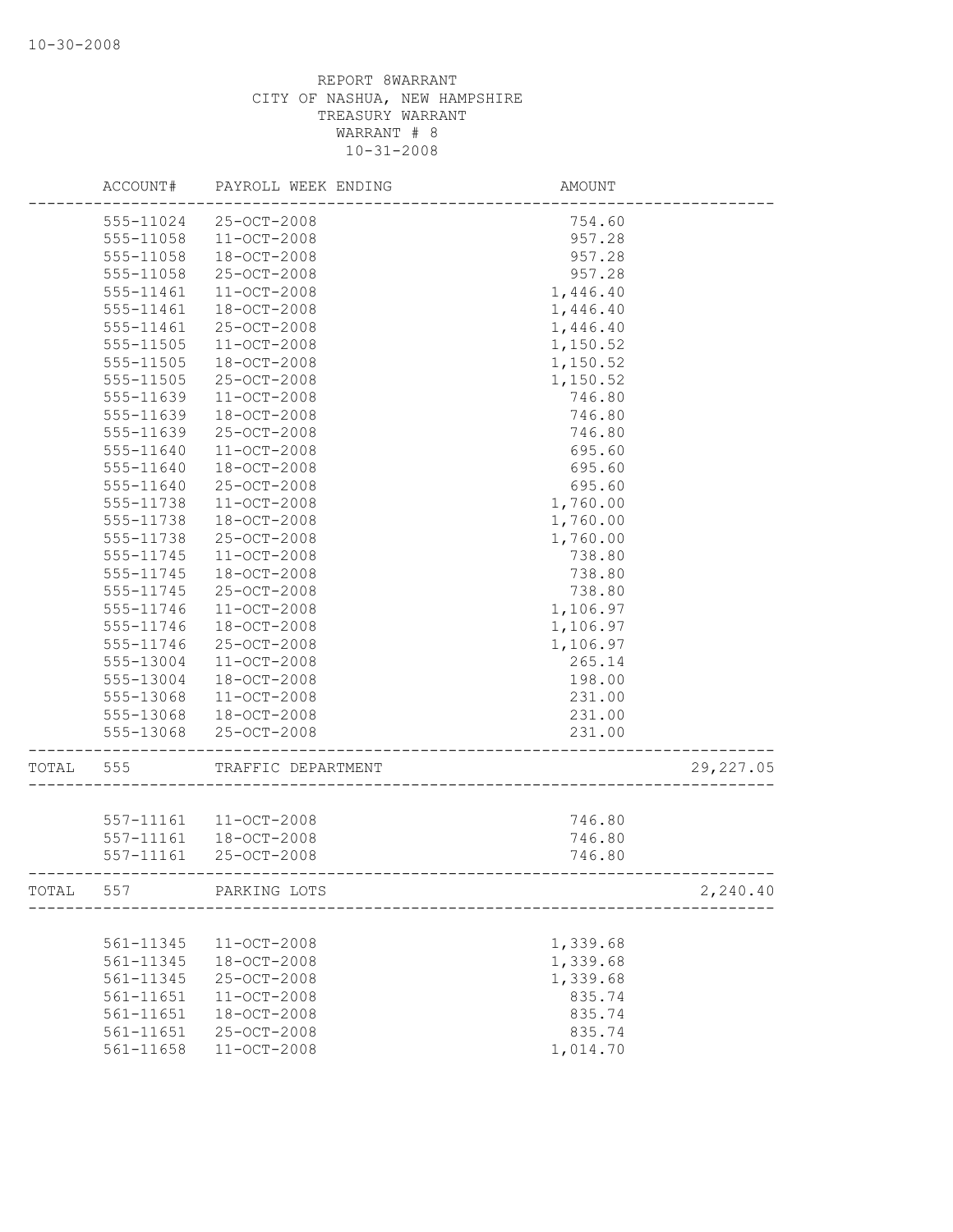|       | ACCOUNT#      | PAYROLL WEEK ENDING    | AMOUNT                           |           |
|-------|---------------|------------------------|----------------------------------|-----------|
|       | 561-11658     | 18-OCT-2008            | 1,014.70                         |           |
|       | 561-11658     | 25-OCT-2008            | 1,014.70                         |           |
|       | 561-12153     | 11-OCT-2008            | 400.00                           |           |
|       | 561-12153     | 18-OCT-2008            | 400.00                           |           |
|       |               | 561-12153 25-OCT-2008  | 320.00                           |           |
|       | 561-91010     | 25-OCT-2008            | 100.00                           |           |
| TOTAL | 561           | EDGEWOOD CEMETERY      |                                  | 10,790.36 |
|       |               |                        |                                  |           |
|       | 563-11345     | 11-OCT-2008            | 1,126.64                         |           |
|       |               | 563-11345 18-OCT-2008  | 1,126.64                         |           |
|       | 563-11345     | 25-OCT-2008            | 1,126.64                         |           |
|       | 563-11651     | $11 - OCT - 2008$      | 744.15                           |           |
|       | 563-11651     | 18-OCT-2008            | 744.15                           |           |
|       | 563-11651     | 25-OCT-2008            | 744.15                           |           |
|       | 563-11657     | 11-OCT-2008            | 929.81                           |           |
|       | 563-11657     | 18-OCT-2008            | 929.81                           |           |
|       |               | 563-11657 25-OCT-2008  | 929.81                           |           |
| TOTAL | 563           | WOODLAWN CEMETERY      | -------------------------------- | 8,401.80  |
|       |               |                        |                                  |           |
|       |               | 571-11174 11-OCT-2008  | 867.77                           |           |
|       | 571-11174     | 18-OCT-2008            | 867.77                           |           |
|       | 571-11174     | 25-OCT-2008            | 867.77                           |           |
|       | 571-11237     | $11 - OCT - 2008$      | 1,941.86                         |           |
|       |               | 571-11237  18-OCT-2008 | 1,941.86                         |           |
|       |               | 571-11237 25-OCT-2008  | 1,941.85                         |           |
| TOTAL | 571           | COMMUNITY DEVELOPMENT  |                                  | 8,428.88  |
|       |               |                        |                                  |           |
|       | 572-11024     | $11 - OCT - 2008$      | 634.62                           |           |
|       | 572-11024     | 18-OCT-2008            | 634.62                           |           |
|       | 572-11024     | 25-OCT-2008            | 634.61                           |           |
|       | 572-11215     | $11 - OCT - 2008$      | 3,644.94                         |           |
|       |               | 572-11215  18-OCT-2008 | 3,644.94                         |           |
|       | 572-11215     | 25-OCT-2008            | 3,644.94                         |           |
|       | 572-11238     | 11-OCT-2008            | 841.38                           |           |
|       | 572-11238     | 18-OCT-2008            | 841.38                           |           |
|       | 572-11238     | 25-OCT-2008            | 1,682.76                         |           |
|       | 572-11450     | $11 - OCT - 2008$      | 1,670.34                         |           |
|       | $572 - 11450$ | 18-OCT-2008            | 1,670.34                         |           |
|       | 572-11450     | 25-OCT-2008            | 1,670.34                         |           |
|       | 572-11522     | 11-OCT-2008            | 816.64                           |           |
|       | 572-11522     | $18 - OCT - 2008$      | 816.64                           |           |
|       | 572-11522     | 25-OCT-2008            | 816.63                           |           |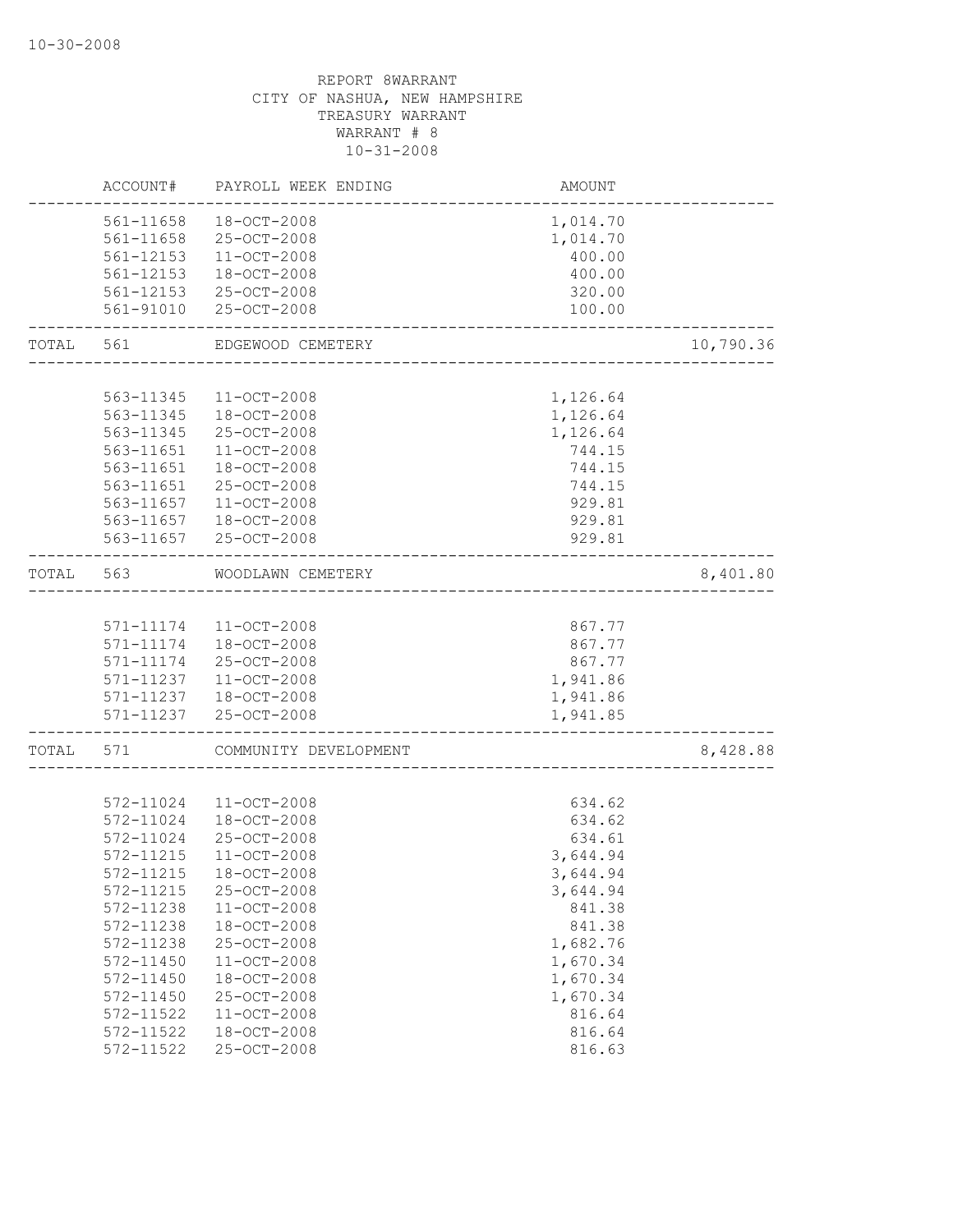|           | ACCOUNT#  | PAYROLL WEEK ENDING    | AMOUNT                               |           |
|-----------|-----------|------------------------|--------------------------------------|-----------|
|           | 572-11525 | $11 - OCT - 2008$      | 1,007.85                             |           |
|           | 572-11525 | 18-OCT-2008            | 1,007.85                             |           |
|           | 572-11525 | 25-OCT-2008            | 1,007.85                             |           |
|           | 572-58005 | 11-OCT-2008            | 300.00                               |           |
|           | 572-58005 | 25-OCT-2008            | 300.00                               |           |
|           | 572-98045 | $11 - OCT - 2008$      | 21.69                                |           |
|           | 572-98045 | 18-OCT-2008            | 43.39                                |           |
|           | 572-98045 | 25-OCT-2008            | 21.69                                |           |
|           |           | 572-98046 11-OCT-2008  | 100.00                               |           |
|           |           | 572-98046 25-OCT-2008  | 100.00                               |           |
| TOTAL 572 |           | PLANNING DEPARTMENT    | ______________________               | 27,575.44 |
|           |           | 573-11444 11-OCT-2008  | 1,423.89                             |           |
|           |           | 573-11444  18-OCT-2008 | 1,423.89                             |           |
|           |           | 573-11444 25-OCT-2008  | 1,423.89                             |           |
| TOTAL 573 |           | ECONOMIC DEVELOPMENT   |                                      | 4,271.67  |
|           |           |                        | ------------------------------------ |           |
|           | 575-11032 | $11 - OCT - 2008$      | 696.76                               |           |
|           | 575-11032 | $18 - OCT - 2008$      | 696.76                               |           |
|           | 575-11032 | 25-OCT-2008            | 696.76                               |           |
|           | 575-11042 | $11 - OCT - 2008$      | 1,367.76                             |           |
|           | 575-11042 | 18-OCT-2008            | 1,367.76                             |           |
|           | 575-11042 | 25-OCT-2008            | 1,367.76                             |           |
|           | 575-11062 | $11 - OCT - 2008$      | 604.76                               |           |
|           | 575-11062 | 18-OCT-2008            | 604.76                               |           |
|           | 575-11062 | 25-OCT-2008            | 604.76                               |           |
|           | 575-11189 | $11 - OCT - 2008$      | 1,062.06                             |           |
|           | 575-11189 | $18 - OCT - 2008$      | 1,062.06                             |           |
|           | 575-11189 | 25-OCT-2008            | 1,062.06                             |           |
|           | 575-11246 | $11 - OCT - 2008$      | 1,885.71                             |           |
|           | 575-11246 | 18-OCT-2008            | 1,885.71                             |           |
|           | 575-11246 | 25-OCT-2008            | 1,885.72                             |           |
|           | 575-11387 | $11 - OCT - 2008$      | 5,755.10                             |           |
|           | 575-11387 | 18-OCT-2008            | 5,755.11                             |           |
|           | 575-11387 | 25-OCT-2008            | 5,755.10                             |           |
|           | 575-11393 | 11-OCT-2008            | 3,004.38                             |           |
|           | 575-11393 | 18-OCT-2008            | 3,004.38                             |           |
|           | 575-11393 | 25-OCT-2008            | 3,004.38                             |           |
|           | 575-11400 | 11-OCT-2008            | 8,630.99                             |           |
|           | 575-11400 | 18-OCT-2008            | 8,630.98                             |           |
|           | 575-11400 | 25-OCT-2008            | 8,630.99                             |           |
|           | 575-11401 | $11 - OCT - 2008$      | 3,996.69                             |           |
|           | 575-11401 | 18-OCT-2008            | 3,996.69                             |           |
|           | 575-11401 | 25-OCT-2008            | 3,996.68                             |           |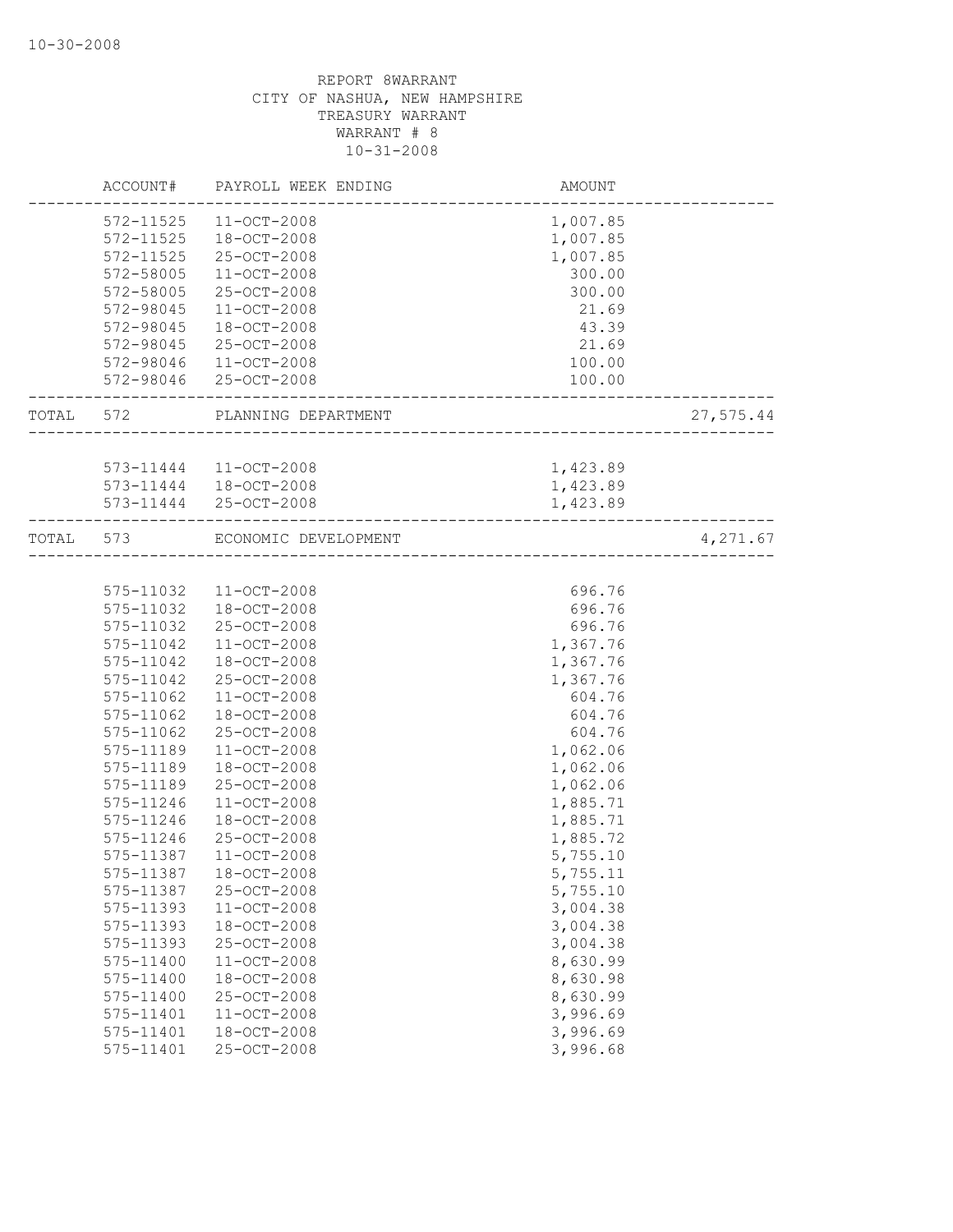|           | ACCOUNT# PAYROLL WEEK ENDING | AMOUNT   |            |
|-----------|------------------------------|----------|------------|
| 575-11403 | 11-OCT-2008                  | 833.85   |            |
| 575-11403 | 18-OCT-2008                  | 833.86   |            |
| 575-11403 | 25-OCT-2008                  | 833.86   |            |
| 575-11404 | $11 - OCT - 2008$            | 751.38   |            |
| 575-11404 | 18-OCT-2008                  | 751.38   |            |
| 575-11404 | 25-OCT-2008                  | 751.38   |            |
| 575-11627 | 11-OCT-2008                  | 589.06   |            |
| 575-11627 | $18 - OCT - 2008$            | 589.06   |            |
| 575-11627 | 25-OCT-2008                  | 589.06   |            |
| 575-12076 | $11 - OCT - 2008$            | 380.82   |            |
| 575-12076 | $18 - OCT - 2008$            | 282.04   |            |
| 575-12076 | 25-OCT-2008                  | 380.82   |            |
| 575-12087 | $11 - OCT - 2008$            | 406.58   |            |
| 575-12087 | 18-OCT-2008                  | 406.58   |            |
| 575-12087 | 25-OCT-2008                  | 406.58   |            |
| 575-12090 | 11-OCT-2008                  | 1,157.61 |            |
| 575-12090 | 18-OCT-2008                  | 1,157.59 |            |
| 575-12090 | 25-OCT-2008                  | 1,157.60 |            |
| 575-12114 | $11 - OCT - 2008$            | 1,584.20 |            |
| 575-12114 | $18 - OCT - 2008$            | 1,468.50 |            |
| 575-12114 | $25 - OCT - 2008$            | 1,406.20 |            |
| 575-13004 | $11 - OCT - 2008$            | 95.90    |            |
| 575-13004 | 18-OCT-2008                  | 316.48   |            |
| 575-13035 | $11 - OCT - 2008$            | 743.35   |            |
| 575-13035 | 18-OCT-2008                  | 697.83   |            |
|           | 575-13035 25-OCT-2008        | 835.13   |            |
| TOTAL 575 | PUBLIC LIBRARIES             |          | 100,419.33 |
|           |                              |          |            |
| 576-11059 | $11 - OCT - 2008$            | 1,252.76 |            |
| 576-11059 | 18-OCT-2008                  | 1,252.76 |            |
| 576-11059 | 25-OCT-2008                  | 1,252.76 |            |
| 576-11221 | $11 - OCT - 2008$            | 1,038.98 |            |
| 576-11221 | 18-OCT-2008                  | 1,038.98 |            |
| 576-11221 | 25-OCT-2008                  | 1,038.98 |            |
| 576-11315 | $11 - OCT - 2008$            | 1,294.19 |            |
|           | 576-11315 18-OCT-2008        | 1,294.19 |            |
| 576-11315 | 25-OCT-2008                  | 1,294.20 |            |
| 576-11361 | $11 - OCT - 2008$            | 4,070.37 |            |
| 576-11361 | 18-OCT-2008                  | 4,070.37 |            |
| 576-11361 | 25-OCT-2008                  | 4,070.37 |            |
| 576-11362 | $11 - OCT - 2008$            | 263.33   |            |
| 576-11362 | $18 - OCT - 2008$            | 255.70   |            |
| 576-11362 | 25-OCT-2008                  | 244.25   |            |
| 576-13004 | 25-OCT-2008                  | 110.40   |            |
| 576-91010 | 25-OCT-2008                  | 1,565.20 |            |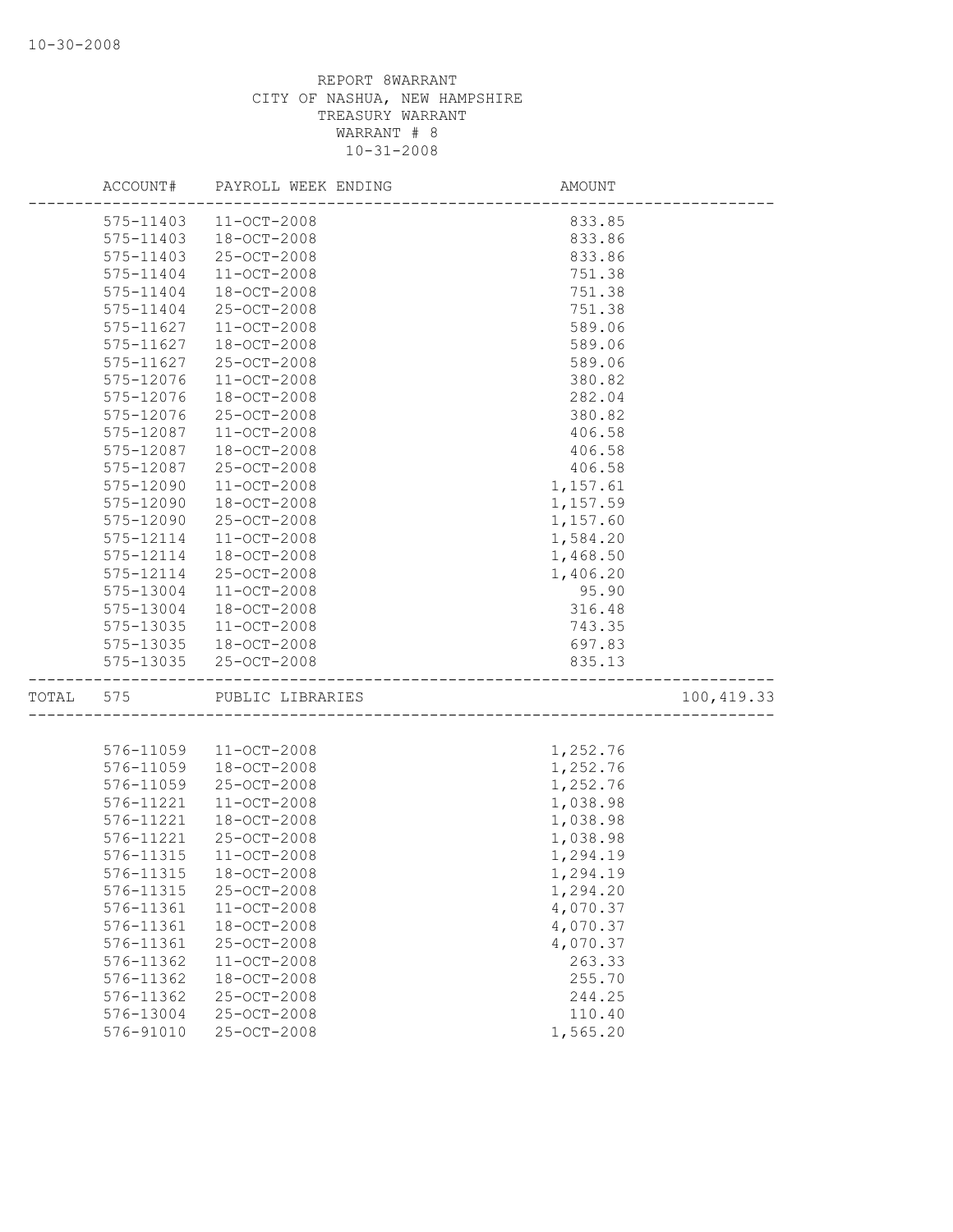| ACCOUNT#      | PAYROLL WEEK ENDING AMO       | AMOUNT                                        |           |
|---------------|-------------------------------|-----------------------------------------------|-----------|
|               | TOTAL 576 BUILDING DEPARTMENT |                                               | 25,407.79 |
|               |                               |                                               |           |
|               | 577-11067 11-OCT-2008         | 1,139.43                                      |           |
|               | 577-11067  18-OCT-2008        | 1,139.43                                      |           |
| 577-11067     | 25-OCT-2008                   | 1,139.43                                      |           |
| 577-11183     | 11-OCT-2008                   | 2,002.48                                      |           |
| 577-11183     | 18-OCT-2008                   | 2,002.48                                      |           |
|               | 577-11183 25-OCT-2008         | 2,002.48                                      |           |
|               | 577-91010 25-OCT-2008         | 532.60<br>----------------------------------- |           |
|               | TOTAL 577 CODE ENFORCEMENT    | -------------------------                     | 9,958.33  |
|               |                               |                                               |           |
|               | 581-11012  18-OCT-2008        | 4,089.42                                      |           |
|               | 581-11075  18-OCT-2008        | 4,228.08                                      |           |
| 581-11081     | 18-OCT-2008                   | 2,592.11                                      |           |
| 581-11162     | 11-OCT-2008                   | 53,619.52                                     |           |
| 581-11162     | 18-OCT-2008                   | 53,694.89                                     |           |
| $581 - 11162$ | 25-OCT-2008                   | 54, 157.28                                    |           |
| 581-11204     | 11-OCT-2008                   | 11, 417.85                                    |           |
| 581-11204     | 18-OCT-2008                   | 12,601.76                                     |           |
| 581-11204     | 25-OCT-2008                   | 11,022.00                                     |           |
| 581-11298     | 18-OCT-2008                   | 915.84                                        |           |
| 581-11348     | 18-OCT-2008                   | 78,972.36                                     |           |
| 581-11366     | $11 - OCT - 2008$             | 49,733.49                                     |           |
| 581-11366     | 18-OCT-2008                   | 49,468.29                                     |           |
| 581-11366     | 25-OCT-2008                   | 50,169.38                                     |           |
| 581-11396     | $18 - OCT - 2008$             | 38,490.61                                     |           |
| 581-11402     | 18-OCT-2008                   | 4,799.43                                      |           |
| 581-11408     | $11 - OCT - 2008$             | 14,469.79                                     |           |
| 581-11408     | 18-OCT-2008                   | 15,016.39                                     |           |
| 581-11408     | $25 - OCT - 2008$             | 15,016.39                                     |           |
| 581-11486     | 18-OCT-2008                   | 40,773.19                                     |           |
| 581-11515     | 18-OCT-2008                   | 2,807.34                                      |           |
| 581-11570     | 18-OCT-2008                   | 33,522.27                                     |           |
|               | 581-11572  18-OCT-2008        | 66,531.80                                     |           |
| 581-11579     | 18-OCT-2008                   | 35,904.68                                     |           |
| 581-11628     | 11-OCT-2008                   | 646.80                                        |           |
| 581-11628     | 18-OCT-2008                   | 1,003.52                                      |           |
| 581-11628     | 25-OCT-2008                   | 1,375.92                                      |           |
| 581-11675     | 18-OCT-2008                   | 5,769.23                                      |           |
| 581-11709     | $18 - OCT - 2008$             | 5,957.19                                      |           |
| 581-11711     | 18-OCT-2008                   | 2,576.95                                      |           |
| 581-11726     | 18-OCT-2008                   | 1,662,720.84                                  |           |
| 581-11800     | 18-OCT-2008                   | 68, 955.32                                    |           |
| 581-11801     | 18-OCT-2008                   | 16,405.51                                     |           |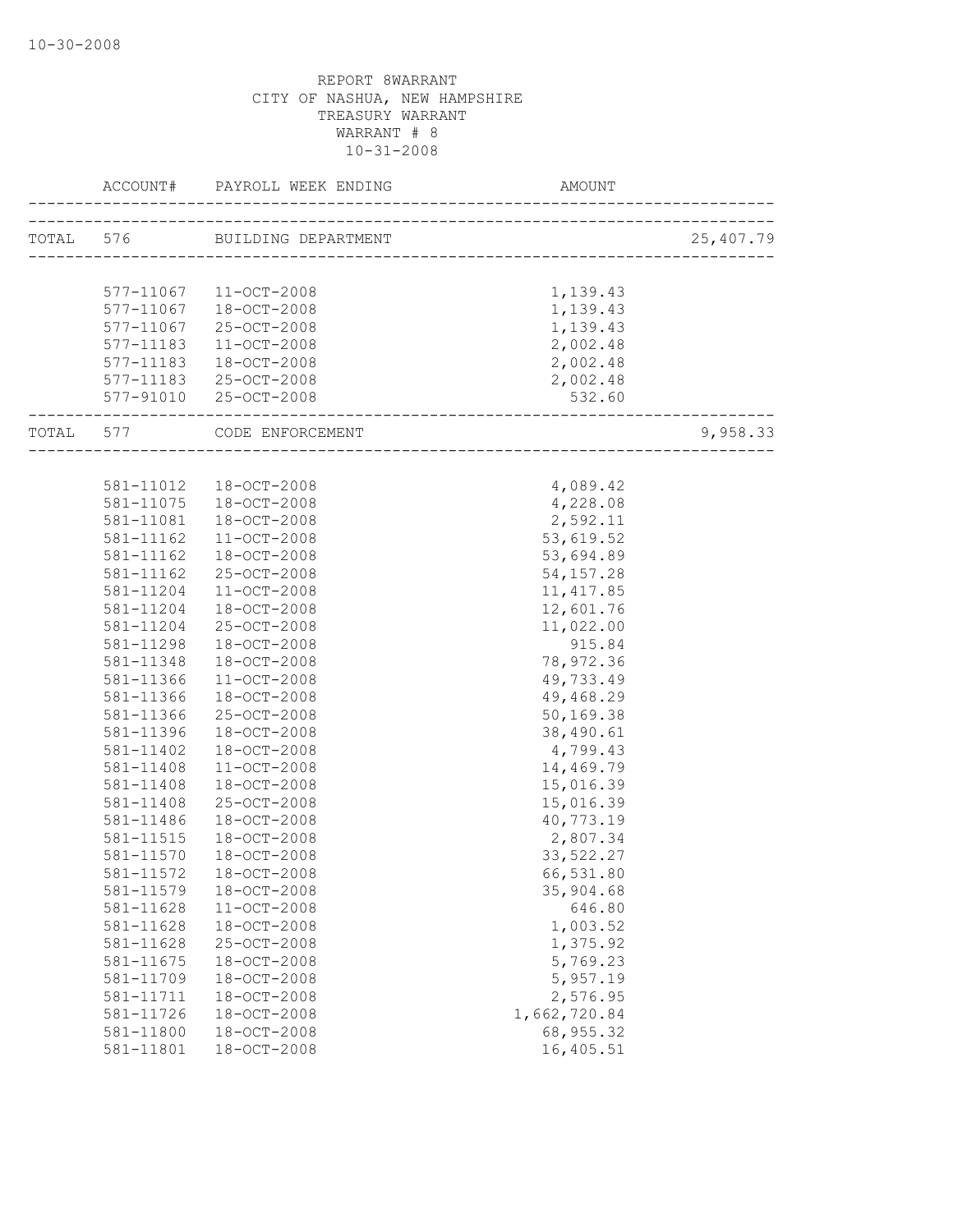| ACCOUNT#  | PAYROLL WEEK ENDING | AMOUNT      |
|-----------|---------------------|-------------|
| 581-11801 | 25-OCT-2008         | 350.00      |
| 581-11802 | $18 - OCT - 2008$   | 12,960.77   |
| 581-11803 | $11 - OCT - 2008$   | 698.95      |
| 581-11803 | 18-OCT-2008         | 14, 157. 12 |
| 581-11803 | 25-OCT-2008         | 698.95      |
| 581-11805 | $18 - OCT - 2008$   | 19,603.80   |
| 581-11812 | 18-OCT-2008         | 2,504.84    |
| 581-11830 | 18-OCT-2008         | 3,882.58    |
| 581-11850 | 11-OCT-2008         | 2,723.70    |
| 581-11850 | 18-OCT-2008         | 2,178.96    |
| 581-11850 | 25-OCT-2008         | 2,723.70    |
| 581-11860 | 18-OCT-2008         | 10,056.80   |
| 581-12006 | $11 - OCT - 2008$   | 5,254.32    |
| 581-12006 | 18-OCT-2008         | 8,925.67    |
| 581-12006 | 25-OCT-2008         | 5,228.03    |
| 581-12021 | 18-OCT-2008         | 1,606.40    |
| 581-12021 | 25-OCT-2008         | 35,645.00   |
| 581-12060 | $11 - OCT - 2008$   | 2,596.84    |
| 581-12060 | 18-OCT-2008         | 2,385.51    |
| 581-12060 | 25-OCT-2008         | 2,902.90    |
| 581-12078 | $11 - OCT - 2008$   | 150.00      |
| 581-12078 | 18-OCT-2008         | 1,750.00    |
| 581-12078 | 25-OCT-2008         | 750.00      |
| 581-12081 | 18-OCT-2008         | 1,470.95    |
| 581-12084 | $11 - OCT - 2008$   | 1,537.50    |
| 581-12084 | 18-OCT-2008         | 2,277.00    |
| 581-12084 | 25-OCT-2008         | 1,512.50    |
| 581-12087 | $11 - OCT - 2008$   | 1,012.32    |
| 581-12087 | 18-OCT-2008         | 879.12      |
| 581-12087 | 25-OCT-2008         | 1,058.94    |
| 581-12111 | $11 - OCT - 2008$   | 187,832.12  |
| 581-12111 | 18-OCT-2008         | 115,500.80  |
| 581-12111 | 25-OCT-2008         | 143,770.38  |
| 581-12112 | $11 - OCT - 2008$   | 9,788.46    |
| 581-12112 | $18 - OCT - 2008$   | 8,429.14    |
| 581-12112 | 25-OCT-2008         | 9,822.02    |
| 581-12126 | $11 - OCT - 2008$   | 7,278.67    |
| 581-12126 | 18-OCT-2008         | 7,062.69    |
| 581-12126 | 25-OCT-2008         | 7,278.67    |
| 581-12135 | $11 - OCT - 2008$   | 2,428.29    |
| 581-12135 | 18-OCT-2008         | 2,266.40    |
| 581-12135 | 25-OCT-2008         | 3,053.40    |
| 581-12136 | $11 - OCT - 2008$   | 751.65      |
| 581-12136 | 18-OCT-2008         | 589.78      |
| 581-12136 | 25-OCT-2008         | 685.13      |
| 581-12138 | $11 - OCT - 2008$   | 419.30      |
| 581-12138 | $18 - OCT - 2008$   | 457.32      |
| 581-12138 | 25-OCT-2008         | 538.87      |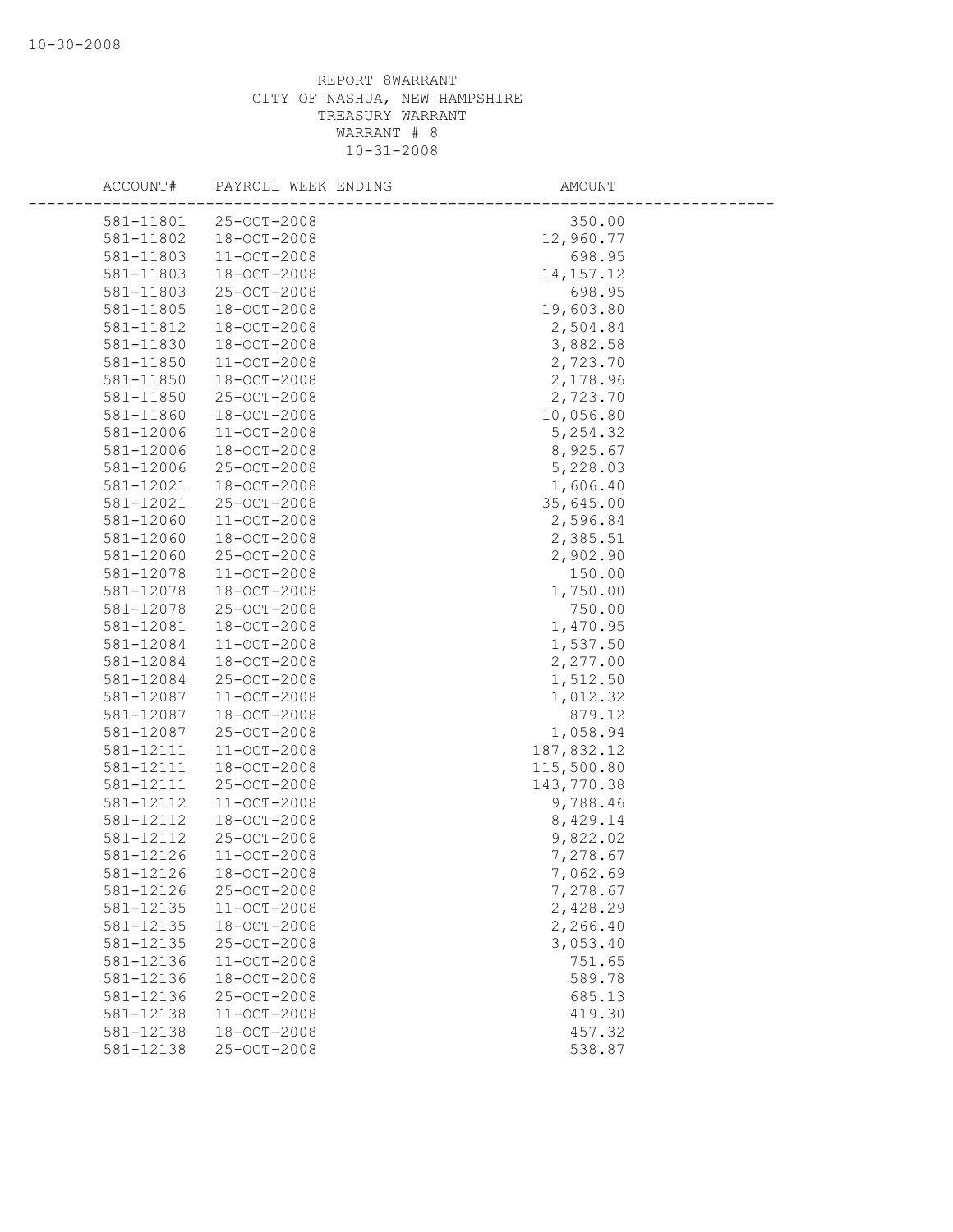|       | ACCOUNT#  | PAYROLL WEEK ENDING | <b>AMOUNT</b>                        |                |
|-------|-----------|---------------------|--------------------------------------|----------------|
|       | 581-12141 | $11 - OCT - 2008$   | 200.00                               |                |
|       | 581-12141 | 18-OCT-2008         | 150.00                               |                |
|       | 581-12153 | 11-OCT-2008         | 65.00                                |                |
|       | 581-12153 | 18-OCT-2008         | 30.00                                |                |
|       | 581-12153 | 25-OCT-2008         | 112.75                               |                |
|       | 581-12198 | 18-OCT-2008         | 17,731.97                            |                |
|       | 581-12201 | 11-OCT-2008         | 20,874.16                            |                |
|       | 581-12201 | 18-OCT-2008         | 11,568.77                            |                |
|       | 581-12201 | 25-OCT-2008         | 19,780.64                            |                |
|       | 581-13004 | 11-OCT-2008         | 409.46                               |                |
|       | 581-13004 | 18-OCT-2008         | 4,621.41                             |                |
|       | 581-13004 | 25-OCT-2008         | 395.00                               |                |
|       | 581-13021 | 18-OCT-2008         | 333.89                               |                |
|       | 581-13021 | 25-OCT-2008         | 446.90                               |                |
|       | 581-13032 | 11-OCT-2008         | 435.64                               |                |
|       | 581-13032 | 18-OCT-2008         | 2,556.90                             |                |
|       | 581-13032 | 25-OCT-2008         | 1,306.70                             |                |
|       | 581-13120 | $11 - OCT - 2008$   | 3,626.74                             |                |
|       | 581-13120 | 18-OCT-2008         | 4,288.17                             |                |
|       | 581-13120 | 25-OCT-2008         | 3,501.00                             |                |
|       | 581-13133 | 18-OCT-2008         | 4,353.24                             |                |
|       | 581-13133 | 25-OCT-2008         | 237.50                               |                |
|       | 581-13137 | 11-OCT-2008         | 425.10                               |                |
|       | 581-13137 | $18 - OCT - 2008$   | 630.00                               |                |
|       | 581-13137 | 25-OCT-2008         | 420.00                               |                |
|       | 581-17006 | 25-OCT-2008         | 1,505.00                             |                |
|       | 581-19000 | 18-OCT-2008         | 7,477.60                             |                |
|       | 581-19240 | 11-OCT-2008         | 154.57                               |                |
|       | 581-19240 | 18-OCT-2008         | 435.01                               |                |
| TOTAL | 581       | SCHOOL DEPARTMENT   |                                      | 3, 234, 934.82 |
|       |           |                     |                                      |                |
|       | 590-23522 | $11 - OCT - 2008$   | 160.00                               |                |
|       | 590-23522 | 18-OCT-2008         | 300.00                               |                |
|       | 590-23522 | 25-OCT-2008         | 190.00                               |                |
| TOTAL | 590       | P/Y OBLIGATIONS     | ------------------------------------ | 650.00         |
|       |           |                     |                                      |                |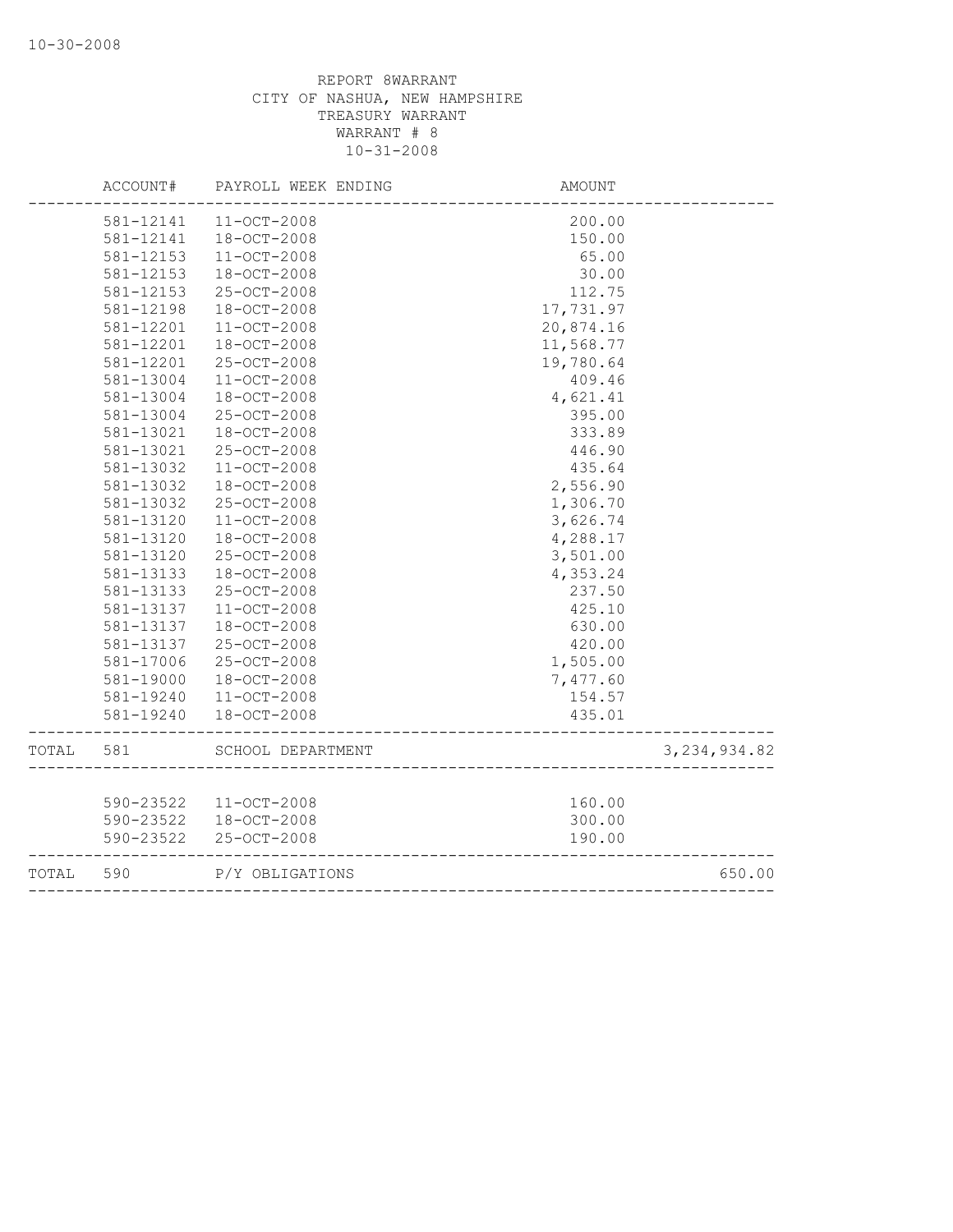|           | ACCOUNT# PAYROLL WEEK ENDING |  |  | AMOUNT |
|-----------|------------------------------|--|--|--------|
|           |                              |  |  |        |
| TOTAL 951 |                              |  |  |        |
|           |                              |  |  |        |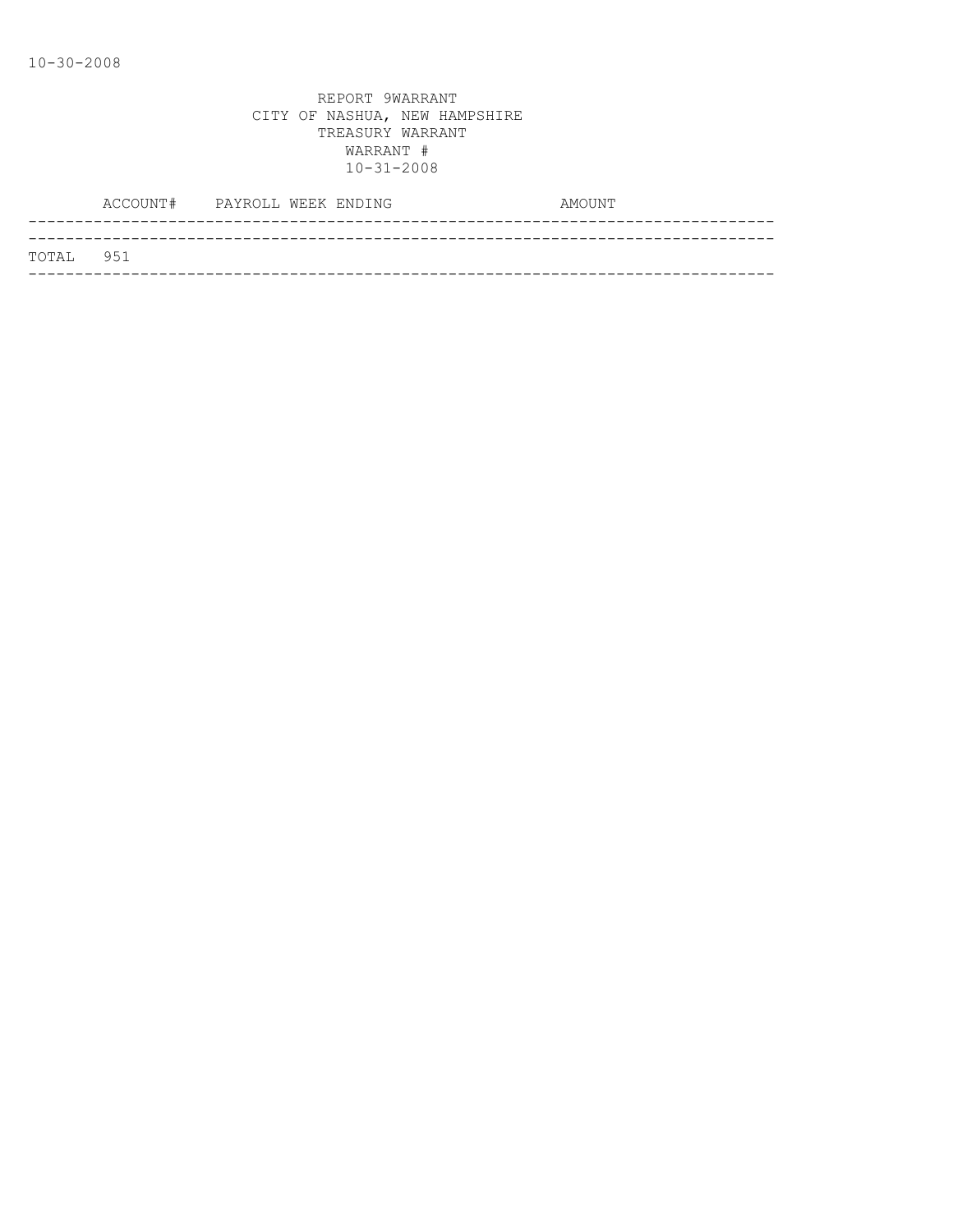| ACCOUNT#  | PAYROLL WEEK ENDING | AMOUNT    |  |
|-----------|---------------------|-----------|--|
| 801-11008 | $11 - OCT - 2008$   | 450.23    |  |
| 801-11008 | 18-OCT-2008         | 576.29    |  |
| 801-11008 | 25-OCT-2008         | 576.29    |  |
| 801-11028 | 11-OCT-2008         | 59.04     |  |
| 801-11028 | 18-OCT-2008         | 59.04     |  |
| 801-11028 | 25-OCT-2008         | 59.04     |  |
| 801-11094 | 11-OCT-2008         | 99.64     |  |
| 801-11094 | 18-OCT-2008         | 99.64     |  |
| 801-11094 | 25-OCT-2008         | 99.64     |  |
| 801-11193 | 11-OCT-2008         | 976.79    |  |
| 801-11193 | 18-OCT-2008         | 976.79    |  |
| 801-11193 | 25-OCT-2008         | 976.79    |  |
| 801-11208 | 11-OCT-2008         | 143.59    |  |
| 801-11208 | 18-OCT-2008         | 143.59    |  |
| 801-11208 | 25-OCT-2008         | 143.59    |  |
| 801-11211 | 11-OCT-2008         | 66.24     |  |
| 801-11211 | 18-OCT-2008         | 66.24     |  |
| 801-11211 | 25-OCT-2008         | 66.24     |  |
| 801-11222 | $11 - OCT - 2008$   | 205.14    |  |
| 801-11222 | 18-OCT-2008         | 205.14    |  |
| 801-11222 | 25-OCT-2008         | 205.14    |  |
| 801-11271 | 11-OCT-2008         | 1, 117.43 |  |
| 801-11271 | 18-OCT-2008         | 1, 117.44 |  |
| 801-11271 | 25-OCT-2008         | 1, 117.44 |  |
| 801-11276 | 11-OCT-2008         | 4,002.40  |  |
| 801-11276 | 18-OCT-2008         | 4,002.41  |  |
| 801-11276 | 25-OCT-2008         | 4,002.41  |  |
| 801-11383 | $11 - OCT - 2008$   | 867.77    |  |
| 801-11383 | 18-OCT-2008         | 867.76    |  |
| 801-11383 | 25-OCT-2008         | 867.77    |  |
| 801-11435 | 11-OCT-2008         | 265.01    |  |
| 801-11435 | 18-OCT-2008         | 265.01    |  |
| 801-11435 | 25-OCT-2008         | 265.01    |  |
| 801-11595 | 11-OCT-2008         | 5,202.40  |  |
| 801-11595 | 11-OCT-2008         | 3,710.00  |  |
| 801-11595 | $18 - OCT - 2008$   | 5,194.00  |  |
| 801-11595 | 18-OCT-2008         | 4,452.00  |  |
| 801-11595 | 25-OCT-2008         | 5,227.60  |  |
| 801-11595 | 25-OCT-2008         | 3,710.00  |  |
| 801-11596 | 11-OCT-2008         | 3,136.00  |  |
| 801-11596 | 18-OCT-2008         | 3,136.00  |  |
| 801-11596 | 25-OCT-2008         | 3,136.00  |  |
| 801-11598 | 11-OCT-2008         | 776.80    |  |
| 801-11598 | 18-OCT-2008         | 776.80    |  |
| 801-11598 | 25-OCT-2008         | 776.81    |  |
| 801-11599 | $11 - OCT - 2008$   | 1,062.92  |  |
| 801-11599 | 11-OCT-2008         | 1,062.92  |  |
| 801-11599 | 18-OCT-2008         | 1,062.91  |  |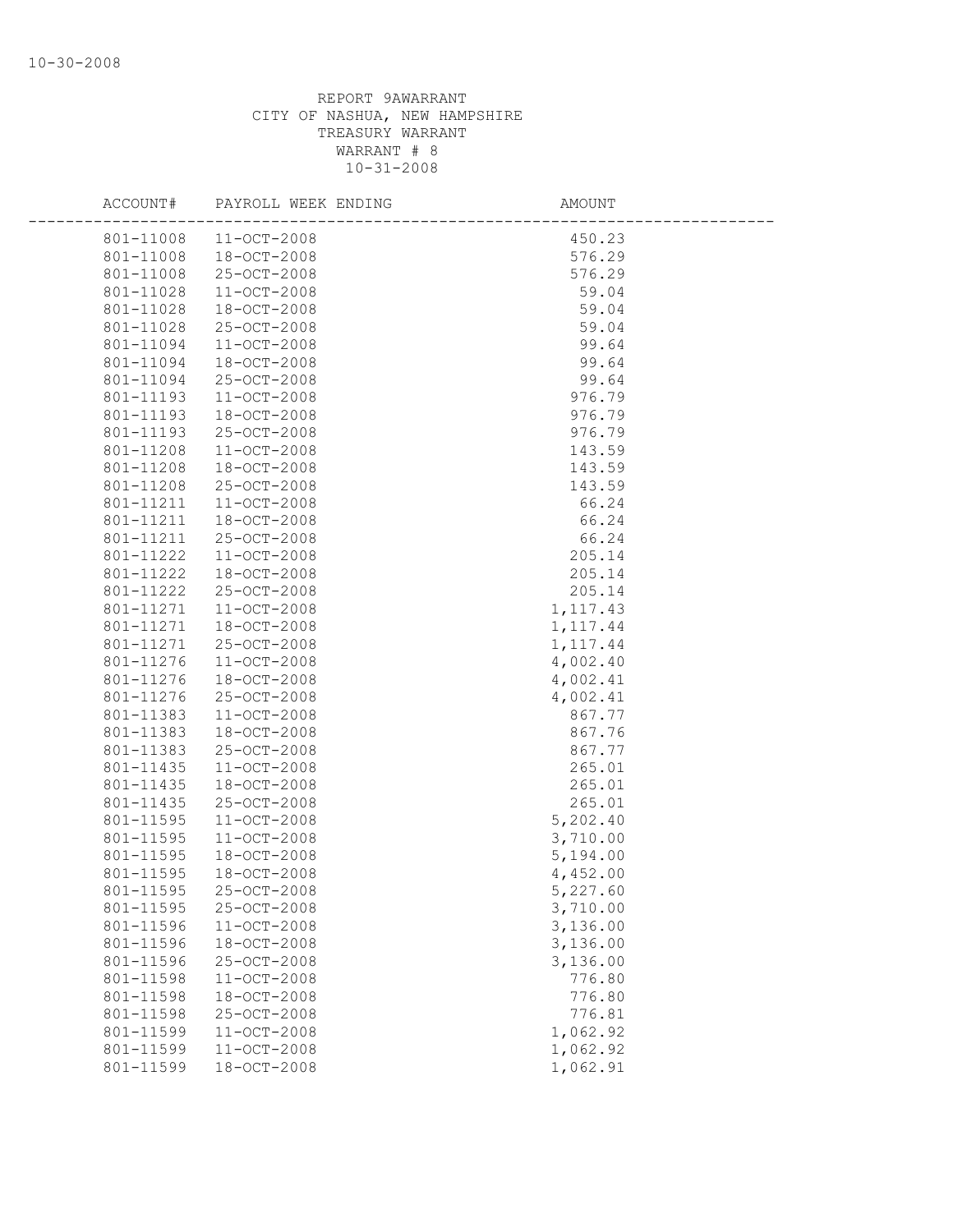|       | ACCOUNT#  | PAYROLL WEEK ENDING   | AMOUNT                       |
|-------|-----------|-----------------------|------------------------------|
|       | 801-11599 | 18-OCT-2008           | 1,062.92                     |
|       | 801-11599 | 25-OCT-2008           | 1,062.92                     |
|       | 801-11599 | 25-OCT-2008           | 1,062.92                     |
|       | 801-11606 | 11-OCT-2008           | 691.54                       |
|       | 801-11606 | 18-OCT-2008           | 691.54                       |
|       | 801-11606 | 25-OCT-2008           | 691.54                       |
|       | 801-11647 | 11-OCT-2008           | 138.62                       |
|       | 801-11647 | $18 - OCT - 2008$     | 138.62                       |
|       | 801-11647 | 25-OCT-2008           | 138.62                       |
|       | 801-12085 | 18-OCT-2008           | 572.50                       |
|       | 801-12085 | 25-OCT-2008           | 172.50                       |
|       | 801-12128 | 11-OCT-2008           | 514.65                       |
|       | 801-12128 | 18-OCT-2008           | 287.79                       |
|       | 801-12128 | 25-OCT-2008           | 291.19                       |
|       | 801-12594 | 11-OCT-2008           | 3,640.00                     |
|       | 801-12594 | 18-OCT-2008           | 3,428.75                     |
|       | 801-12594 | 25-OCT-2008           | 4,160.00                     |
|       | 801-13004 | $11 - OCT - 2008$     | 1,085.38                     |
|       | 801-13004 | 11-OCT-2008           | 811.08                       |
|       | 801-13004 | 11-OCT-2008           | 353.54                       |
|       | 801-13004 | 18-OCT-2008           | 3,116.58                     |
|       | 801-13004 | 18-OCT-2008           | 5,609.98                     |
|       | 801-13004 | 18-OCT-2008           | 1,130.76                     |
|       | 801-13004 | 25-OCT-2008           | 1,467.29                     |
|       | 801-13004 | 25-OCT-2008           | 927.28                       |
|       | 801-13004 | 25-OCT-2008           | 327.71                       |
|       | 801-17001 | 18-OCT-2008           | 300.00                       |
|       |           |                       | 300.00                       |
|       | 801-17001 | 25-OCT-2008           |                              |
|       | 801-17002 | 25-OCT-2008           | 500.00                       |
|       | 801-17004 | 18-OCT-2008           | 700.00                       |
|       | 801-59236 | $11 - OCT - 2008$     | 397.89                       |
|       | 801-59236 | 18-OCT-2008           | 397.88                       |
|       | 801-59236 | 25-OCT-2008           | 397.88                       |
|       | 801-59237 | 11-OCT-2008           | 375.26                       |
|       | 801-59237 | 18-OCT-2008           | 375.26                       |
|       | 801-59237 | 25-OCT-2008           | 375.26                       |
|       | 801-59240 | $11 - OCT - 2008$     | 136.42                       |
|       | 801-59240 | $18 - OCT - 2008$     | 136.42                       |
|       |           | 801-59240 25-OCT-2008 | 136.42                       |
| TOTAL | 801       | SOLID WASTE DISPOSAL  | 105,540.06<br>______________ |
|       |           |                       |                              |
|       | 802-11028 | 11-OCT-2008           | 401.48                       |
|       | 802-11028 | 11-OCT-2008           | 188.93                       |
|       | 802-11028 | 18-OCT-2008           | 401.48                       |
|       | 802-11028 | 18-OCT-2008           | 188.93                       |
|       | 802-11028 | 25-OCT-2008           | 401.48                       |
|       |           |                       |                              |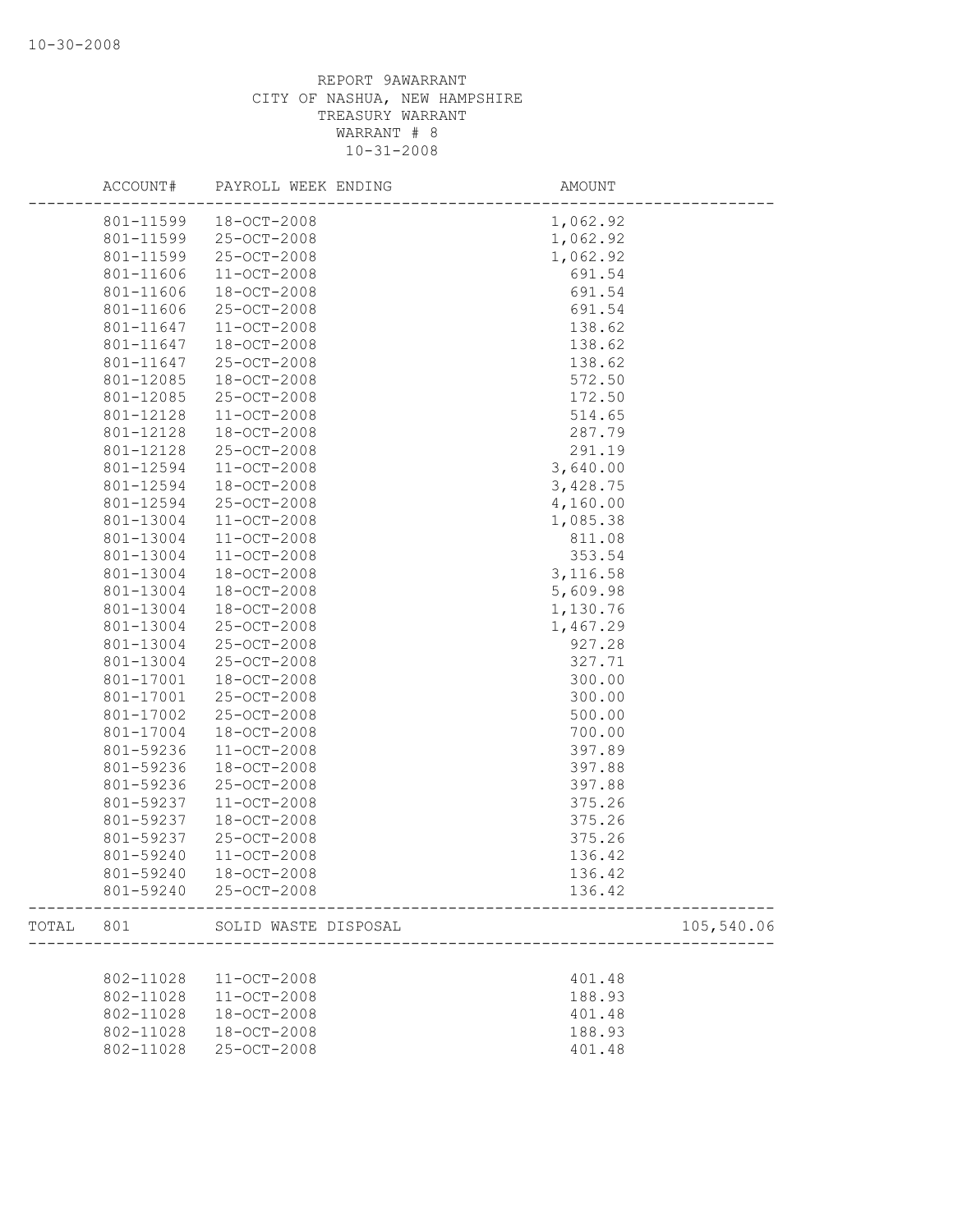| ACCOUNT#  | PAYROLL WEEK ENDING | AMOUNT   |
|-----------|---------------------|----------|
| 802-11028 | 25-OCT-2008         | 188.93   |
| 802-11064 | 11-OCT-2008         | 136.42   |
| 802-11064 | 11-OCT-2008         | 136.42   |
| 802-11064 | 18-OCT-2008         | 136.42   |
| 802-11064 | 18-OCT-2008         | 136.42   |
| 802-11064 | 25-OCT-2008         | 136.42   |
| 802-11064 | 25-OCT-2008         | 136.42   |
| 802-11091 | 11-OCT-2008         | 1,075.15 |
| 802-11091 | $18 - OCT - 2008$   | 1,075.15 |
| 802-11091 | $25 - OCT - 2008$   | 1,075.15 |
| 802-11092 | 11-OCT-2008         | 739.60   |
| 802-11092 | 18-OCT-2008         | 726.40   |
| 802-11092 | 25-OCT-2008         | 717.60   |
| 802-11094 | $11 - OCT - 2008$   | 298.89   |
| 802-11094 | $11 - OCT - 2008$   | 298.91   |
| 802-11094 | 18-OCT-2008         | 298.89   |
| 802-11094 | 18-OCT-2008         | 298.91   |
| 802-11094 | 25-OCT-2008         | 298.89   |
| 802-11094 | 25-OCT-2008         | 298.91   |
| 802-11096 | 11-OCT-2008         | 915.17   |
| 802-11096 | 18-OCT-2008         | 915.17   |
| 802-11096 | 25-OCT-2008         | 915.17   |
| 802-11102 | $11 - OCT - 2008$   | 940.99   |
| 802-11102 | 18-OCT-2008         | 996.84   |
| 802-11102 | 25-OCT-2008         | 885.14   |
| 802-11105 | 11-OCT-2008         | 987.45   |
| 802-11105 | 18-OCT-2008         | 1,093.61 |
| 802-11105 | 25-OCT-2008         | 1,022.84 |
| 802-11155 | 11-OCT-2008         | 1,001.60 |
| 802-11155 | 18-OCT-2008         | 1,001.60 |
| 802-11155 | 25-OCT-2008         | 1,001.60 |
| 802-11157 | 11-OCT-2008         | 1,560.00 |
| 802-11157 | 18-OCT-2008         | 1,560.00 |
| 802-11157 | 25-OCT-2008         | 1,560.00 |
| 802-11158 | 11-OCT-2008         | 1,662.16 |
| 802-11158 | 18-OCT-2008         | 1,683.20 |
| 802-11158 | 25-OCT-2008         | 1,683.20 |
| 802-11208 | 11-OCT-2008         | 95.73    |
| 802-11208 | $11 - OCT - 2008$   | 47.86    |
| 802-11208 | 18-OCT-2008         | 95.73    |
| 802-11208 | 18-OCT-2008         | 47.86    |
| 802-11208 | 25-OCT-2008         | 95.73    |
| 802-11208 | 25-OCT-2008         | 47.86    |
| 802-11211 | 11-OCT-2008         | 264.98   |
| 802-11211 | 11-OCT-2008         | 397.46   |
| 802-11211 | 18-OCT-2008         | 264.98   |
| 802-11211 | 18-OCT-2008         | 397.46   |
| 802-11211 | 25-OCT-2008         | 264.98   |
|           |                     |          |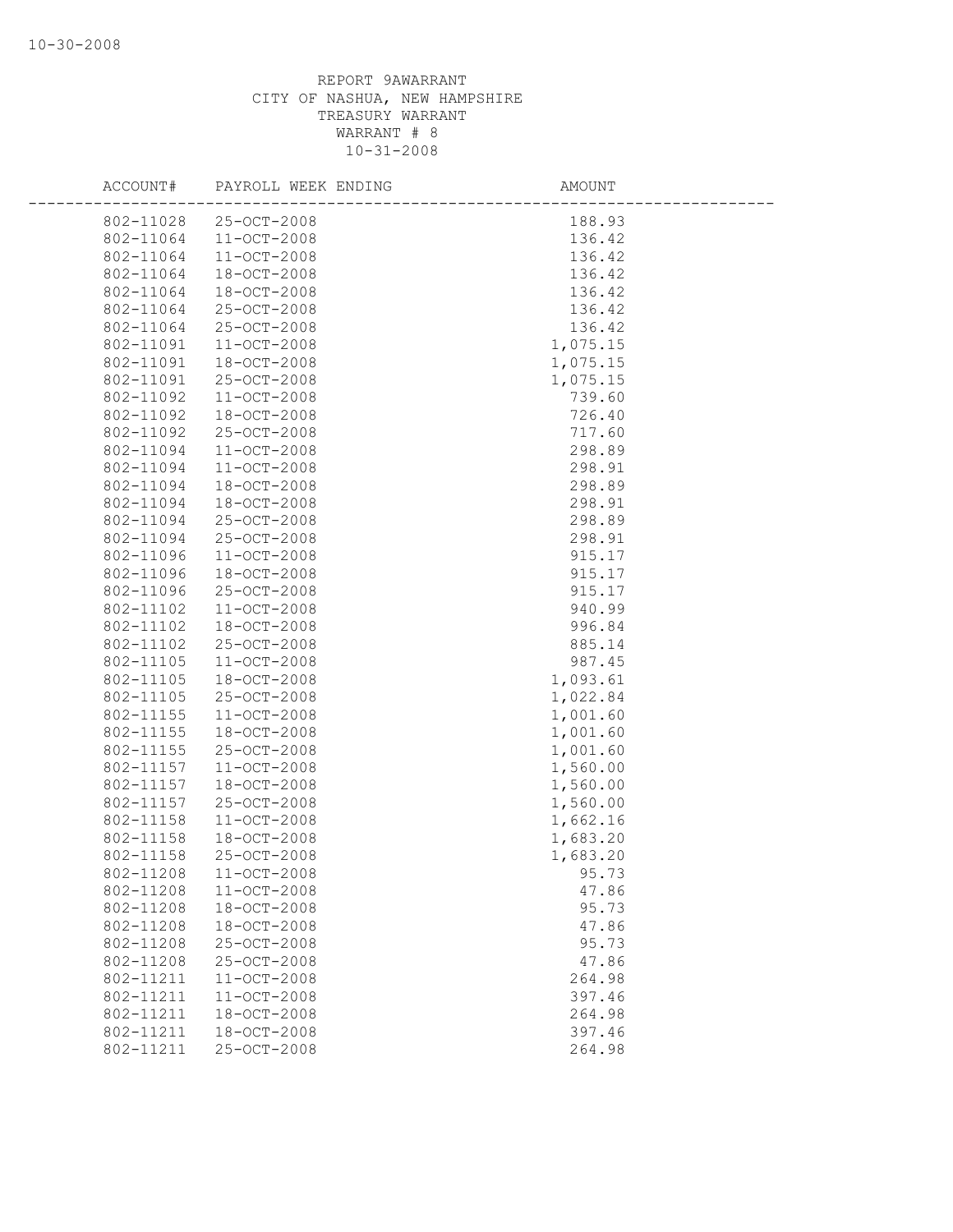| ACCOUNT#               | PAYROLL WEEK ENDING        | AMOUNT           |
|------------------------|----------------------------|------------------|
| 802-11211              | 25-OCT-2008                | 397.46           |
| 802-11222              | $11 - OCT - 2008$          | 205.14           |
| 802-11222              | $18 - OCT - 2008$          | 205.14           |
| 802-11222              | 25-OCT-2008                | 205.14           |
| 802-11260              | 11-OCT-2008                | 1,760.00         |
| 802-11260              | $18 - OCT - 2008$          | 1,760.00         |
| 802-11260              | 25-OCT-2008                | 1,760.00         |
| 802-11270              | $11 - OCT - 2008$          | 1,060.46         |
| 802-11270              | 18-OCT-2008                | 1,060.46         |
| 802-11270              | 25-OCT-2008                | 1,060.46         |
| 802-11333              | 11-OCT-2008                | 1,042.06         |
| 802-11333              | 18-OCT-2008                | 1,042.06         |
| 802-11333              | 25-OCT-2008                | 1,042.06         |
| 802-11435              | 11-OCT-2008                | 441.69           |
| 802-11435              | 11-OCT-2008                | 176.68           |
| 802-11435              | 18-OCT-2008                | 441.69           |
| 802-11435              | 18-OCT-2008                | 176.68           |
| 802-11435              | 25-OCT-2008                | 441.69           |
| 802-11435              | 25-OCT-2008                | 176.68           |
| 802-11480              | 11-OCT-2008                | 3,287.79         |
| 802-11480              | 18-OCT-2008                | 3,524.49         |
| 802-11480              | 25-OCT-2008                | 3,564.01         |
| 802-11513              | 11-OCT-2008                | 6,792.00         |
| 802-11513              | 18-OCT-2008                | 6,812.09         |
| 802-11513              | 25-OCT-2008                | 6,667.73         |
| 802-11514              | $11 - OCT - 2008$          | 2,642.40         |
| 802-11514              | 18-OCT-2008                | 2,644.80         |
| 802-11514              | 25-OCT-2008                | 2,644.80         |
| 802-11681              | 11-OCT-2008                | 305.96           |
| 802-11681              | 11-OCT-2008                | 1,223.86         |
| 802-11681              | 18-OCT-2008                | 305.96           |
| 802-11681              | 18-OCT-2008                | 1,223.86         |
| 802-11681              | 25-OCT-2008                | 305.96           |
| 802-11681              | 25-OCT-2008                | 1,223.86         |
| 802-11693              | $11 - OCT - 2008$          | 1,172.39         |
| 802-11693              | 18-OCT-2008                | 1,172.38         |
| 802-11693              | 25-OCT-2008                | 1,172.38         |
| 802-11763              | 11-OCT-2008                | 173.55           |
| 802-11763              | $11 - OCT - 2008$          | 694.22<br>173.55 |
| 802-11763<br>802-11763 | 18-OCT-2008<br>18-OCT-2008 | 694.22           |
| 802-11763              | 25-OCT-2008                | 173.55           |
| 802-11763              | 25-OCT-2008                | 694.22           |
| 802-11764              | 11-OCT-2008                | 1,150.52         |
| 802-11764              | 18-OCT-2008                | 1,150.52         |
| 802-11764              | 25-OCT-2008                | 1,150.52         |
| 802-13004              | 11-OCT-2008                | 988.58           |
| 802-13004              | 11-OCT-2008                | 1,408.32         |
|                        |                            |                  |